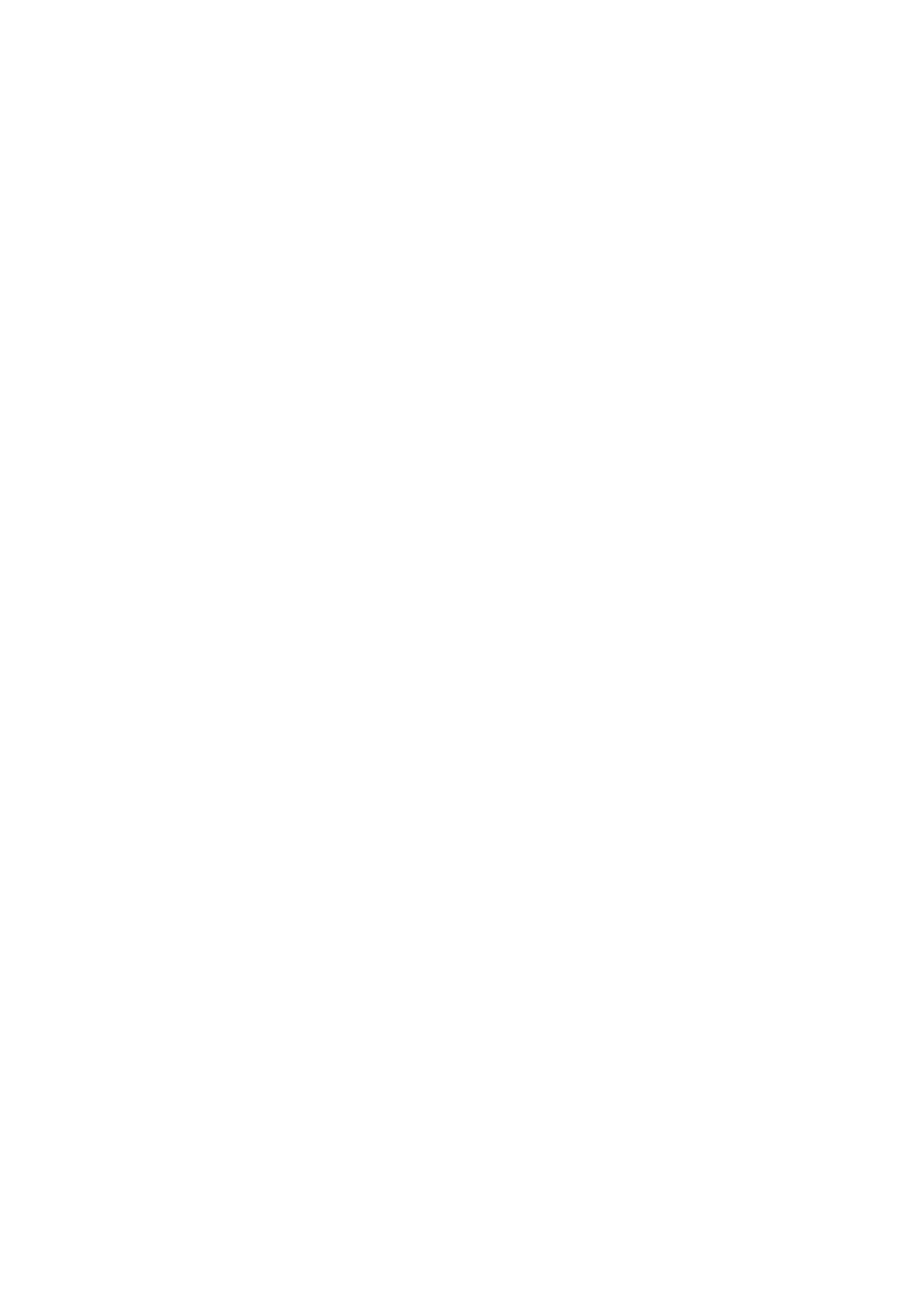### Western Australia

# **Government Employees Superannuation Act 1987**

# **Contents**

# **Part I — Preliminary**

| 1.   | Short title                                     | 2  |
|------|-------------------------------------------------|----|
| 2.   | Commencement                                    | 2  |
| 3.   | Interpretation                                  | 2  |
| 4.   | Relevant remuneration of member other than      |    |
|      | statutory member of 1993 scheme                 | 9  |
| 4AA. | Relevant remuneration of statutory member of    |    |
|      | 1993 scheme                                     | 11 |
| 4AB. | Allowance may be certified as a percentage.     | 13 |
| 4A.  | Meaning of "final remuneration"                 | 13 |
| 4B.  | Persons in more than one employment             | 15 |
|      |                                                 |    |
|      | <b>Part II</b> — The Government                 |    |
|      | <b>Employees Superannuation</b><br><b>Board</b> |    |
| 5.   | The Board                                       | 17 |
| 6.   | Functions of the Board                          | 18 |
| 7.   | Remuneration                                    | 19 |
| 8.   | Staff and consultants                           | 19 |
| 8A.  | Minister to have access to information          | 19 |
| 8B.  | Confidential information                        | 20 |

Ceased on 17 Feb 2001 Version 05-z0-06 Page i Extract from www.slp.wa.gov.au, see that website for further information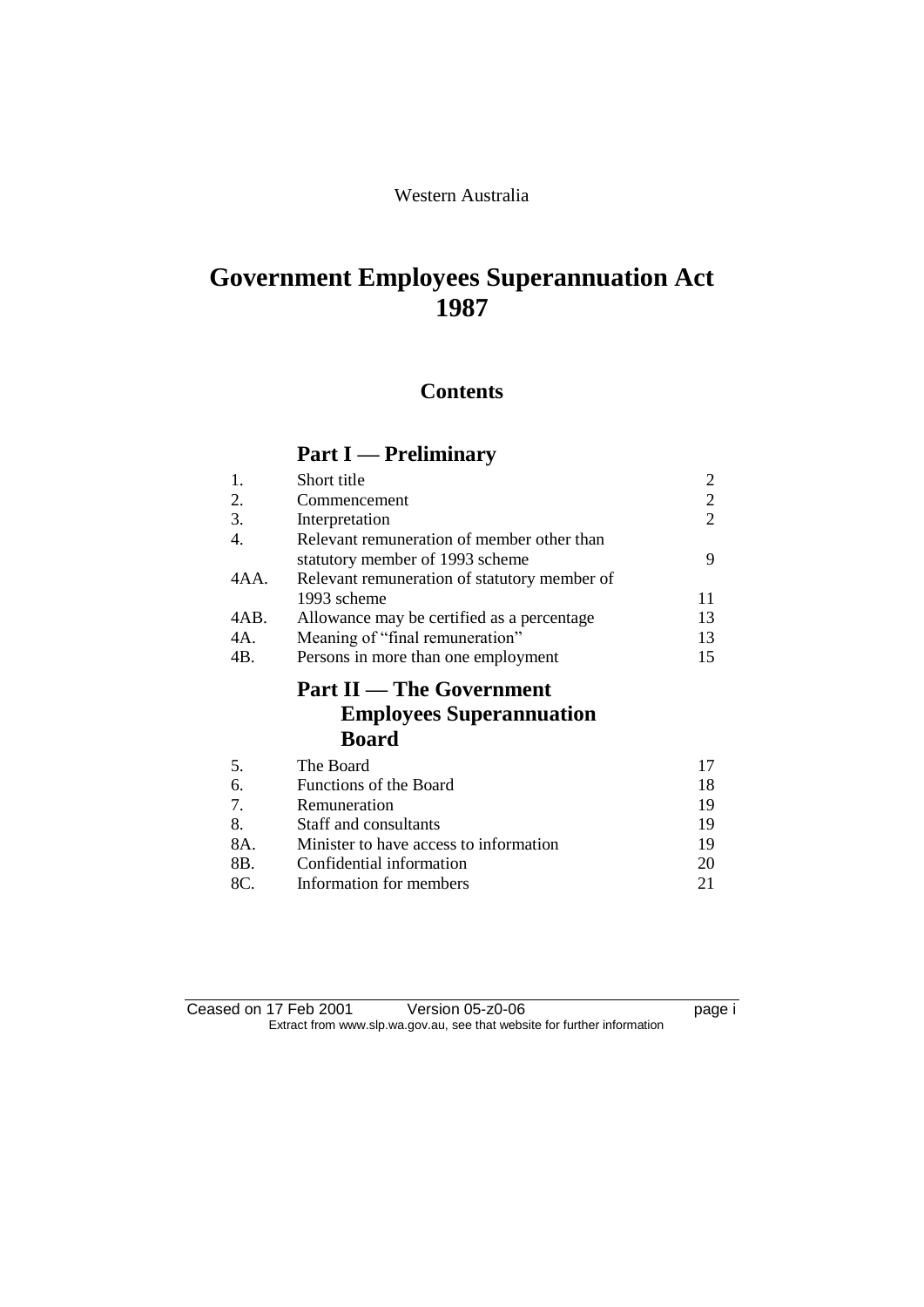# **Part III — The Government Employees Superannuation Fund**

| 9.   | <b>Establishment of Fund</b>                      | 23 |
|------|---------------------------------------------------|----|
| 10.  | Accounts and records                              | 23 |
| 11.  | Actuarial investigation of Fund                   | 24 |
| 12.  | Application of Financial Administration and Audit |    |
|      | Act 1985                                          | 24 |
| 13.  | Investment of the Fund                            | 25 |
| 13A. | Investment, particular limitations imposed        | 26 |
| 13B. | Inward portability                                | 26 |
| 13C. | Outward portability — members of 1987 scheme      | 28 |
| 13D. | Outward portability — members of 1993 scheme      |    |
|      | but not 1987 scheme                               | 30 |
| 14.  | Power to borrow                                   | 31 |
| 15.  | Treasurer's guarantees                            | 31 |
| 16.  | Recovery of money owing to Fund                   | 33 |

# **Part IV — Membership of the 1987 scheme**

|      | Part $V$ — Elective contributions          |    |
|------|--------------------------------------------|----|
| 20.  | Transfer of contributors between employers | 42 |
| 19B. | Re-entry after termination of membership   | 40 |
| 19A. | Termination of membership by notice        | 40 |
| 18.  | Election to become a member                | 38 |
| 17C. | Further exclusion from membership          | 37 |
| 17B. | Exclusions from membership in any capacity | 35 |
| 17A. | Closure of scheme                          | 34 |
| 17.  | Membership                                 | 34 |

| 22.  | Rates and payment of members' contributions       | 44 |
|------|---------------------------------------------------|----|
| 23.  | Contributions for periods of leave                | 46 |
| 23A. | Death and disability cover for unrecognised leave | 48 |
| 24.  | Contributions of part-time employees              | 48 |
| 25.  | Contributions of seconded contributor             | 49 |
| 26.  | Contributions and benefits on remuneration        |    |
|      | reduction                                         | 50 |
|      |                                                   |    |

page ii Version 05-z0-06 Ceased on 17 Feb 2001 Extract from www.slp.wa.gov.au, see that website for further information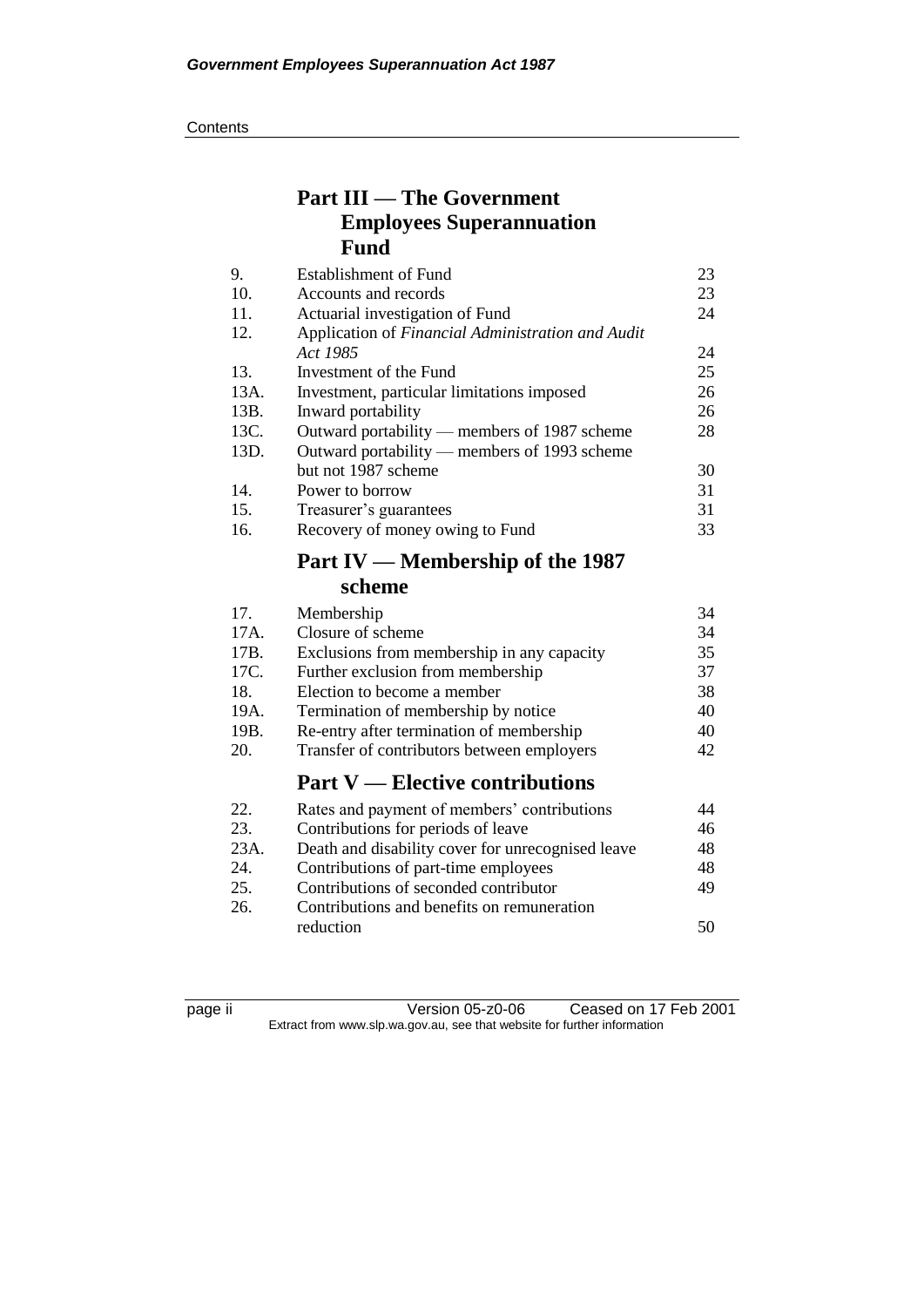# **Part VI — Contributions by certain employers and the State**

| 27. | Employers' contributions              | 52 |
|-----|---------------------------------------|----|
| 28. | Regulations as to funding of benefits | 53 |
| 29. | Benefits guaranteed by the State      | 54 |

## **Part VII — Benefits under 1987 scheme**

| 30. | Age retirement benefit                          | 55 |
|-----|-------------------------------------------------|----|
| 31. | Death benefit                                   | 55 |
| 32. | Total and permanent disability benefit          | 58 |
| 33. | Partial and permanent disability benefit        | 60 |
| 34. | Termination benefit on death or disability      | 62 |
| 35. | Benefit on resignation, dismissal, discharge or |    |
|     | termination of membership                       | 64 |
| 36. | Benefit on retrenchment                         | 65 |
| 37. | Benefits of members formerly non-contributors   | 66 |
| 38. | Deferred benefits                               | 67 |
|     |                                                 |    |

# **Part VIIA — The 1993 scheme**

| 38A.  | Interpretation                                | 70 |
|-------|-----------------------------------------------|----|
| 38B.  | Membership                                    | 71 |
| 38C.  | Individual account                            | 71 |
| 38D.  | <b>Employer contributions</b>                 | 72 |
| 38E.  | Voluntary employer contributions              | 74 |
| 38EA. | Voluntary employee contributions              | 74 |
| 38F.  | Returns                                       | 75 |
| 38G.  | Adjustment notice                             | 76 |
| 38H.  | Balance of member's account                   | 77 |
| 38I.  | Interest                                      | 77 |
| 38J.  | Cost of insurance and administration          | 78 |
| 38K.  | Payment of benefits                           | 78 |
| 38L.  | Benefit on age retirement                     | 79 |
| 38M.  | Death benefit                                 | 80 |
| 38N.  | Total and permanent disability benefit        | 81 |
| 38O.  | Partial and permanent disability benefit      | 83 |
| 38P.  | Benefit in other cases of termination of      |    |
|       | membership                                    | 85 |
| 38PA. | Treasurer may increase employer contributions | 85 |

Ceased on 17 Feb 2001 Version 05-z0-06 Page iii Extract from www.slp.wa.gov.au, see that website for further information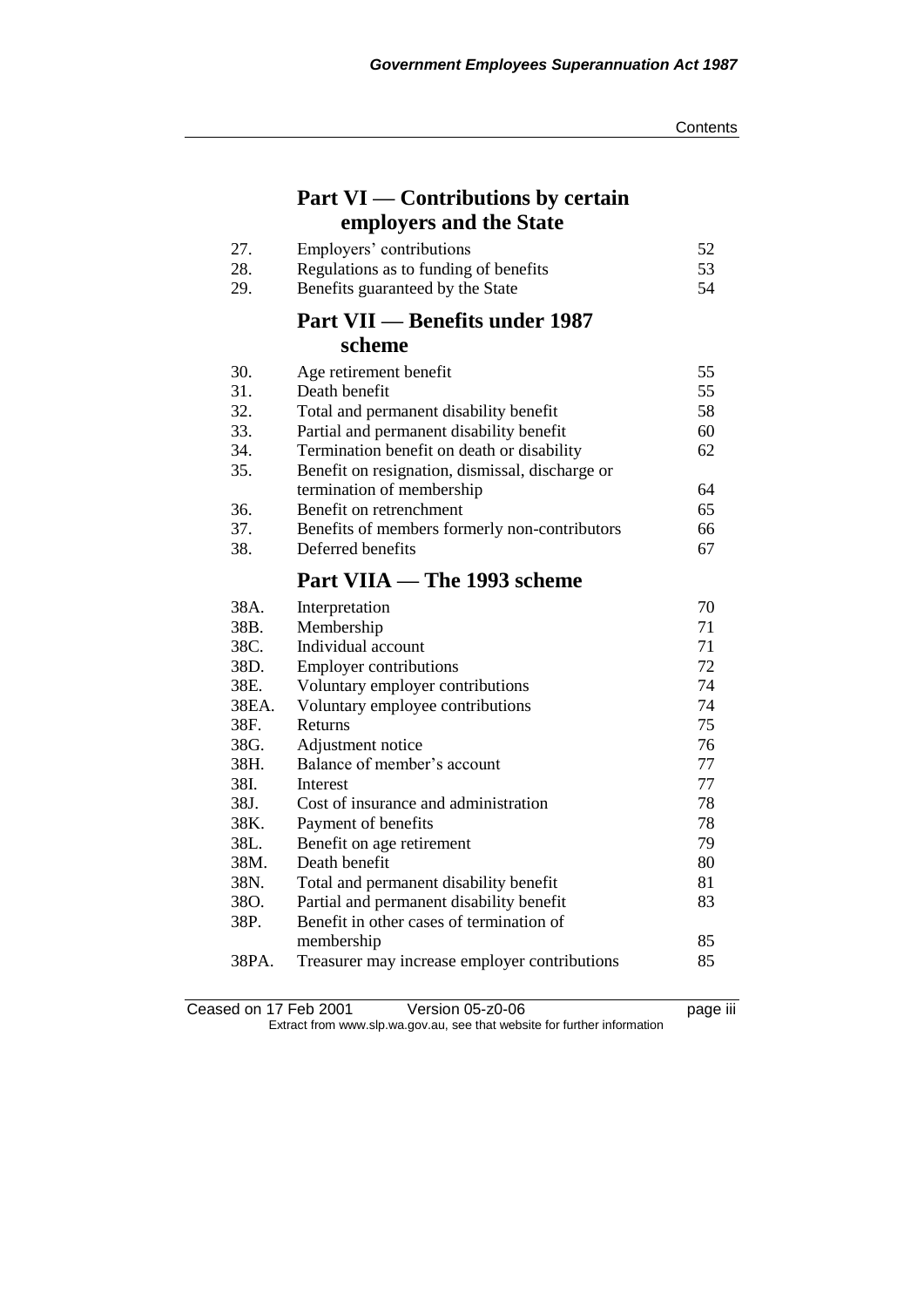| 38PB. | Treasurer may increase other benefits             | 86  |
|-------|---------------------------------------------------|-----|
| 38Q.  | Additional amounts payable by certain employers   | 86  |
| 38R.  | Regulations as to funding and State guarantee of  |     |
|       | benefits                                          | 88  |
|       | Part VIIB — General provisions as to              |     |
|       | benefits                                          |     |
| 39.   | Calculation of benefit of seconded member         | 89  |
| 39A.  | Reduction in relevant remuneration of statutory   |     |
|       | member of 1993 scheme                             | 90  |
| 40.   | Interest on benefits                              | 90  |
| 40A.  | Unclaimed benefits to be retained in Fund         | 91  |
| 41.   | Payment of benefit where beneficiary incapable    | 91  |
| 42.   | Payment where beneficiary bankrupt                | 92  |
| 43.   | Assignment etc. of benefit                        | 92  |
| 44.   | Payment of death benefit without grant of probate |     |
|       | or administration                                 | 92  |
| 45.   | Payment of death benefit in cases of hardship     | 93  |
| 46.   | Benefits for part-time employees                  | 94  |
|       | <b>Part VIII — Miscellaneous</b>                  |     |
| 48.   | Amendment of Schedule 1                           | 96  |
| 49.   | Treasurer's discretion                            | 96  |
| 50.   | Making of elections and applications              | 97  |
| 51.   | Revocation of elections and applications          | 98  |
| 52.   | Employer to provide information to the Board      | 98  |
| 52A.  | Treasurer's instructions to employers             | 99  |
| 53.   | Employees and members to provide information      | 100 |
| 54.   | Review of decisions of the Board                  | 101 |
| 55.   | Discretionary powers of Board                     | 102 |
| 56.   | Delegation                                        | 102 |
| 56A.  | Restriction on establishment of schemes by public |     |
|       | authority                                         | 103 |
| 57.   | Reciprocity with other funds                      | 103 |
| 59.   | Regulations                                       | 105 |
| 60.   | Transitional                                      | 105 |

page iv Version 05-z0-06 Ceased on 17 Feb 2001 Extract from www.slp.wa.gov.au, see that website for further information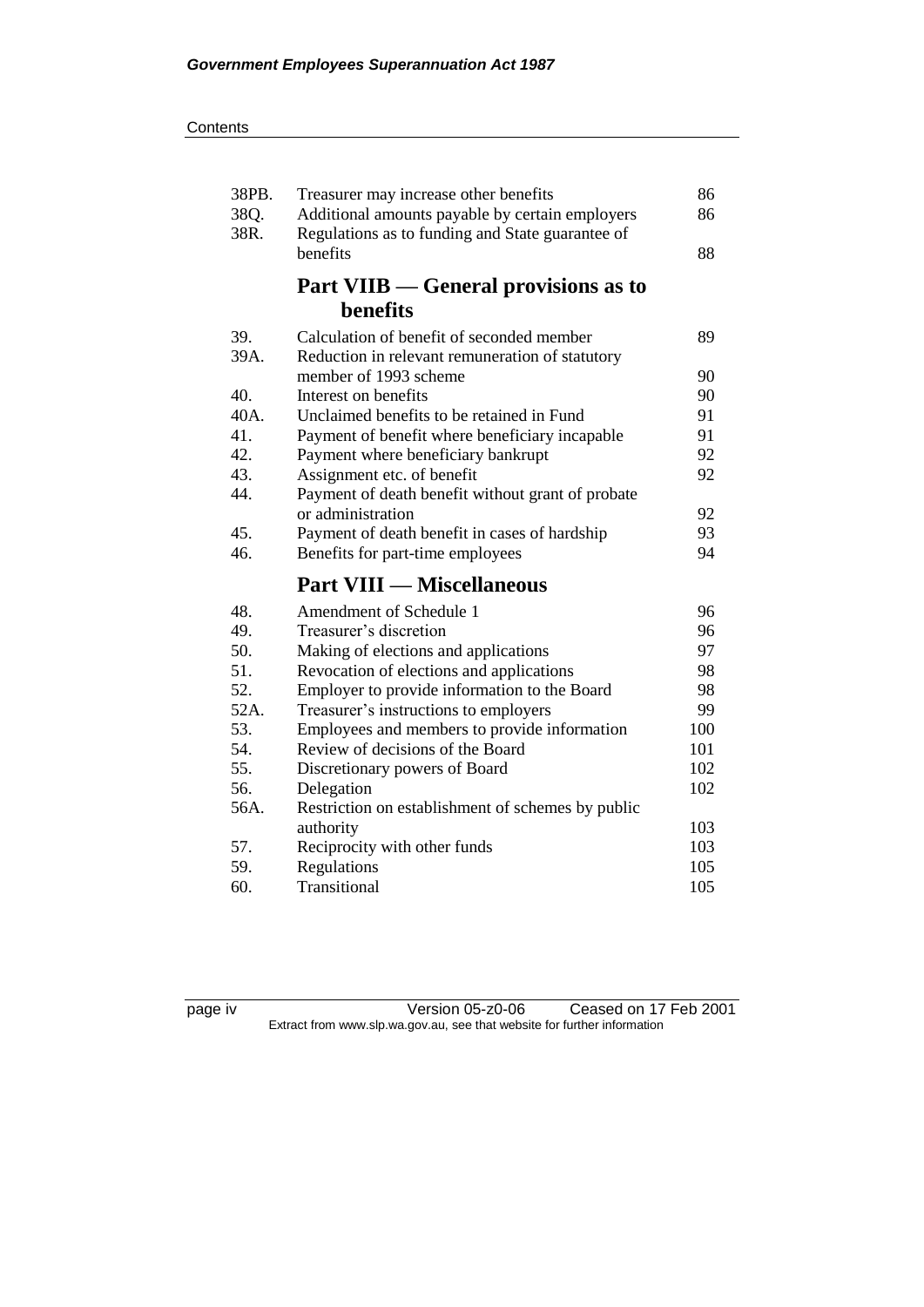## **Schedule 1**

# **Schedule 2**

|                | $C_1$ . $C_2$              |     |
|----------------|----------------------------|-----|
| $\overline{4}$ | Casual vacancies           | 110 |
| 3.             | Term of office             | 110 |
|                | Time for holding elections | 110 |
| -1.            | Elections                  | 110 |

## **Schedule 3**

| 2.  | Deputy chairman                       | 111 |
|-----|---------------------------------------|-----|
| 3.  | Vacation of office                    | 111 |
| 4.  | Liability of members of the Board     | 111 |
| 5.  | Disclosure of pecuniary interests     | 112 |
| 6.  | Presiding member                      | 113 |
| 7.  | General procedure concerning meetings | 114 |
| 8.  | Ouorum                                | 114 |
| 9.  | Voting                                | 114 |
| 10. | <b>Minutes</b>                        | 114 |
| 11. | Common seal                           | 114 |

### **Schedule 4**

| 1.  | Interpretation                                     | 115 |
|-----|----------------------------------------------------|-----|
| 1A. | Meaning of "final remuneration"                    | 116 |
| 2.  | Initial membership of Board                        | 116 |
| 3.  | Initial CPI rate                                   | 117 |
| 4.  | Option of S and FB contributors to transfer to     |     |
|     | scheme                                             | 117 |
| 5.  | Option of Provident Account subscribers and        |     |
|     | contributors to transfer to scheme                 | 117 |
| 6.  | Post 15 August 1986 S and FB contributors          | 117 |
| 7.  | Option of section 60AA contributors to transfer to |     |
|     | scheme                                             | 118 |
| 7A. | Further option of S and FB subscribers and         |     |
|     | contributors to transfer to scheme                 | 118 |
| 7B. | Certain contributors or subscribers about to be.   |     |
|     | retrenched may transfer to scheme                  | 119 |
| 8.  | Exercise of transfer option                        | 121 |
| 9.  | Treasurer's discretion as to time of election to   |     |
|     | transfer                                           | 121 |
| 10. | Election to transfer                               | 121 |
|     |                                                    |     |

Ceased on 17 Feb 2001 Version 05-z0-06 Page v Extract from www.slp.wa.gov.au, see that website for further information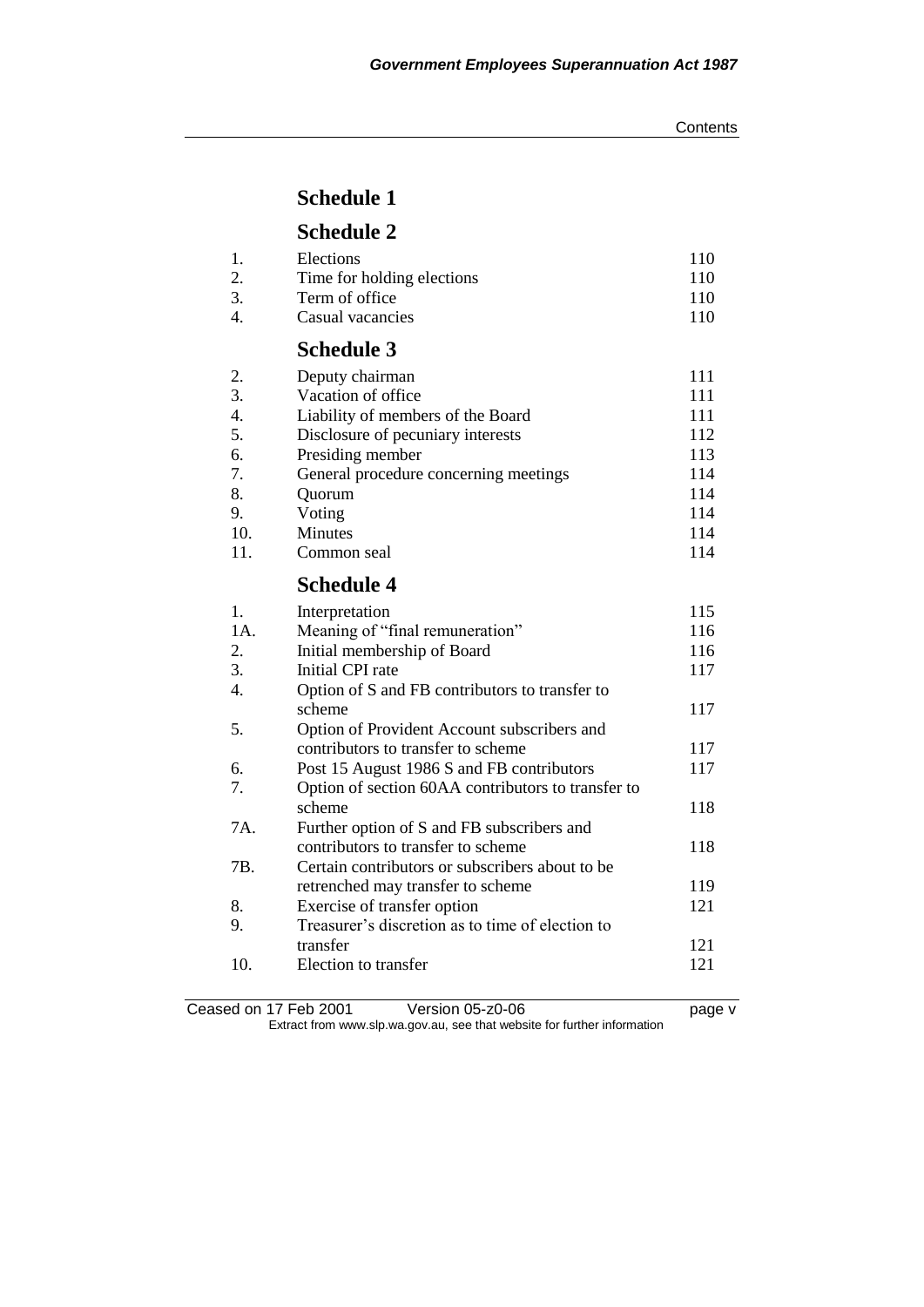#### **Contents**

| 11.               | Transfer records                                             | 122 |
|-------------------|--------------------------------------------------------------|-----|
| 12.               | Transfer benefit on death, retirement etc.                   | 123 |
| 13.               | Transfer benefit on resignation, discharge etc. <sup>8</sup> |     |
| 14.               | Recognition of certain pre-commencement service              |     |
|                   | of part-time employees                                       | 127 |
| 14A.              | Entry to scheme of part-time employee who                    |     |
|                   | becomes ineligible under S and FB scheme                     | 128 |
| 15.               | Limited benefit contributors                                 | 128 |
| 16.               | Deemed employers                                             | 130 |
| 17.               | Regulations                                                  | 130 |
|                   | <b>Notes</b>                                                 |     |
| Compilation table |                                                              | 132 |

page vi Version 05-z0-06 Ceased on 17 Feb 2001 Extract from www.slp.wa.gov.au, see that website for further information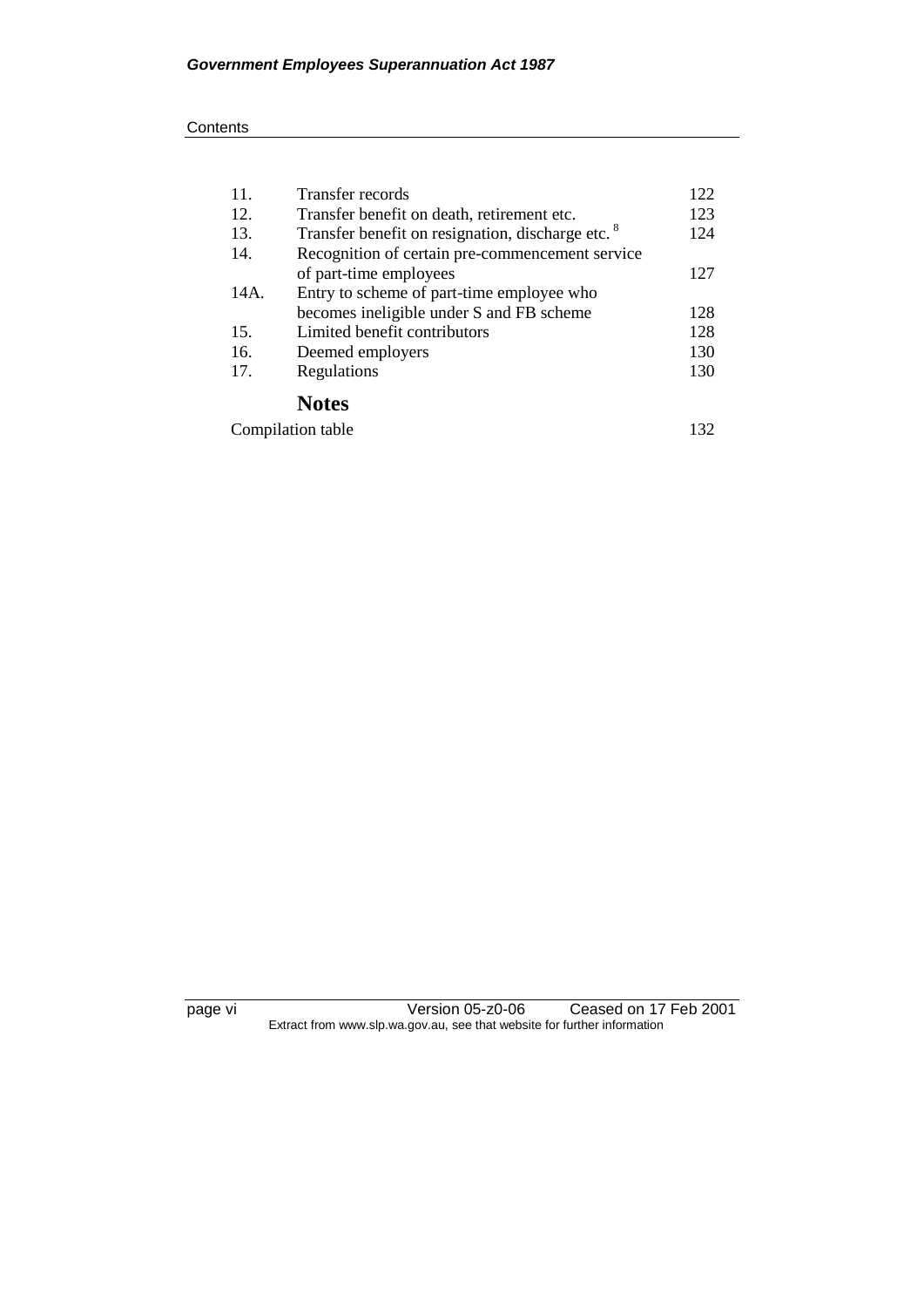Western Australia

# **Government Employees Superannuation Act 1987**

**An Act to provide superannuation schemes for employees of the Government and certain public authorities and for certain other persons; to constitute the Government Employees Superannuation Board; to constitute and provide for the administration and investment of the Government Employees Superannuation Fund and for connected purposes.** 

*[Long title amended by No. 8 of 1993 s.4.]* 

Ceased on 17 Feb 2001 Version 05-z0-06 Page 1 Extract from www.slp.wa.gov.au, see that website for further information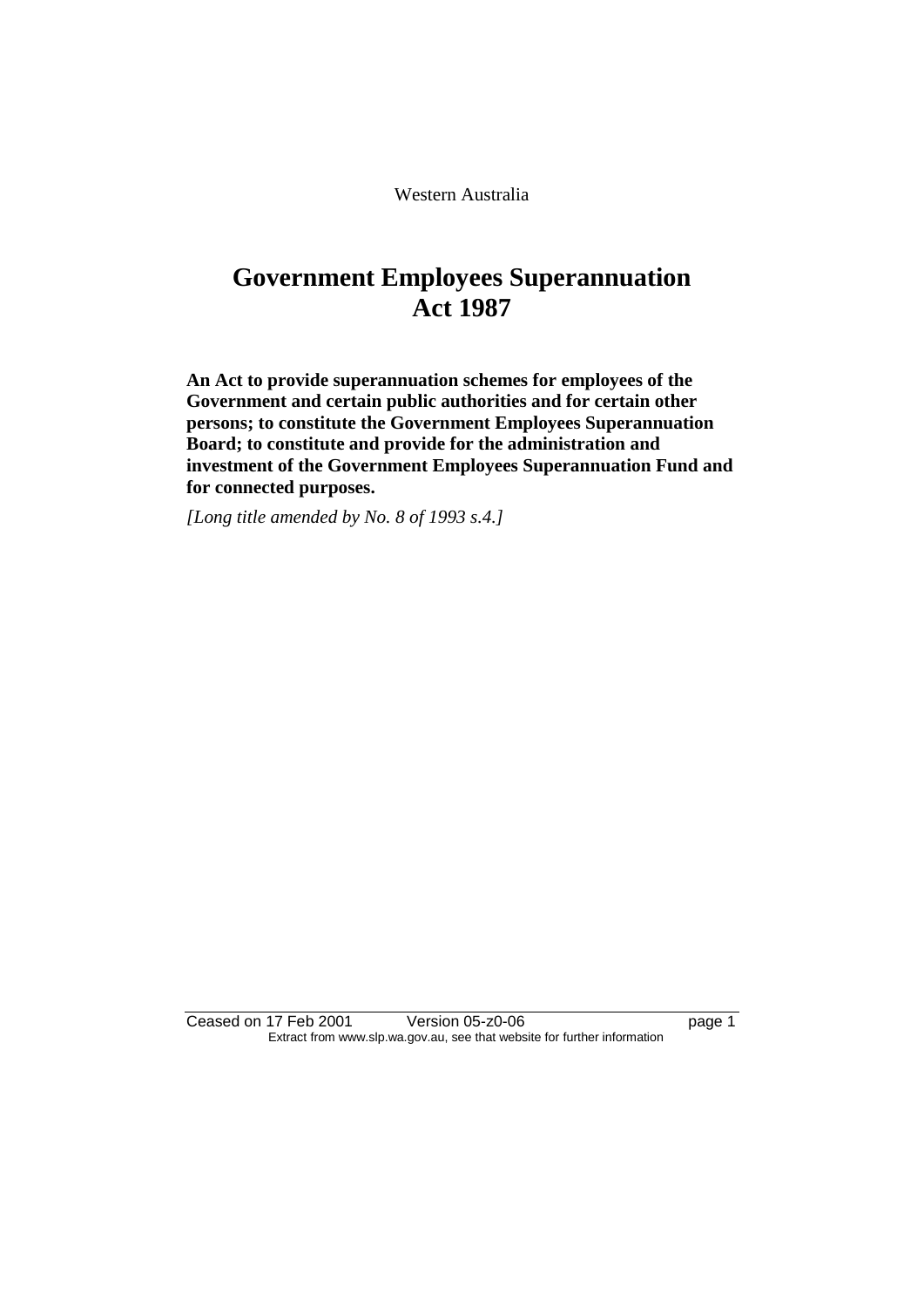**s. 1**

# **Part I — Preliminary**

### **1. Short title**

This Act may be cited as the *Government Employees Superannuation Act 1987* 1, 1a .

### **2. Commencement**

This Act shall come into operation on a day to be fixed by proclamation<sup>1</sup>.

### **3. Interpretation**

(1) In this Act unless the contrary intention appears —

**"1987 scheme"** means the scheme of superannuation and other benefits provided for in Parts IV, V, VI, and VII;

**"1993 scheme"** means the scheme of superannuation and other benefits provided for in Part VIIA;

**"actuary"** means a Fellow of the Institute of Actuaries of Australia or any other person of whose actuarial knowledge and experience the Governor approves;

**"adjustment day"** has the meaning given in section 22(4);

**"average contribution rate"** in relation to a member of the 1987 scheme, is the lesser of 5% or the percentage rate calculated in accordance with the formula —

$$
R = \frac{P}{N}
$$

where —

R represents the rate to be calculated;

P represents the sum of the elected rates paid or payable in respect of each superannuation fortnight for which a contribution has been paid or is payable by or in respect of the member;

page 2 Version 05-z0-06 Ceased on 17 Feb 2001 Extract from www.slp.wa.gov.au, see that website for further information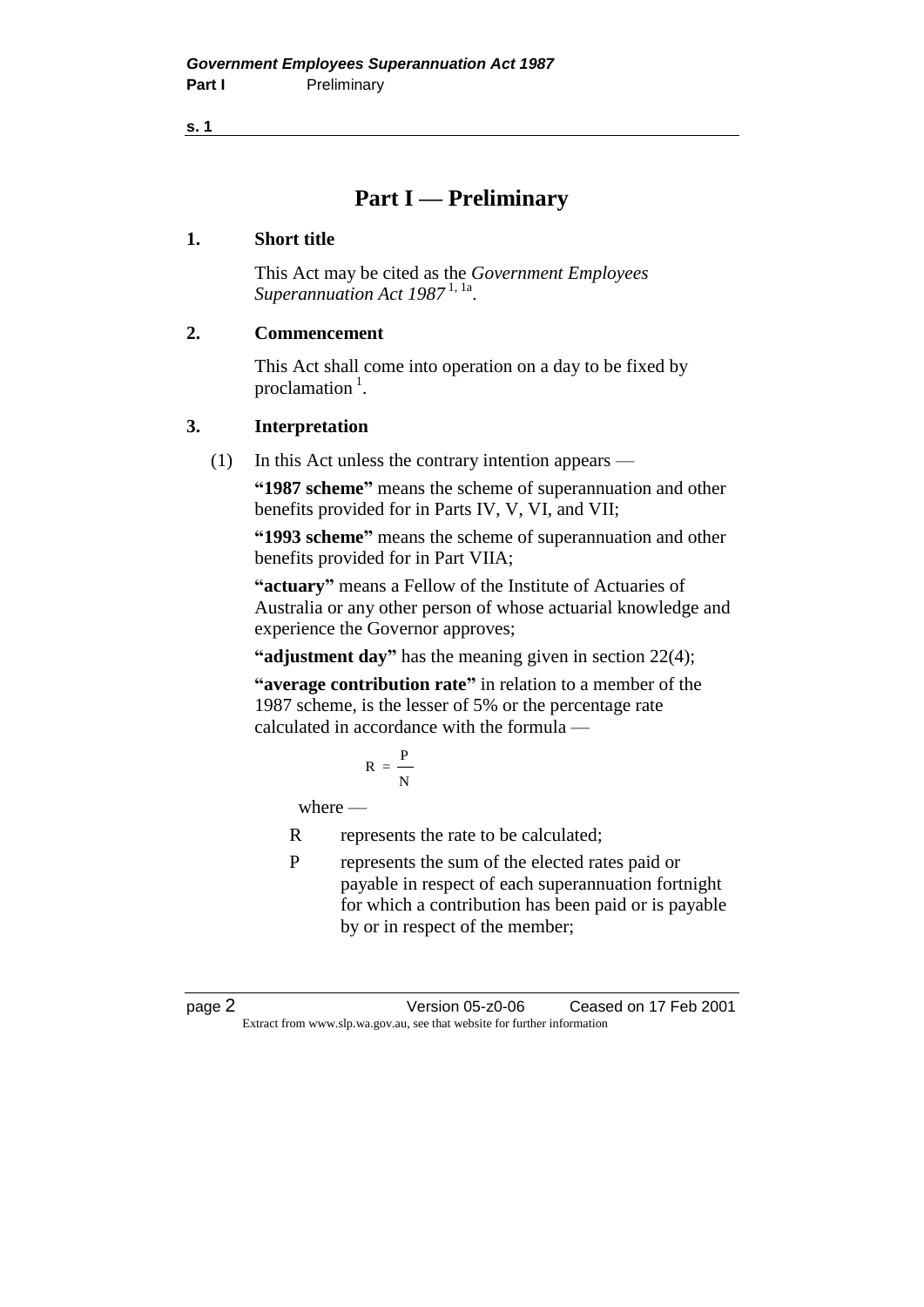N represents the number of superannuation fortnights for which contributions have been paid or are payable by or in respect of the member and, in the case of a member who suspends contributions within the period of leave under section 23(2), includes the number of superannuation fortnights for which contributions are suspended;

**"Board"** means the Government Employees Superannuation Board established by section 5;

**"benefit"** means benefit payable under this Act;

**"chairman"** means the chairman of the Board;

**"Commonwealth Act"** means the *Superannuation Guarantee (Administration) Act 1992* of the Commonwealth;

**"complying superannuation fund"** and **"complying superannuation scheme"** have the same meanings as they have in the Commonwealth Act;

**"contributory period"** in relation to a member of the 1987 scheme, means the number of completed months in respect of which contributions to the scheme have been made by or in respect of the member;

**"death benefit"** is a benefit payable under section 31;

**"deferred benefit"** is a benefit under this Act the payment of which is deferred and is payable in accordance with section 38;

**"deputy chairman"** means the deputy chairman (if a person is so appointed) of the Board;

**"disability benefit"** is a benefit payable under section 32 or 33;

**"elected rate"** in relation to the contributions payable to the 1987 scheme for a particular period, means the percentage rate of relevant remuneration elected by the member under section 22 having effect in respect of that period;

**"elective contribution"** means a contribution to the 1987 scheme for which a member has elected under section 22,

Ceased on 17 Feb 2001 Version 05-z0-06 Page 3 Extract from www.slp.wa.gov.au, see that website for further information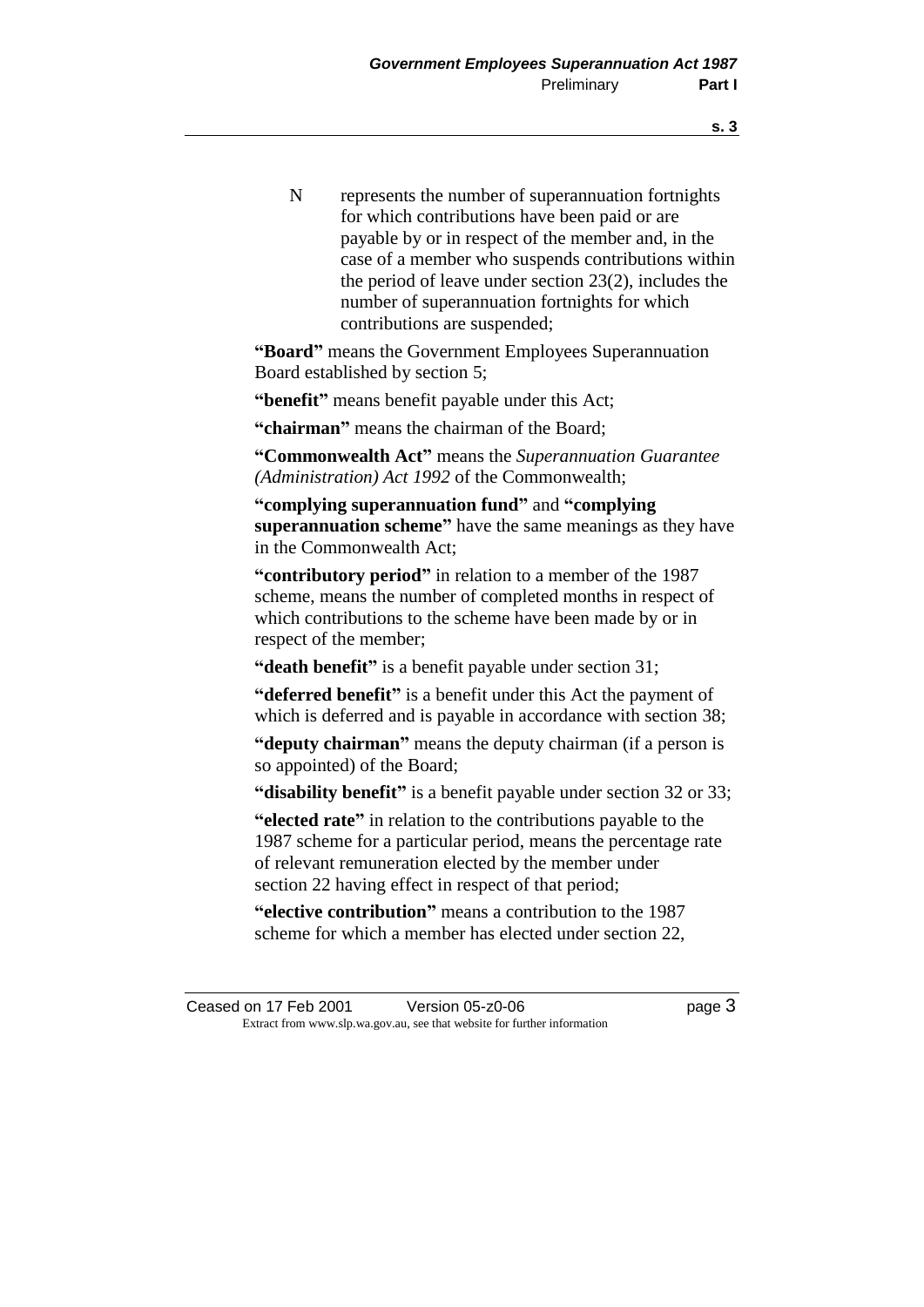#### **s. 3**

regardless of whether the contribution is payable by the member or as part of the member's remuneration;

#### **"employee"** means —

- (a) a person who is employed by an employer under a contract of employment, including persons appointed under —
	- (i) section 64(1) or 100(2) of the *Public Sector Management Act 1994* <sup>2</sup> ; or
	- (ii) Part I of the *Police Act 1892*;
- (aa) a person engaged under a contract for services where at least 50% of the relevant remuneration of the person under the contract is in respect of the person's labour;
	- (b) the holder of an office who is, under subsection (5), for the time being an employee of an employer for the purposes of this Act;
	- (c) a member of the Governor's Establishment within the meaning of the *Governor's Establishment Act 1992*; and
	- (d) a member of a department of the staff of Parliament referred to in the *Parliamentary and Electorate Staff (Employment) Act 1992*;

#### **"employer"** means —

- (a) the Government of Western Australia;
- (b) a Minister of the Crown in right of the State; or
- (c) an authority listed in Schedule 1,

and a reference to employment by an employer includes a reference to employment by successive employers;

**"entry date"**, in relation to a person who is a member of the 1987 scheme, means the date as at which the person's election to become a member took effect, that election being —

(a) the only such election made by the member; or

page 4 Version 05-z0-06 Ceased on 17 Feb 2001 Extract from www.slp.wa.gov.au, see that website for further information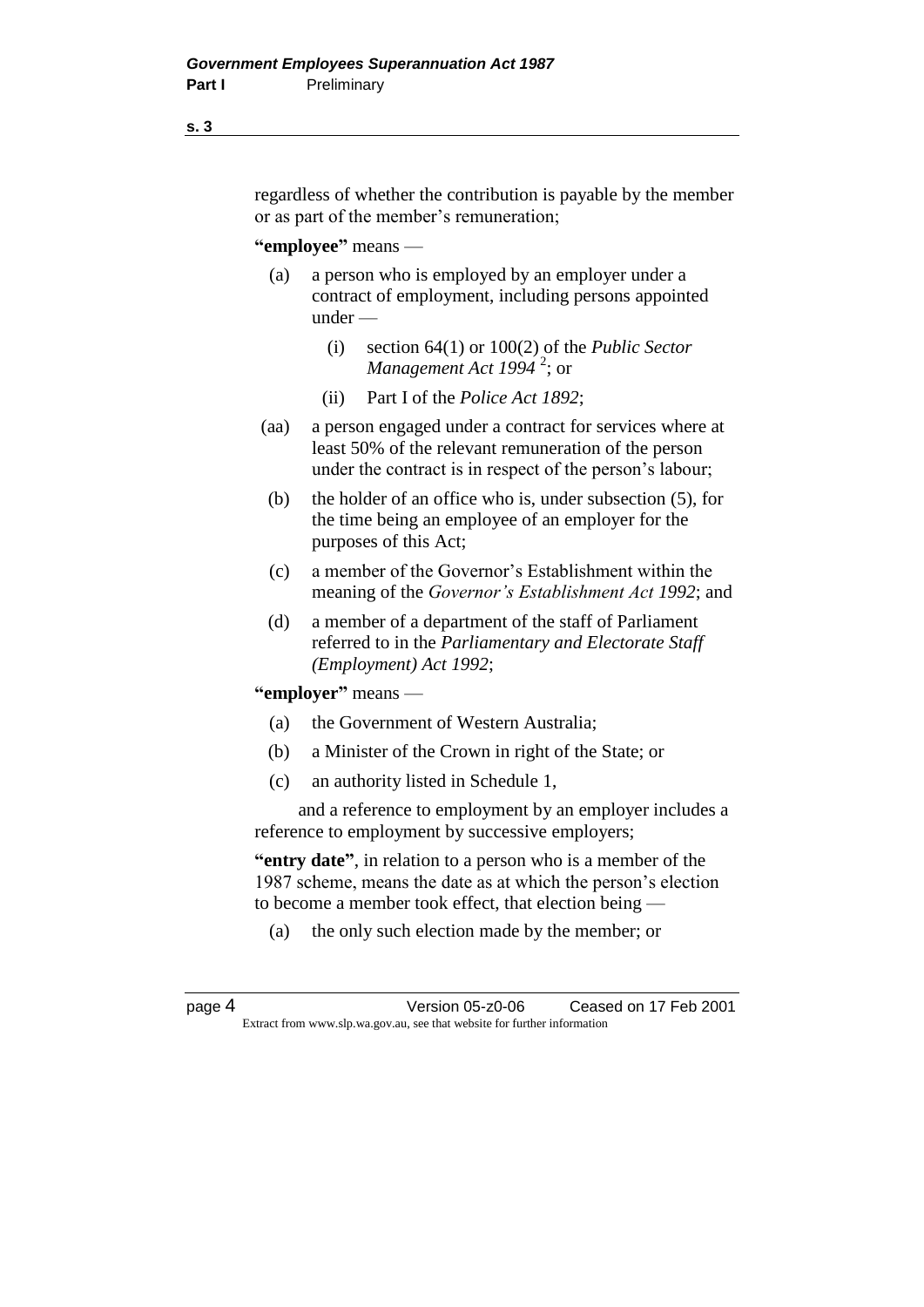(b) where the member made more than one such election, the later or latest of those elections;

**"exit date"** in relation to a member of the 1987 scheme, means the day on which the member ceases employment with an employer, that cessation of employment being —

- (a) the only such cessation of employment of the member; or
- (b) where there has been more than one such cessation of employment of the member the later or latest of them,

except that, in relation to a person who ceases to be a member of the 1987 scheme because, under section 17B or 17C, he or she becomes ineligible for membership, it means the day on which the membership ceases;

**"final remuneration"**, in relation to a member of the 1987 scheme, has the meaning given to it by section 4A;

**"Fund"** means the Government Employees Superannuation Fund established, maintained and managed by the Board in accordance with this Act;

**"member"** means a member of whichever scheme is indicated by the context or, where the context indicates, a member of either scheme;

**"membership period"** in relation to a member of the 1987 scheme, means the period that commences on the member's entry date and ends on the member's exit date, but does not include any period of unrecognised no-pay leave that commences after the day on which section  $4(a)(vi)$  of the *Government Employees Superannuation Amendment Act 1989* came into operation<sup>1</sup> if he or she is not entitled to contribute to, or have contributions made to, the scheme for that period;

#### **"relevant remuneration"** —

(a) in relation to a member other than a statutory member of the 1993 scheme, has the meaning given in section 4; and

Ceased on 17 Feb 2001 Version 05-z0-06 page 5 Extract from www.slp.wa.gov.au, see that website for further information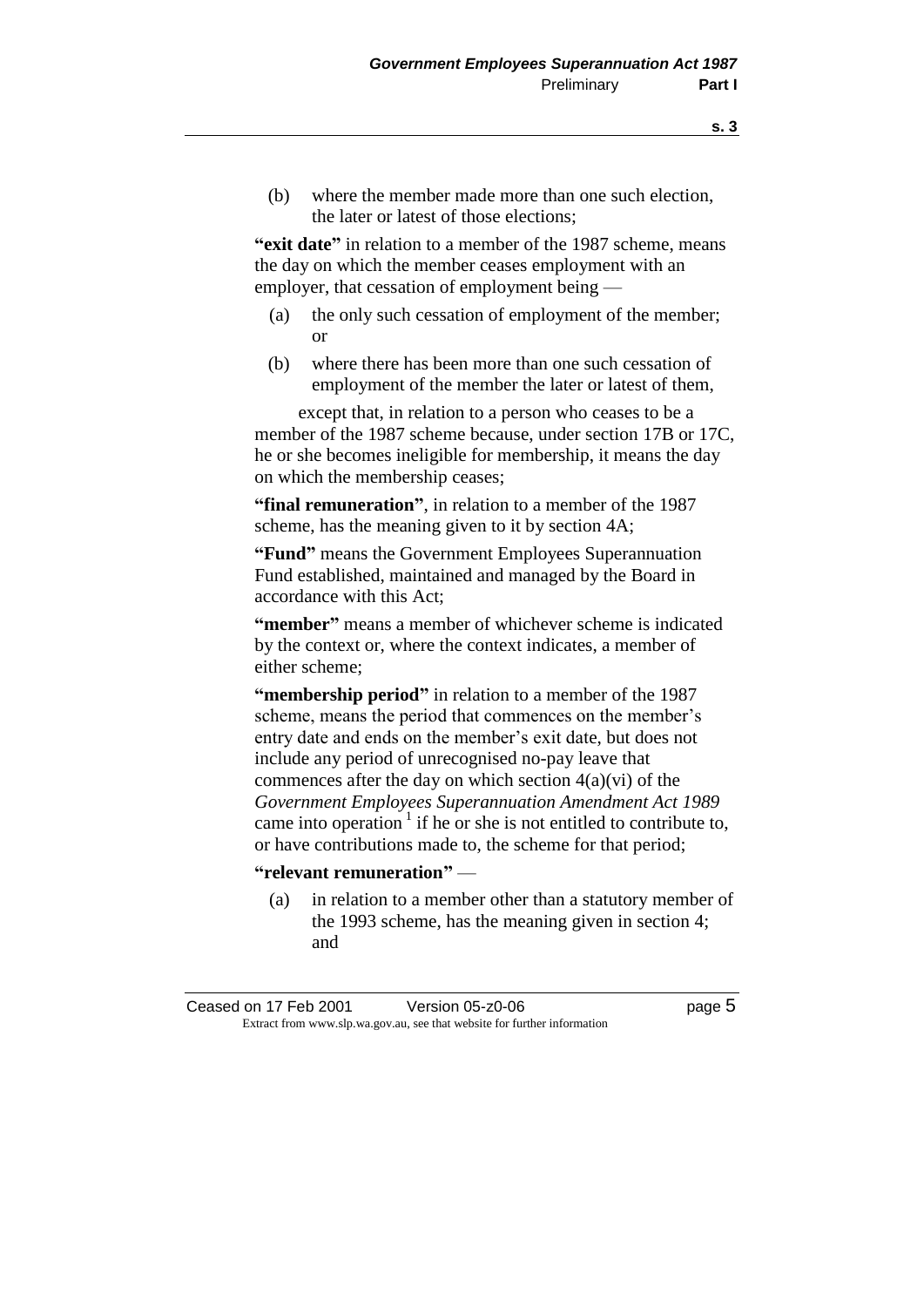(b) in relation to a statutory member of the 1993 scheme, has the meaning given in section 4AA;

**"retrench"** in relation to a member, means compulsorily terminate the employment of the member by an employer where the termination is expressed to be on the ground that —

- (a) the employment of the member is not necessary and his or her position is not to be filled;
- (b) the work for which the member was engaged is finished; or
- (c) the quantity of work required by the employer to be undertaken has diminished and has rendered necessary a reduction in the number of employees;

### **"scheme"** —

- (a) when used in Part IV, V, VI, or VII, means the 1987 scheme;
- (b) when used in Part VIIA, means the 1993 scheme; and
- (c) otherwise, means whichever of those schemes is indicated by the context or, where the context indicates, either or both of those schemes;

**"spouse"** in relation to a deceased member, means —

- (a) if the deceased member was survived by a widow or widower, the widow or widower, as the case may be, of the member; or
- (b) if the deceased member was not survived by a widow or widower —
	- (i) where the member was a man and, at the time of his death, he was living with a woman as his wife on a bona fide domestic basis, the woman with whom he was so living; or

page 6 Version 05-z0-06 Ceased on 17 Feb 2001 Extract from www.slp.wa.gov.au, see that website for further information

**s. 3**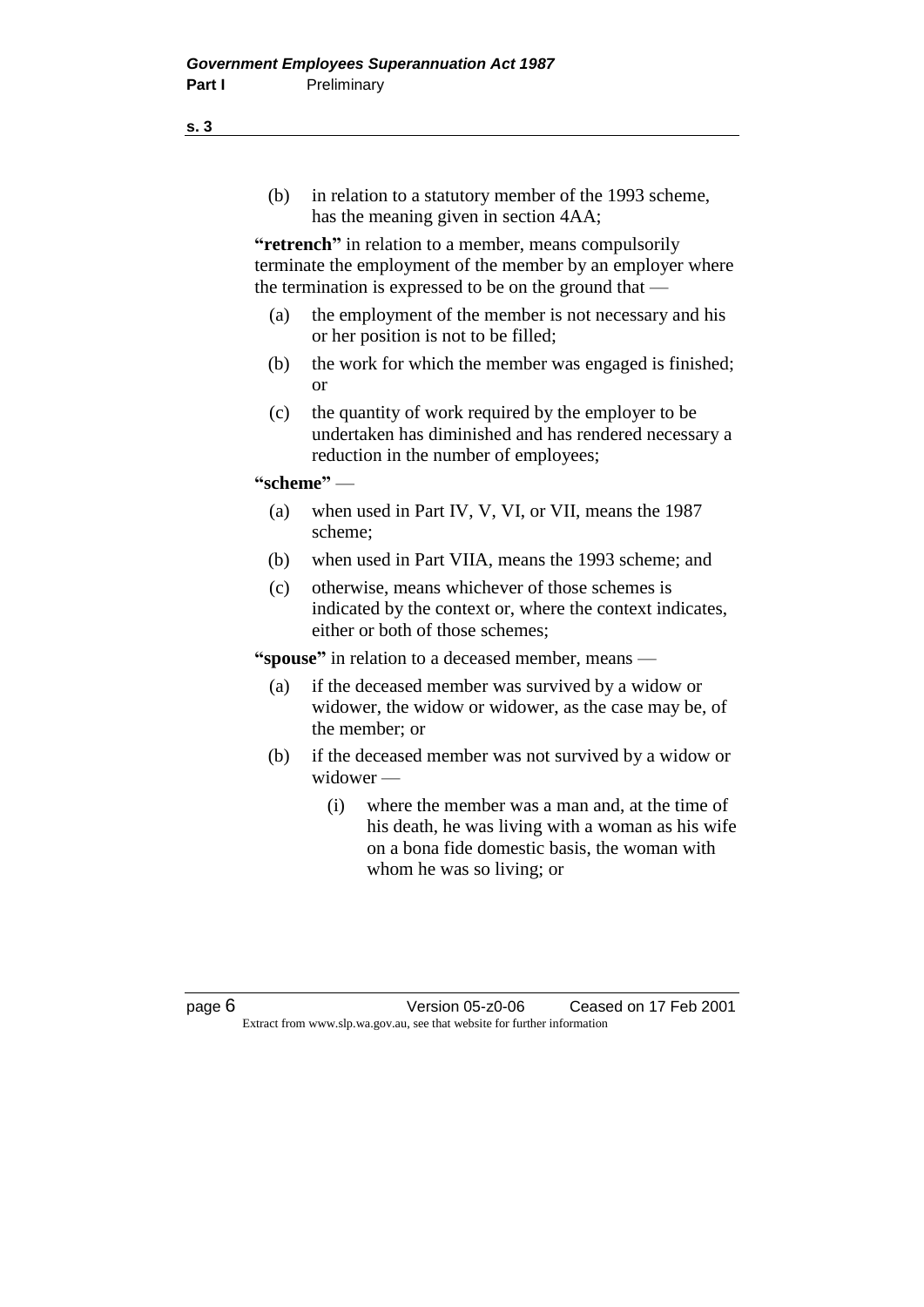(ii) where the member was a woman and, at the time of her death, she was living with a man as her husband on a bona fide domestic basis, the man with whom she was so living;

**"superannuation fortnight"** means the period of a fortnight prescribed as the first superannuation fortnight for the purposes of this Act and every succeeding period of a fortnight;

**"the Acts"** means this Act and the *Superannuation and Family Benefits Act 1938*;

**"unrecognised no-pay leave"** means leave of absence without pay which the employer has not undertaken to recognise as a period during which leave and other employee benefits may accrue.

- (2) A reference in this Act to interest at the CPI rate  $3$  shall be construed as a reference to the rate of interest determined by the Board in accordance with the following paragraphs —
	- (a) in this subsection, **"Index"** means the table described as the Consumer Price Index Numbers (All Groups Index) for Perth published by the Commonwealth Statistician under the *Census and Statistics Act 1905* of the Commonwealth;
	- (b) the CPI rate shall be determined before each 1 July to take effect for the following year from 1 July to 30 June;
	- (c) the percentage rate determined under paragraph (b) shall be that which the Board declares to be the percentage by which the Index for the quarter ending in March of the current year is greater than the Index for the quarter ending in March of the previous year; and
	- (d) if the Index for the quarter ending in March of the current year is not greater than the Index for the quarter ending in March of the previous year, the CPI rate for the following year from 1 July shall be nil.

Ceased on 17 Feb 2001 Version 05-z0-06 page 7 Extract from www.slp.wa.gov.au, see that website for further information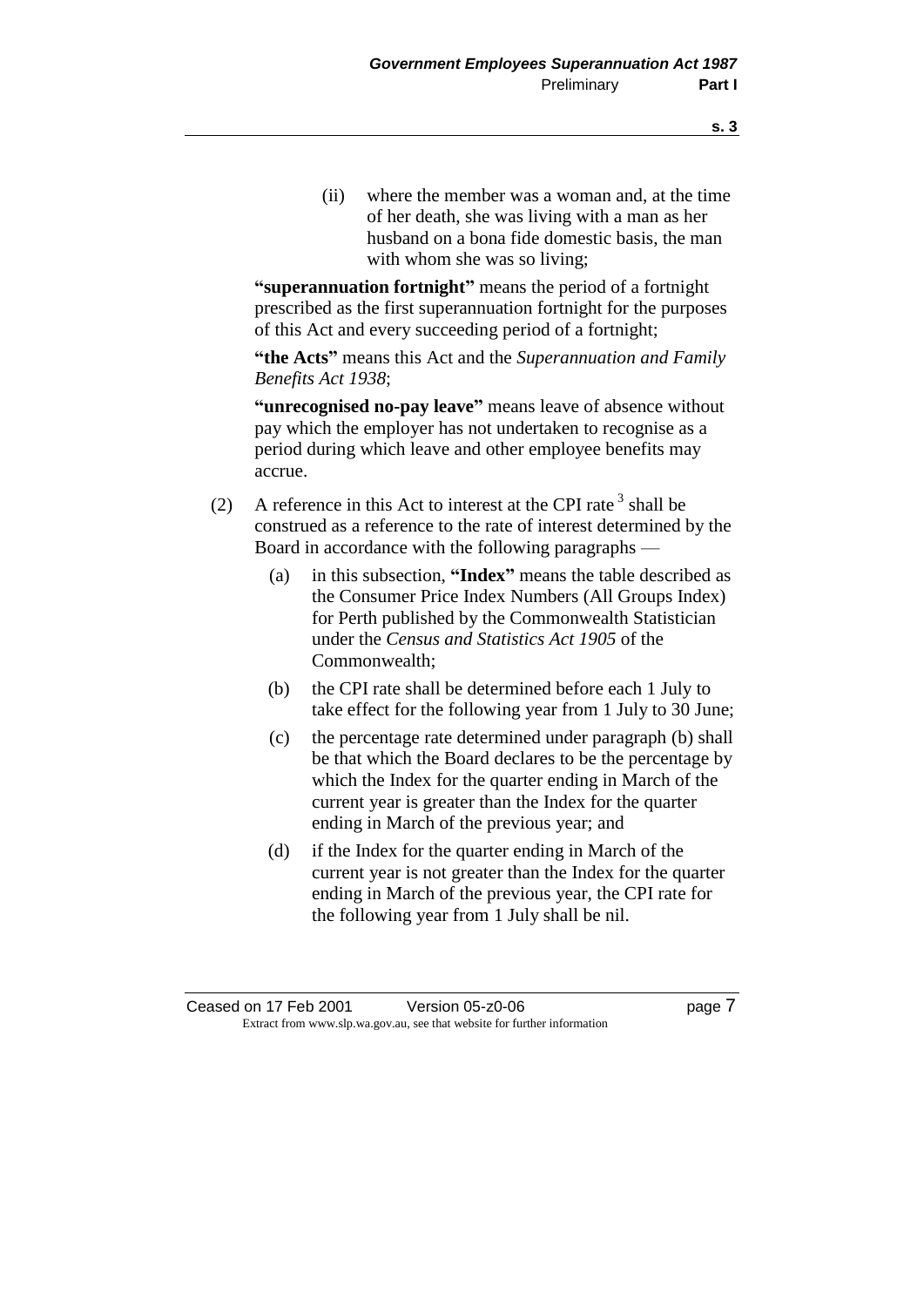- (3) Where an employee is retired from employment by an employer, the employee is retired for the purposes of this Act on the day when the termination of employment is effective without regard to the day when the employer acted to terminate the employment.
- (4) For the purposes of this Act, the Commonwealth Act is to be taken to apply to each employer as if the employer's annual national payroll for the base year, as referred to in that Act, exceeded \$1 000 000.
- (5) A person who is appointed to an office established or continued
	- (a) by the Governor or a Minister;
	- (b) under a provision of a written law; or
	- (c) by any person who is an employee under this subsection or otherwise,

is an employee of an employer for the purposes of this Act.

- (6) For the purpose of the discharge of the employer's duties under this Act, the Minister having general responsibility for the office, or another person, a department, or an authority specified by the Treasurer by order published in the *Gazette*, is to be treated as the employer of the office-holder.
- (7) A person, a department, or an authority required by subsection (6) to be treated as the employer of an office-holder is, as such employer, deemed to be listed in Part B of Schedule 1 unless the Treasurer, by order published in the *Gazette*, otherwise specifies.
- (8) An order under subsection (6) or (7) may be amended or revoked by the Treasurer by further order published in the *Gazette*.
- (9) Without limiting subsection (6), where a person appointed to an office is an employee of an employer by reason of subsection (5), the Government of Western Australia is deemed

| page 8 | Version 05-z0-06                                                         | Ceased on 17 Feb 2001 |  |
|--------|--------------------------------------------------------------------------|-----------------------|--|
|        | Extract from www.slp.wa.gov.au, see that website for further information |                       |  |

**s. 3**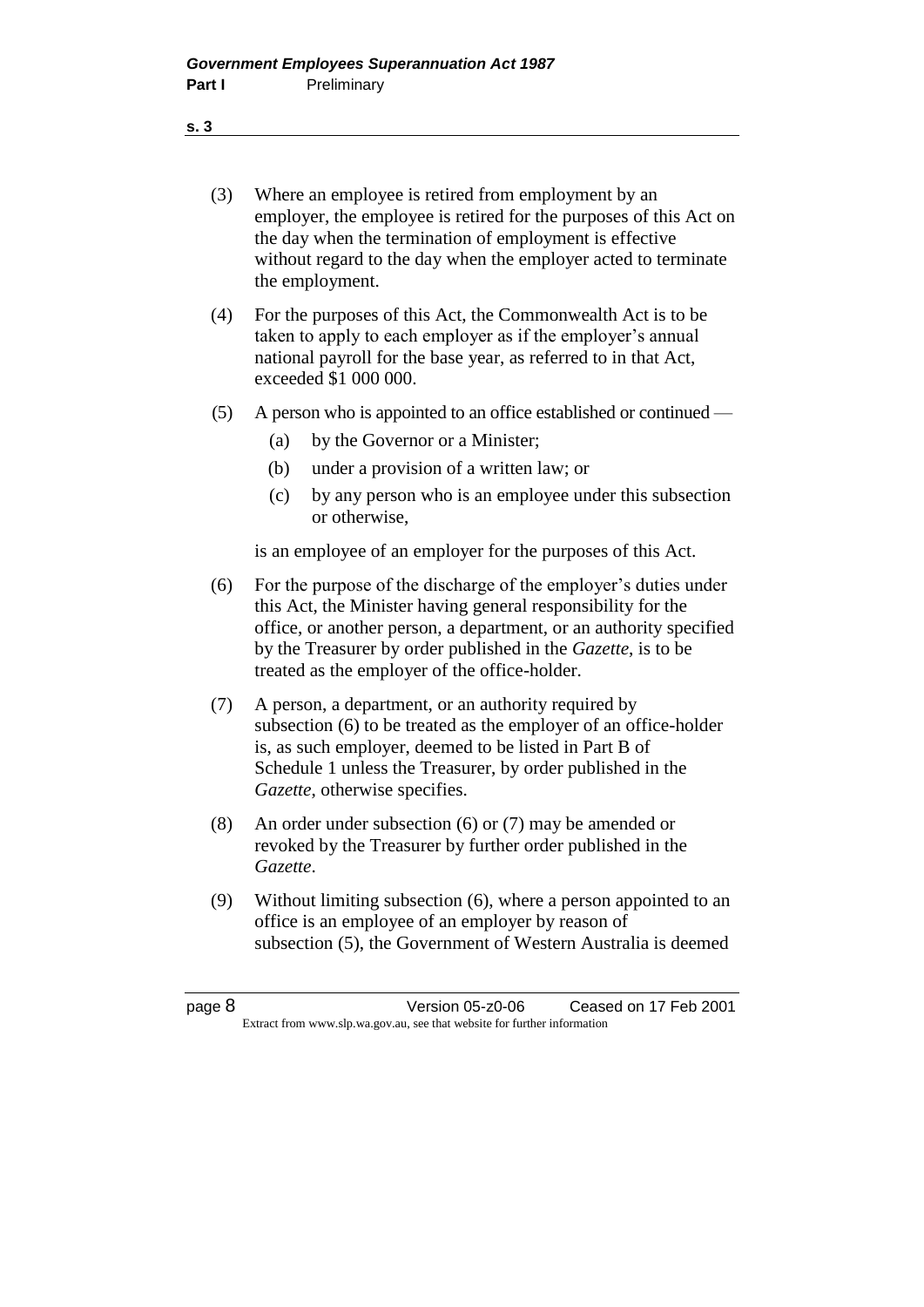for the purposes of this Act to be the employer of that person while the person holds that office.

*[Section 3 amended by No. 44 of 1989 s.4; No. 25 of 1992 s.4; No. 40 of 1992 s.5; No. 8 of 1993 ss.5, 43, 44 and 50; No. 32 of 1994 s.13; No. 60 of 1995 ss.5, 23, 24, 26 and 52; No. 57 of 1997 s.66(1).]* 

### **4. Relevant remuneration of member other than statutory member of 1993 scheme**

- (1) For the purposes of this Act **"relevant remuneration"** in relation to a member other than a statutory member of the 1993 scheme means —
	- (a) any remuneration or benefit to which the member is entitled in the member's capacity as an employee that is payable in money; and
	- (b) the value of any remuneration or benefit to which the member is so entitled that is not payable in money,

if the remuneration or benefit is not excluded under subsection (4) and the member's employer, or a person duly authorised to certify on behalf of the employer, has certified the member to be entitled to that remuneration or benefit on a continuing basis.

- (2) The remuneration or benefit is on a continuing basis if the member is likely to continue to be entitled to it while the member continues to occupy the position occupied at the time of the certification or would be likely to continue to be entitled to it if the member were to continue to occupy that position.
- (3) If the member is entitled to
	- (a) an expense of office allowance of a kind that is subject to income tax;
	- (b) a shift allowance or an allowance instead of overtime; or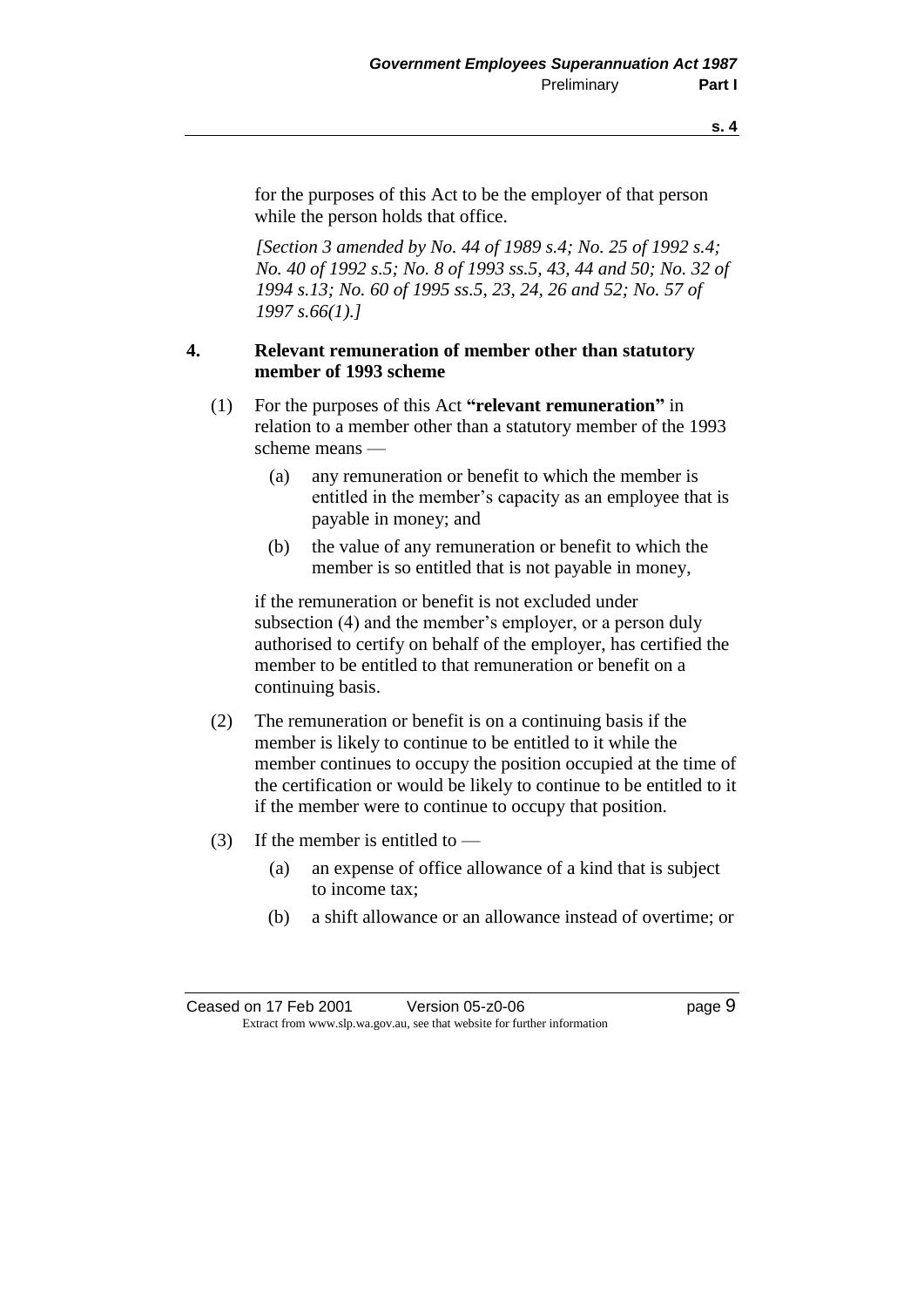### (c) any other allowance that is not excluded under subsection (4),

the member is to be regarded as being entitled to it on a continuing basis.

- (4) The remuneration and benefits that are excluded for the purposes of subsection (1) are —
	- (a) any benefits to the member under this Act or contributions in respect of the member under this Act except —
		- (i) elective contributions to the 1987 scheme that are not payable by the member but are payable in respect of the member as part of the member's remuneration; and
		- (ii) contributions to the 1993 scheme, other than employer's compulsory contributions, payable in respect of the member as part of the member's remuneration;
	- (b) anything given
		- (i) as reward for overtime (other than as an allowance instead of overtime) or as a bonus;
		- (ii) in lieu of recreation leave, long service leave or any other period of leave, or as a consequence of terminating the member's employment;
		- (iii) as an allowance for travelling, subsistence or other expenses;
		- (iv) for rent or as a residence, housing or quarters allowance;
		- (v) as a climatic allowance or an allowance for equipment;
		- (vi) as a higher duties allowance, by way of annual leave loading, or as compensation in lieu of the opportunity for private practice; or

**s. 4**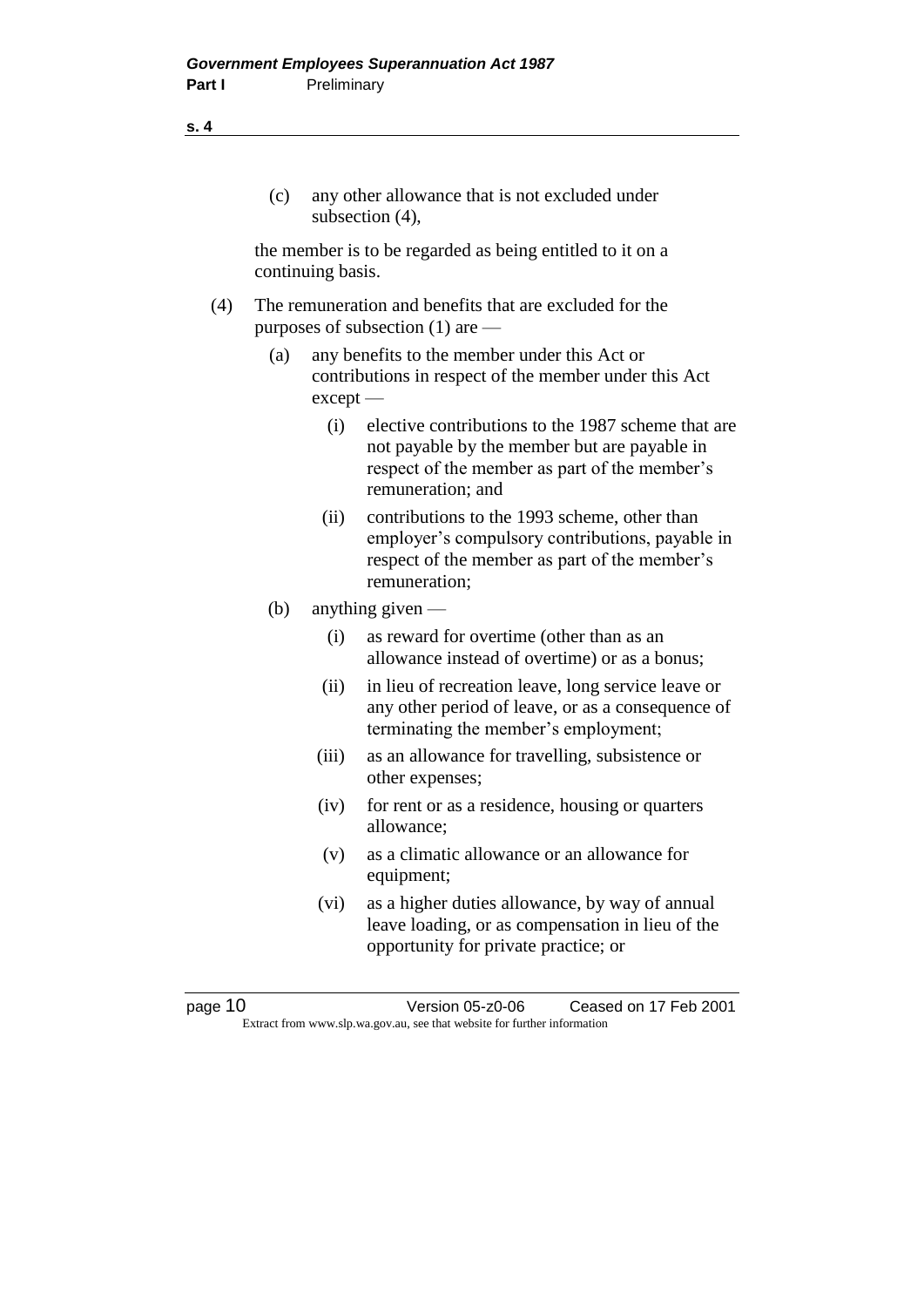(vii) as an allowance or part of an allowance that the Board determines, having regard to and consistently with subparagraphs (i) to (vi), is to be excluded;

and

- (c) any remuneration or benefit of a class that the Treasurer has for the time being determined to be excluded.
- (5) The value of any remuneration or benefit not payable in money that is to be included in determining relevant remuneration is its value as from time to time determined by the employer.
- $(6)$  If
	- (a) a determination is made under subsection  $(4)(c)$ excluding any class of remuneration or benefit for the purposes of subsection (1); or
	- (b) a determination is made under subsection (5) reducing the value of any remuneration or benefit as previously determined under that provision,

the determination does not apply to a member whose relevant remuneration before the determination has effect would be reduced by it unless the member, by notice in writing to the Board, consents to its application to the member.

*[Section 4 inserted by No. 60 of 1995 s.27.]* 

#### **4AA. Relevant remuneration of statutory member of 1993 scheme**

- (1) For the purposes of this Act **"relevant remuneration"** in relation to a statutory member of the 1993 scheme means any remuneration or benefit to which the member is entitled in the member's capacity as an employee that is payable in money to the member by way of salary, wages or allowance, if —
	- (a) the remuneration or benefit is not excluded under subsection (4); and

Ceased on 17 Feb 2001 Version 05-z0-06 page 11 Extract from www.slp.wa.gov.au, see that website for further information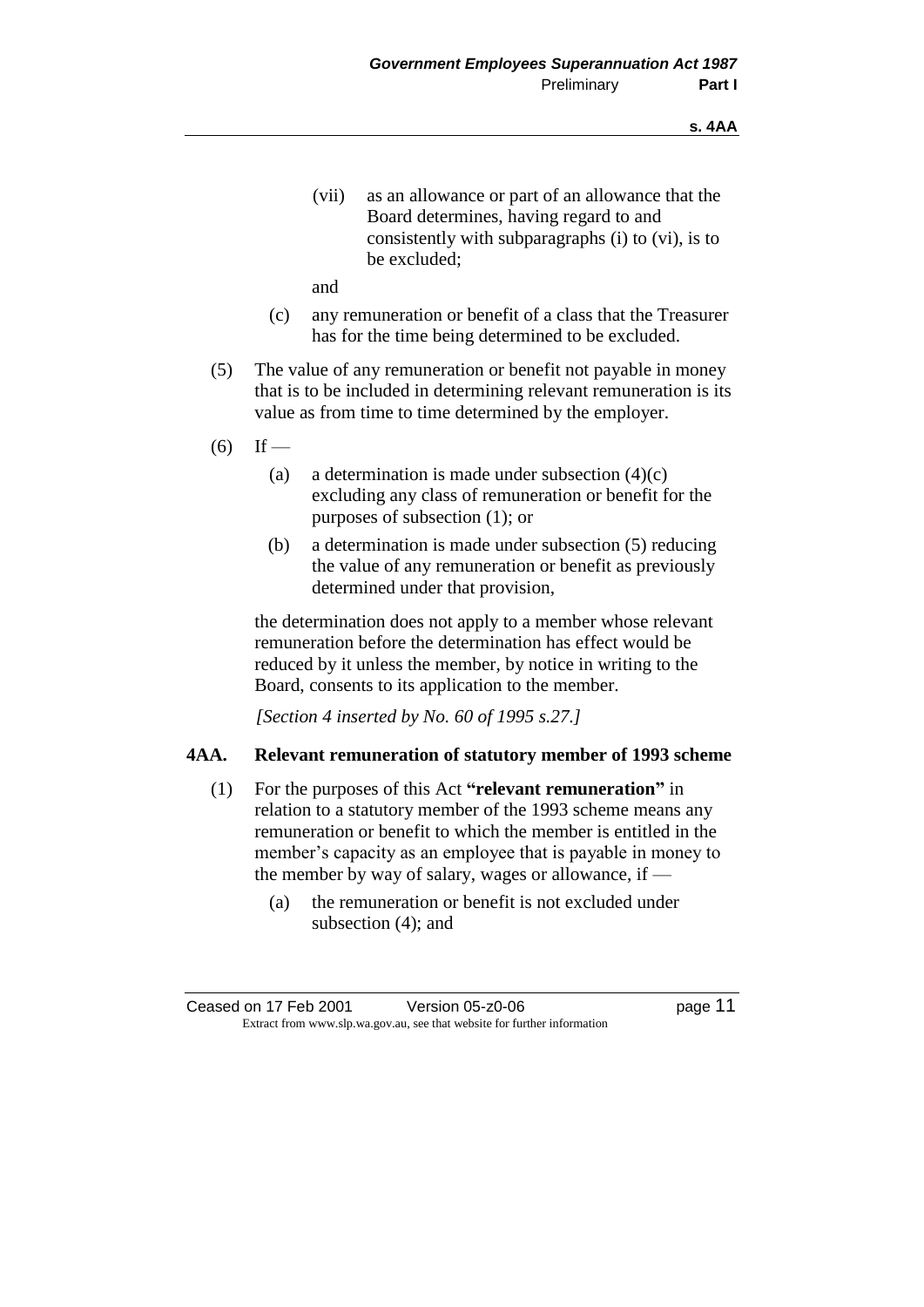**s. 4AA**

- (b) the member's employer, or a person duly authorised to certify on behalf of the employer, has certified the member to be entitled to that remuneration or benefit on a continuing basis.
- (2) The remuneration or benefit is on a continuing basis if the member is likely to continue to be entitled to it while the member continues to occupy the position occupied at the time of the certification or would be likely to continue to be entitled to it if the member were to continue to occupy that position.
- (3) If the member is entitled to
	- (a) an expense of office allowance of a kind that is subject to income tax;
	- (b) a shift allowance or an allowance instead of overtime;
	- (c) a higher duties allowance or an amount paid as annual leave loading or as compensation in lieu of the opportunity for private practice; or
	- (d) any other allowance that is not excluded under subsection (4),

the member is to be regarded as being entitled to it on a continuing basis.

- (4) The remuneration and benefits that are excluded for the purposes of subsection (1) are —
	- (a) an amount paid for overtime or as a bonus;
	- (b) an amount paid in lieu of recreation leave, long service leave or any other period of leave, or paid as a consequence of terminating the member's employment;
	- (c) an allowance for travelling, subsistence or other expenses;
	- (d) an amount paid for rent or as a residence, housing or quarters allowance;
	- (e) a climatic allowance or an allowance for equipment; and

page 12 Version 05-z0-06 Ceased on 17 Feb 2001 Extract from www.slp.wa.gov.au, see that website for further information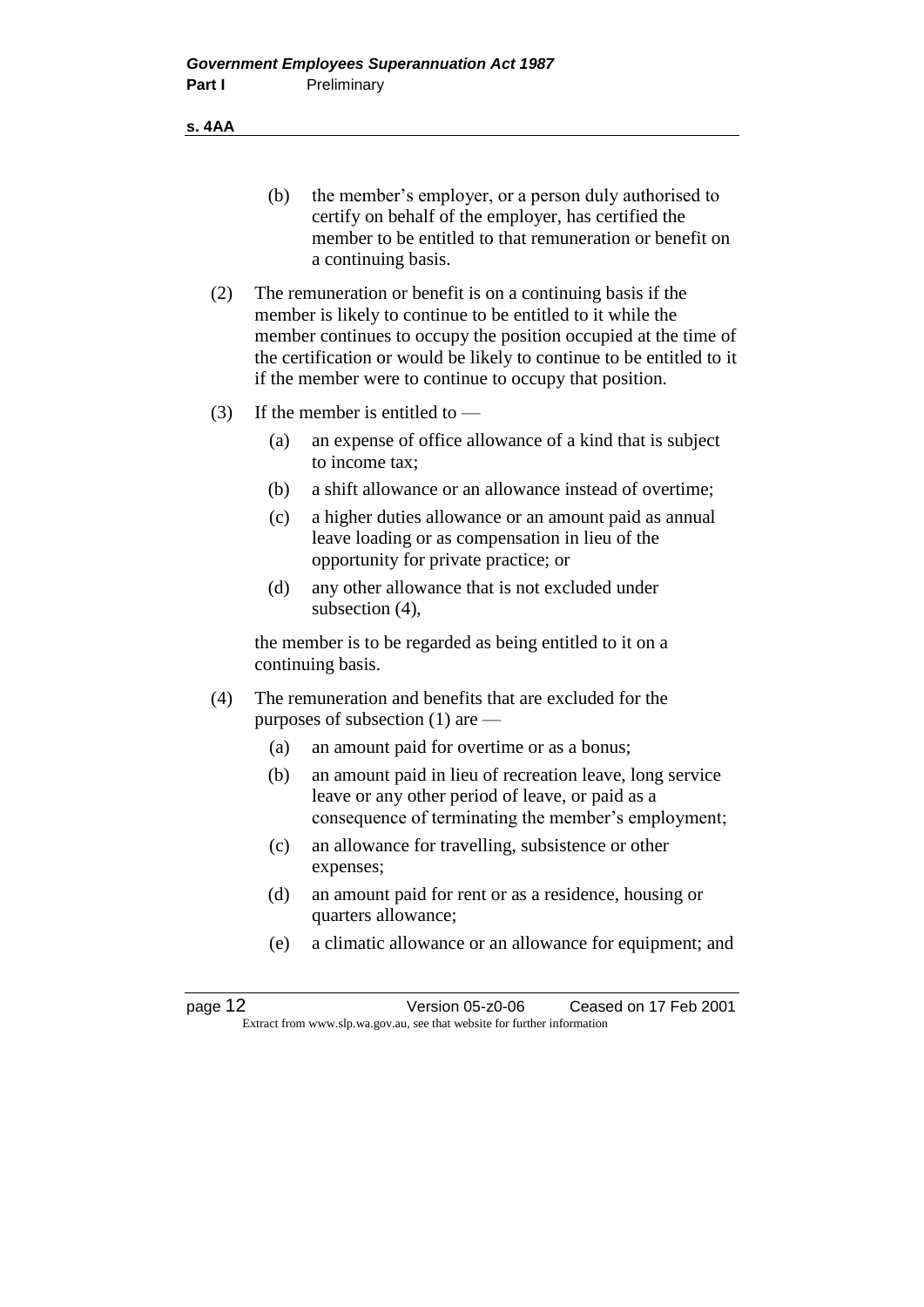(f) an allowance or part of an allowance that the Board determines, having regard to and consistently with paragraphs (a) to (e), is to be excluded.

*[Section 4AA inserted by No. 60 of 1995 s.27.]* 

#### **4AB. Allowance may be certified as a percentage**

- (1) An employer or other person who gives a certificate under section 4(1) or 4AA(1) may, instead of certifying an actual amount for an allowance to which an employee, or a particular class of employee, is entitled, express the allowance in terms of a percentage of all or any part of the other relevant remuneration.
- (2) Where, under subsection (1), an allowance is certified in terms of a percentage, the amount to be included in the employee's relevant remuneration because of the allowance is, unless the employee shows otherwise, the amount represented by the percentage certified.

*[Section 4AB inserted by No. 60 of 1995 s.27.]* 

#### **4A. Meaning of "final remuneration"**

- (1) For the purposes of this Act, except Schedule 4, **"final remuneration**" in relation to a member of the 1987 scheme —
	- (a) means the average annual amount of the member's relevant remuneration in respect of the membership period of 2 years immediately preceding the member's exit date; or
	- (b) where the membership period is less than 2 years, means the average annual amount of the member's relevant remuneration calculated in accordance with the formula —

$$
FR = TR \times \frac{26}{NP}
$$

Ceased on 17 Feb 2001 Version 05-z0-06 page 13 Extract from www.slp.wa.gov.au, see that website for further information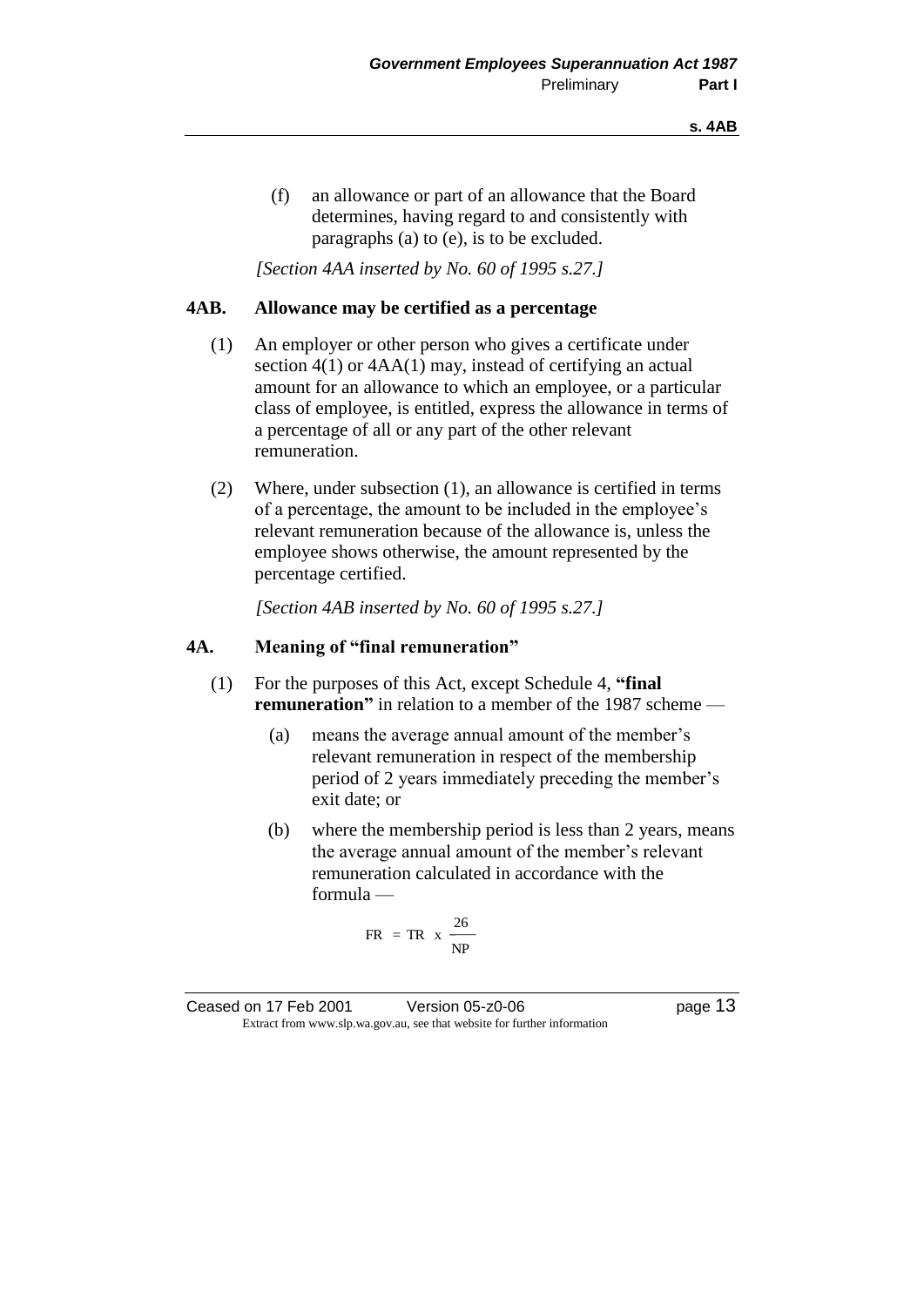where  $-$ 

- FR represents the final remuneration to be ascertained;
- TR represents the amount deemed by subsection (3) to have been the member's relevant remuneration;
- NP represents the number of complete fortnightly pay periods within the member's membership period (or the equivalent number if the member's pay periods are of another duration).
- (2) For the purposes of subsection  $(1)(a)$  the average annual amount of the member's relevant remuneration shall be calculated by dividing by 2 the total of the amounts deemed by subsection (3) to have been the member's relevant remuneration in respect to the last 52 complete fortnightly pay periods preceding the member's exit date (or the equivalent number if the member's pay periods are of another duration).
- (3) For the purposes of subsection (2), the member's relevant remuneration is conclusively deemed to have been —
	- (a) in respect of the period from the member's exit date to the last remuneration adjustment day, an amount calculated at the rate of the member's relevant remuneration on the exit date;
	- (b) in respect of the period from the last remuneration adjustment day to the last remuneration adjustment day but one, an amount calculated at the rate of the member's relevant remuneration on the last remuneration adjustment day; and
	- (c) in respect of the balance of the 52 complete fortnightly pay periods, an amount calculated at the rate of the member's relevant remuneration on the last remuneration adjustment day but one.
- (4) In subsection (3) **"remuneration adjustment day"** means the day that applied to the member by operation of section 22(5a).

**s. 4A**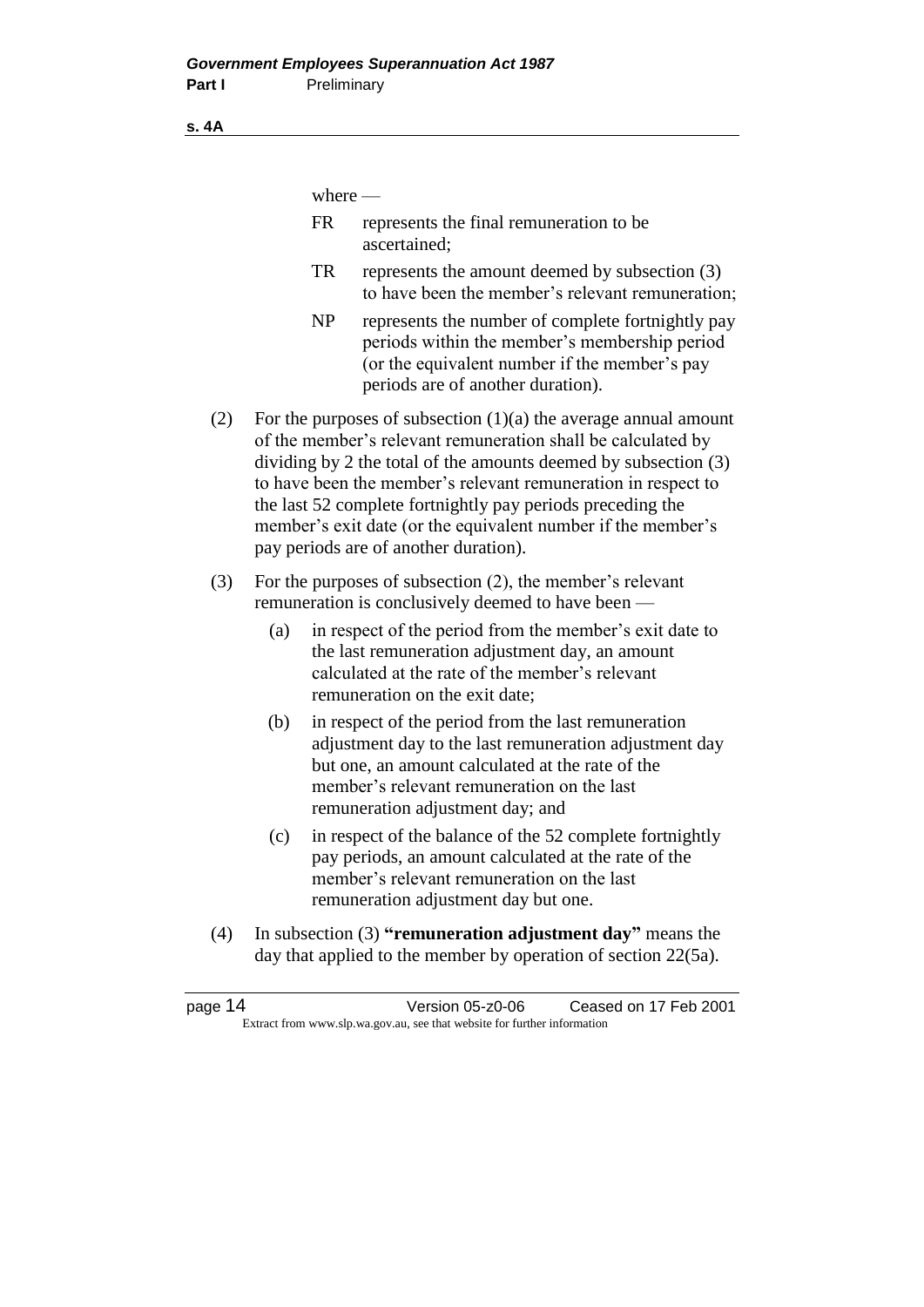- (5) For the purposes of this section the Board is required to include, in ascertaining the rate of a member's relevant remuneration on a particular day, an amount of higher duties allowance to which the member has been entitled continuously for a period of at least 12 months that includes that day.
- (6) Subsection (5) only applies if a further amount is contributed to the scheme by or on behalf of the member equal to the amount that would have been required to have been additionally contributed if the allowance had been taken into account as part of the member's relevant remuneration for the purposes of calculating contributions with respect to that period.
- (7) If a further amount is contributed in accordance with subsection (6), a corresponding adjustment is to be made to any contribution required under Part VI to be made by an employer.
- (8) Where the rate of a member's relevant remuneration on a particular day is relevant to a calculation under subsection (3) of the amount deemed to have been the member's relevant remuneration and the Board is satisfied that on that day the member had no relevant remuneration or the member's relevant remuneration was at a rate that was less than the member's normal rate, the member's relevant remuneration on that day is, for the purpose of the calculation, to be taken to have been at the rate that the Board considers to have been the member's normal rate.

*[Section 4A inserted by No. 25 of 1992 s.6; amended by No. 8 of 1993 ss.6 and 52; No. 60 of 1995 s.28.]* 

#### **4B. Persons in more than one employment**

(1) If a person is in more than one employment by one or more employers, this Act applies, unless in the context it would be inappropriate, as if the person were, in respect of each employment, a separate person.

Ceased on 17 Feb 2001 Version 05-z0-06 Page 15 Extract from www.slp.wa.gov.au, see that website for further information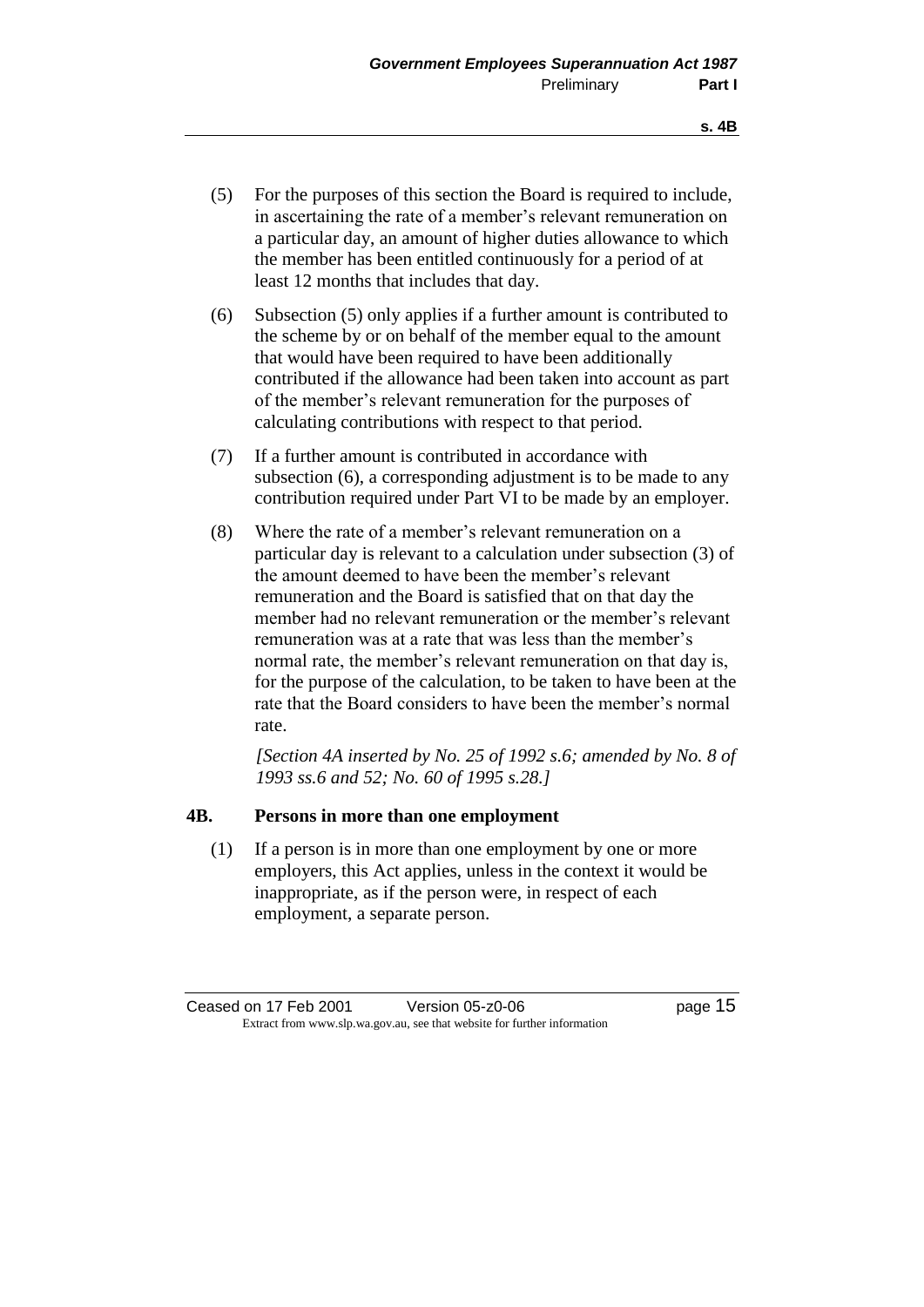**s. 4B**

(2) Without limiting the generality of subsection (1), if a person is in more than one employment an exclusion from being a member of a scheme that applies to a person in connection with one employment does not prevent the person from being a member of a scheme as a person in another employment.

*[Section 4B inserted by No. 8 of 1993 s.7.]* 

page 16 Version 05-z0-06 Ceased on 17 Feb 2001 Extract from www.slp.wa.gov.au, see that website for further information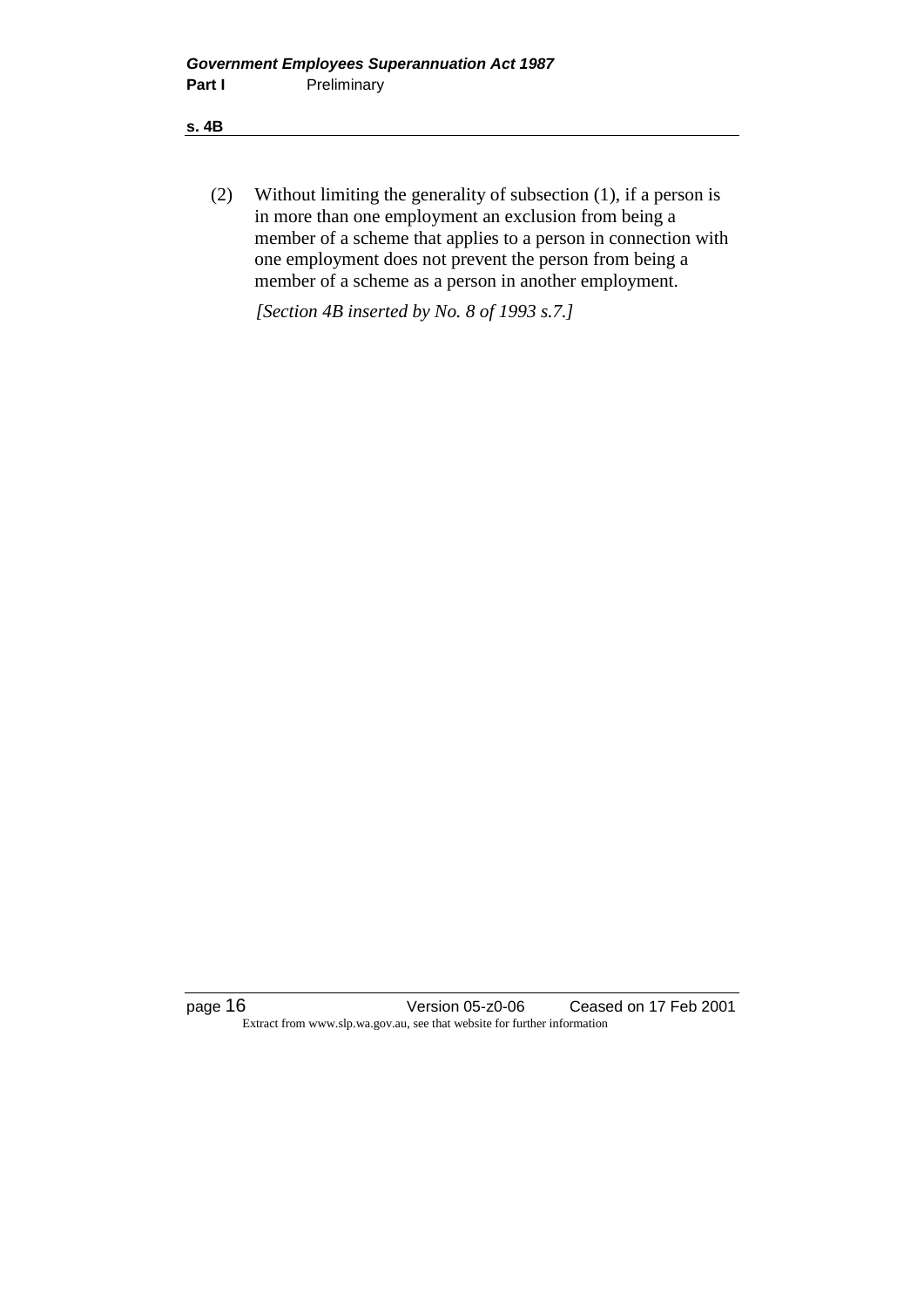**s. 5**

# **Part II — The Government Employees Superannuation Board**

### **5. The Board**

- (1) There is established a board to be called the Government Employees Superannuation Board.
- (2) The Board is a body corporate with perpetual succession and a common seal and, subject to this Act, is capable of —
	- (a) acquiring, holding and disposing of real and personal property;
	- (b) suing and being sued; and
	- (c) doing and suffering all that bodies corporate may do or suffer.
- (3) The Board shall consist of
	- (a) a chairman who shall be appointed subject to subsection (6) by the Governor on the recommendation of the Treasurer for a term of not more than 5 years after consulting such unions or associations of unions as appear to the Treasurer to be broadly representative of employees;
	- (b) 3 persons appointed by the Governor for a term of not more than 5 years as representatives of the employers; and
	- (c) 3 persons elected in accordance with the regulations as representatives of the members.
- (4) Schedule 2 has effect with respect to elections and the elected members of the Board.
- (5) All members of the Board shall hold their offices on a part-time basis.
- (6) Employees of the Board shall not be eligible for appointment as the chairman.

Ceased on 17 Feb 2001 Version 05-z0-06 Page 17 Extract from www.slp.wa.gov.au, see that website for further information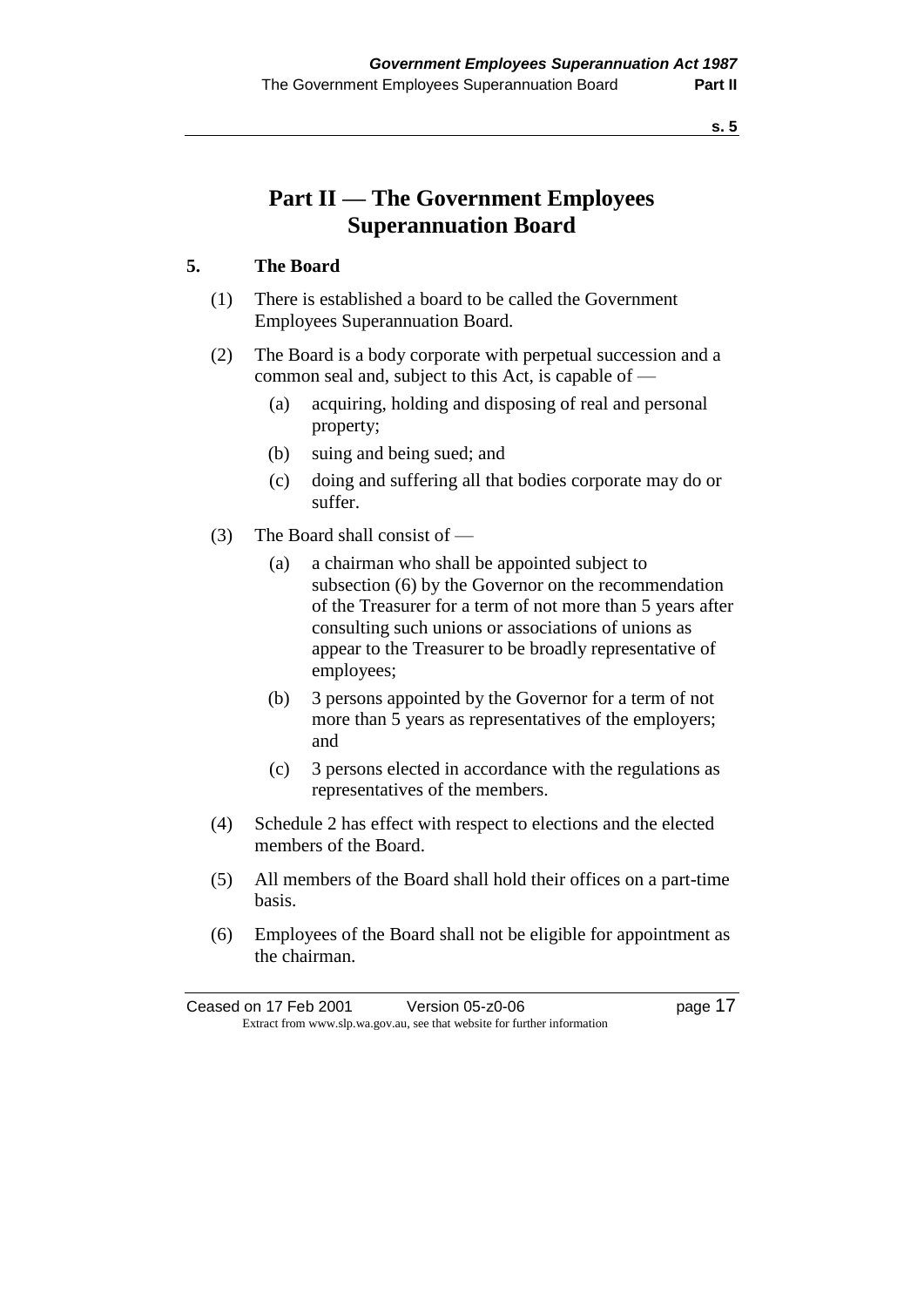```
s. 6
```
#### **6. Functions of the Board**

- (1) The Board shall
	- (a) determine policies for the administration of the Acts having regard to the need for equity among members and beneficiaries under this Act and among contributors and beneficiaries under the *Superannuation and Family Benefits Act 1938*;
	- (b) adopt strategies to achieve its policy objectives;
	- (c) ensure that decisions and operations of the Board are directed towards achieving its objectives;
	- (d) ensure that members and contributors under the Acts are kept informed about the Board's operations; and
	- (e) ensure that the Board operates effectively and efficiently.
- (2) Schedule 3 has effect with respect to the constitution and proceedings of the Board.
- (3) The Minister may give directions in writing to the Board with respect to its functions and powers, either generally or with respect to a particular matter, and the Board shall give effect to any such direction.
- (4) The text of any direction received by the Board under subsection (3) shall be included in the annual report submitted by the accountable authority of the Board under section 66 of the *Financial Administration and Audit Act 1985*.
- (5) Subsection (3) has effect subject to the *Statutory Corporations (Liability of Directors) Act 1996*.

*[Section 6 amended by No. 5 of 1989 s.10; No. 41 of 1996 s.3.]* 

page 18 Version 05-z0-06 Ceased on 17 Feb 2001 Extract from www.slp.wa.gov.au, see that website for further information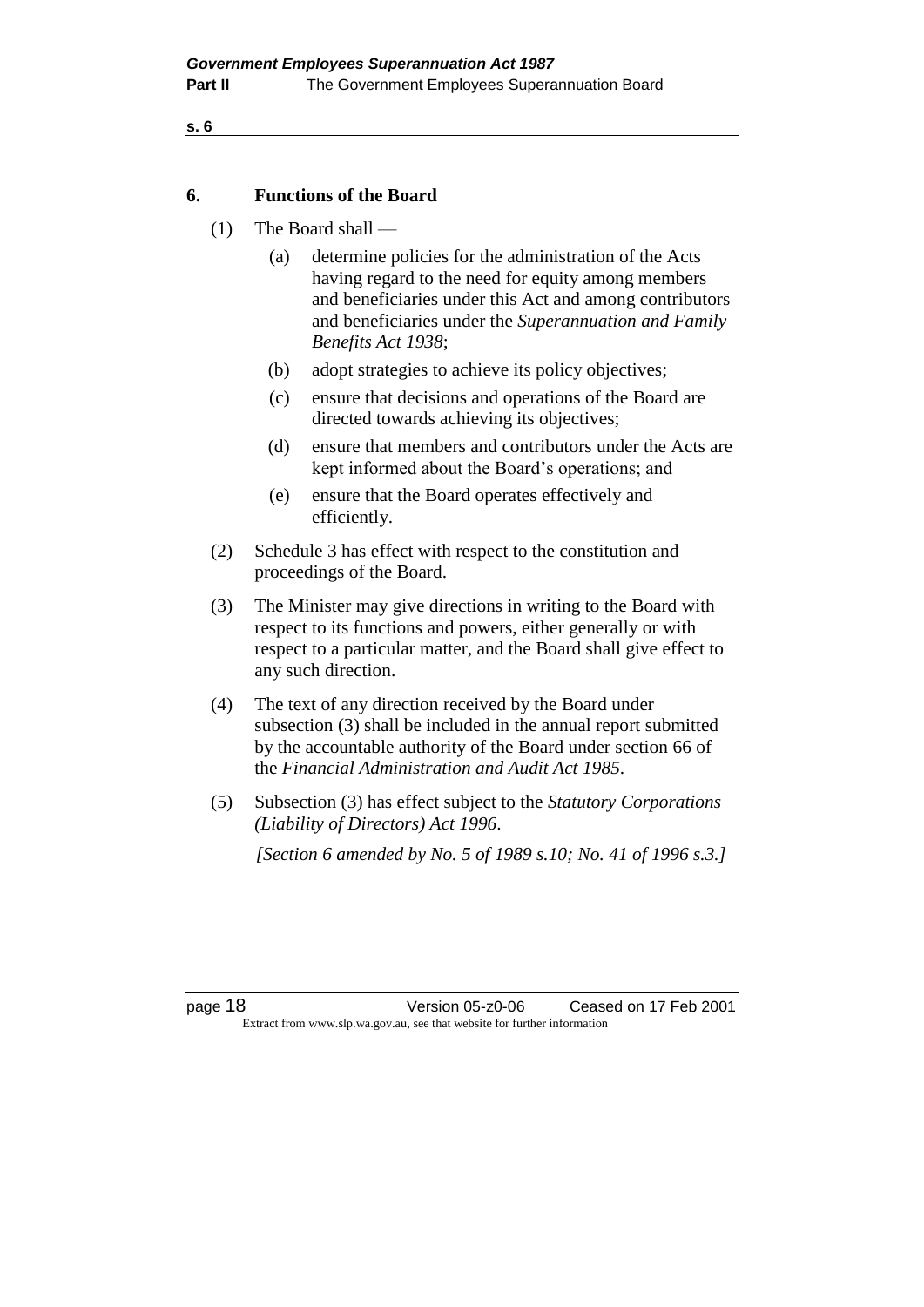#### **s. 7**

#### **7. Remuneration**

A member of the Board is entitled to such remuneration and allowances as the Minister from time to time determines on the recommendation of the Public Service Commissioner<sup>4</sup>.

#### **8. Staff and consultants**

- (1) There may be appointed from time to time under and subject to Part 3 of the *Public Sector Management Act 1994* such persons as may be required for the purposes of assisting the Board in the effective administration of the Acts.
- (2) The Board may appoint and employ on such terms and conditions as it thinks fit persons to whom Part 3 of the *Public Sector Management Act 1994* does not apply.
- (3) The Board may engage under contract for services such professional, technical or other assistance as the Board considers necessary to assist it in the effective administration of the Acts.

*[Section 8 amended by No. 32 of 1994 s.13.]* 

#### **8A. Minister to have access to information**

- (1) For parliamentary purposes or for the proper conduct of the Minister's public business, the Minister is entitled —
	- (a) to have information in the possession of the Board; and
	- (b) where the information is in or on a document, to have, and make and retain copies of, that document.
- (2) For the purposes of subsection (1) the Minister may
	- (a) request the Board to furnish information to the Minister;
	- (b) request the Board to give the Minister access to information;
	- (c) for the purposes of paragraph (b) make use of the staff of the Board to obtain the information and furnish it to the Minister.

Ceased on 17 Feb 2001 Version 05-z0-06 Page 19 Extract from www.slp.wa.gov.au, see that website for further information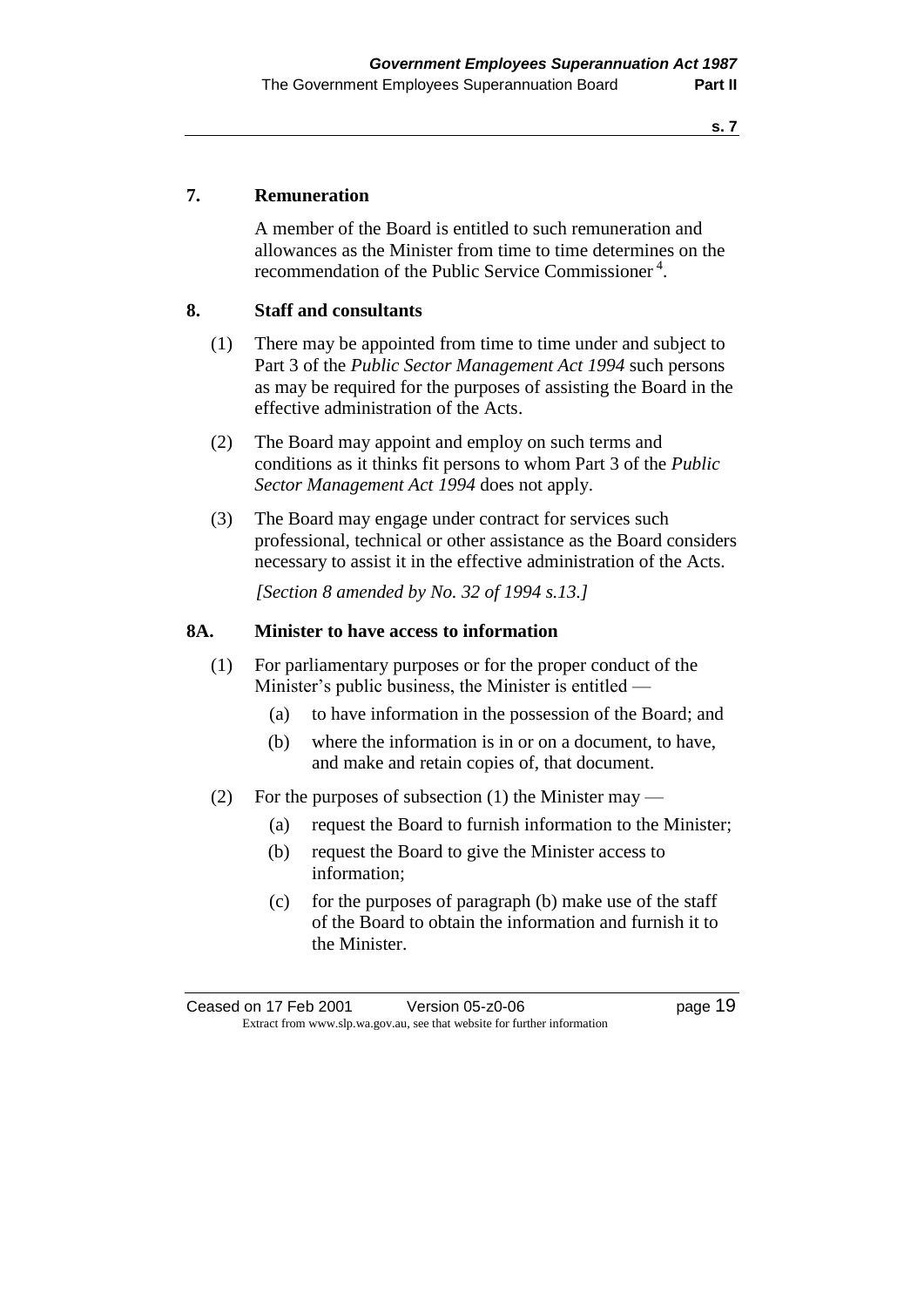**s. 8B**

- (3) The Board shall comply with a request under subsection (2) and make its staff and facilities available to the Minister for the purposes of paragraph (c) of that subsection.
- $(4)$  In this section —

**"document"** includes any tape, disc or other device or medium on which information is recorded or stored mechanically, photographically, electronically or otherwise;

**"information"** means information specified, or of a description specified, by the Minister that relates to the functions or powers of the Board;

**"parliamentary purposes"** means the purpose of —

- (a) answering a question asked in a House of Parliament; or
- (b) complying with a written law, or an order or resolution of a House of Parliament, that requires information to be furnished to a House of Parliament.

*[Section 8A inserted by No. 25 of 1992 s.8.]* 

#### **8B. Confidential information**

- (1) Nothing in this Act entitles the Minister to have information in the possession of the Board in a form that —
	- (a) discloses information about a member or a beneficiary; or
	- (b) might enable information about a member or a beneficiary to be ascertained,

being information that the Board considers to be confidential.

- (2) Subsection (1) does not apply where disclosure of the information —
	- (a) is authorised or required by some other written law; or
	- (b) is authorised by the member or beneficiary.

page 20 Version 05-z0-06 Ceased on 17 Feb 2001 Extract from www.slp.wa.gov.au, see that website for further information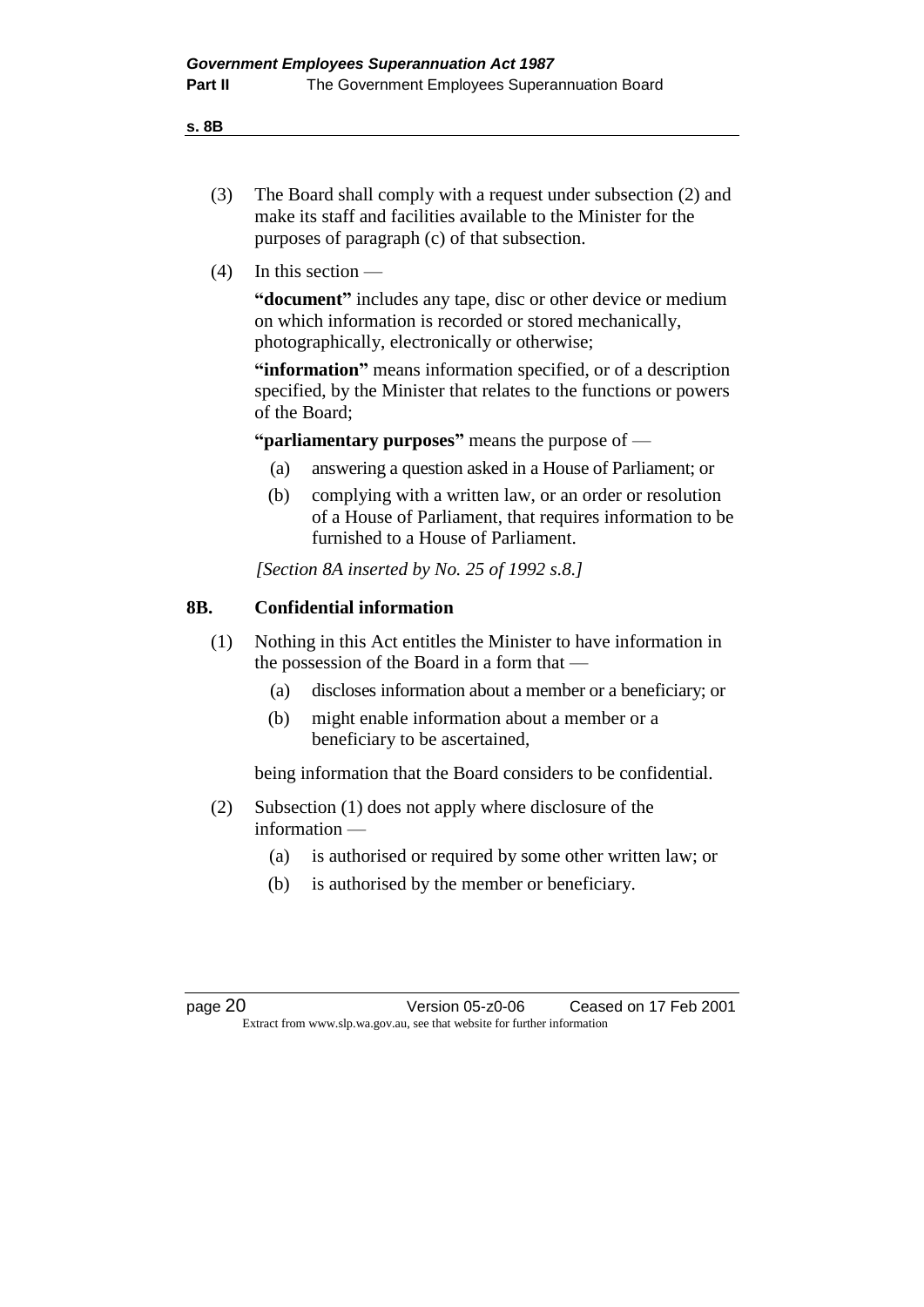(3) In subsection  $(1)$  —

**"beneficiary"** means a person to whom a benefit is payable or has been paid under this Act or the *Superannuation and Family Benefits Act 1938*;

**"member"** means a person who is or has been —

- (a) a member of a scheme; or
- (b) a contributor, qualified contributor or subscriber under the *Superannuation and Family Benefits Act 1938*.

*[Section 8B inserted by No. 25 of 1992 s.8; amended by No. 8 of 1993 s.8.]* 

#### **8C. Information for members**

- (1) The Board shall as soon as is practicable after a person becomes a member of the 1987 or the 1993 scheme send to the person a written statement describing the kind of benefits provided for by this Act for a member of the scheme and the conditions relating to, and the method of determining, those benefits.
- (2) The Board shall in respect of each financial year send to each member of the 1987 or the 1993 scheme a written statement setting out the prescribed information about contributions to the Fund by or in respect of the member and the benefits provided for by this Act as they relate to the member.
- (3) A statement required by subsection (2) to be sent to a member of the 1987 scheme in respect of a financial year shall be sent on, or as soon as is practicable after, the next adjustment day of the member following that financial year.
- (4) A statement required by subsection (2) to be sent to a member of the 1993 scheme in respect of a financial year shall be sent as soon as is practicable after the end of that financial year.
- (5) Where a person ceases to be a member of a scheme, the Board shall as soon as is practicable after the cessation of membership send to the person, or the personal representative (if any) of the

Ceased on 17 Feb 2001 Version 05-z0-06 page 21 Extract from www.slp.wa.gov.au, see that website for further information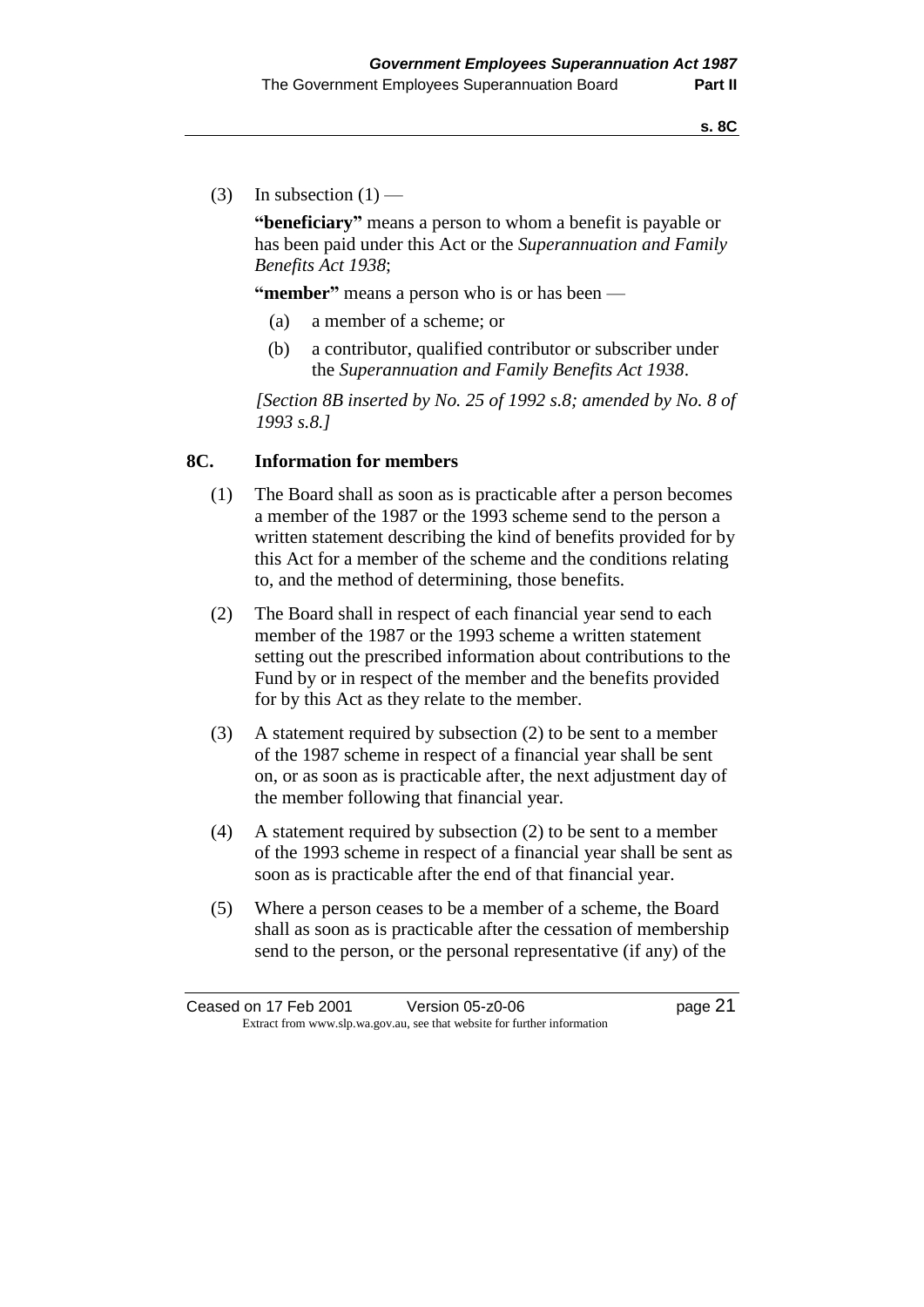#### **s. 8C**

person, a written statement setting out the prescribed information about the entitlement under this Act of the member or the member's estate, as the case may be.

*[Section 8C inserted by No. 8 of 1993 s.9; amended by No. 60 of 1995 ss.23 and 24.]* 

page 22 Version 05-z0-06 Ceased on 17 Feb 2001 Extract from www.slp.wa.gov.au, see that website for further information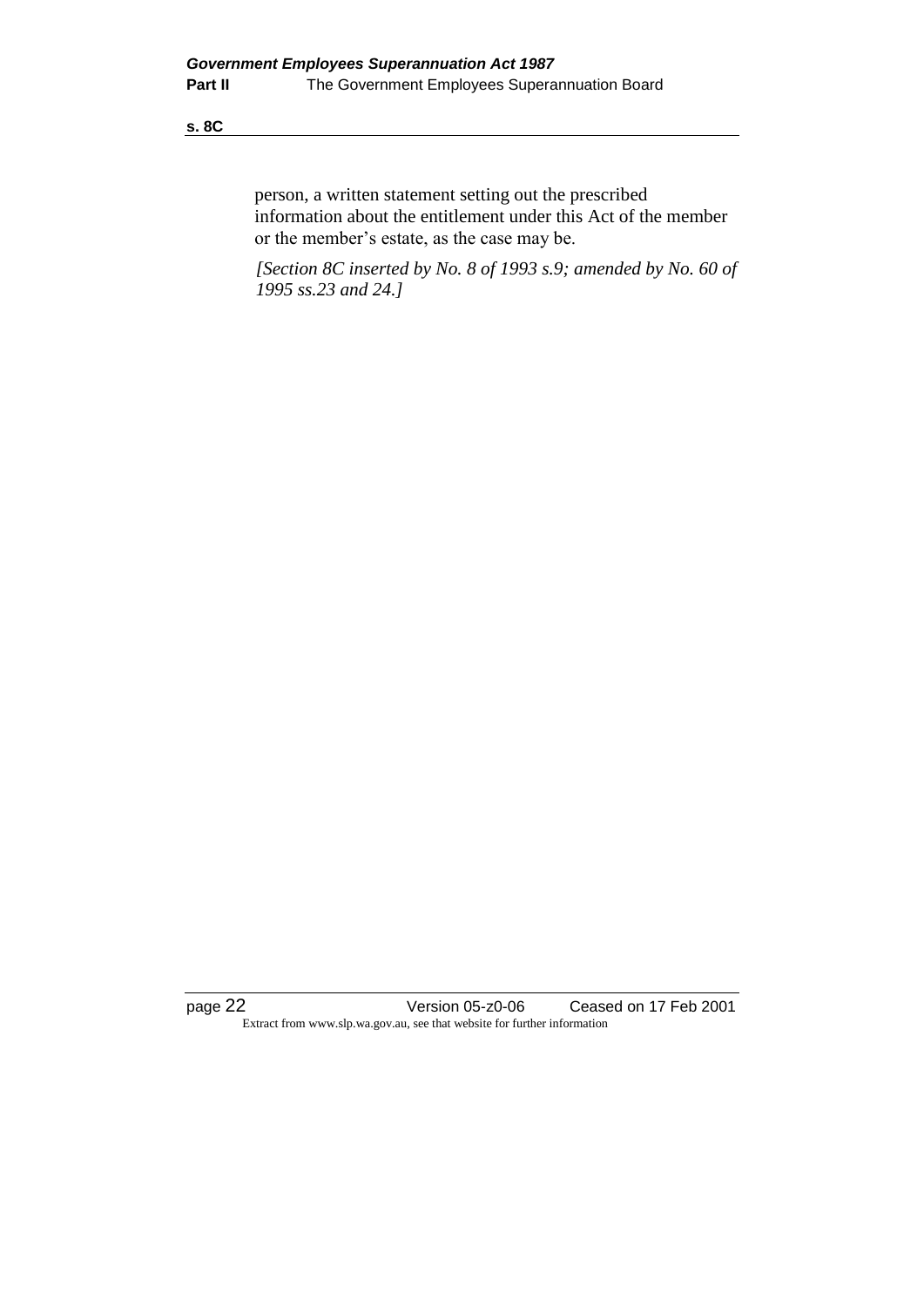**s. 9**

# **Part III — The Government Employees Superannuation Fund**

### **9. Establishment of Fund**

- (1) There shall be a Fund, to be known as the Government Employees Superannuation Fund, which shall, subject to this Act, be maintained and managed by the Board.
- (2) The Board shall cause to be paid or credited to the Fund
	- (a) contributions made by employers and contributors;
	- (b) income derived from the investment of the Fund and any profit made from realisation of any investment of the Fund;
	- (c) moneys constituting the Superannuation Fund established under the *Superannuation and Family Benefits Act 1938*;
	- (d) moneys borrowed for the purposes of the Fund; and
	- (e) any other amounts payable to the Fund.
- (3) The Board shall cause to be charged to the Fund
	- (a) the costs of the administration of the Acts;
	- (b) the benefits payable under this Act; and
	- (c) any other amounts payable from the Fund under this Act or under the *Superannuation and Family Benefits Act 1938*.

*[Section 9 amended by No. 49 of 1996 s.64.]* 

#### **10. Accounts and records**

(1) The Board shall establish and maintain within the Fund such accounts as, in the opinion of the Board, are necessary or convenient for the management of the Fund, and its separate elements, and the administration of the Acts.

Ceased on 17 Feb 2001 Version 05-z0-06 Page 23 Extract from www.slp.wa.gov.au, see that website for further information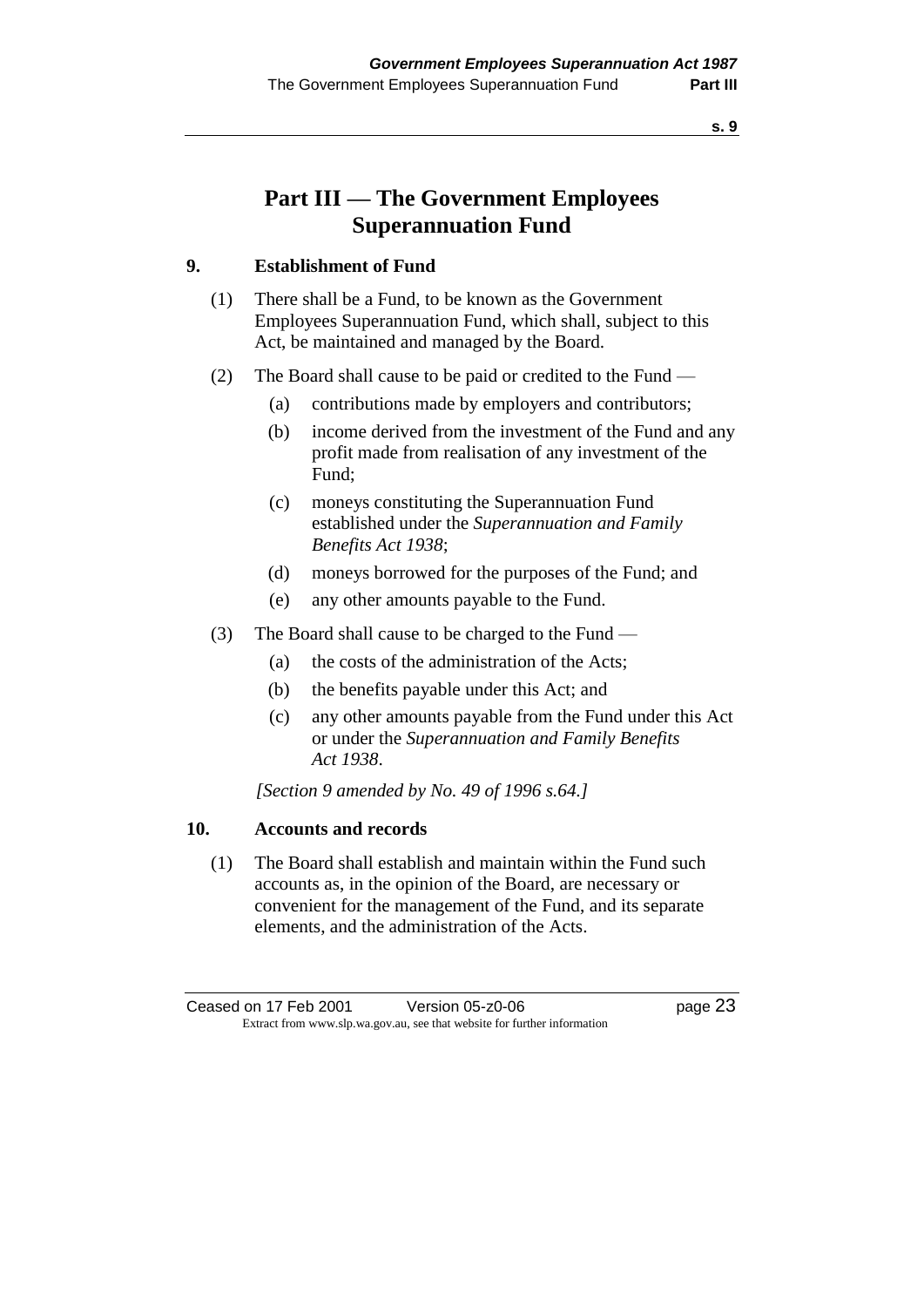- **s. 11**
	- (2) The Board may maintain its accounts and other records in or upon any medium, or combination of mediums, capable of recording information and may, from time to time, vary the manner or form in which the accounts or other records are maintained.
	- (3) The income arising from the investment of the Fund shall be apportioned by the Board in its accounts between the elements of the Fund relating to each scheme under this Act and the scheme under the *Superannuation and Family Benefits Act 1938* in the same proportions as the amount of each such element bears to the total amount.

*[Section 10 amended by No. 8 of 1993 s.10.]* 

### **11. Actuarial investigation of Fund**

- (1) An actuary appointed by the Board shall carry out an investigation as to the state and sufficiency of the Fund and its separate elements as at the date that is 12 months after the commencement of this Act and at such dates, not being less than once in every 3 years, as may subsequently be directed by the Treasurer.
- (2) The actuary shall complete an investigation and report the result to the Board not later than one year after the date as at which the investigation is to be made and if the actuary is unable to complete and report on an investigation within that period the actuary shall inform the Treasurer of the reasons for the delay and the Treasurer may extend the period as he thinks fit.

#### **12. Application of** *Financial Administration and Audit Act 1985*

The provisions of the *Financial Administration and Audit Act 1985* regulating the financial administration, audit and reporting of statutory authorities apply to and in respect of the Board and its operations.

page 24 Version 05-z0-06 Ceased on 17 Feb 2001 Extract from www.slp.wa.gov.au, see that website for further information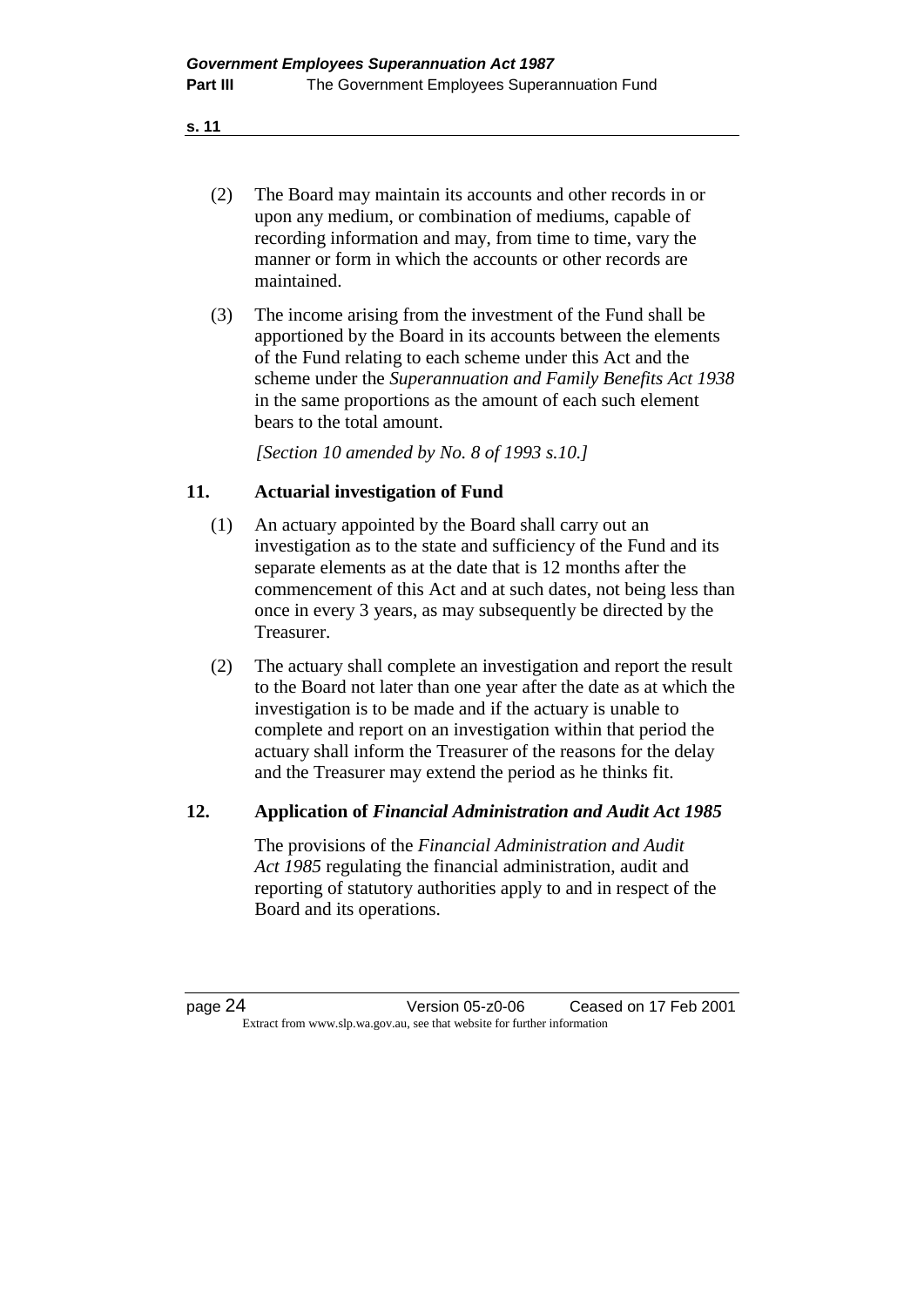#### **13. Investment of the Fund**

- (1) The Board shall manage the Fund so as to maximise returns and shall have regard to the continuing need —
	- (a) to exercise care and prudence to maintain the integrity of the Fund; and
	- (b) to provide for the payment of benefits under the Acts.
- (2) Moneys standing to the credit of the Fund may, until otherwise required for the purposes of the Acts and with the approval of the Treasurer, be invested by the Board in any manner in which the Board thinks fit.
- (3) The Treasurer may give approval for the purposes of subsection (2) in such manner and at such times as he thinks fit and may require the Board to submit for approval specific investments or classes of investments or the Treasurer may issue guidelines to be followed by the Board as to the range of permitted investments or the limits to be adhered to in relation to specified investments or kinds of investments.
- (4) The Board may, on such terms and conditions as the Board thinks fit, appoint a person approved by the Treasurer as investment manager for the Board.
- (5) The Board may delegate to such an investment manager the powers and duties of the Board under this section with respect to all or part of the moneys of the Fund available for investment.
- (5a) The Board shall not make a delegation under subsection (5) unless the form and maximum duration of the proposed delegation have been approved by the Treasurer.
- (6) Whether or not the Board appoints an investment manager, it must conduct a review every 3 months of its broad investment policy and the management and performance of its investments.

*[Section 13 amended by No. 5 of 1989 s.11.]*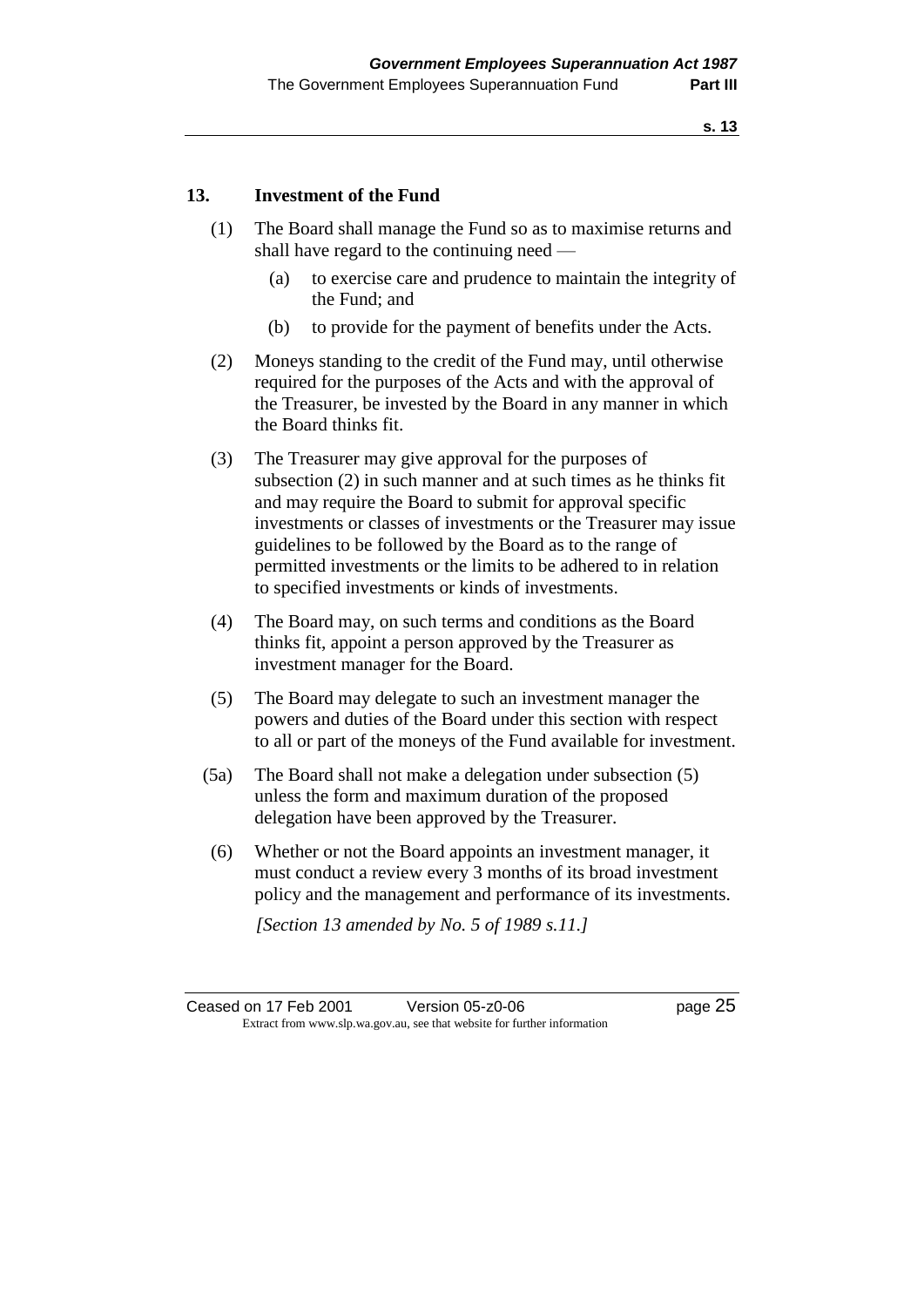```
s. 13A
```
#### **13A. Investment, particular limitations imposed**

- (1) Notwithstanding anything in section 13, the Board shall not
	- (a) make a loan out of moneys standing to the credit of the Fund to any member of a scheme; or
	- (b) invest moneys standing to the credit of the Fund otherwise than in accordance with the standards for the time being prescribed by regulations made under the Occupational Superannuation Standards Act 1987<sup>5</sup> of the Commonwealth, so far as they apply to the Fund.
- (2) The Board shall not make an investment of moneys standing to the credit of the Fund that would result in a breach of subsection (3) and if at any time it appears to the Board that the Fund is invested in breach of that subsection it shall take such steps as are necessary to remedy the breach.
- (3) This subsection is breached if the cost of investments of the Fund in debt paper or securities of an employer exceeds 10%, or such other percentage as is prescribed, of the cost of all investments of the Fund.
- (4) Debt paper of the Western Australian Treasury Corporation is not to be treated as debt paper of an employer for the purposes of subsection (3).

*[Section 13A inserted by No. 25 of 1992 s.7; amended by No. 8 of 1993 s.11; No. 49 of 1996 s.64.]* 

#### **13B. Inward portability**

(1) In this section —

**"portable benefit"** means a benefit —

- (a) accrued to a member of another superannuation or similar scheme but not paid out under that scheme; and
- (b) able to be credited to the Fund under the rules of that scheme;

page 26 Version 05-z0-06 Ceased on 17 Feb 2001 Extract from www.slp.wa.gov.au, see that website for further information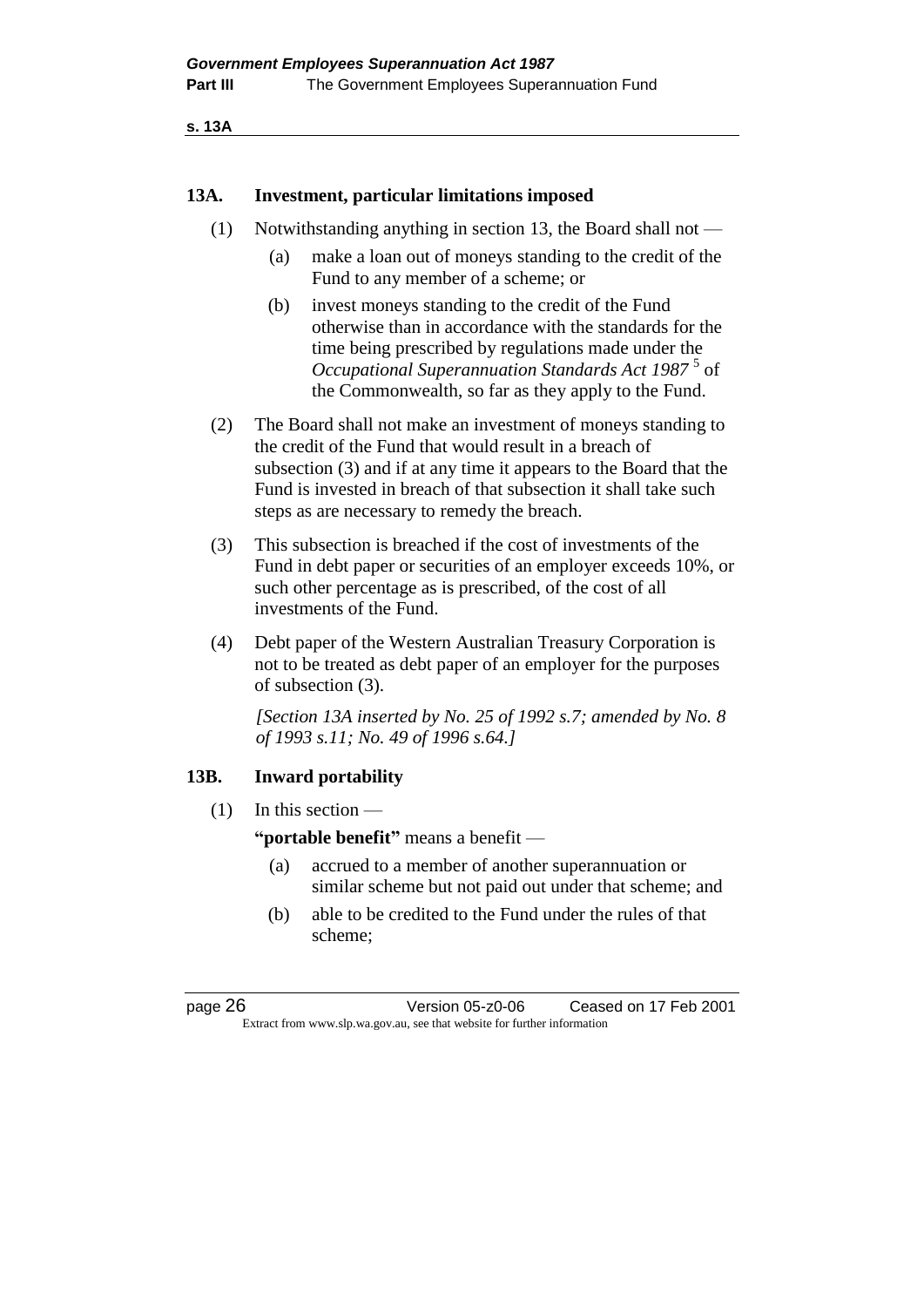**"conditional portable benefit"** means a portable benefit that is credited to the Fund on condition that it is only paid out of the Fund —

- (a) as a deferred benefit under this Act;
- (b) at the time when a benefit provided for by Part VIIA is payable in accordance with section 38K; or
- (c) in accordance with subsection (6).
- (2) An employee
	- (a) who elects to become a member of the 1987 scheme and whose election is accepted by the Board; or
	- (b) who becomes a member of the 1993 scheme,

may cause to be credited to the Fund the amount of a portable benefit that has accrued to the employee, if that benefit exceeds \$500 or such other amount as is prescribed.

- $(3)$  Where
	- (a) a person has caused a portable benefit to be credited to the Fund under subsection (2); and
	- (b) the person or the personal representative of the person subsequently becomes entitled to a benefit under this Act that is payable at the time when the entitlement arises,

the benefit referred to in paragraph (b) shall, subject to subsection (6), include the amount of that portable benefit together with compound interest on that amount calculated with effect from the date of being credited to the Fund at a rate determined by the Board from time to time to be the sum of the CPI rate (as determined under section 3(2)) and 2%.

(4) Where a person has caused a portable benefit to be credited to the Fund under subsection (2) and subsequently becomes entitled to a benefit under this Act that is only payable at a time after the time when the entitlement arises, the amount of the

Ceased on 17 Feb 2001 Version 05-z0-06 Page 27 Extract from www.slp.wa.gov.au, see that website for further information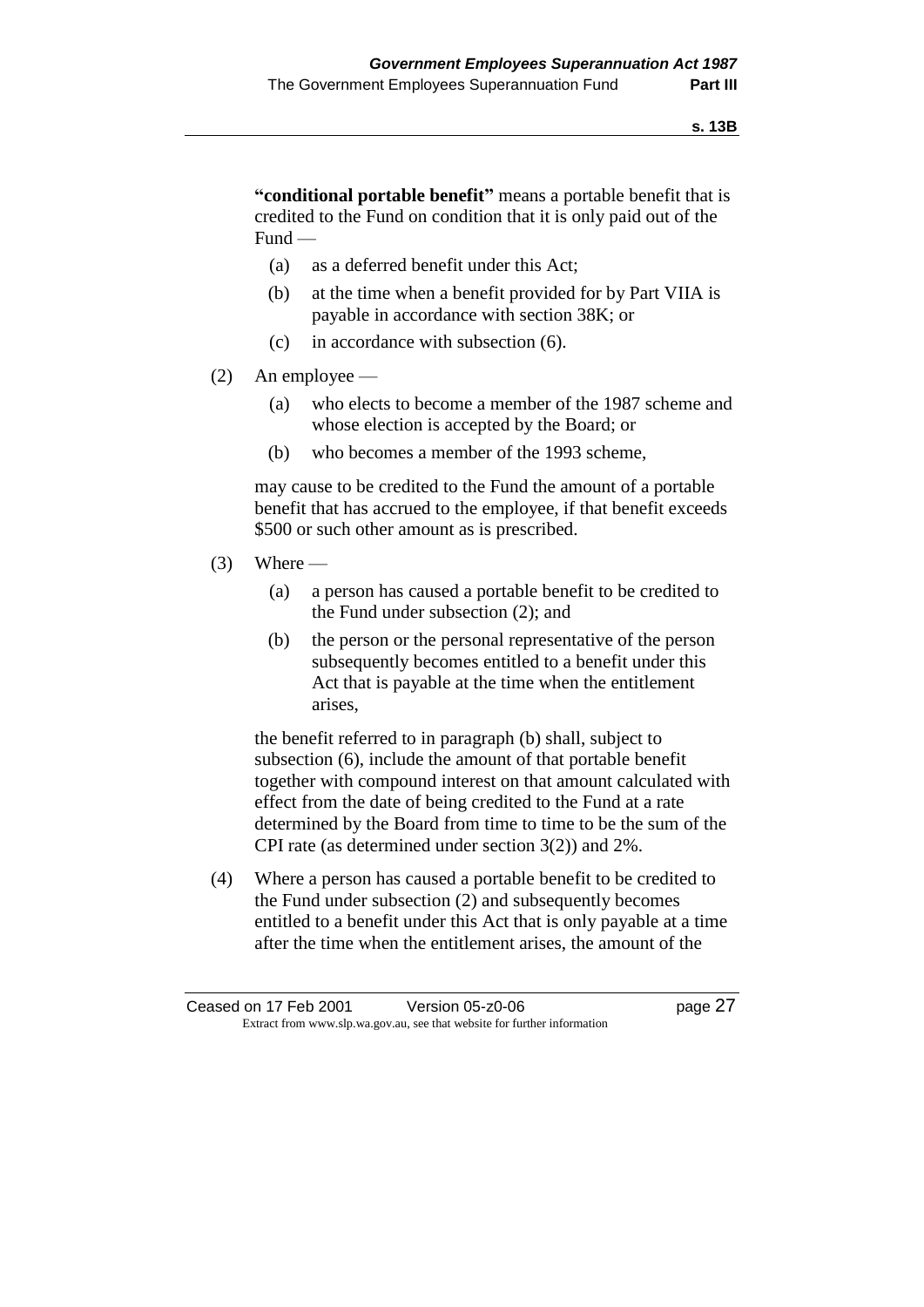**s. 13C**

portable benefit is, subject to subsections (5) and (6), payable to the person at the time when the benefit under this Act is payable, together with compound interest on that amount calculated in the manner described in subsection (3).

- (5) Notwithstanding subsection (4), a portable benefit credited to the Fund under subsection (2) shall, if —
	- (a) the person requests payment within 2 months after an entitlement arises to a benefit under this Act that is only payable at a time after the time when the entitlement arises; and
	- (b) the portable benefit is not a conditional portable benefit,

be paid to the person together with compound interest on that amount calculated in the manner described in subsection (3).

(6) Where a person has caused a conditional portable benefit to be credited to the Fund and the person resigns, is dismissed or discharged from employment with an employer or is retrenched, the Board shall on the application of the person pay the amount, together with compound interest on that amount calculated in the manner described in subsection (3), to another superannuation fund if the Board is satisfied that the other fund is a complying superannuation fund.

*[Section 13B inserted by No. 8 of 1993 s.12; amended by No. 60 of 1995 ss.23 and 24; No. 49 of 1996 s.64.]* 

### **13C. Outward portability — members of 1987 scheme**

- (1) Without limiting the circumstances in which a payment may be made under section 13B, where a member of the 1987 scheme —
	- (a) terminates his or her membership, or resigns, is dismissed or discharged from employment with an employer, or is retrenched; and
	- (b) as a result becomes entitled to a benefit under this Act that has not yet become payable,

page 28 Version 05-z0-06 Ceased on 17 Feb 2001 Extract from www.slp.wa.gov.au, see that website for further information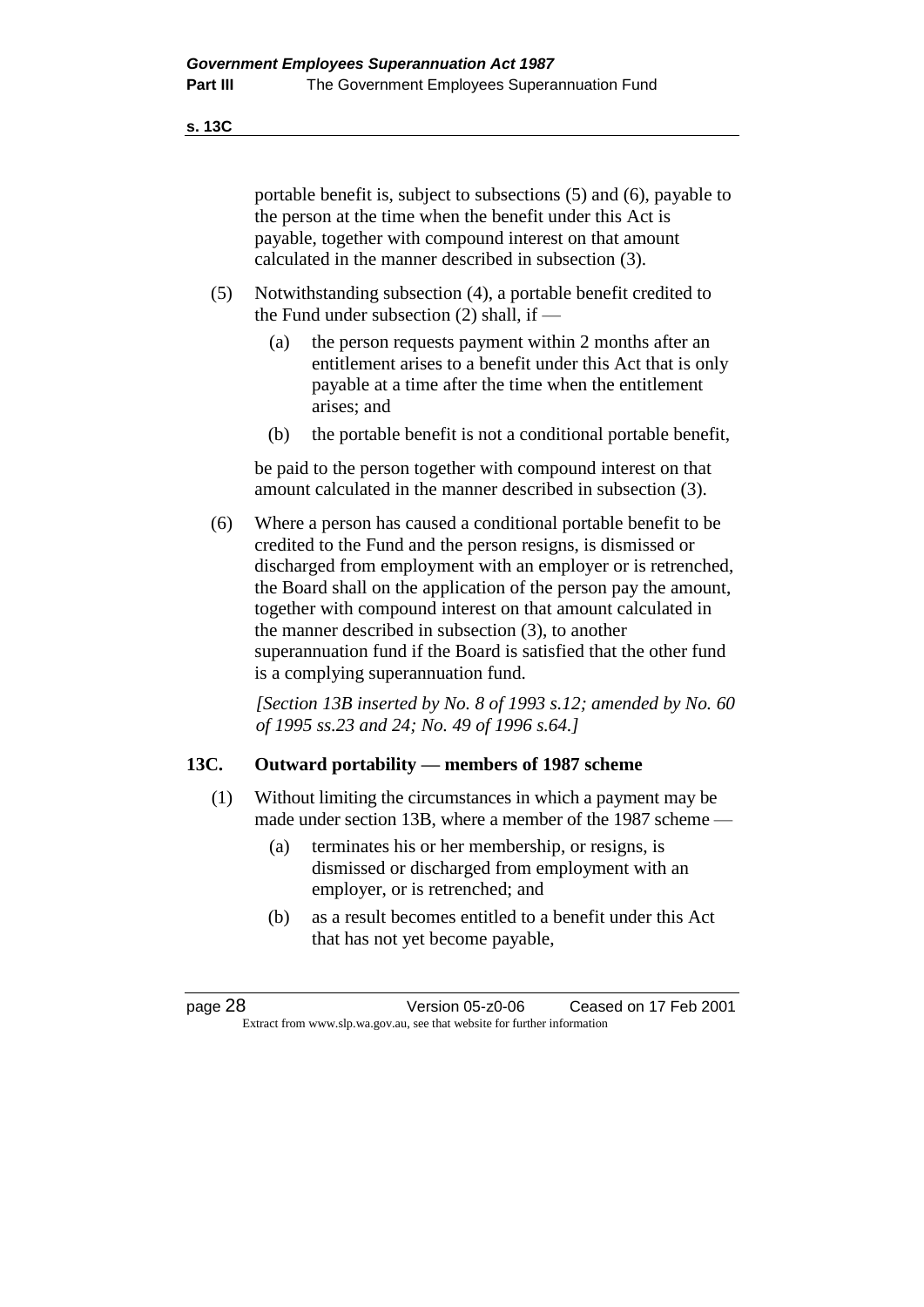the member may request the Board to transfer to another superannuation fund the amount of the member's transfer value.

- (2) For the purposes of this section, a member's transfer value is
	- (a) the value of the member's benefit under this Act discounted, where the Board, on the advice of an actuary, thinks fit, as determined by the Board in accordance with that advice; and
	- (b) where applicable, any amount credited to the Fund by the member under section 13B(2), together with compound interest on the amount credited to the Fund calculated in the manner described in subsection (3) of that section.
- (3) The Board shall transfer the amount to which such a request relates if —
	- (a) the Treasurer approves;
	- (b) a request is not made under section 13B(5); and
	- (c) the terms applying to the other superannuation fund are such that a payment in respect of the amount, if transferred, cannot be made to the member contrary to subsection (4).
- (4) A payment to a member is contrary to this subsection if it is made before the member attains the age of 55 years or retires, whichever last occurs, except in the event of —
	- (a) the member's earlier death or disability;
	- (b) the member's earlier permanent departure from Australia; or
	- (c) the occurrence of other prescribed circumstances.

*[Section 13C inserted by No. 60 of 1995 s.55; amended by No. 49 of 1996 s.64; No. 57 of 1997 s.66(2).]*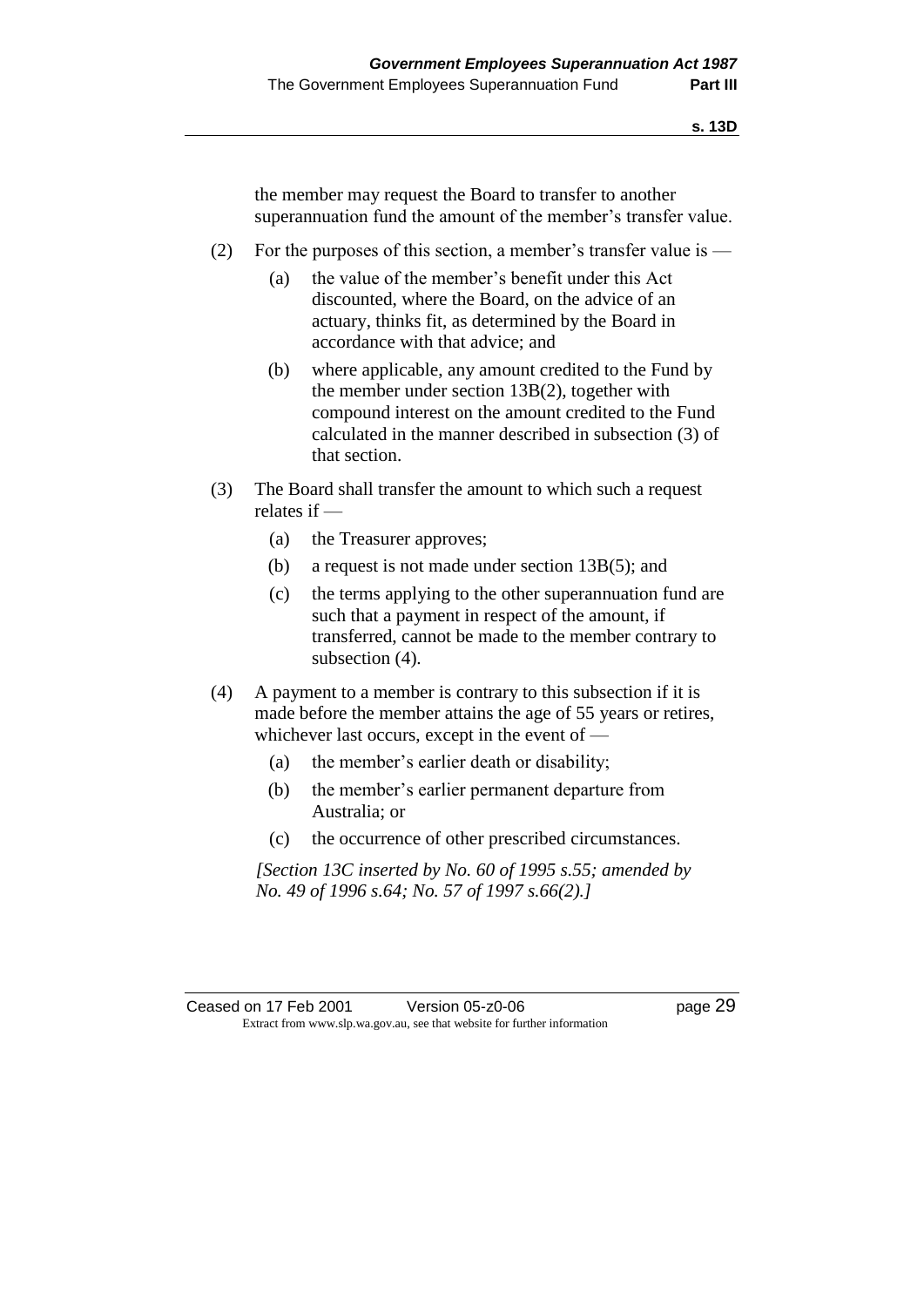**s. 13D**

## **13D. Outward portability — members of 1993 scheme but not 1987 scheme**

- (1) Without limiting the circumstances in which a payment may be made under section 13B, where a member of the 1993 scheme who is not a member of the 1987 scheme becomes entitled to a benefit under the 1993 scheme that has not yet become payable, the member may request the Board to transfer to another superannuation fund the amount of the member's transfer value.
- (2) For the purposes of this section, a member's transfer value is  $-$ 
	- (a) the value of the member's benefit under the 1993 scheme discounted, where the Board, on the advice of an actuary, thinks fit, as determined by the Board in accordance with that advice; and
	- (b) where applicable, any amount credited to the Fund by the member under section 13B(2), together with compound interest on the amount credited to the Fund calculated in the manner described in subsection (3) of that section.
- (3) The Board shall transfer the amount to which such a request relates if —
	- (a) a request is not made under section 13B(5); and
	- (b) the terms applying to the other superannuation fund are such that a payment in respect of the amount, if transferred, cannot be made to the member contrary to section 13C(4).
- (4) The transfer is not required to be made until a period of 12 months has elapsed since the date on which the person ceased to be an employee of an employer.

*[Section 13D inserted by No. 60 of 1995 s.55; amended by No. 49 of 1996 s.64.]* 

page 30 Version 05-z0-06 Ceased on 17 Feb 2001 Extract from www.slp.wa.gov.au, see that website for further information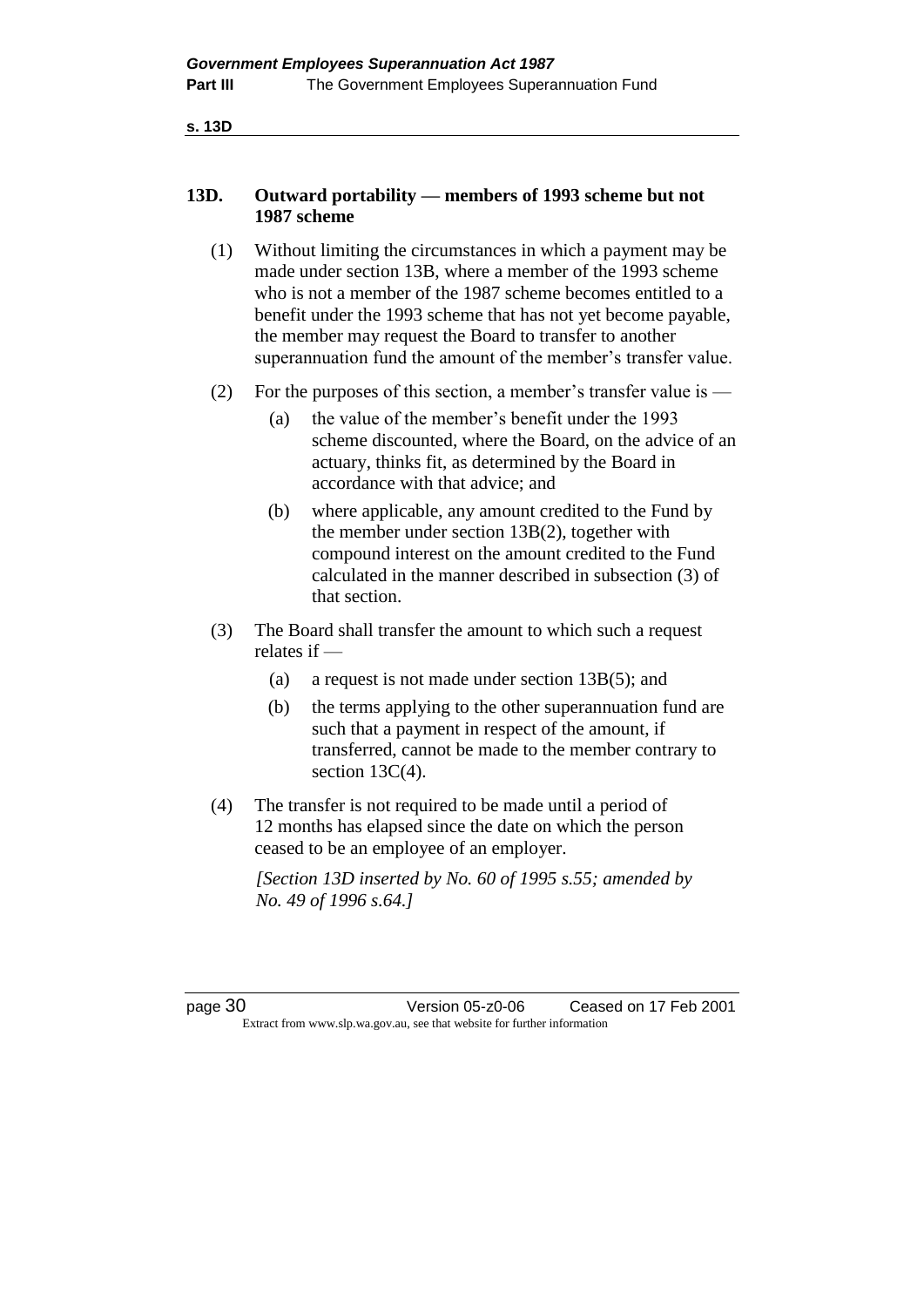#### **14. Power to borrow**

- (1) Subject to this Act, the Board may, with the specific approval of the Treasurer —
	- (a) borrow, or re-borrow, moneys;
	- (b) obtain credit; or
	- (c) arrange for financial accommodation to be extended to the Board in ways additional to or other than borrowing moneys or obtaining credit,

for the purpose of overcoming any cash flow problem in the payment of superannuation benefits, and for no other purpose.

- (2) Any moneys borrowed by, credit obtained by, or financial accommodation extended to, the Board under this section may be raised or entered into, either in Australia or elsewhere, as one loan or transaction or as several loans or transactions.
- (3) The Treasurer may, on the application of the Board and on such terms and conditions as the Treasurer thinks fit, lend moneys to the Board for the purpose described in subsection (1), and for no other purpose.
- (4) The Board may give security for the purposes of this section and may create and execute such mortgages, charges, liens, bills or other debt paper and may encumber the property of the Board, or any part of such property, as the Board thinks fit.

*[Section 14 amended by No. 25 of 1992 s.9.]* 

## **15. Treasurer's guarantees**

(1) The Treasurer on behalf of the State may guarantee the performance by the Board, in the State or elsewhere, of any obligation of the Board, however or wherever arising, entered into or to be entered into by the Board.

Ceased on 17 Feb 2001 Version 05-z0-06 Page 31 Extract from www.slp.wa.gov.au, see that website for further information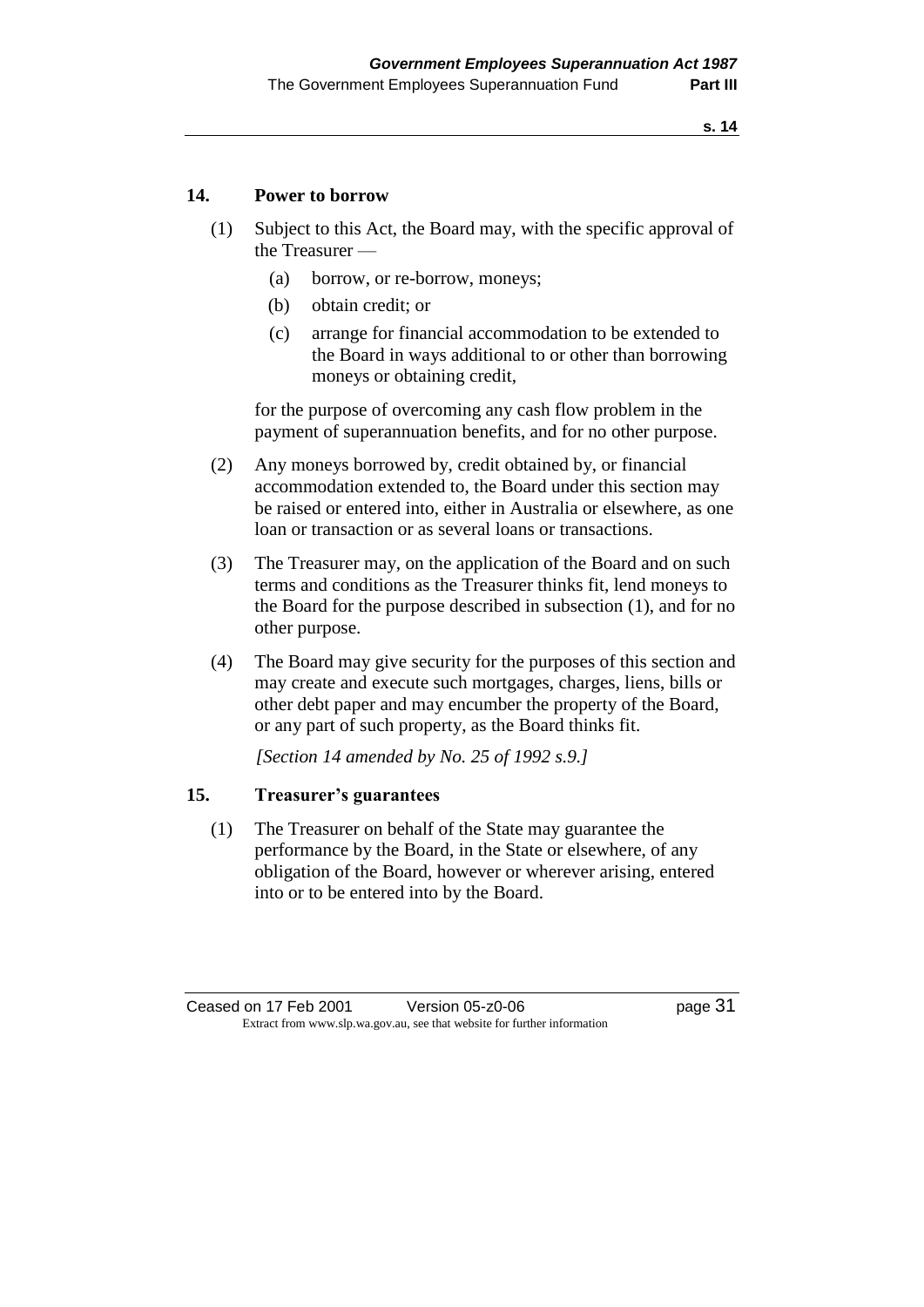- (2) An instrument of guarantee given pursuant to subsection (1) shall be executed by —
	- (a) the Treasurer; or
	- (b) a person authorised
		- (i) by the Treasurer in writing; or
		- (ii) by operation of law.
- (3) The liability of the State pursuant to a guarantee under this section shall not be affected or discharged by the granting to the Board of any time or other indulgence or consideration, or by reason of any transaction that may take place between the Board and any person having the benefit of the guarantee, or by any other act or omission of the person having the benefit of the guarantee, whereby the liability of the State as guarantor would but for this provision have been affected or discharged.
- (4) The due performance of a guarantee given by the Treasurer on behalf of the State under the authority of this Act is hereby authorised, and the due payment of moneys payable thereunder with all interest thereon shall be charged to the Consolidated Fund which is hereby to the extent necessary appropriated accordingly, and any sums received or recovered by the Treasurer from the Board or otherwise in respect of payment so made shall be credited to the Consolidated Fund.
- (5) The Treasurer may by notice in writing served on the Board require the Board to pay such fees, if any, in respect of a guarantee arising by virtue of subsection (1) as the Treasurer thinks fit, and shall credit any such fees recovered or received from the Board to the Consolidated Fund.

*[Section 15 amended by No. 6 of 1993 s.11; No. 49 of 1996 s.64.]*

page 32 Version 05-z0-06 Ceased on 17 Feb 2001 Extract from www.slp.wa.gov.au, see that website for further information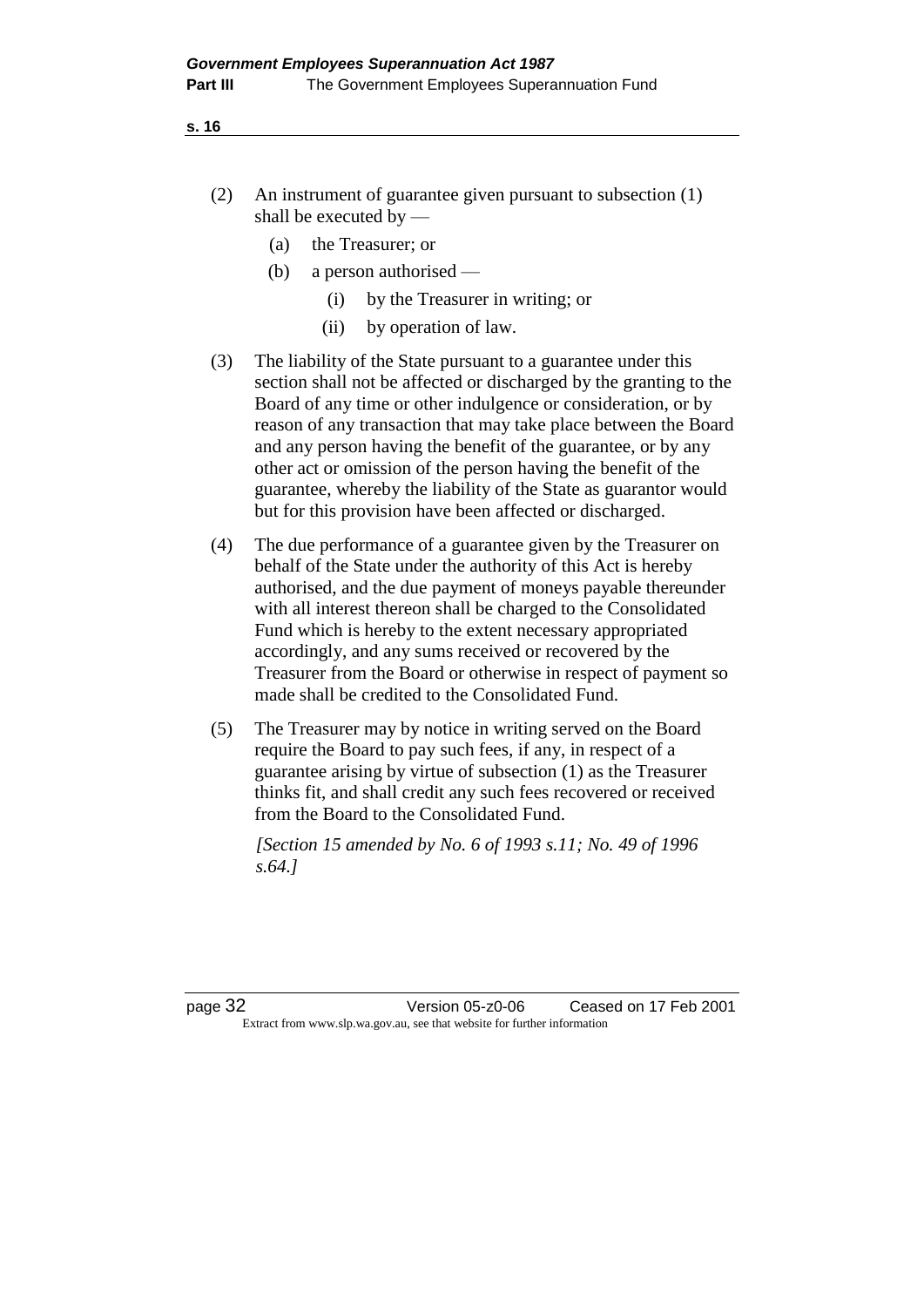## **16. Recovery of money owing to Fund**

- (1) The Board may recover any money owing to the Fund by a member, employer, beneficiary or other person, together with interest as provided by subsection (3) —
	- (a) except in the case of unpaid contributions, as a debt in a court of competent jurisdiction;
	- (b) where any amount is, or becomes, payable from moneys standing to the credit of the Fund to the member, employer, beneficiary or other person, by deduction from that amount; or
	- (c) in the case of a member who is an employee, by deduction from the member's pay in accordance with subsection (2) by such instalments, and at such times, as the Board determines.
- (2) An employer shall, at the written request of the Board, make deductions from a member's pay as referred to in subsection  $(1)(c)$  and pay the amount to the Board, and an amount so deducted and paid shall be deemed to have been paid to the Fund by the member from whose pay the deduction was made.
- (3) Interest at a rate from time to time determined by the Board is payable, unless the Board decides otherwise, on any amount owing to the Fund calculated from the date on which the amount becomes due for payment until the date on which the amount is recovered under subsection (1) or is otherwise paid.

*[Section 16 amended by No. 60 of 1995 ss.29, 50 and 51; No. 49 of 1996 s.64.]*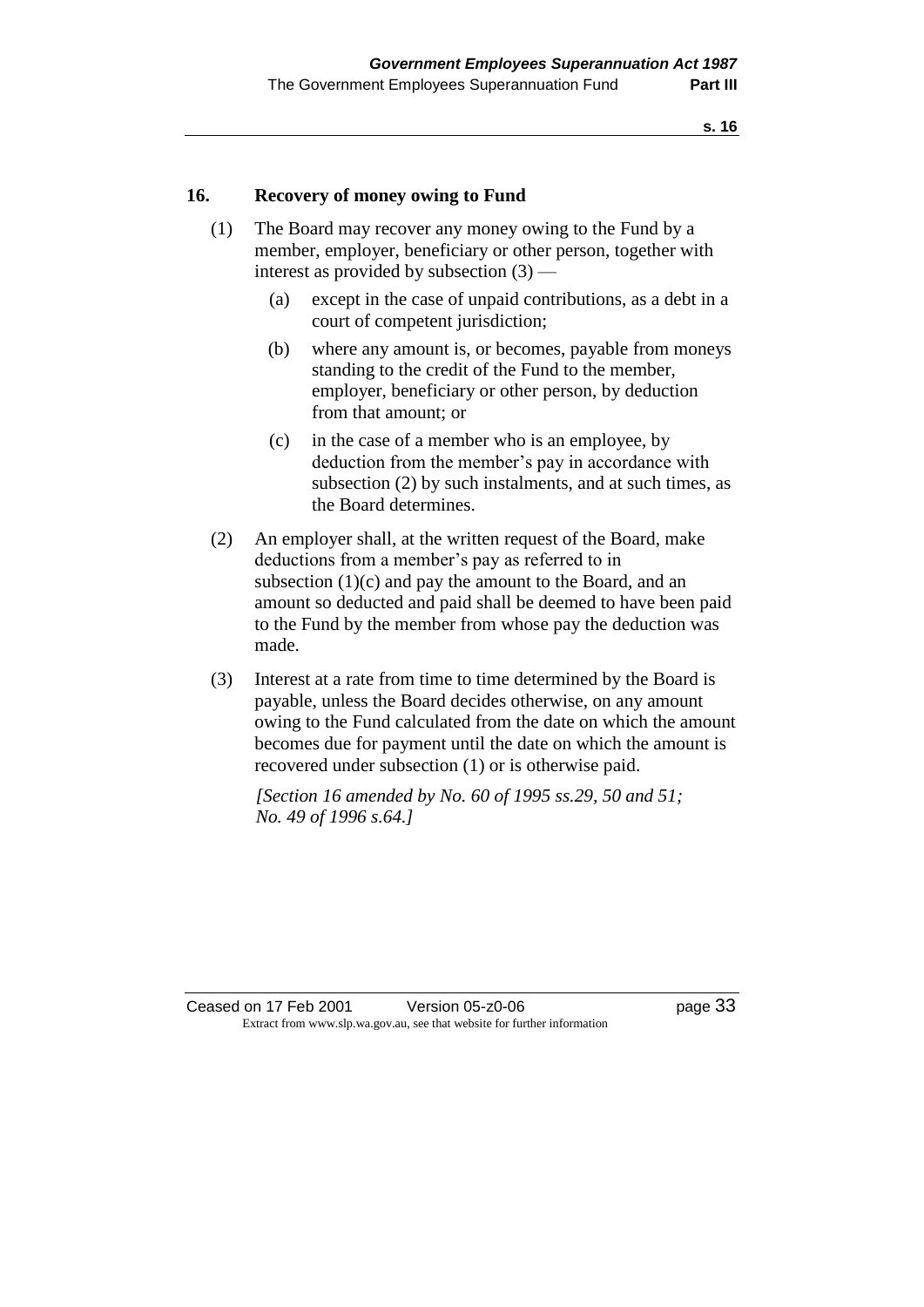## **Part IV — Membership of the 1987 scheme**

*[Heading amended by No. 8 of 1993 s.13; No. 60 of 1995 s.23.]* 

## **17. Membership**

A person who is an employee of an employer, including a person who is already a member of the 1993 scheme, is eligible to elect to become a member of the 1987 scheme unless excluded from membership by section 17B or 17C.

*[Section 17 inserted by No. 8 of 1993 s.14; amended by No. 60 of 1995 ss.23 and 24.]* 

## **17A. Closure of scheme**

 $(1)$  In this section —

**"closure day"** means the day on which section 4 of the *Government Employees Superannuation Amendment Act (No. 2)*  1995 commenced<sup>1</sup>.

- (2) Despite anything else in this Act, a person cannot become a member of the 1987 scheme after the closure day unless this section allows the Board to accept the person's election to become a member.
- (3) The Board is allowed to accept a person's election to become a member of the 1987 scheme if it was lodged before the closure day.
- (4) The Board is allowed to accept a person's election to become a member of the 1987 scheme if —
	- (a) the person became an employee eligible for membership only after the closure day;
	- (b) the person's eligibility results from the acceptance of an offer that the employer certifies to the Board was made before the closure day; and

page 34 Version 05-z0-06 Ceased on 17 Feb 2001 Extract from www.slp.wa.gov.au, see that website for further information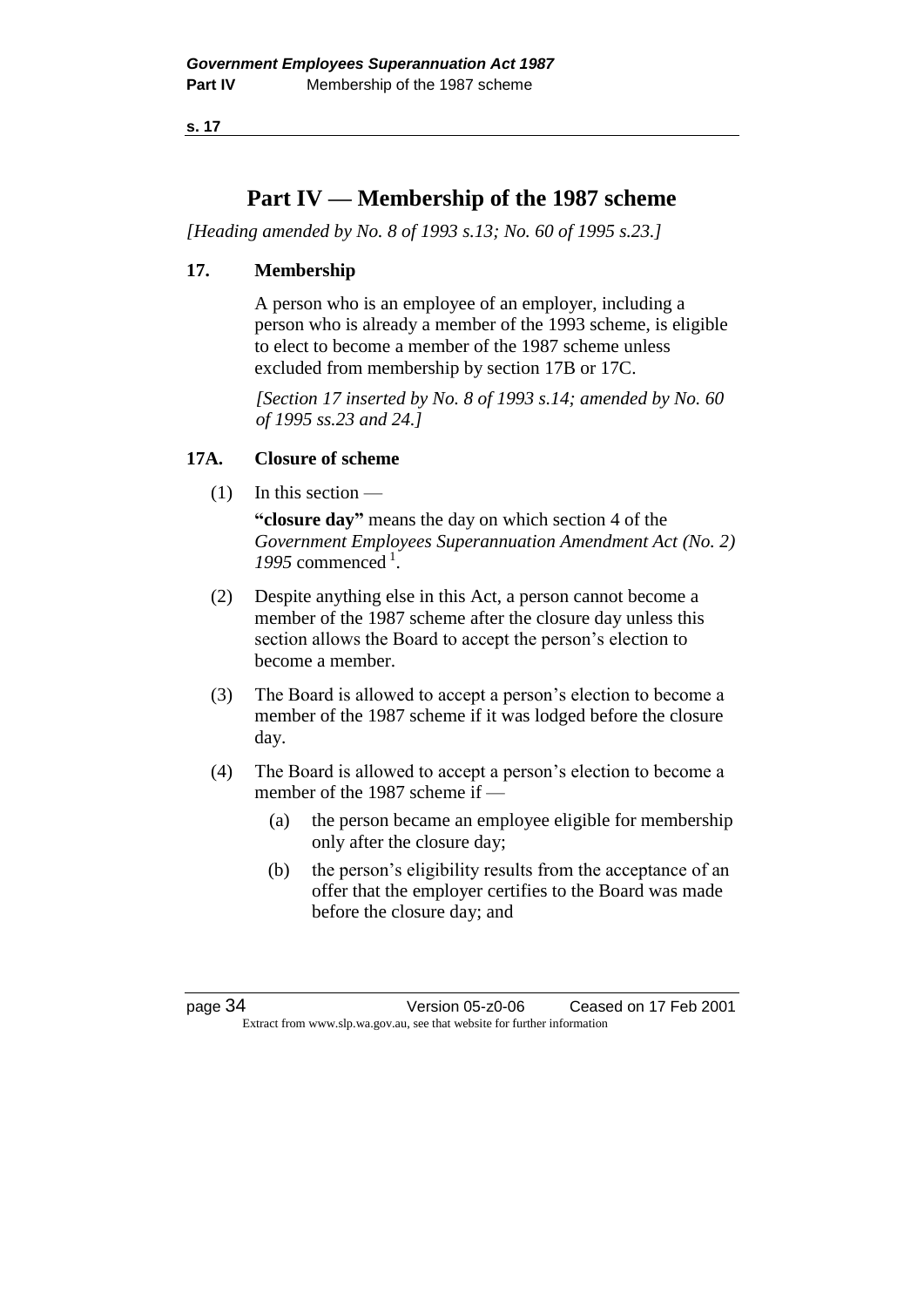- (c) the election is lodged within 1 month after the person became eligible for membership.
- (5) The Board is allowed to accept a person's election to become a member of the 1987 scheme if —
	- (a) it is made under Schedule 4, clause 7B;
	- (b) the Treasurer, acting under Schedule 4, clause 9, has directed the Board to accept it; or
	- (c) it is made in the circumstances described in Schedule 4, clause 14A.
- (6) The Board is allowed to accept a person's election to become a member of the 1987 scheme if the Board is satisfied that the person was not, and could not reasonably be expected to have been, aware of this section before the closure day because the person has been away from the person's usual place of employment.
- (7) This section does not prevent a person's membership from continuing in accordance with section 20.

*[Section 17A inserted by No. 60 of 1995 s.4.]* 

#### **17B. Exclusions from membership in any capacity**

- (1) A person cannot become a member if the person is a person to whom this section applies, and if a person is a member his or her membership ceases upon his or her becoming a person to whom this section applies.
- (2) This section applies to a person who
	- (a) is a judge or other person with an entitlement or an expectation of an entitlement to a pension under the *Judges' Salaries and Pensions Act 1950*;
	- (b) is receiving a pension under the *Superannuation and Family Benefits Act 1938*, other than as a widow or widower of a contributor under that Act;

Ceased on 17 Feb 2001 Version 05-z0-06 Page 35 Extract from www.slp.wa.gov.au, see that website for further information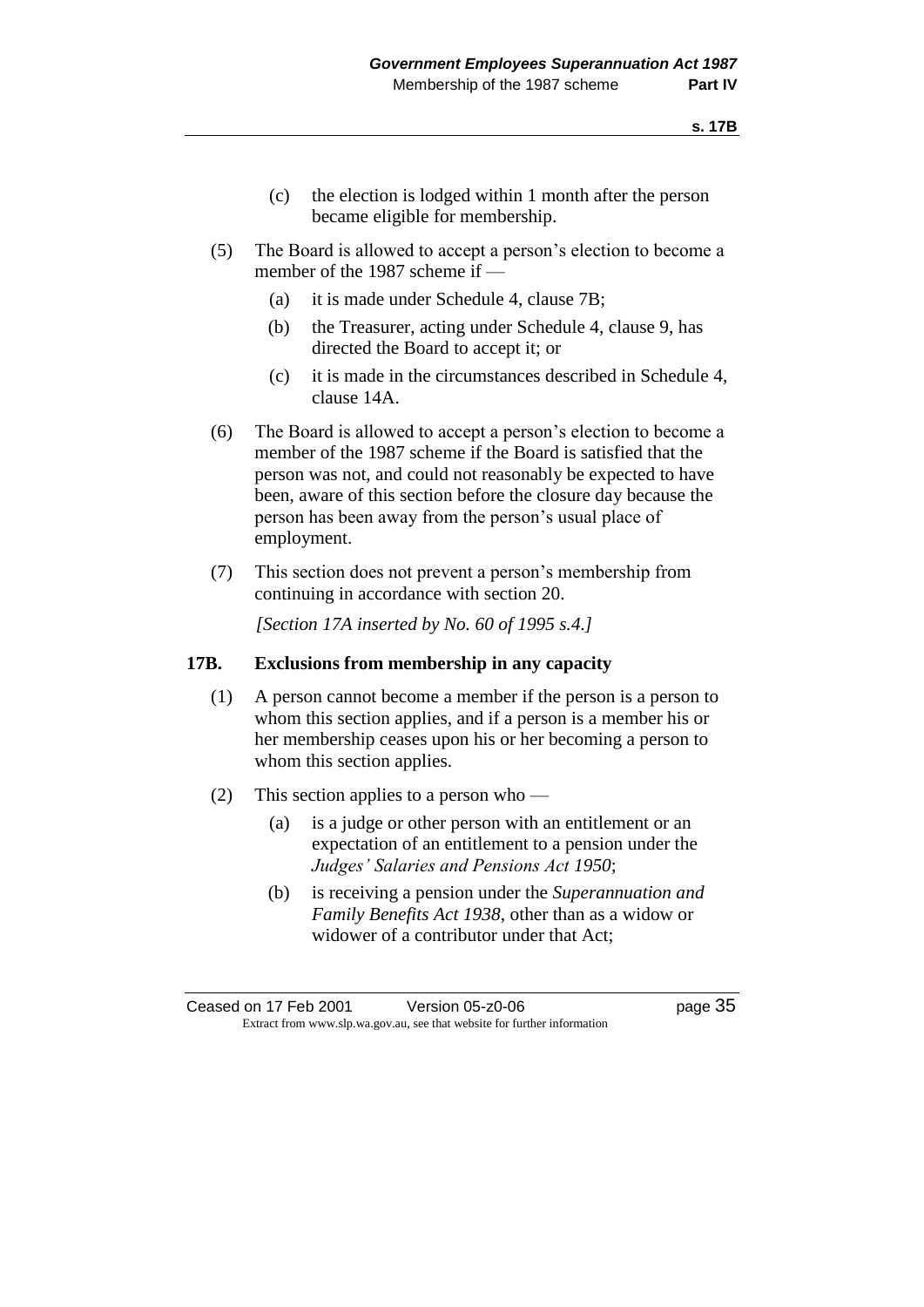**s. 17B**

- (c) is a contributor for units of pension under the *Superannuation and Family Benefits Act 1938*, or a subscriber or contributor to the Provident Account under that Act, or a person who has made an election under section 60AA of that Act;
- (d) is a member of a superannuation scheme under which benefits in respect of that person are wholly or partly funded by the employer otherwise than through contributions that the person is entitled to choose to forego in favour or receiving remuneration in cash, except that this paragraph does not apply to a member of such a scheme who, by reason of being on leave or for any other reason, is not for the time being accruing such benefits in that scheme;
- *[(e) deleted]*
	- (f) receives remuneration from the employer that includes a component in substitution for superannuation;
- *[(g) deleted]*
- (h) is a casual employee within the meaning in subsection (3);
- (ha) is an employee by reason only of paragraph (aa) of the definition of "employee" in section 3(1);
	- (i) is receiving or has received invalid or disability benefits under a public sector (including local government) superannuation scheme in the State or elsewhere in Australia, except that the Board may, where it thinks fit, decide that this paragraph shall not apply to a particular person; or
	- (j) is a member of a class of persons prescribed for the purposes of this section.

page 36 Version 05-z0-06 Ceased on 17 Feb 2001 Extract from www.slp.wa.gov.au, see that website for further information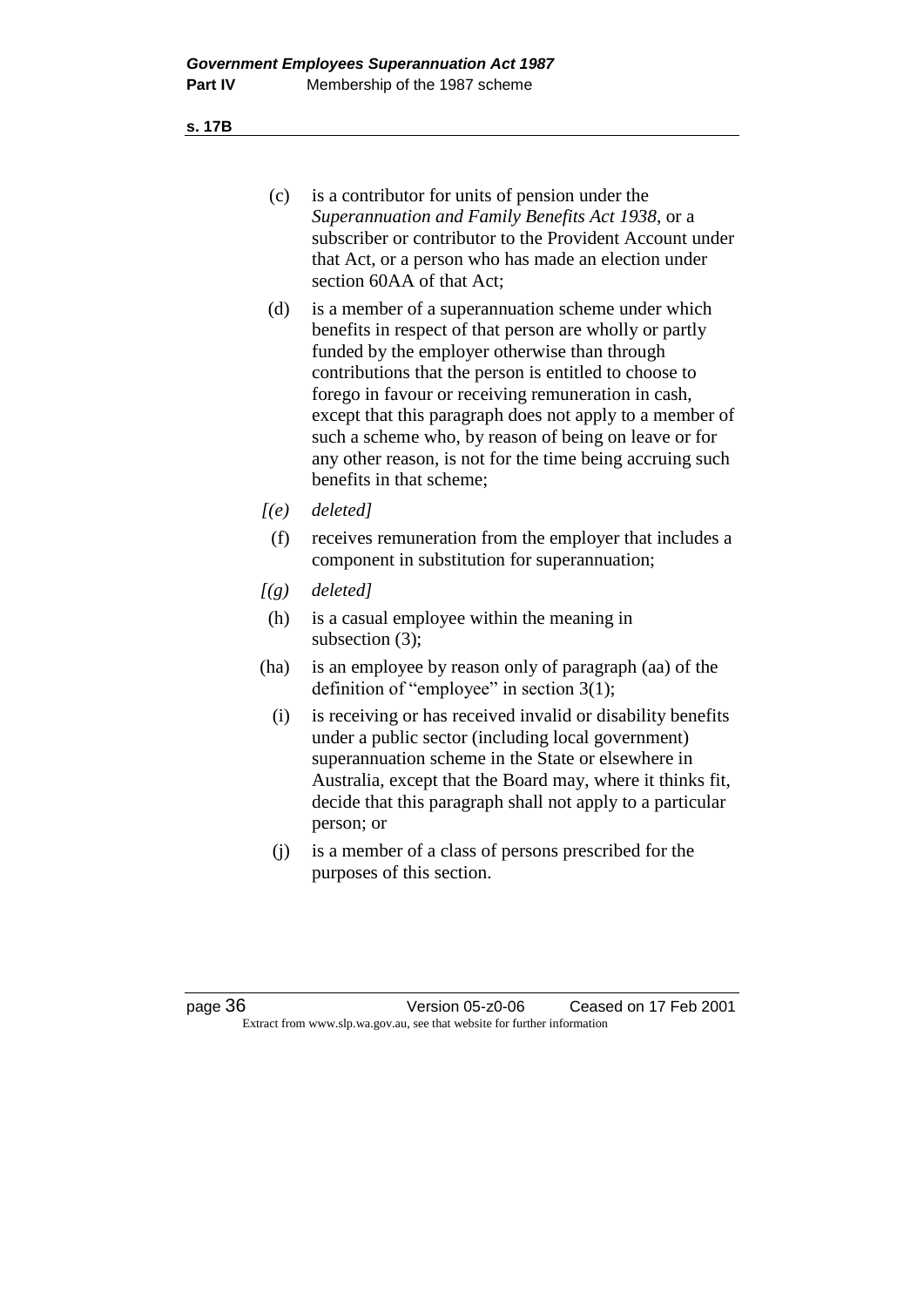- (3) For the purposes of subsection  $(2)(h)$  a person is a casual employee in relation to an employer if the person is engaged by that employer on terms that —
	- (a) the employee is not required to work in that employment at some time during 2 successive superannuation fortnights; and
	- (b) the employee's remuneration in that employment is expected to be less than \$250, or such other amount as is prescribed, for any period of one month.

*[Section 17B inserted by No. 25 of 1992 s.10; amended by No. 8 of 1993 ss.16 and 53; No. 60 of 1995 ss.6 and 30; No. 10 of 1998 s.38.]* 

## **17C. Further exclusion from membership**

- (1) A person cannot become a member if he or she is a person to whom this section applies and if a person is a member his or her membership ceases on his or her becoming a person to whom this section applies.
- (2) This section applies to an employee who is employed on a part-time basis —
	- (a) if the number of hours worked in each week is less than 10 or such other number as is prescribed;
	- (b) if the basis of the part-time work does not conform to any standard that is prescribed by regulations for the purposes of this subsection; or
	- (c) if, being a member, he or she becomes excluded from membership by subsection (3).
- (3) If an employee is not excluded from membership by operation of subsection (2)(a) or (b) at the time he or she elects to become a member he or she is not so excluded subsequently unless and until the basis of the part-time work falls below any standard that is prescribed by regulations for the purposes of this subsection.

Ceased on 17 Feb 2001 Version 05-z0-06 Page 37 Extract from www.slp.wa.gov.au, see that website for further information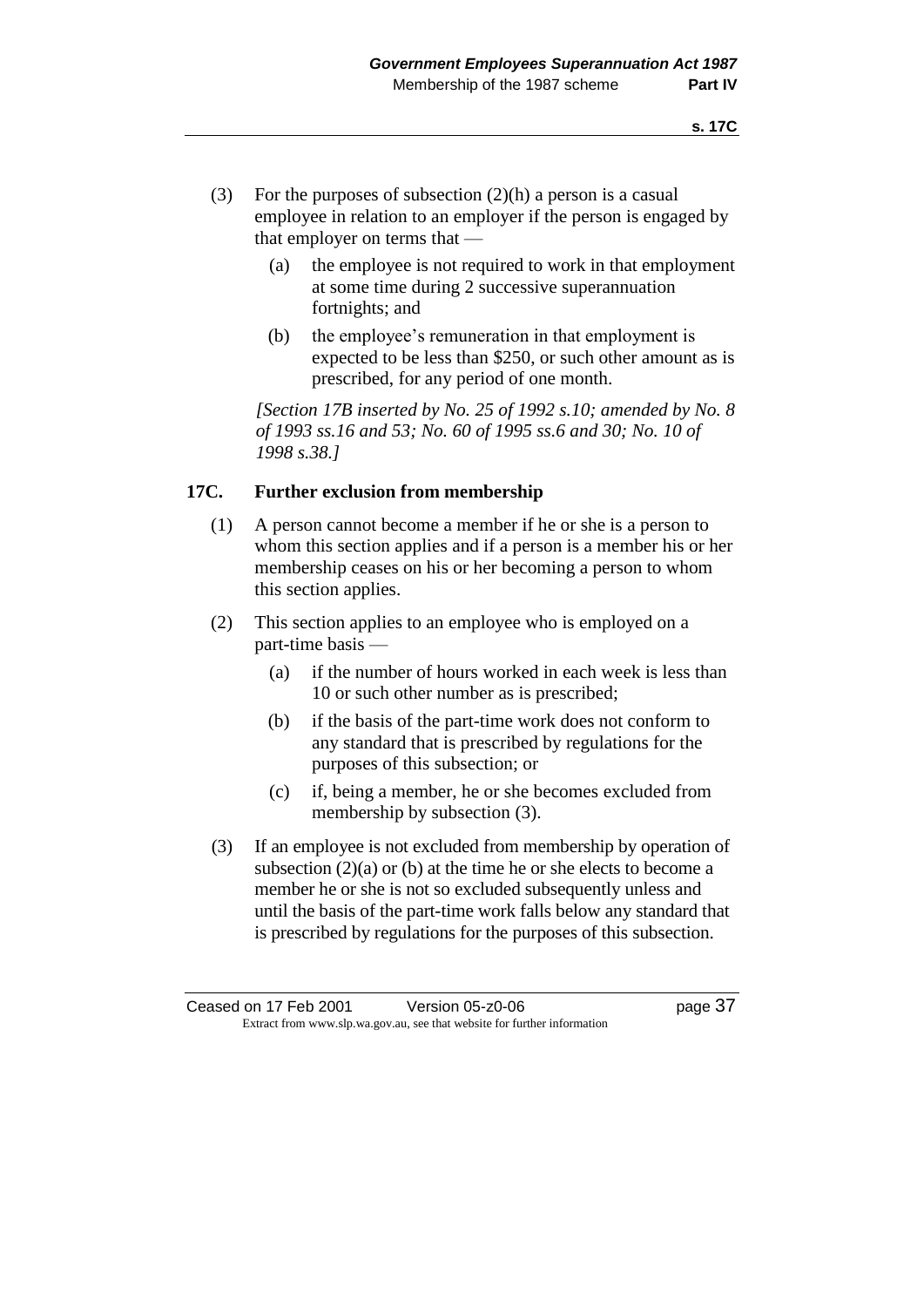(4) This section also applies to an employee who has not worked, and cannot reasonably expect to work, in that employment for a period of at least 12 months without at any time during that period being excluded from membership by operation of subsections (2) and (3).

*[Section 17C inserted by No. 25 of 1992 s.10; amended by No. 8 of 1993 ss.17 and 54.]* 

*[17D. Repealed by No. 8 of 1993 s.18.]* 

#### **18. Election to become a member**

- (1) An employee who comes within section 17 may at any time lodge with the Board an election to become a member of the 1987 scheme.
- *[(2) repealed]*
- (3) The Board may require an employee who lodges an election under subsection  $(1)$  —
	- (a) to undergo a medical examination (or examinations) and provide information relevant to the employee's health and medical history; and
	- (b) to procure and submit to the Board a medical report as the Board may require.
- (4) Where upon consideration of an election to become a member of the 1987 scheme and any medical report or other information submitted to the Board, the Board is satisfied that the employee is not suffering from any physical or mental defect or condition that is likely to prevent the employee from satisfactorily performing his or her duties until attaining the age of 60 years, the Board shall accept the election.
- (5) Where upon consideration of an election to become a member of the 1987 scheme and any medical report or other information submitted to the Board, the Board is not satisfied that the employee is not suffering from any physical or mental defect or

| page 38 | Version 05-z0-06                                                         | Ceased on 17 Feb 2001 |
|---------|--------------------------------------------------------------------------|-----------------------|
|         | Extract from www.slp.wa.gov.au, see that website for further information |                       |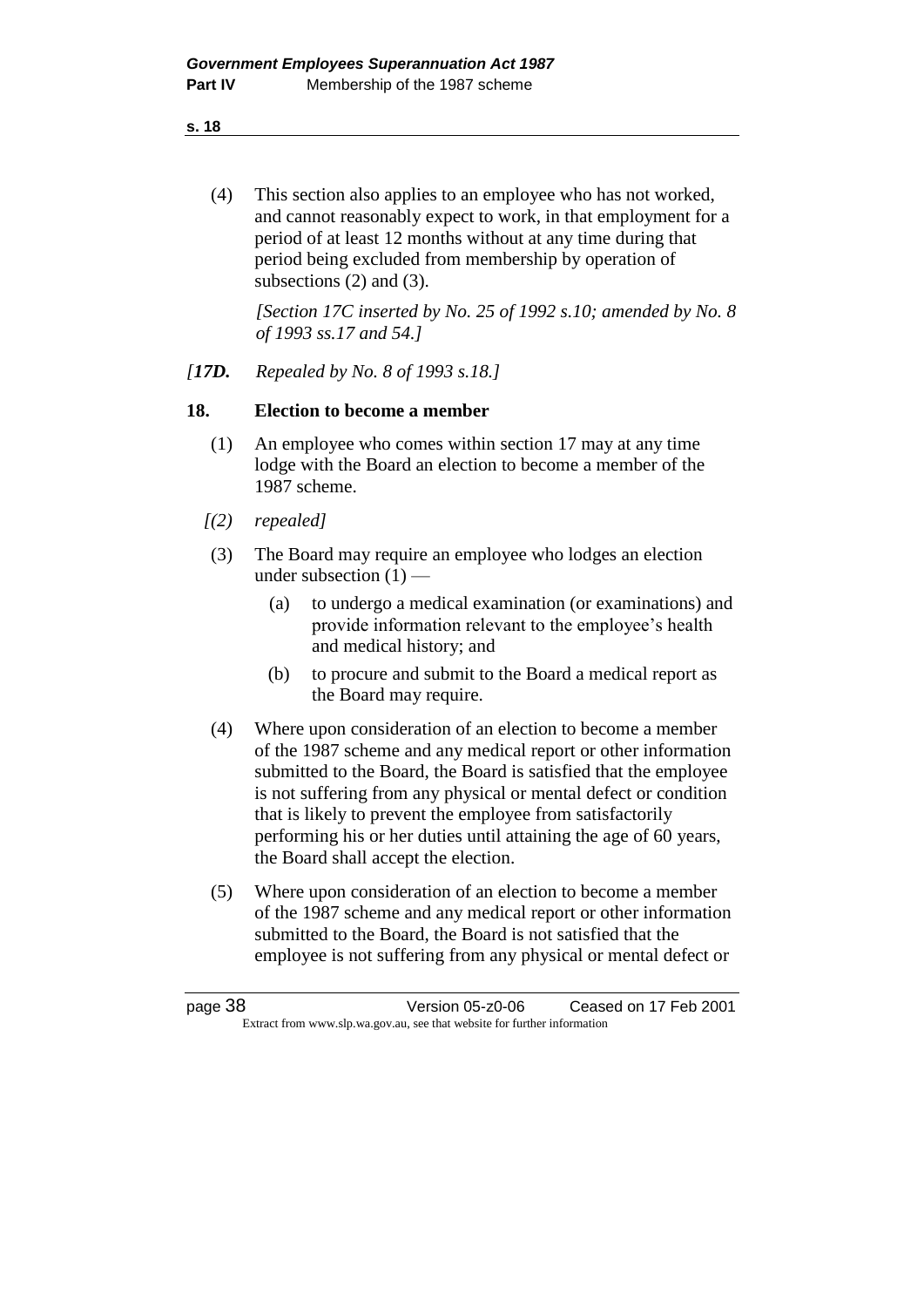condition that is likely to prevent the employee from satisfactorily performing his or her duties until attaining the age of 60 years, the Board may accept the election subject to the condition that —

- (a) the death or disability benefit available to or in respect of the employee is limited; or
- (b) no death or disability benefit is available to or in respect of the employee.
- (6) If the Board accepts an election to become a member of the 1987 scheme in reliance on a statement made by an employee relevant to that employee's health or medical history and that statement was false to the knowledge of the employee or misleading because it omitted material matter of which the employee at any time had knowledge, the Board may revoke the acceptance or vary the acceptance so as to impose one of the conditions referred to in subsection (5).
- (7) Where the Board accepts an election to become a member of the 1987 scheme subject to one of the conditions referred to in subsection (5) and subsequently the member furnishes evidence to the satisfaction of the Board that his or her mental and physical health are such as to justify the removal or variation of the condition previously imposed, the Board may, upon application by that member, remove the condition imposed or may remove a condition that no death or disability benefit is available and impose instead a condition that the death or disability benefit available to or in respect of the member is limited.

*[Section 18 amended by No. 25 of 1992 s.11; No. 8 of 1993 ss.43 and 44; No. 60 of 1995 s.23.]* 

*[19. Repealed by No. 25 of 1992 s.12.]*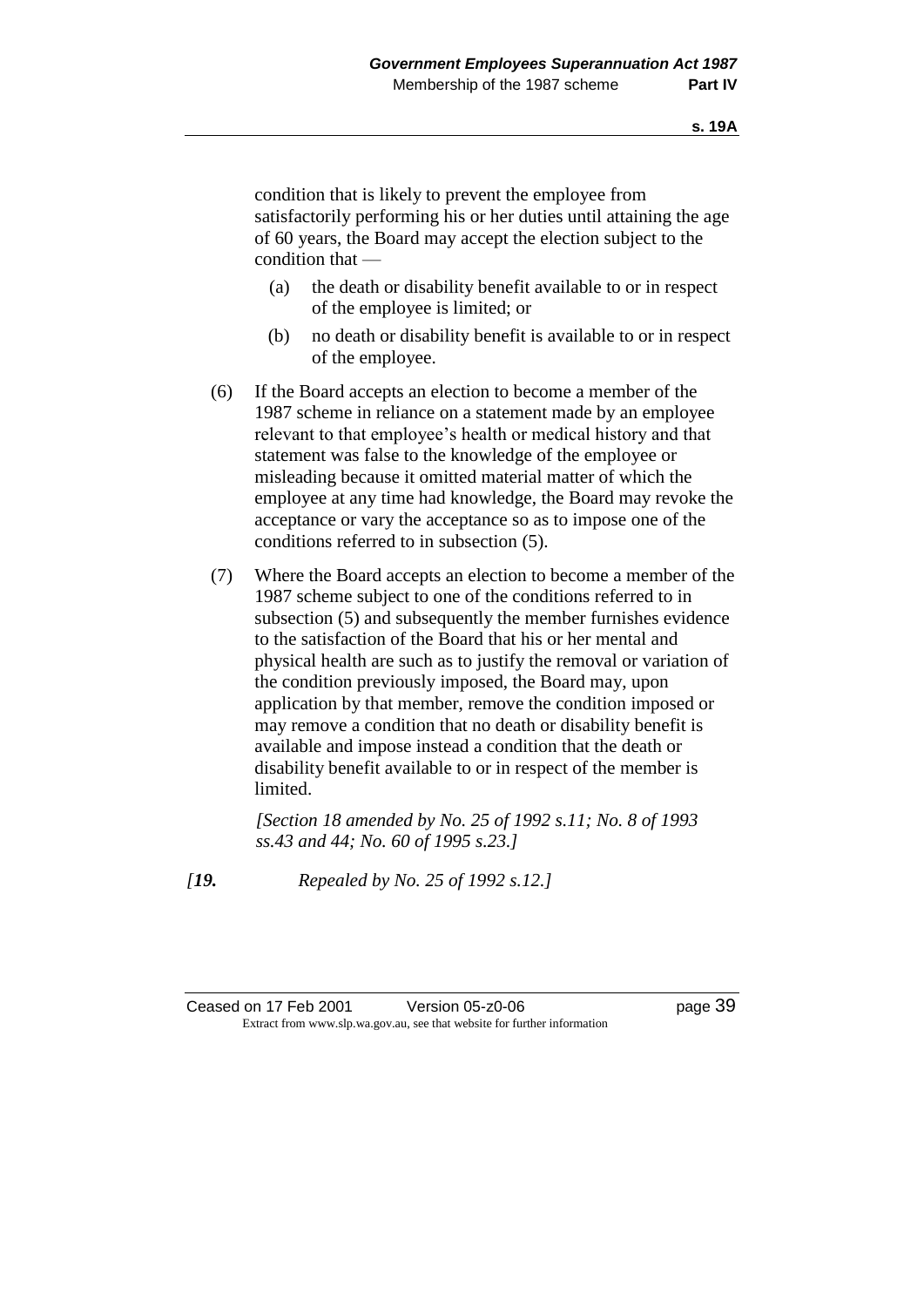**s. 19A**

#### **19A. Termination of membership by notice**

- (1) A member of the 1987 scheme may at any time terminate his or her membership by lodging with the Board a notice to that effect in a form approved by the Board.
- *[(2) repealed]*

*[Section 19A inserted by No. 44 of 1989 s.7; amended by No. 25 of 1992 s.13; No. 8 of 1993 s.43; No. 60 of 1995 s.23.]* 

#### **19B. Re-entry after termination of membership**

(1) Except as provided in subsections (2), (3) and (4), a member of the 1987 scheme who terminates his or her membership by notice under section 19A(1) cannot further elect to become a member of the 1987 scheme.

(2) A person who has terminated his or her membership by notice under section 19A(1) may further elect to become a member of the 1987 scheme if the person is otherwise eligible to be a member and he or she satisfies the Board that —

- (a) the contract of employment applicable to him or her at the time when the notice was lodged has been terminated by resignation, dismissal, discharge or retrenchment; and
- (b) the contract of employment applicable to him or her at the time of the further election to become a member of the 1987 scheme is a new contract of employment; and
- (c) that such termination and new contract have not been brought about solely or principally for the purpose of enabling the person to have the benefit of the exception to the prohibition in subsection (1) provided for by paragraphs (a) and (b).

page 40 Version 05-z0-06 Ceased on 17 Feb 2001 Extract from www.slp.wa.gov.au, see that website for further information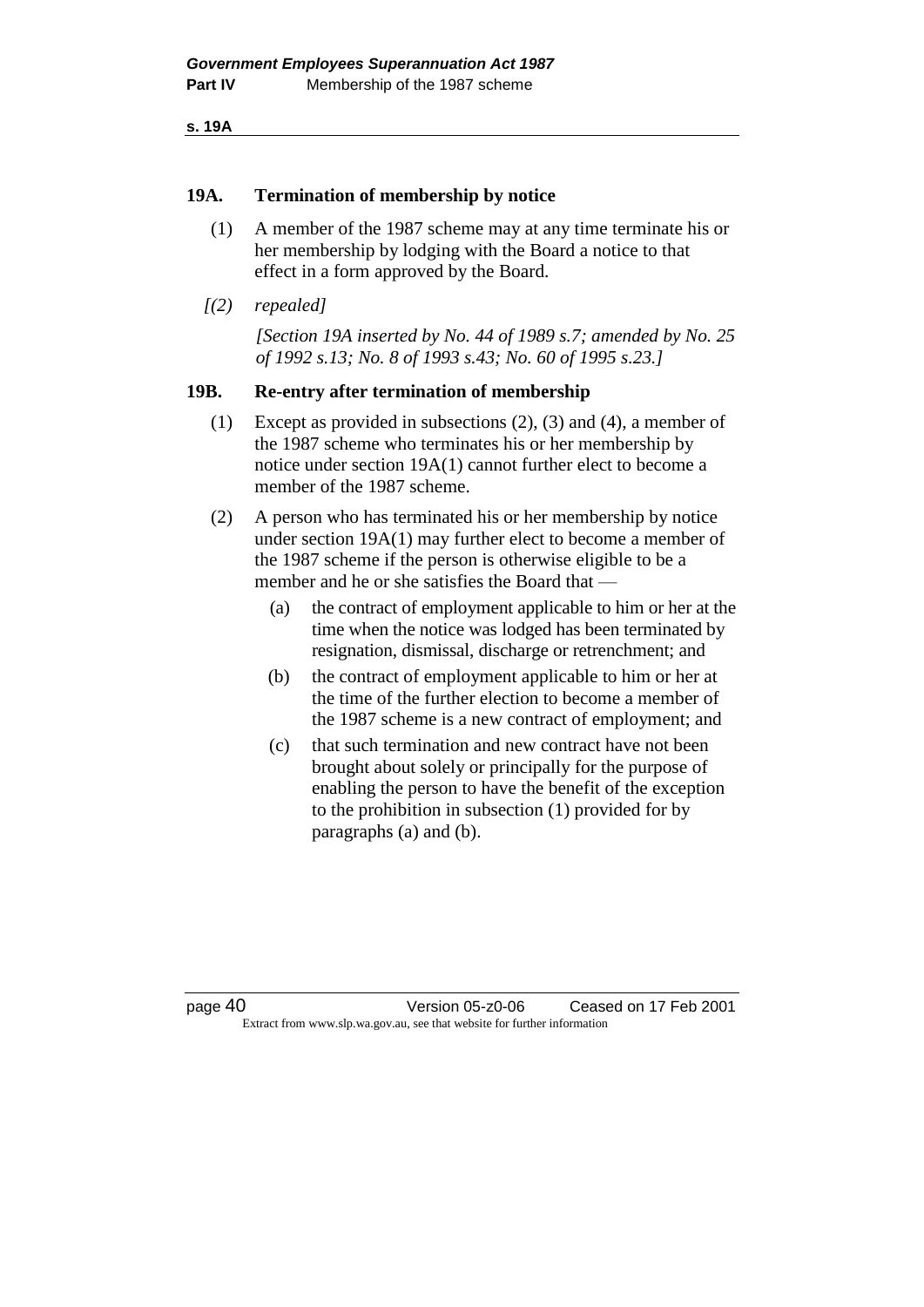- (3) A person who ceased to be a member of the 1987 scheme before 1 July 1989 by virtue of a notice given under section 19(2) as in force before the commencement of section 7 of the *Government Employees Superannuation Amendment Act 1989*<sup>1</sup> may, subject to subsection (5), further elect to become a member of the 1987 scheme if he or she otherwise remains eligible to be a member.
- (4) A person who was a member of the 1987 scheme on 1 July 1989 may, if he or she —
	- (a) has lodged with the Board, during the prescribed period, a notice under section 19A(1) terminating his or her membership; and
	- (b) otherwise remains eligible to be a member,

further elect to become a member of the 1987 scheme but subject to subsection (5) and not sooner than 2 years after the day on which the notice of termination was lodged with the Board.

- (5) The right of election conferred by subsection (3) or  $(4)$ 
	- (a) is exercisable once and is then spent; and
	- (b) does not affect the operation of section 18(3) to (7) in respect of that election.
- (6) For the purposes of subsection  $(4)(a)$ 
	- (a) the prescribed period in relation to a member of the 1987 scheme is the period of 6 months following the day on which the member attained the 24 month membership qualification required before the commencement of section 29 of the *Superannuation Legislation*  Amendment Act 1993<sup>1</sup> for a benefit under section 35(3);
	- (b) a notice lodged with the Board before a member of the 1987 scheme attained that membership qualification is to be taken to have been lodged during the prescribed period if it expressly states that it does not have effect

Ceased on 17 Feb 2001 Version 05-z0-06 **business** page 41 Extract from www.slp.wa.gov.au, see that website for further information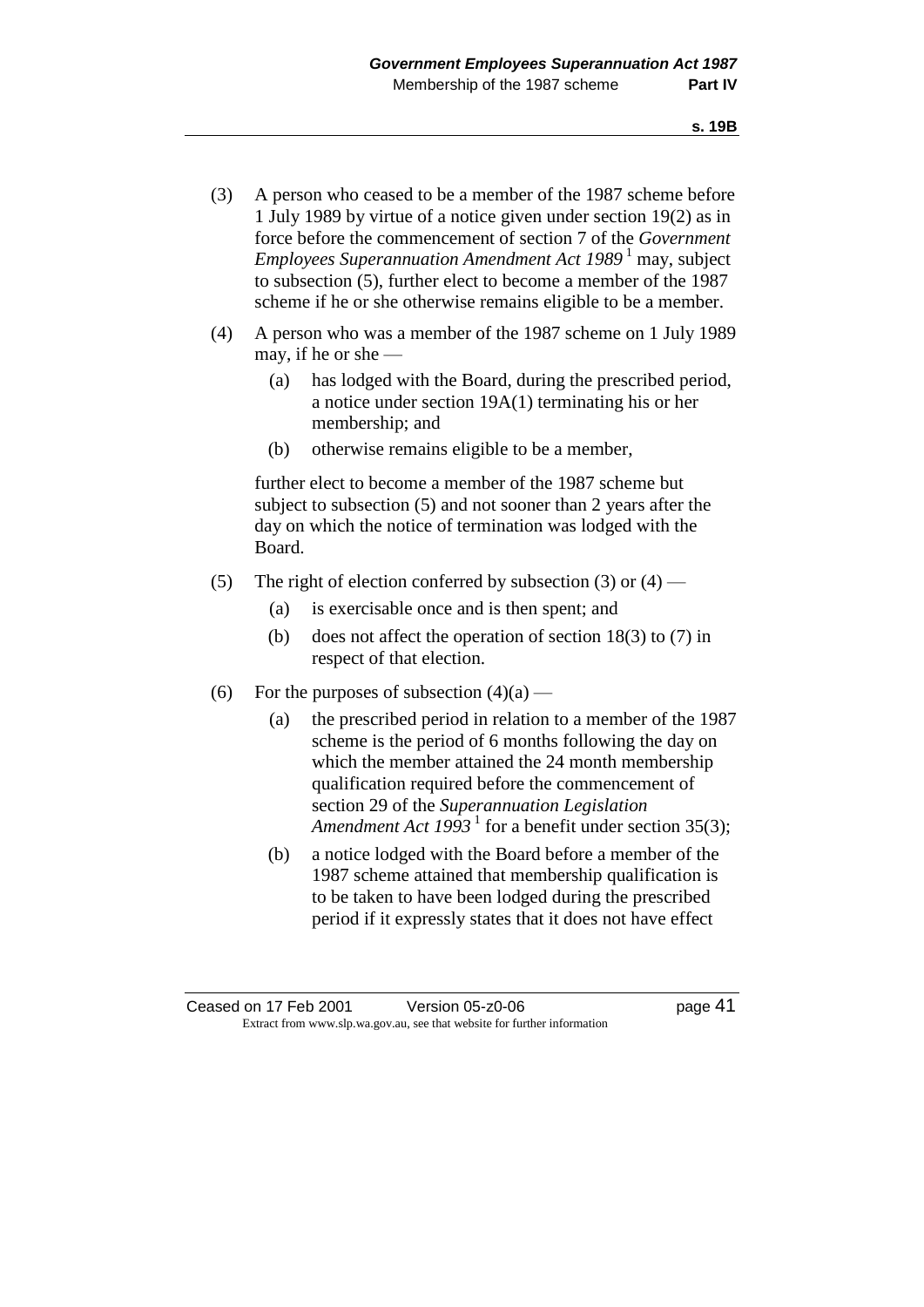until the member attains that membership qualification; and

(c) the Board shall treat as valid a notice lodged on or after 1 July 1989 but before the commencement of section 7 of the *Government Employees Superannuation*  Amendment Act 1989<sup>1</sup> if the Board is satisfied that the notice is intended to have effect for the purposes of that subsection.

*[Section 19B inserted by No. 44 of 1989 s.7; amended by No. 8 of 1993 ss.19, 43, 44 and 46; No. 60 of 1995 s.23.]* 

#### **20. Transfer of contributors between employers**

- (1) A member who ceases to be an employee of one employer and becomes an employee of another employer without a break in service shall continue to be a member.
- (2) A member who ceases to be an employee of one employer and becomes an employee of another employer after a break in service not exceeding 3 months during which period the member did not engage in any employment or occupation may elect to continue to be a member of the scheme by lodging a notice to that effect with the Board and his or her membership of the scheme shall continue subject to compliance with the following conditions —
	- (a) all contributions and interest refunded and paid to the member shall be repaid to the Board together with interest at a rate determined by the Board;
	- (b) the period of the break in service shall not be taken into account in the assessment of any entitlement to a benefit;
	- (c) no contributions may be paid during or in respect of the period of the break in service;

| page 42 | Version 05-z0-06                                                         | Ceased on 17 Feb 2001 |
|---------|--------------------------------------------------------------------------|-----------------------|
|         | Extract from www.slp.wa.gov.au, see that website for further information |                       |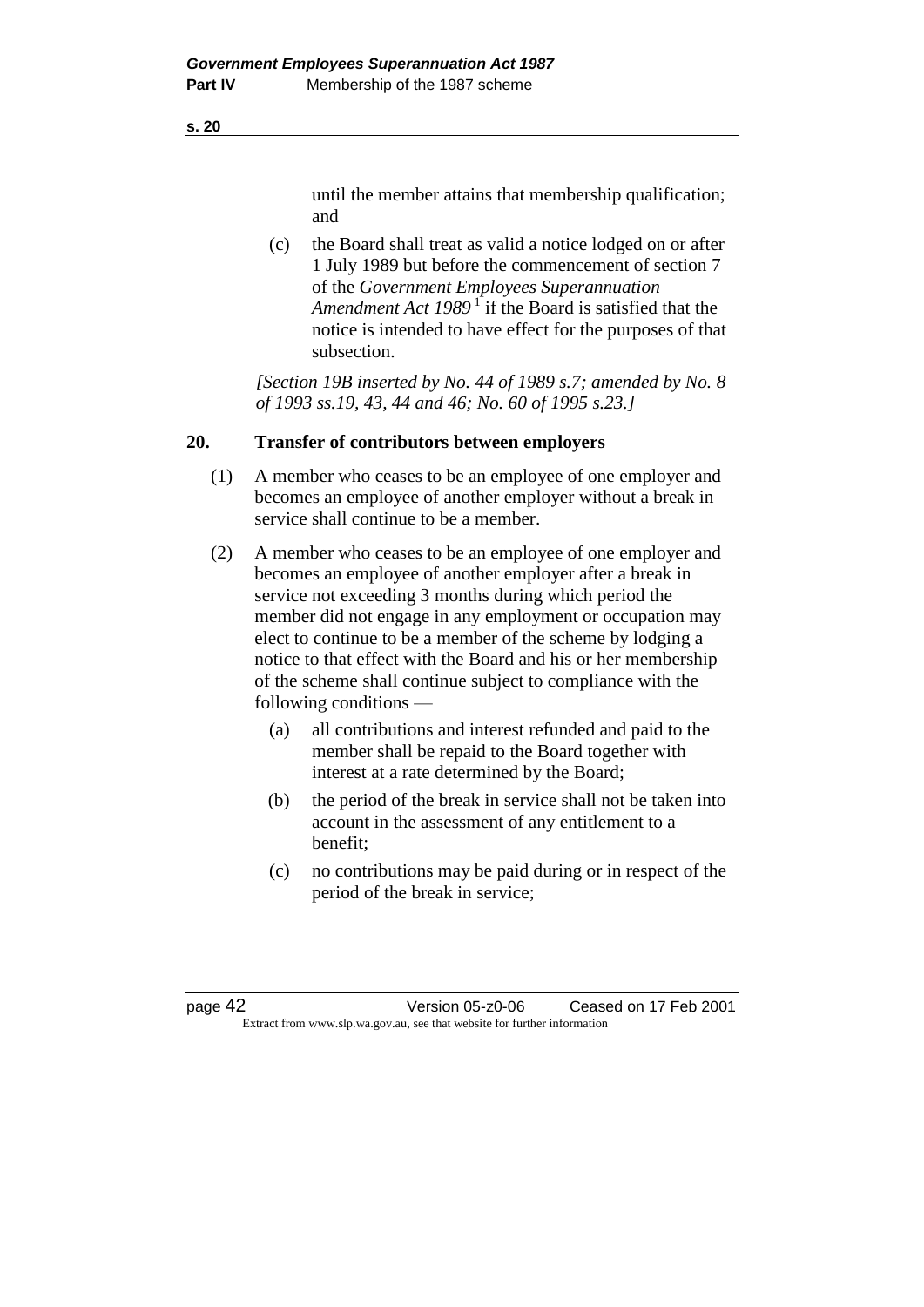- (d) any election made by the member on the cessation of his or her employment for a deferred benefit shall be treated as void; and
- (e) a declaration made by the employee to the effect that his or her health has not altered in a material respect since the date when employment ceased shall be submitted to the Board.

*[21, 21A. Repealed by No. 8 of 1993 s.20.]* 

Ceased on 17 Feb 2001 Version 05-z0-06 Page 43 Extract from www.slp.wa.gov.au, see that website for further information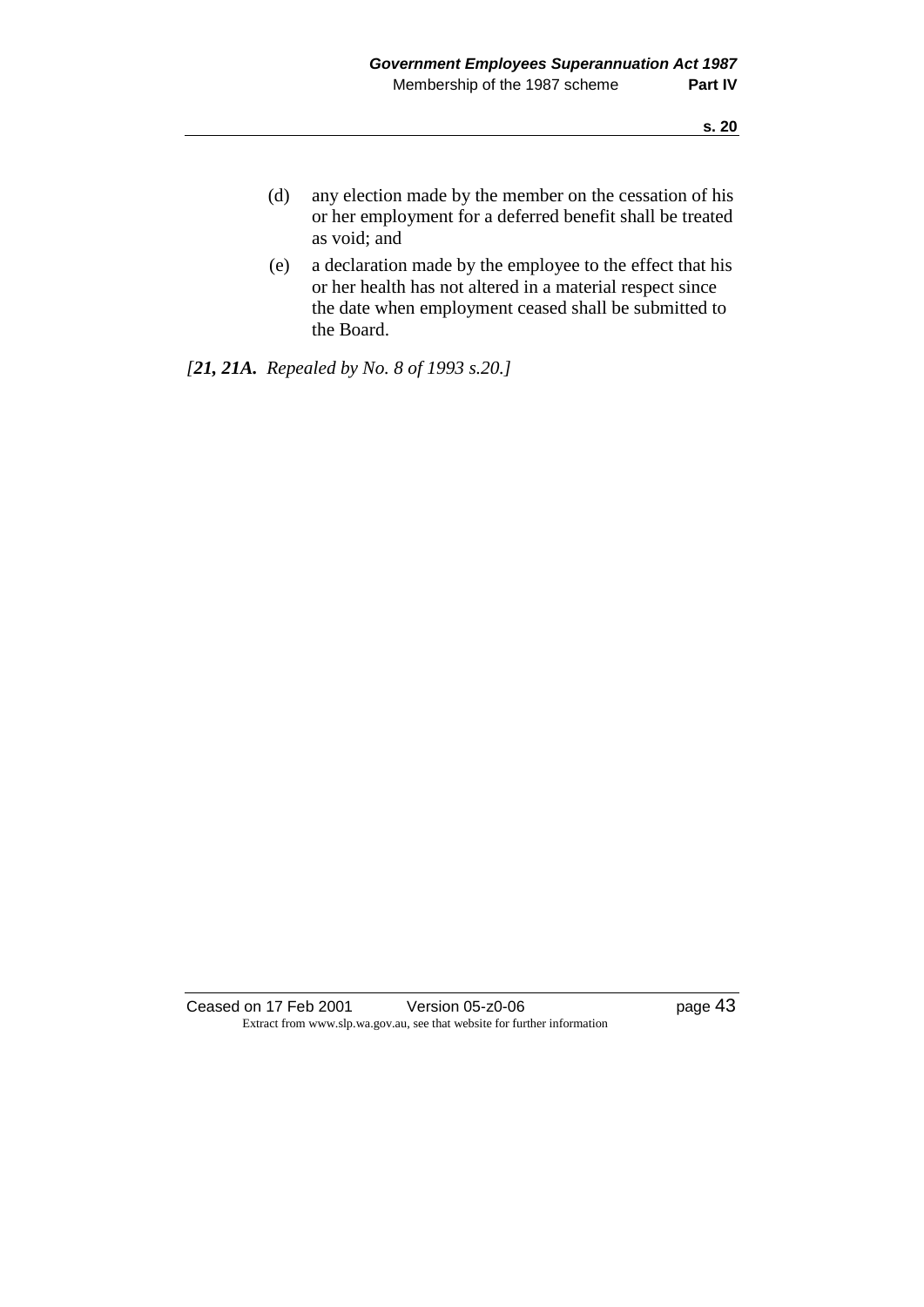# **Part V — Elective contributions**

*[Heading amended by No. 60 of 1995 s.31.]*

## **22. Rates and payment of members' contributions**

- (1) Subject to this section, a member may elect for contributions to the scheme at the rate of 3%, 4% or 5% of relevant remuneration and, subject to subsections (6) and (7), contributions under this Part cannot be made at any other rate.
- (1a) If elective contributions in respect of a member are not payable as part of the member's remuneration, they are payable by the member.
- (2) Elective contributions in respect of a member are payable at the elected rate from the first complete superannuation fortnight that occurs after the election is lodged with the Board and shall be calculated with respect to the amount of the relevant remuneration of the member and rounded up or down to the nearest whole dollar.
- (3) The amount of a contribution payable under subsection (2) with respect to the first complete superannuation fortnight shall be payable also in respect of every ensuing superannuation fortnight until but not including the first superannuation fortnight following the next adjustment day of the member.
- (4) The birthday of a member shall be his or her adjustment day for the purposes of this Act, except that no adjustment day shall occur before the expiry of 6 months after the commencement of this Act.
- (5) Contributions payable for the first superannuation fortnight beginning on or after an adjustment day and for every ensuing superannuation fortnight until but not including the first superannuation fortnight after the next adjustment day shall be calculated with respect to the amount of relevant remuneration determined in accordance with subsection (5a) and if the

page 44 Version 05-z0-06 Ceased on 17 Feb 2001 Extract from www.slp.wa.gov.au, see that website for further information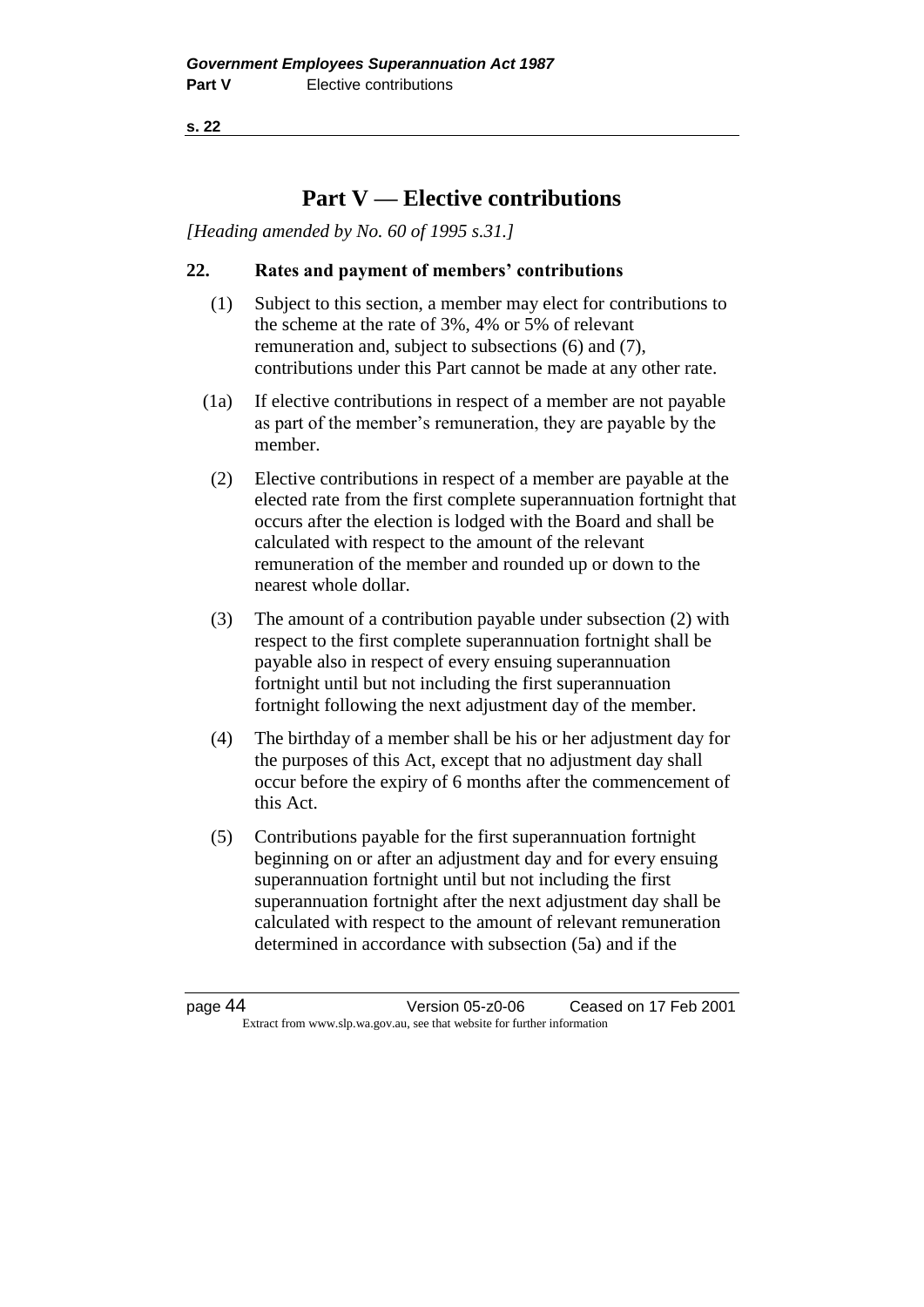member so elects, may be adjusted as to the rate of contributions in accordance with subsections (6) and (6a).

- (5a) For the purposes of subsection (5) the amount of relevant remuneration is the member's relevant remuneration on —
	- (a) the 1st day of the penultimate month before the month in which the member's birthday falls if that birthday is on any of the first 15 days of that month; and
	- (b) in every other case, the 16th day of the penultimate month referred to in paragraph (a).
- (6) A member may, during the period allowed under subsection (6a), elect for contributions at a rate of 3%, 4%, 5%, 6% or 7% of relevant remuneration whether the new rate is higher or lower than the elected rate before the election is made and an election under this subsection shall be given effect to under subsection (5), except that a member with an average contribution rate of 5% may not elect for contributions at a rate of 6% or 7% of relevant remuneration.
- (6a) An election under subsection (6) has effect in respect of contributions payable on and after an adjustment day if it is made before or not later than the allowed period after that day, which period is 3 months or such other period as the Board may in a particular case allow on the grounds of financial hardship.
- (7) If contributions at a rate of 6% or 7% of relevant remuneration for a number of superannuation fortnights produce an average contribution rate of 5%, the contribution rate shall with effect from the next superannuation fortnight be reduced to 5% of relevant remuneration.
- (8) The contributions in respect of a member shall continue to be payable until the last superannuation fortnight before the member —
	- (a) ceases to be a member of the scheme; or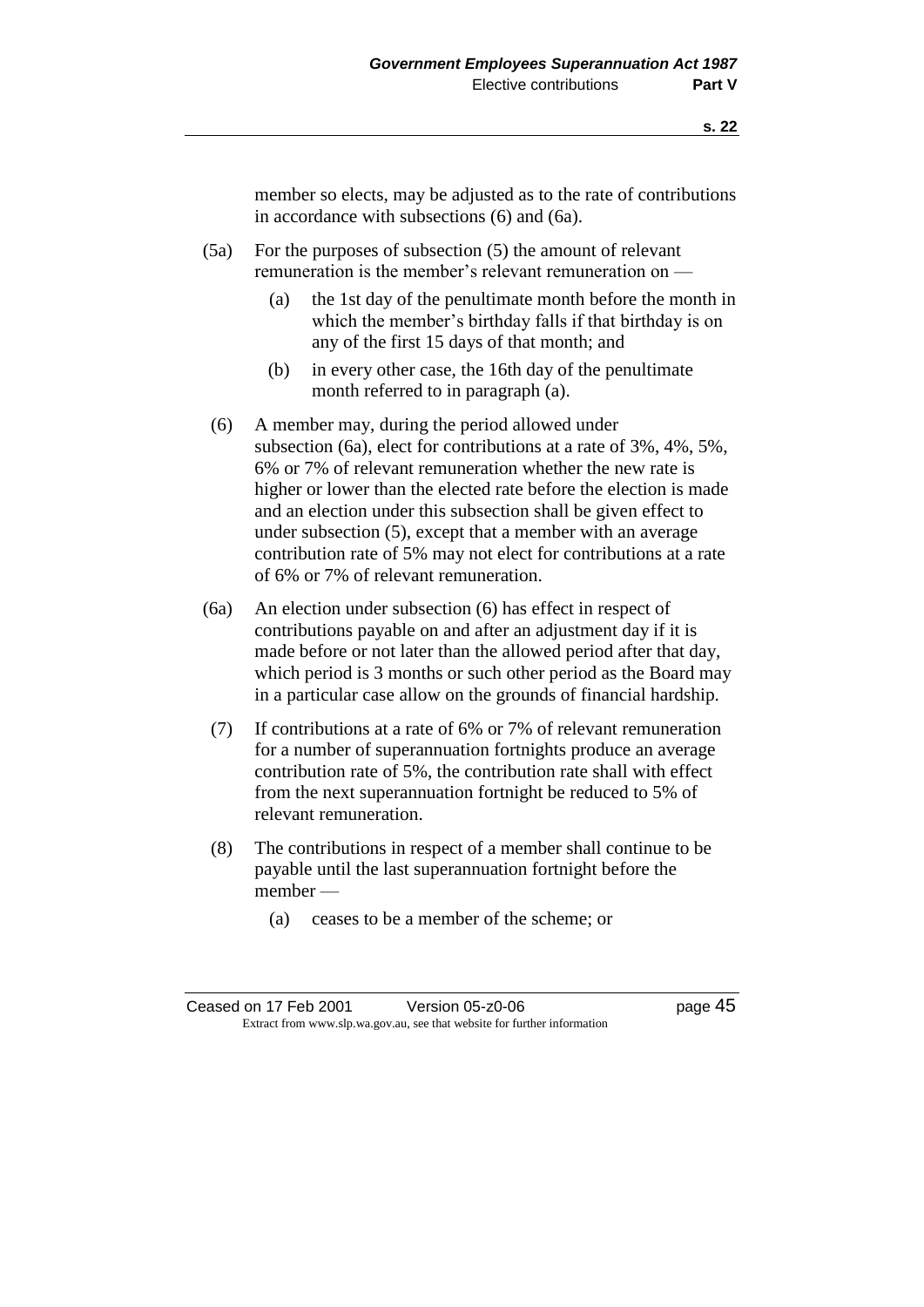(b) ceases to be an employee,

whichever first occurs.

- (9) To the extent that the contributions are not payable in respect of the member as part of the member's remuneration, an election for contributions at a particular rate shall be taken to be authority for the employer to deduct amounts at that rate, or any lower rate that may become applicable under subsection (7), from the member's pay and to remit the amounts so deducted to the Board.
- (10) An employer must remit to the Board the amount of contributions deducted from members' pay within 7 days of the end of the superannuation fortnight to which the contributions relate.

*[Section 22 amended by No. 44 of 1989 <sup>6</sup> s.9; No. 60 of 1995 ss.32, 50, 51 and 52.]* 

## **23. Contributions for periods of leave**

- (1) Subject to subsections (2) and (3a), if a member is on leave of absence elective contributions to the scheme in respect of the period of leave —
	- (a) are required to the same extent as if the member were not on leave; and
	- (b) are required to be made to the Board in advance or within 7 days after the end of each superannuation fortnight.
- (2) Notwithstanding subsection (1), a member who is on maternity or paternity leave, sick leave or other leave of absence of a prescribed description may, if —
	- (a) the period of leave is for 3 months or more; and
	- (b) the member does not wish elective contributions to the scheme to continue under subsection (1),

page 46 Version 05-z0-06 Ceased on 17 Feb 2001 Extract from www.slp.wa.gov.au, see that website for further information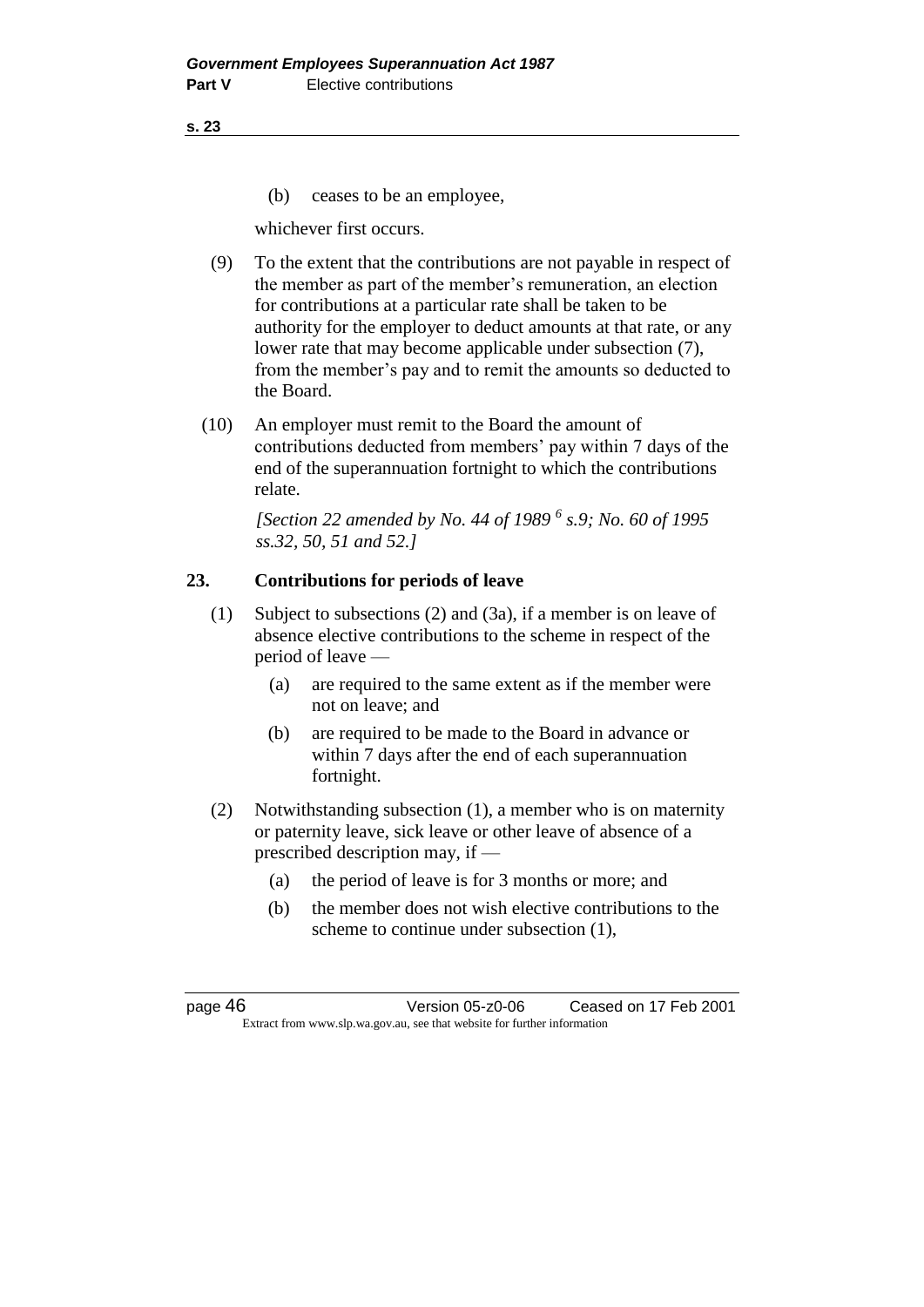within one month of the commencement of the leave, elect to suspend elective contributions in respect of superannuation fortnights within the period of leave.

- (3) Notwithstanding section 51, an election under subsection (2) is irrevocable.
- (3a) Without limiting section 23A, if a member is on unrecognised no-pay leave for a period of 3 months or more elective contributions cannot be made in respect of the period of the leave.
- (4) Elective contributions made in respect of a period of leave of absence without pay may be made in advance or within 7 days after the end of each superannuation fortnight except that a member may defer the making of elective contributions by the member until the member resumes duty and then pay the amount of the contributions in arrear, together with interest at a rate determined from time to time by the Board, over the allowed period.
- (5) The allowed period under subsection (4) is a period not exceeding the length of the leave or such other period as the Board may in a particular case allow on the grounds of financial hardship.
- (6) If any contribution that is payable under this section by a member is not paid before a benefit becomes payable to or in respect of that member, the Board shall —
	- (a) calculate the benefit as if those contributions had been paid; and
	- (b) deduct the amount unpaid (including interest payable under subsection (4)) from the benefit.

*[Section 23 amended by No. 44 of 1989 s.10; No. 25 of 1992 s.16; No. 60 of 1995 ss.33 and 50.]*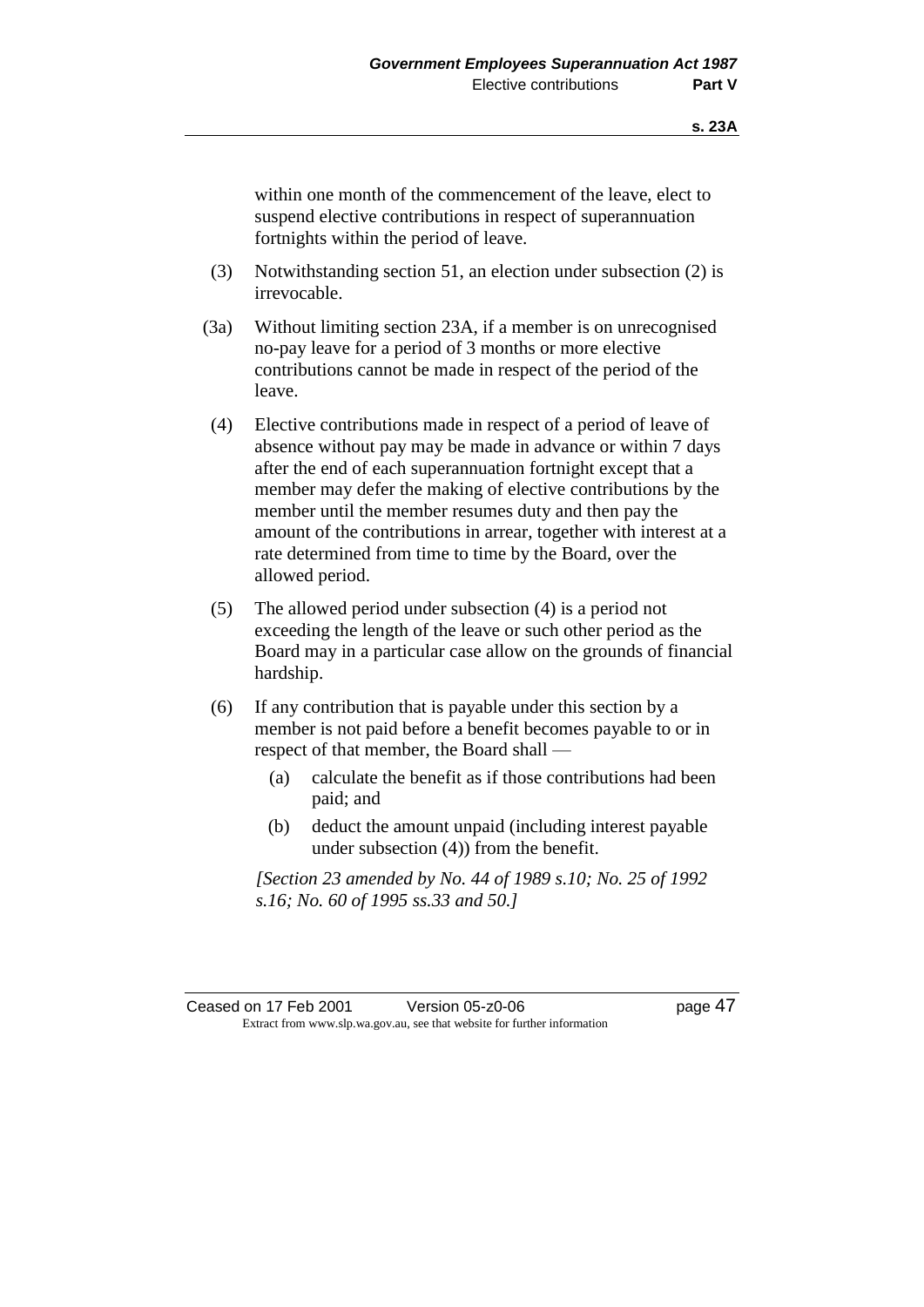**s. 23A**

## **23A. Death and disability cover for unrecognised leave**

The Board may, subject to such terms and conditions as it thinks fit and on payment of such amount in lieu of contributions as it may determine, grant to a member, in respect of a period of unrecognised no-pay leave for a period of 3 months or more, an exemption from the operation of sections  $31(1)(c)$ ,  $32(1)(cc)$  and  $33(1)(cc)$ , and a person to whom such an exemption is granted is not subject to the exclusion in those paragraphs in respect of that period.

*[Section 23A inserted by No. 44 of 1989 s.11; amended by No. 25 of 1992 s.17; No. 60 of 1995 s.50.]* 

## **24. Contributions of part-time employees**

- (1) Calculation of the contributions in respect of a member who is employed on a part-time basis shall be based on the actual relevant remuneration of the member and not the relevant remuneration of a comparable full-time employee.
- (2) If the employment of a member employed on a full-time basis is varied to employment on a part-time basis, the contributions in respect of the member shall, with effect from the first complete superannuation fortnight after the variation of the employment basis, be varied to take into account the actual relevant remuneration of the member.

## $(3)$  Where —

- (a) the employment of a member who is employed on a part-time basis is increased, or becomes full-time employment; and
- (b) there is a reasonable expectation on the part of the employer and the member that the increase or the full-time employment is not of a temporary nature,

the contributions in respect of the member shall, if the Board so determines and subject to subsections (3a) and (3b), be varied with effect from the first complete superannuation fortnight

page 48 Version 05-z0-06 Ceased on 17 Feb 2001 Extract from www.slp.wa.gov.au, see that website for further information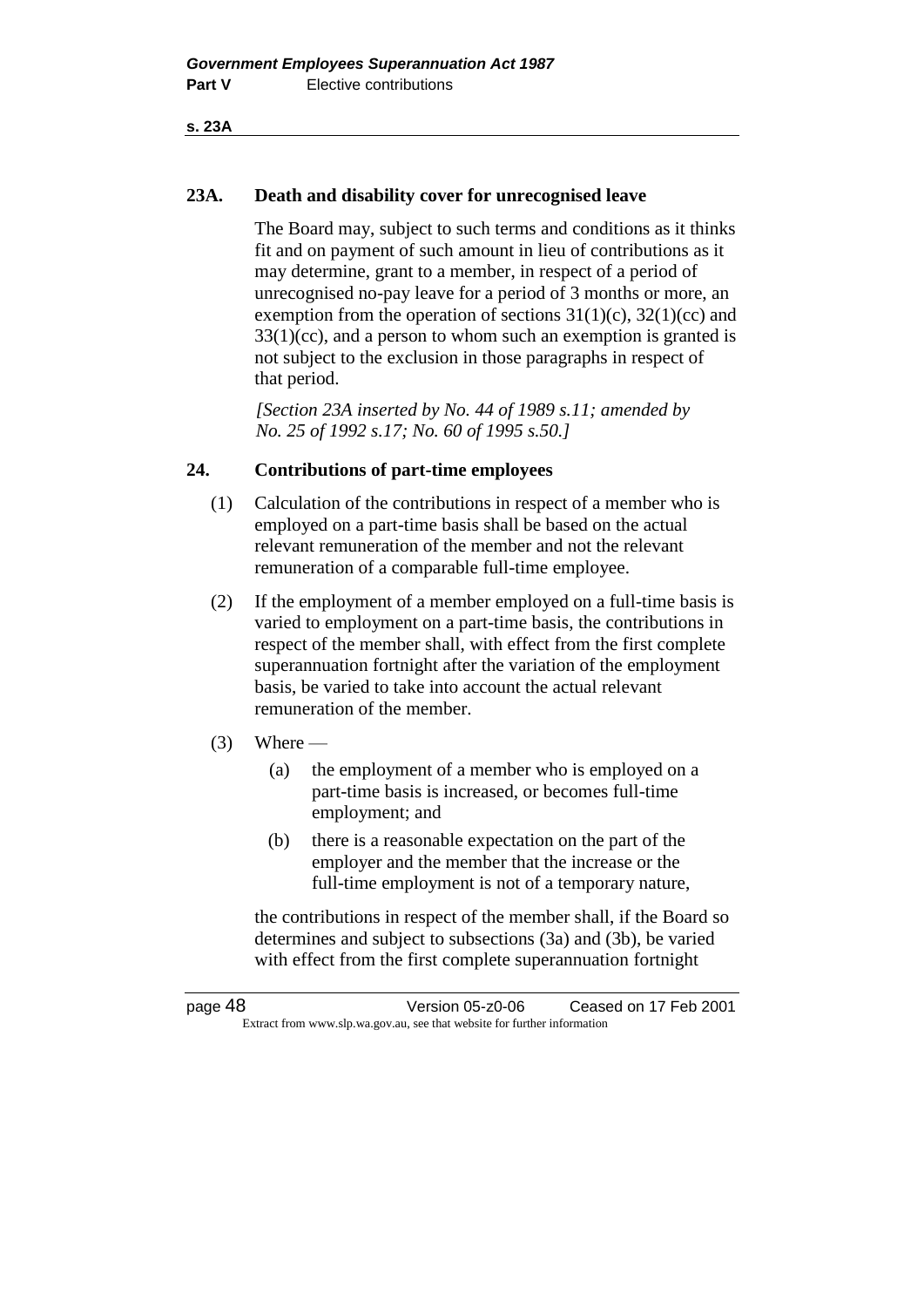after the Board's determination to take into account the relevant remuneration of the member after the increase.

- (3a) If the employment of a member employed on a part-time basis is increased and contributions are varied under subsection (3), the Board may require the member to comply with section 18(3)(a) and (b) as if he or she had lodged an election under section  $18(1)$  and, if it does so, section  $18(5)$  and  $(7)$ applies, with all necessary changes, but only in respect of the increased employment.
- (3b) If the Board makes a determination to vary the contributions in respect of a member under subsection (3) in reliance on a statement made by an employee relevant to that employee's health or medical history and that statement is false to the knowledge of the employee or misleading because it omitted material matter of which the employee at any time had knowledge, the Board may revoke the determination or vary it so as to impose one of the conditions referred to in section 18(5).

*[Section 24 amended by No. 44 of 1989 s.12; No. 8 of 1993 s.21; No. 60 of 1995 ss.34 and 50.]* 

#### **25. Contributions of seconded contributor**

- (1) If a member is seconded to the employment of another employer or another Government, public authority or local government, the elective contributions in respect of the member shall be calculated in accordance with section 22, but the member's relevant remuneration shall be taken to be the member's relevant remuneration in respect of the employment from which the member was seconded or the employment to which the member is seconded, whichever is the higher.
- (2) If a member is seconded to employment other than employment to which subsection (1) refers, the elective contributions in respect of the member shall be calculated in accordance with section 22, but the member's relevant remuneration shall be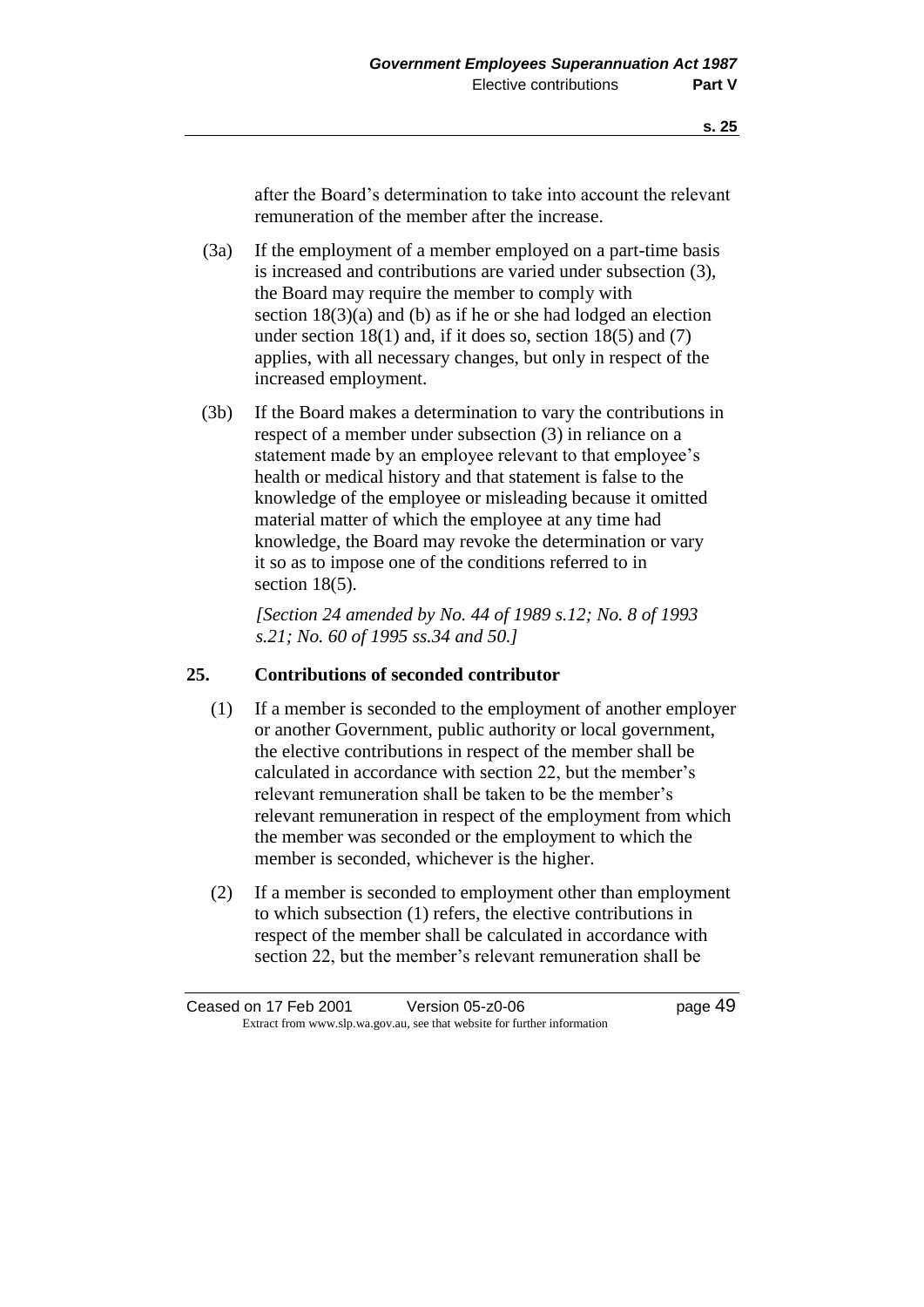taken to be the member's relevant remuneration in respect of the employment from which the member was seconded.

- *[(3) repealed]*
- (4) A member who is seconded to other employment may not contribute to a superannuation scheme administered by or for employees of that employment.

*[Section 25 amended by No. 44 of 1989 s.13; No. 25 of 1992 s.18; No. 60 of 1995 ss.35 and 50.]* 

## **26. Contributions and benefits on remuneration reduction**

- (1) If a member's relevant remuneration is reduced, the elective contributions in respect of the member shall, notwithstanding section 22(3) but subject to subsection (2), be calculated at his or her elected rate applied to the amount of the reduced relevant remuneration.
- (2) If the Board is satisfied that the reduction of relevant remuneration is not attributable to the misconduct or inefficiency of the member the Board may permit contributions in respect of the member at his or her elected rate applied to the amount of —
	- (a) the former relevant remuneration so long as that relevant remuneration exceeds the actual relevant remuneration of the member;
	- (b) a notional relevant remuneration representing the relevant remuneration from time to time attributable to the post occupied by the member immediately before the reduction; or
	- (c) some other notional relevant remuneration that the Board considers appropriate.
- (3) If contributions in respect of a member are permitted under subsection (2), any benefits provided to or in respect of the member shall be assessed as if the relevant remuneration

| page 50 | Version 05-z0-06                                                         | Ceased on 17 Feb 2001 |
|---------|--------------------------------------------------------------------------|-----------------------|
|         | Extract from www.slp.wa.gov.au, see that website for further information |                       |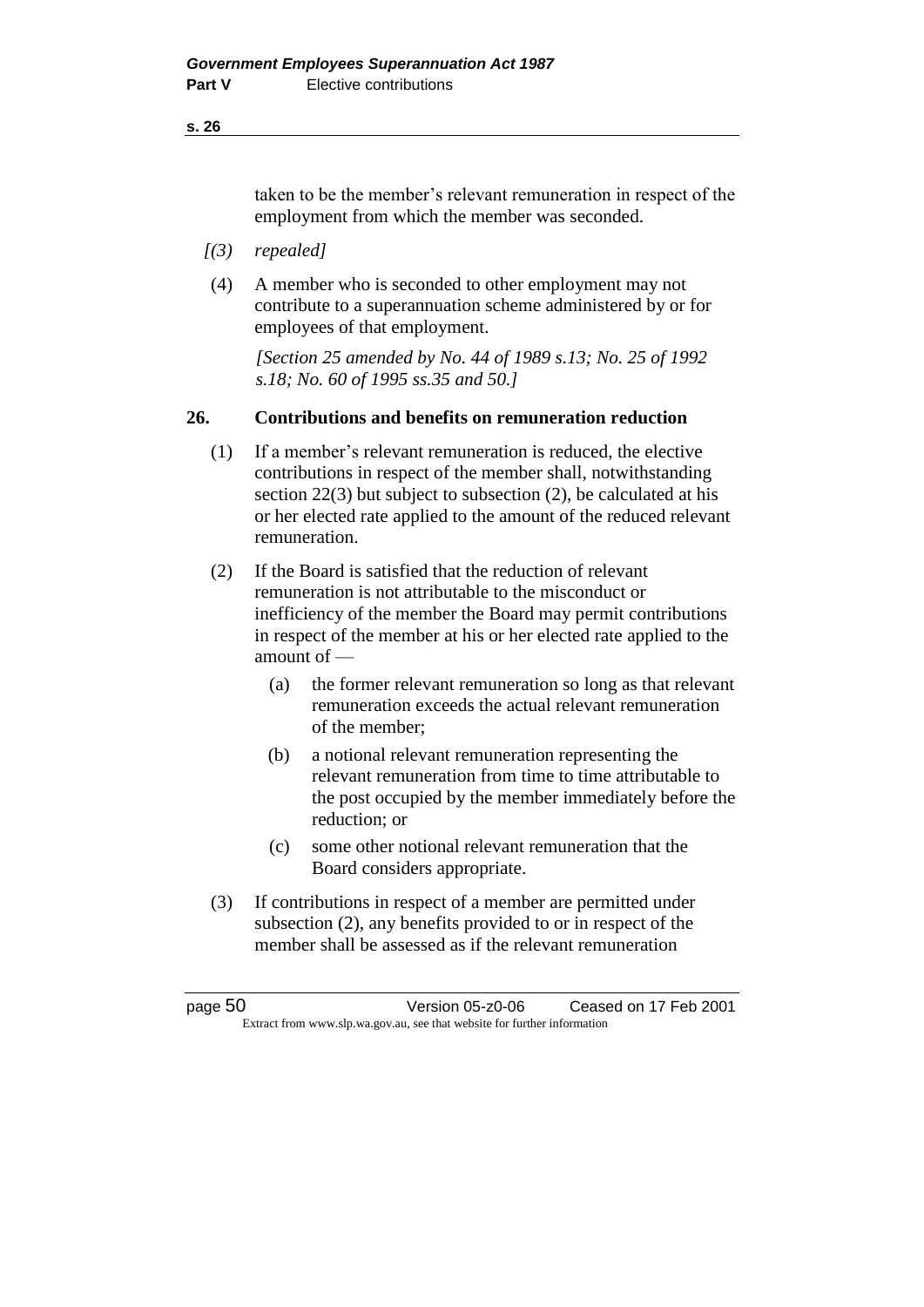attributed to the member under that subsection were his or her relevant remuneration during the period for which contributions under that subsection were made.

- (4) Subsections (1) and (2) do not affect a member's right to vary a contribution rate under section 22.
- (5) This section does not apply to a reduction of relevant remuneration that arises from a variation of employment —
	- (a) from a full-time basis to a part-time basis; or
	- (b) by which the number of hours worked in part-time employment is decreased.

*[Section 26 inserted by No. 44 of 1989 s.14; amended by No. 60 of 1995 ss.36, 50, 51 and 52.]* 

Ceased on 17 Feb 2001 Version 05-z0-06 Page 51 Extract from www.slp.wa.gov.au, see that website for further information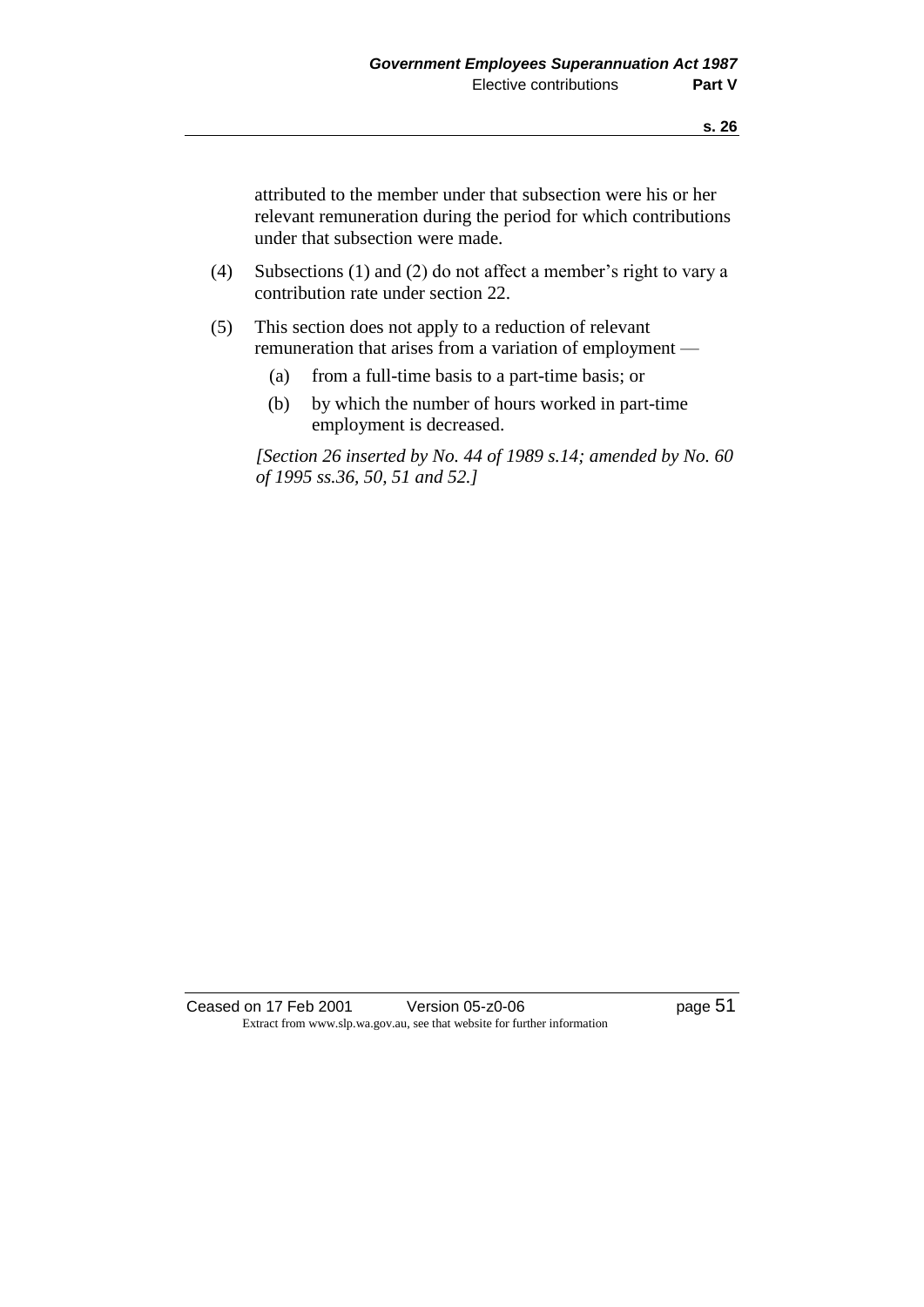# **Part VI — Contributions by certain employers and the State**

## **27. Employers' contributions**

- (1) An employer listed in Part B of Schedule 1 must pay to the Board in accordance with this section contributions to the Fund in respect of the relevant remuneration of all members of the 1987 scheme who are employees of that employer.
- (2) Where an employer to whom a member is seconded
	- (a) is or is deemed to be listed in Part B of Schedule 1, that employer; or
	- (b) is not an employer for the purposes of this Act, the employer from whose employment he or she was seconded,

must pay to the Board in accordance with this section contributions to the Fund in respect of the relevant remuneration of the member so seconded.

- (3) The Treasurer may, from time to time after consultation with an actuary, inform the Board in writing of the percentages of relevant remuneration declared to be appropriate for the purposes of assessing employers' contributions under this section and the Treasurer may declare different percentages to apply in respect of different employers.
- (4) Until a declaration is made by the Treasurer under subsection (3), contributions to be made to the Fund by an employer shall be at the rate of 12% of the relevant remuneration of members who have elected for contributions at the rate of 5% of their relevant remuneration (and proportionately less or more in respect of members who have elected for contributions at the rate of 3%, 4%, 6% or 7% of their relevant remuneration).

page 52 Version 05-z0-06 Ceased on 17 Feb 2001 Extract from www.slp.wa.gov.au, see that website for further information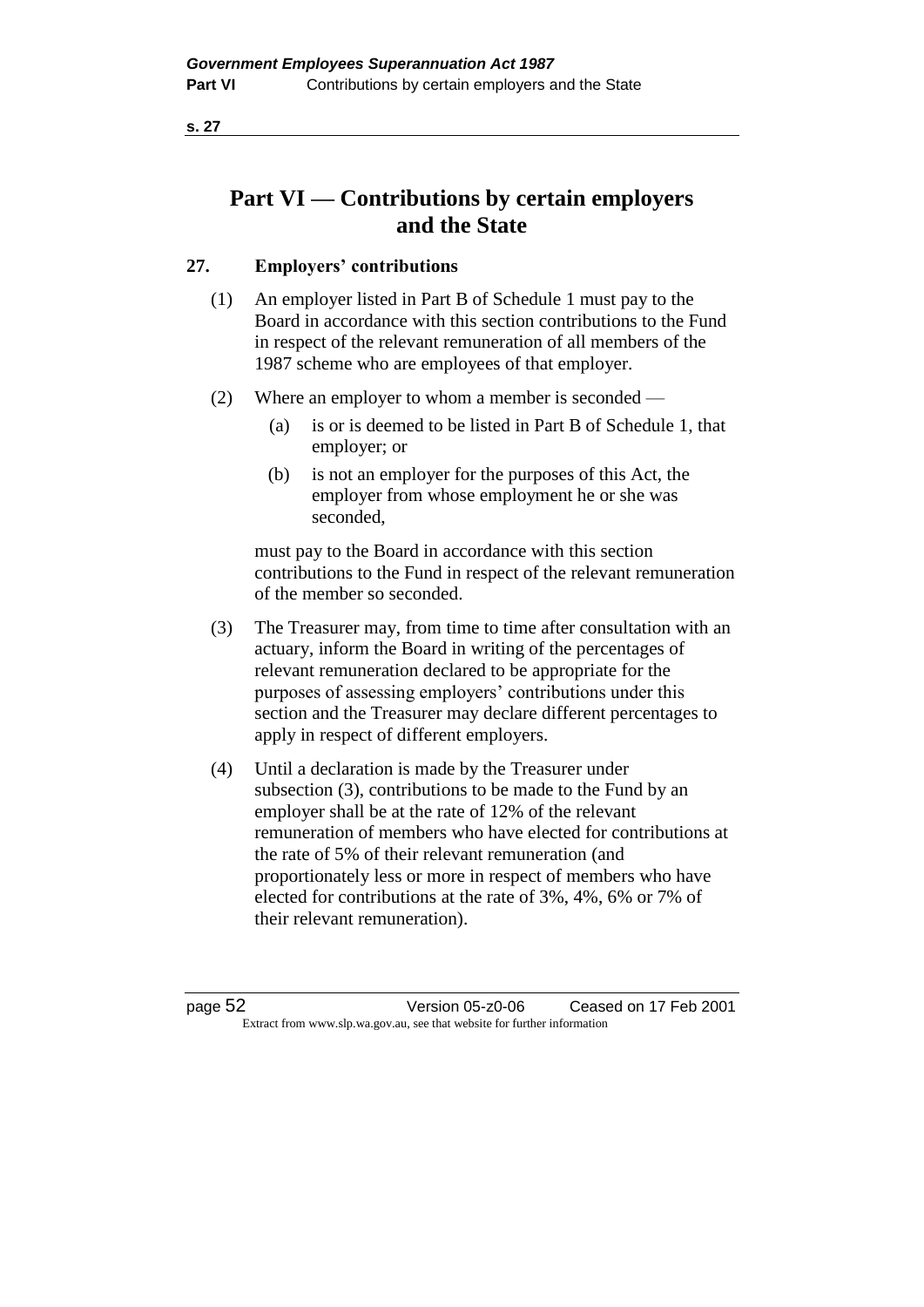- (5) The Board shall assess amounts payable under this section by employers and in so doing shall take into account the percentages of relevant remuneration applicable under subsection (3) or (4).
- (6) The Board shall at the end of every period of 3 months notify in writing every employer to whom this section applies of the amount payable under this section in respect of that period and payments must be made to the Board by employers within 7 days of receiving notice of the amount payable unless payment is deferred under subsection (7).
- (7) The Treasurer may by instrument in writing allow the deferral of payment due under subsection (6) on such terms as to payment of interest or otherwise as the Treasurer may direct and section 43(7) and (8) of the *Interpretation Act 1984* applies to such an instrument as if it were subsidiary legislation.

*[Section 27 amended by No. 44 of 1989 s.15; No. 8 of 1993 ss.22 and 46; No. 60 of 1995 ss.23, 37 and 52.]* 

#### **28. Regulations as to funding of benefits**

- (1) The Governor may make regulations with respect to the funding of benefits payable under this Act and in particular —
	- (a) apportioning responsibility for the funding of benefits including interest that are to be charged to the Fund and prescribing the respective obligations as to funding that are to be charged to the Fund without reimbursement and those that are to be met by way of payment or reimbursement to the Fund from the Consolidated Fund and by certain employers; and
	- (b) prescribing when payments to the Fund are to be made for the purpose of satisfying funding obligations.
- (2) The Consolidated Fund is hereby appropriated to the extent necessary to meet payments required by regulations under subsection (1) to be made from the Consolidated Fund to the Fund for the purpose of funding benefits payable under this Act.

Ceased on 17 Feb 2001 Version 05-z0-06 Page 53 Extract from www.slp.wa.gov.au, see that website for further information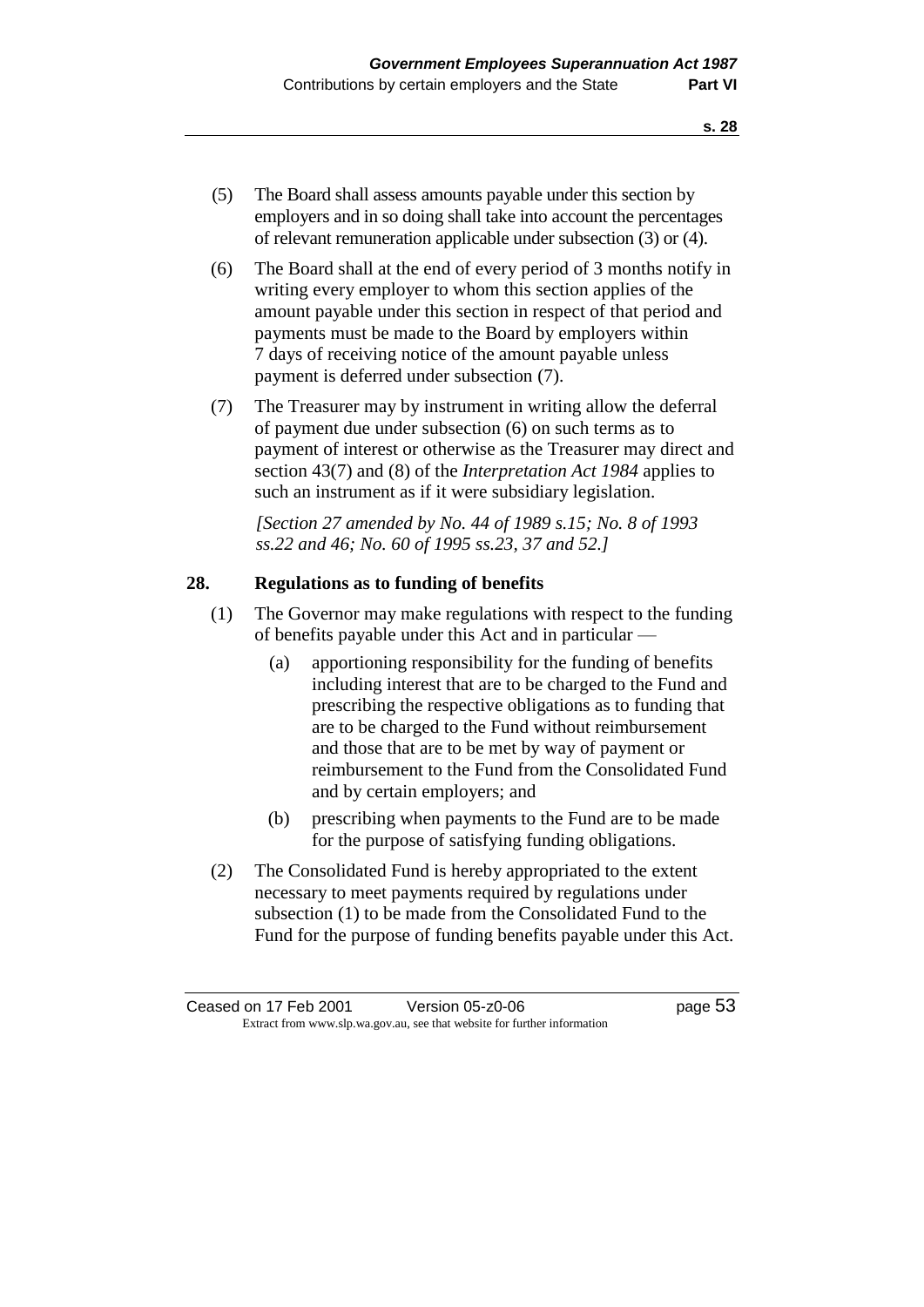*[Section 28 amended by No. 6 of 1993 s.11; No. 49 of 1996 s.64.]*

## **29. Benefits guaranteed by the State**

Payment of every benefit to which a member or other person is entitled under this Act is guaranteed by the Treasurer on behalf of the State and to the extent necessary for the purpose payment shall be charged to the Consolidated Fund which is hereby appropriated accordingly.

*[Section 29 amended by No. 6 of 1993 s.11; No. 49 of 1996 s.64.]*

page 54 Version 05-z0-06 Ceased on 17 Feb 2001 Extract from www.slp.wa.gov.au, see that website for further information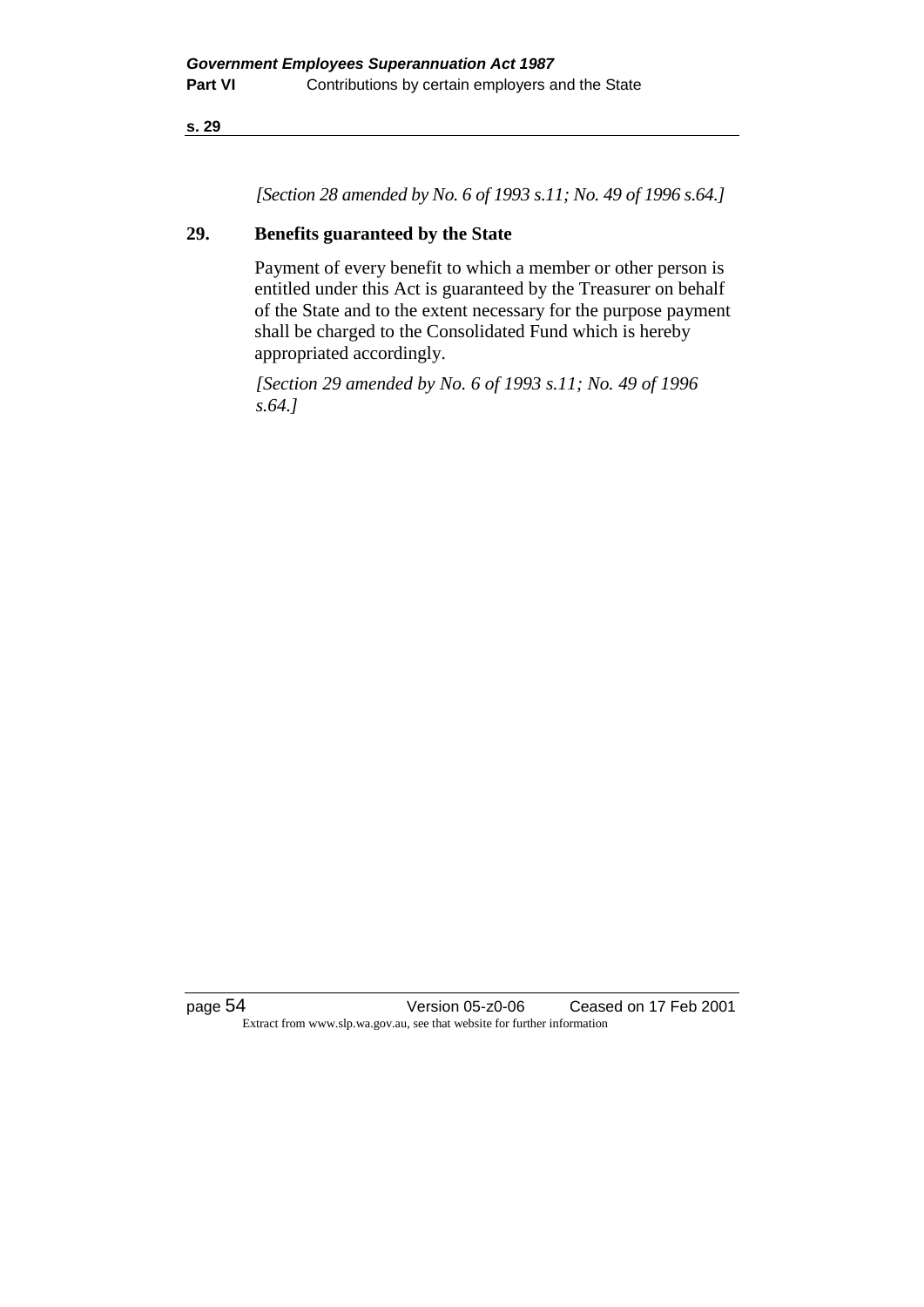## **Part VII — Benefits under 1987 scheme**

*[Heading amended by No. 8 of 1993 s.23; No. 60 of 1995 s.23.]*

## **30. Age retirement benefit**

- (1) The benefit provided by this section is payable by the Board to a member of the 1987 scheme who after attaining the age of 55 years ceases to be an employee of an employer and is not entitled by reason of that cessation to any other benefit under this Part.
- (2) The benefit provided by this section is an amount calculated in accordance with the formula —

AB = FR x 
$$
\frac{CP}{12}
$$
 x  $\frac{C}{5}$  x  $\frac{20}{100}$ 

where —

- AB represents the amount of the age retirement benefit of the member to be ascertained;
- FR represents the member's final remuneration ascertained in accordance with section 4A;
- CP represents the member's contributory period expressed in completed months;
- C represents the member's average contribution rate ascertained in accordance with the definition in section 3.

*[Section 30 amended by No. 44 of 1989 s.16; No. 8 of 1993 ss.24, 44, 45 and 55; No. 60 of 1995 ss.7, 23, 52 and 53.]* 

## **31. Death benefit**

(1) The benefit provided by this section is payable by the Board to the personal representative of the member, or if appropriate in accordance with section 44 or 45, where a member of the 1987 scheme dies during employment with an employer, except that no benefit is payable under this section in respect of —

Ceased on 17 Feb 2001 Version 05-z0-06 Page 55 Extract from www.slp.wa.gov.au, see that website for further information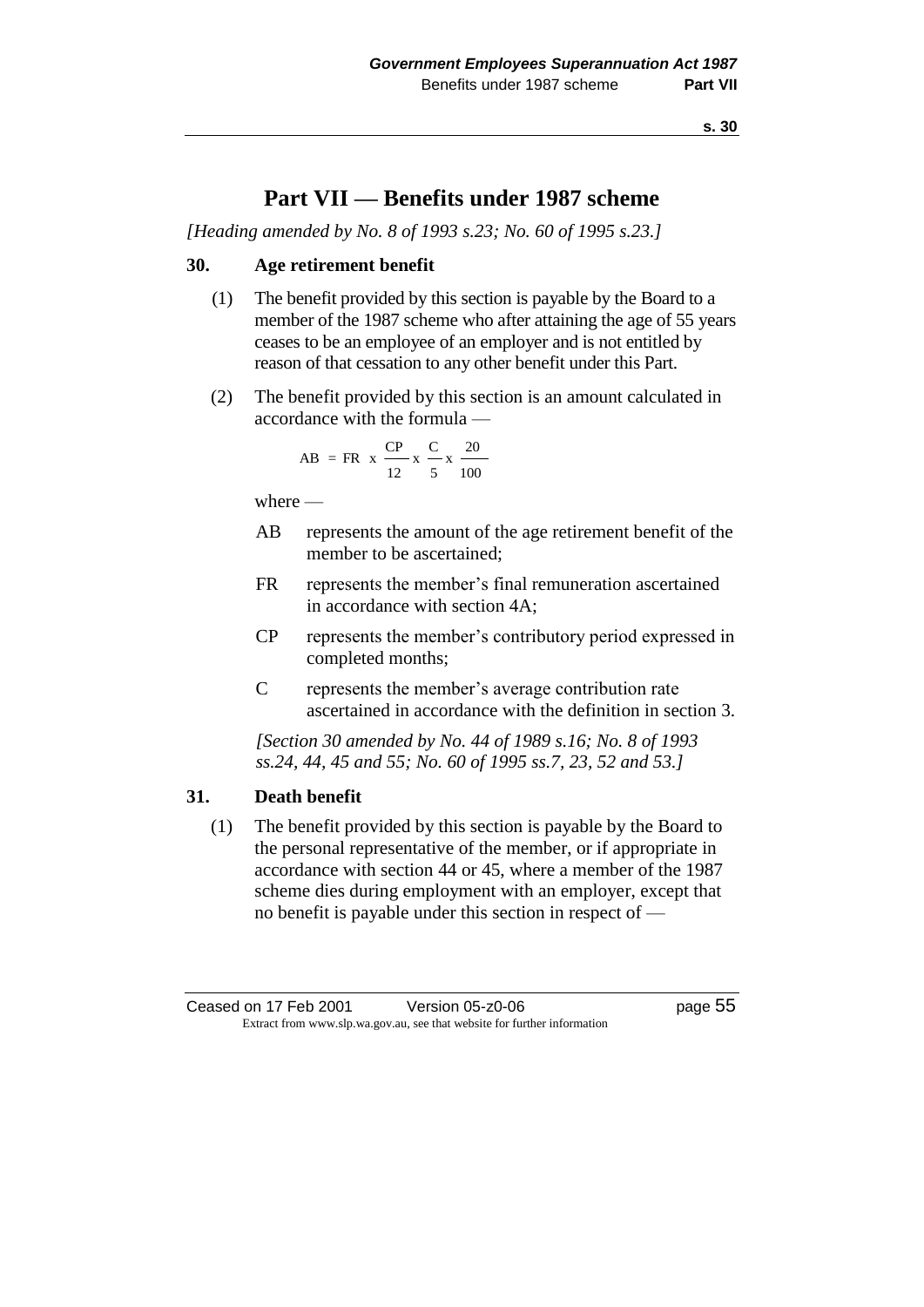- (a) a member whose election to become a member was accepted by the Board conditionally on limitation of death and disability benefits and who dies in circumstances where the Board is not satisfied that the cause of the member's death was not due to or did not arise from the physical or mental defect or condition that was the reason for the conditional acceptance of the member's election to become a member;
- (b) a member whose election to become a member was accepted on condition that no death or disability benefit is payable; or
- (c) subject to section 23A, a member who dies while on unrecognised no-pay leave for the period of which elective contributions cannot be made.
- (1a) Subsection (1) is subject to the further exception that where contributions in respect of a member were varied under section  $24(3)$  —
	- (a) conditionally on limitation of death and disability benefits as to part of the member's employment and he or she dies in circumstances where the Board is not satisfied that the cause of the member's death was not due to or did not arise from the physical or mental defect or condition that was the reason for the conditional variation; or
	- (b) on condition that no death or disability benefit is payable as to part of the member's employment,

the part of the benefit provided by this section that corresponds to that part of the member's employment is not payable.

(2) The benefit provided by this section in relation to a member whose election to become a member of the 1987 scheme was accepted unconditionally by the Board and who dies before attaining the age of 60 years is an amount calculated in accordance with the formula —

| page 56 | Version 05-z0-06                                                         | Ceased on 17 Feb 2001 |
|---------|--------------------------------------------------------------------------|-----------------------|
|         | Extract from www.slp.wa.gov.au, see that website for further information |                       |

**s. 31**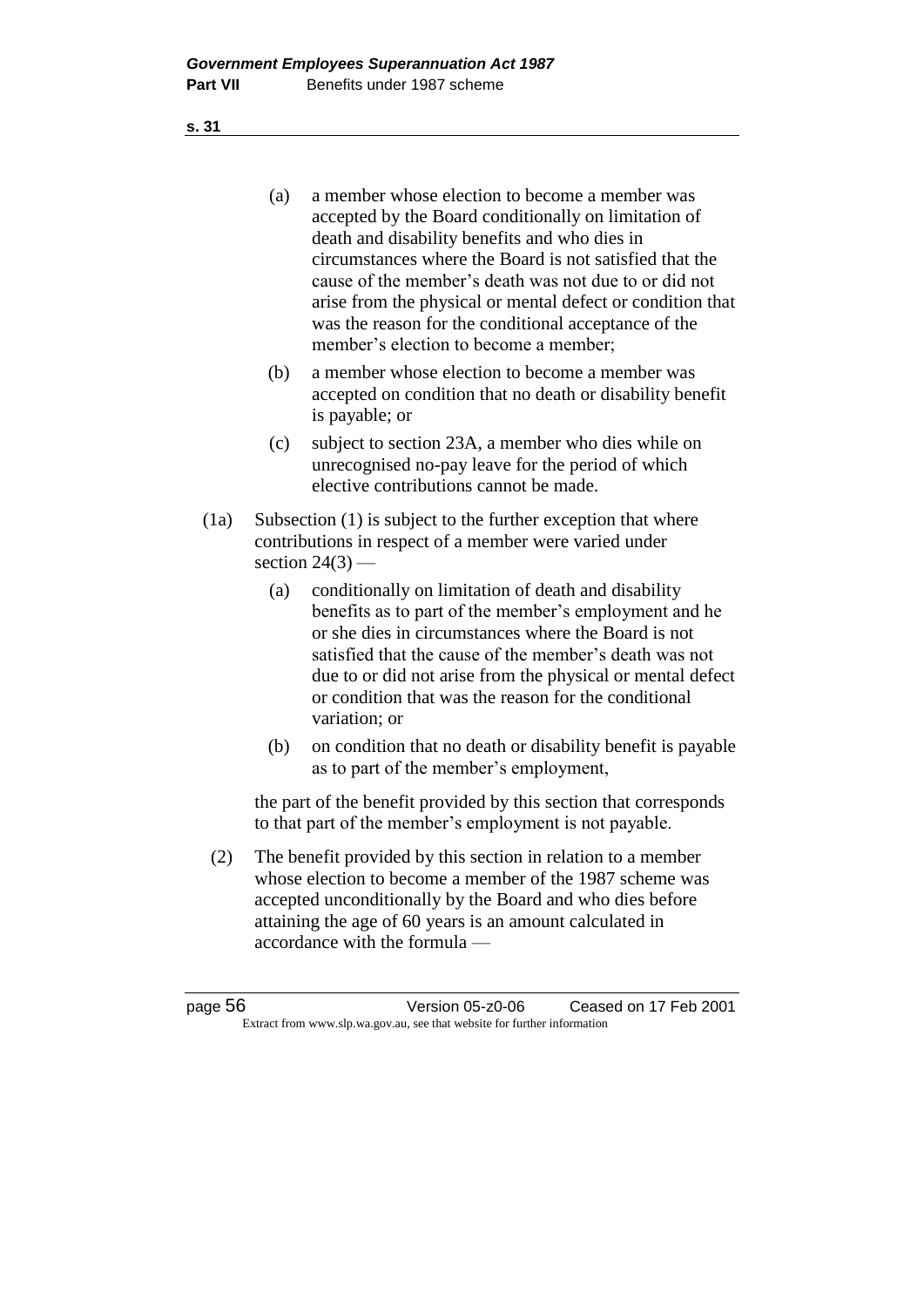DB = FR x 
$$
\frac{(CP + NP)}{12}
$$
 x  $\frac{C}{5}$  x  $\frac{20}{100}$ 

where —

- DB represents the amount of the death benefit of the member to be ascertained;
- FR represents the member's final remuneration ascertained in accordance with section 4A;
- CP represents the member's contributory period expressed in completed months;
- NP represents the period expressed in complete months from the date of death of the member to the date when the member would have attained the age of 60 years;
- C represents the member's average contribution rate ascertained in accordance with the definition in section 3.
- (3) The benefit provided by this section in relation to a member whose election to become a member of the 1987 scheme was accepted unconditionally by the Board and who dies after attaining the age of 60 years is an amount calculated in accordance with the formula —

DB = FR x 
$$
\frac{CP}{12}
$$
 x  $\frac{C}{5}$  x  $\frac{20}{100}$ 

where  $-$ 

- DB represents the amount of the death benefit of the member to be ascertained;
- FR represents the member's final remuneration ascertained in accordance with section 4A;
- CP represents the member's contributory period expressed in completed months;
- C represents the member's average contribution rate ascertained in accordance with the definition in section 3.

Ceased on 17 Feb 2001 Version 05-z0-06 Page 57 Extract from www.slp.wa.gov.au, see that website for further information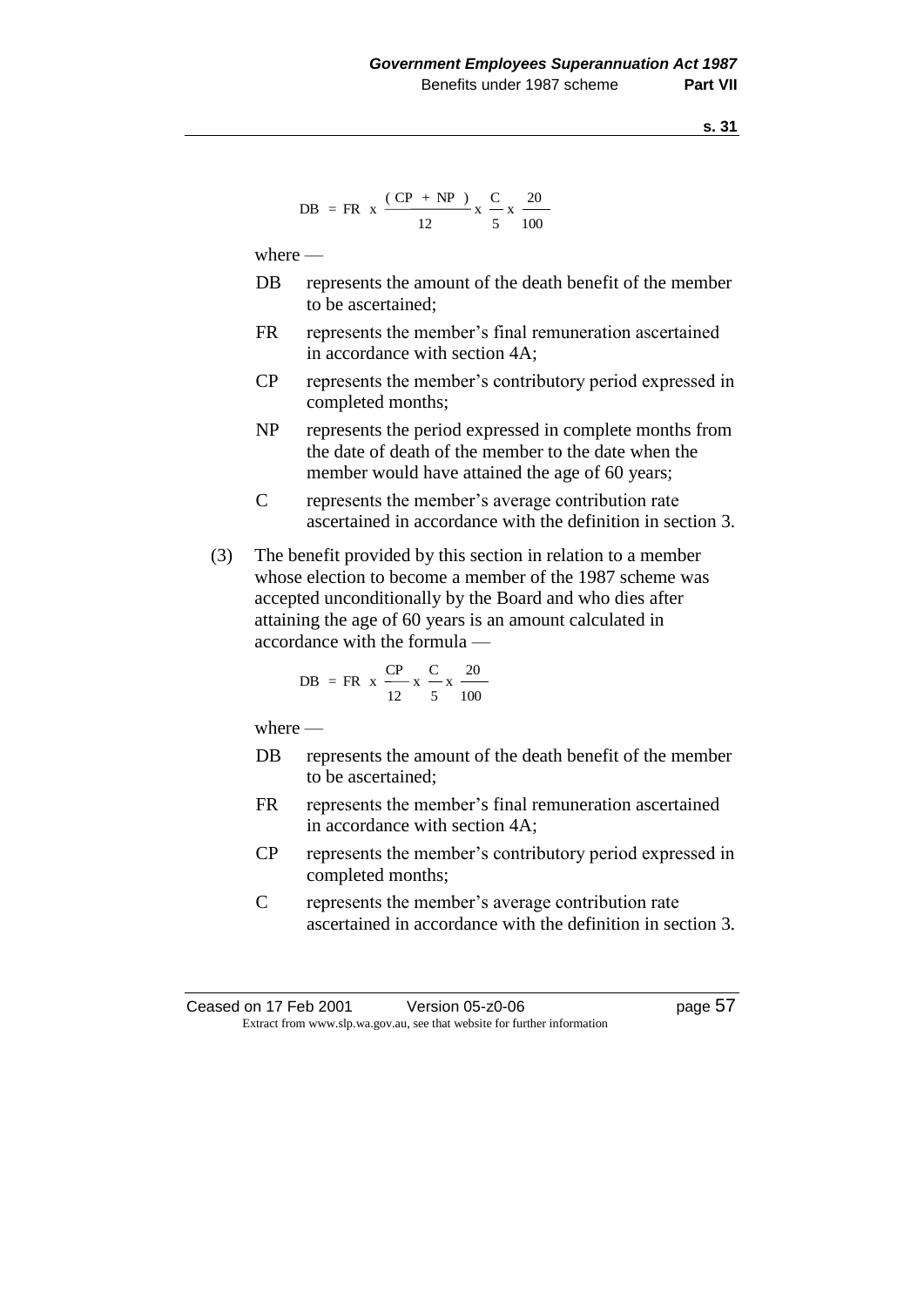(4) The benefit provided by this section in relation to a member whose election to become a member of the 1987 scheme was accepted by the Board conditionally on limitation of death and disability benefits and where the Board is satisfied that the cause of the member's death was not due to or did not arise from the physical or mental defect or condition that was the reason for the conditional acceptance of the member's election to become a member is an amount calculated in accordance with the formula in subsection (2) (if death occurred before the member attained the age of 60 years) or subsection (3) (if death occurred after the member attained the age of 60 years) as the case may be.

*[Section 31 amended by No. 44 of 1989 s.17; No. 25 of 1992 s.19; No. 8 of 1993 ss.25, 43, 44, 45, 46 and 55; No. 60 of 1995 ss.23, 38, 52 and 53.]* 

## **32. Total and permanent disability benefit**

- (1) The benefit provided by this section is payable by the Board to a member of the 1987 scheme where the member is retired from employment with an employer before attaining the age of 60 years and —
	- (a) the Board is satisfied that the member was retired on the ground of physical or mental incapacity to perform his or her duties;
	- (b) the Board is satisfied, after considering any medical or other evidence that it considers to be relevant, that the member is, and until attaining the age of 60 years will continue to be, physically or mentally incapable of performing the duties of any employment with an employer that in the opinion of the Board the member is suited to undertake by education, training or experience or for which in the opinion of the Board the member would be suited as a result of retraining; and
	- (c) the member applies for the benefit within 12 months after retirement,

page 58 Version 05-z0-06 Ceased on 17 Feb 2001 Extract from www.slp.wa.gov.au, see that website for further information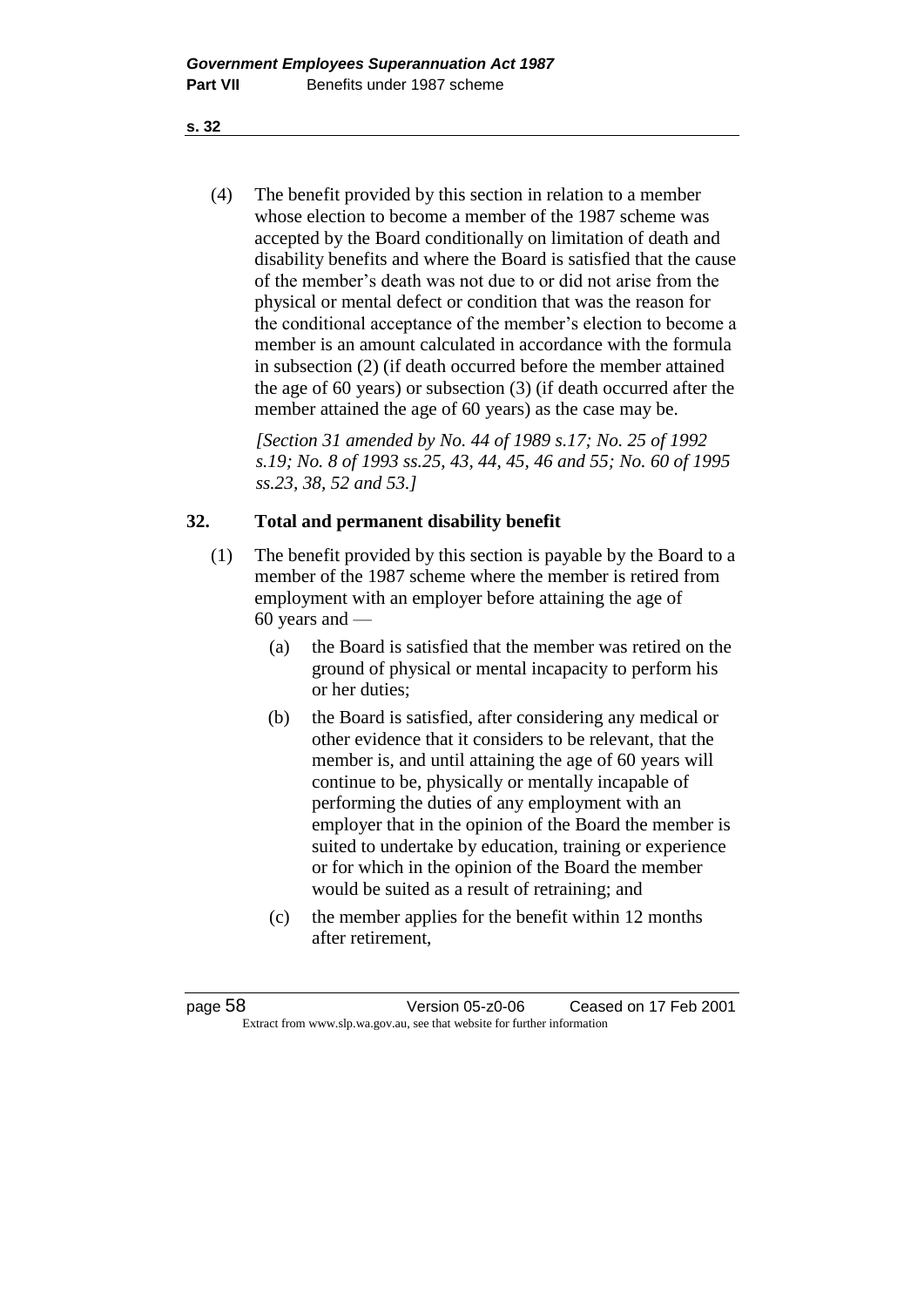except that no benefit is payable under this section to —

- (aa) a member whose election to become a member was accepted by the Board conditionally on limitation of death and disability benefits and where the Board is not satisfied that the cause of the member's incapacity to perform his or her duties was not due to or did not arise from the physical or mental defect or condition that was the reason for the conditional acceptance of the member's election to become a member;
- (bb) a member whose election to become a member was accepted on condition that no death or disability benefit is payable; or
- (cc) subject to section 23A, a member who is retired from employment while on unrecognised no-pay leave for the period of which elective contributions cannot be made.
- (1a) Subsection (1) is subject to the further exception that where contributions in respect of a member were varied under section  $24(3)$  —
	- (a) conditionally on limitation of death and disability benefits as to part of the member's employment and the Board is not satisfied that the cause of the member's incapacity to perform his or her duties was not due to or did not arise from the physical or mental defect or condition that was the reason for the conditional variation; or
	- (b) on condition that no death or disability benefit is payable as to part of the member's employment,

the part of the benefit provided by this section that corresponds to that part of the member's employment is not payable.

(2) The benefit provided by this section is an amount calculated in accordance with section  $31(2)$  or  $(4)$ , as the circumstances may require, as if the member had died on the date on which he was retired from the employment of an employer.

Ceased on 17 Feb 2001 Version 05-z0-06 Page 59 Extract from www.slp.wa.gov.au, see that website for further information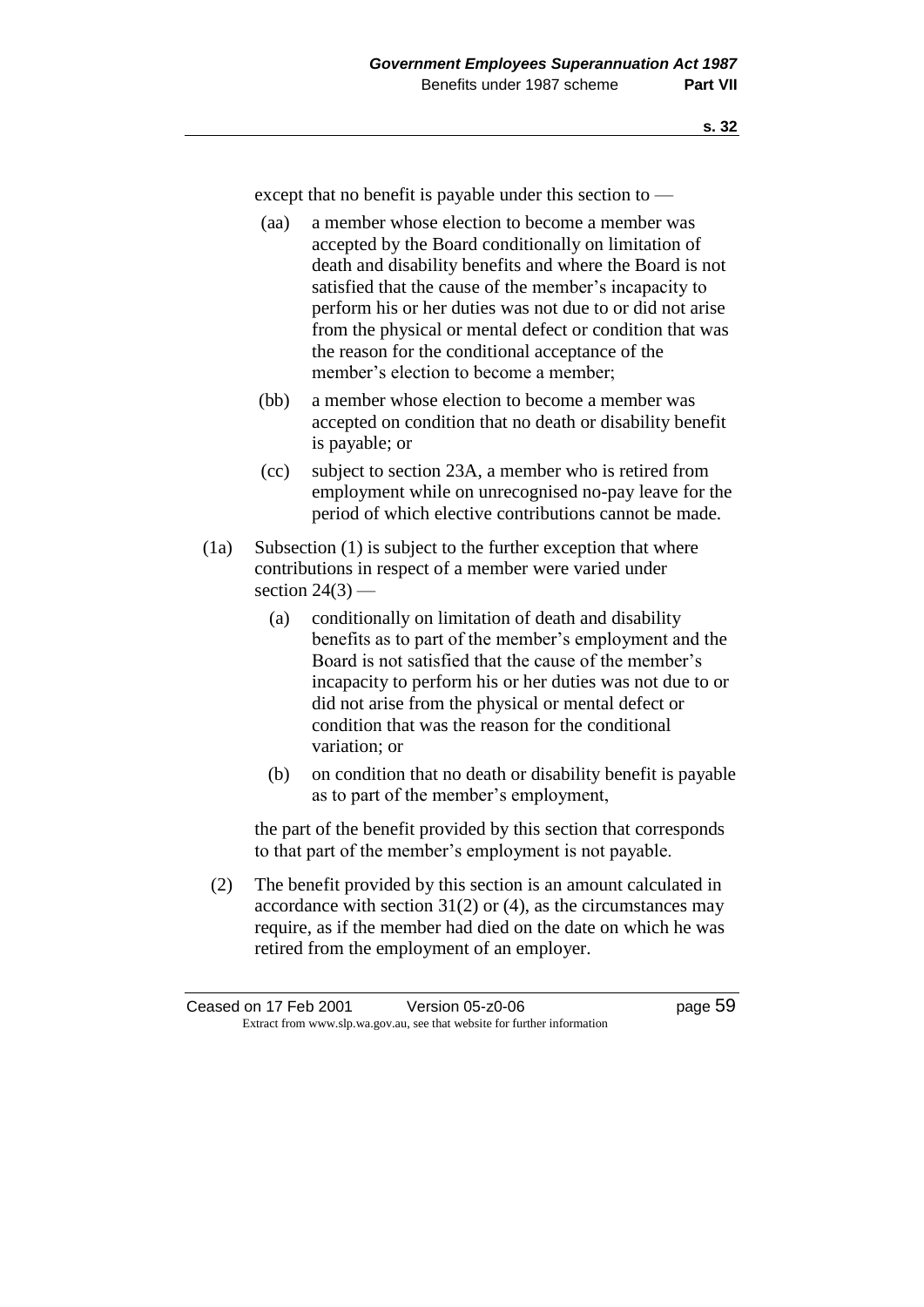*[Section 32 amended by No. 44 of 1989 s.18; No. 25 of 1992 s.20; No. 8 of 1993 ss.26, 44, 45, 46 and 56; No. 60 of 1995 ss.23 and 39.]* 

## **33. Partial and permanent disability benefit**

- (1) The benefit provided by this section is payable by the Board to a member of the 1987 scheme where the member is retired from employment with an employer before attaining the age of 60 years and —
	- (a) the Board is satisfied that the member was retired on the ground of physical or mental incapacity to perform his or her duties;
	- (b) although the Board is satisfied, after considering any evidence referred to in section  $32(1)(b)$ , that the member has, and until attaining the age of 60 years will continue to have, an incapacity, a total and permanent disability benefit is not payable to the member under section 32;
	- (c) the member applies for the benefit within 12 months after retirement,

except that no benefit is payable under this section in respect  $of -$ 

- (aa) a member whose election to become a member was accepted by the Board conditionally on limitation of death and disability benefits and where the Board is not satisfied that the cause of the member's incapacity to perform his or her duties was not due to or did not arise from the physical or mental defect or condition that was the reason for the conditional acceptance of the member's election to become a member;
- (bb) a member whose election to become a member was accepted on condition that no death or disability benefit is payable; or

page 60 Version 05-z0-06 Ceased on 17 Feb 2001 Extract from www.slp.wa.gov.au, see that website for further information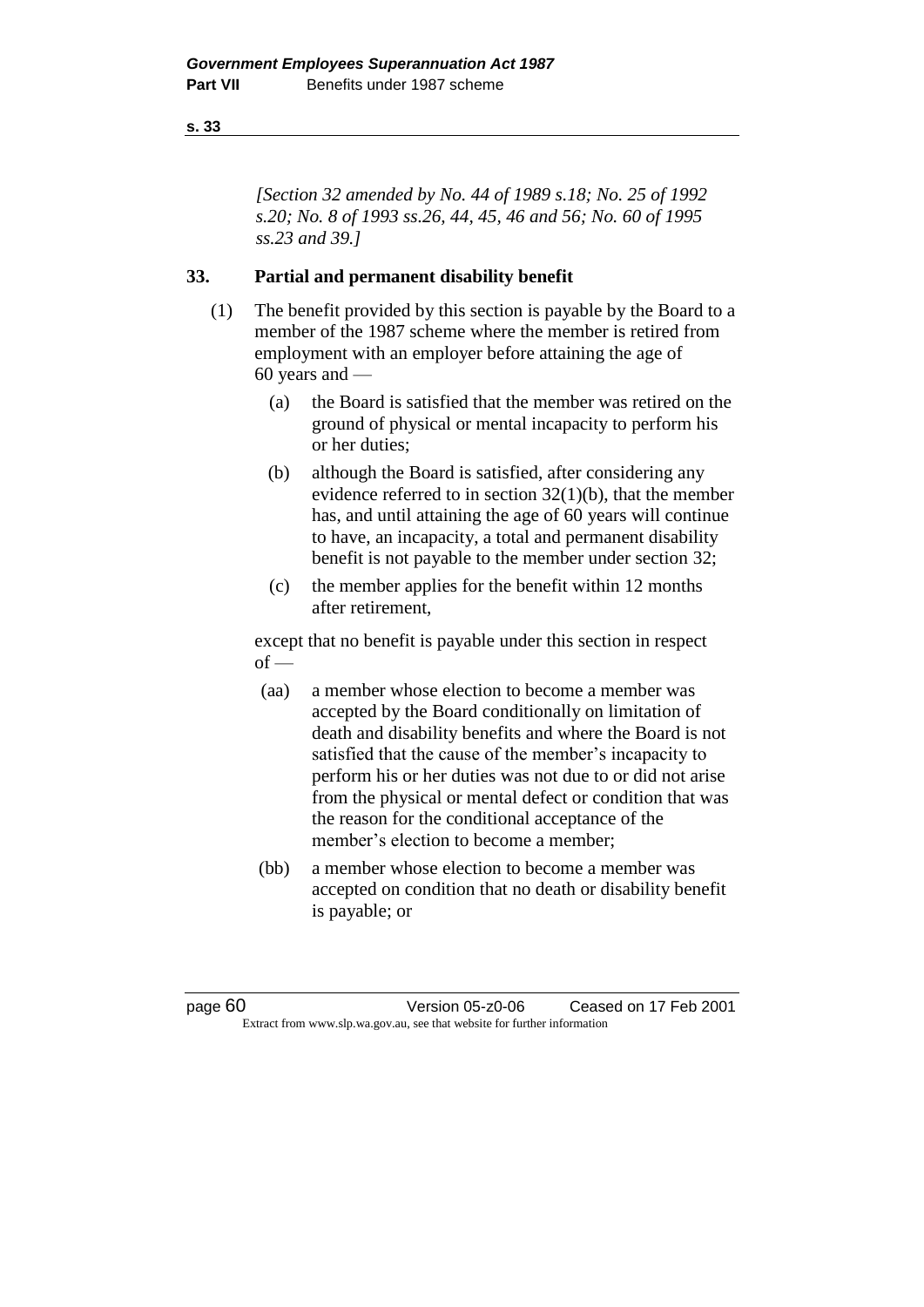- (cc) subject to section 23A, a member who is retired from employment while on unrecognised no-pay leave for the period of which elective contributions cannot be made.
- (1a) Subsection (1) is subject to the further exception that where contributions in respect of a member were varied under section  $24(3)$  —
	- (a) conditionally on limitation of death and disability benefits as to part of the member's employment and the Board is not satisfied that the cause of the member's incapacity to perform his or her duties was not due to or did not arise from the physical or mental defect or condition that was the reason for the conditional variation; or
	- (b) on condition that no death or disability benefit is payable as to part of the member's employment,

the part of the benefit provided by this section that corresponds to that part of the member's employment is not payable.

(2) The benefit provided by this section is an amount calculated in accordance with the formula —

PPDB = FR x 
$$
\frac{CP}{12}
$$
 x  $\frac{C}{5}$  x  $\frac{20}{100}$  + (FR - LR) x  $\frac{NP}{12}$  x  $\frac{C}{5}$  x  $\frac{20}{100}$ 

where —

- PPDB represents the amount of the partial and permanent disability benefit to be ascertained;
- FR represents the member's final remuneration ascertained in accordance with section 4A;
- CP represents the member's contributory period expressed in completed months;
- C represents the member's average contribution rate ascertained in accordance with the definition in section 3;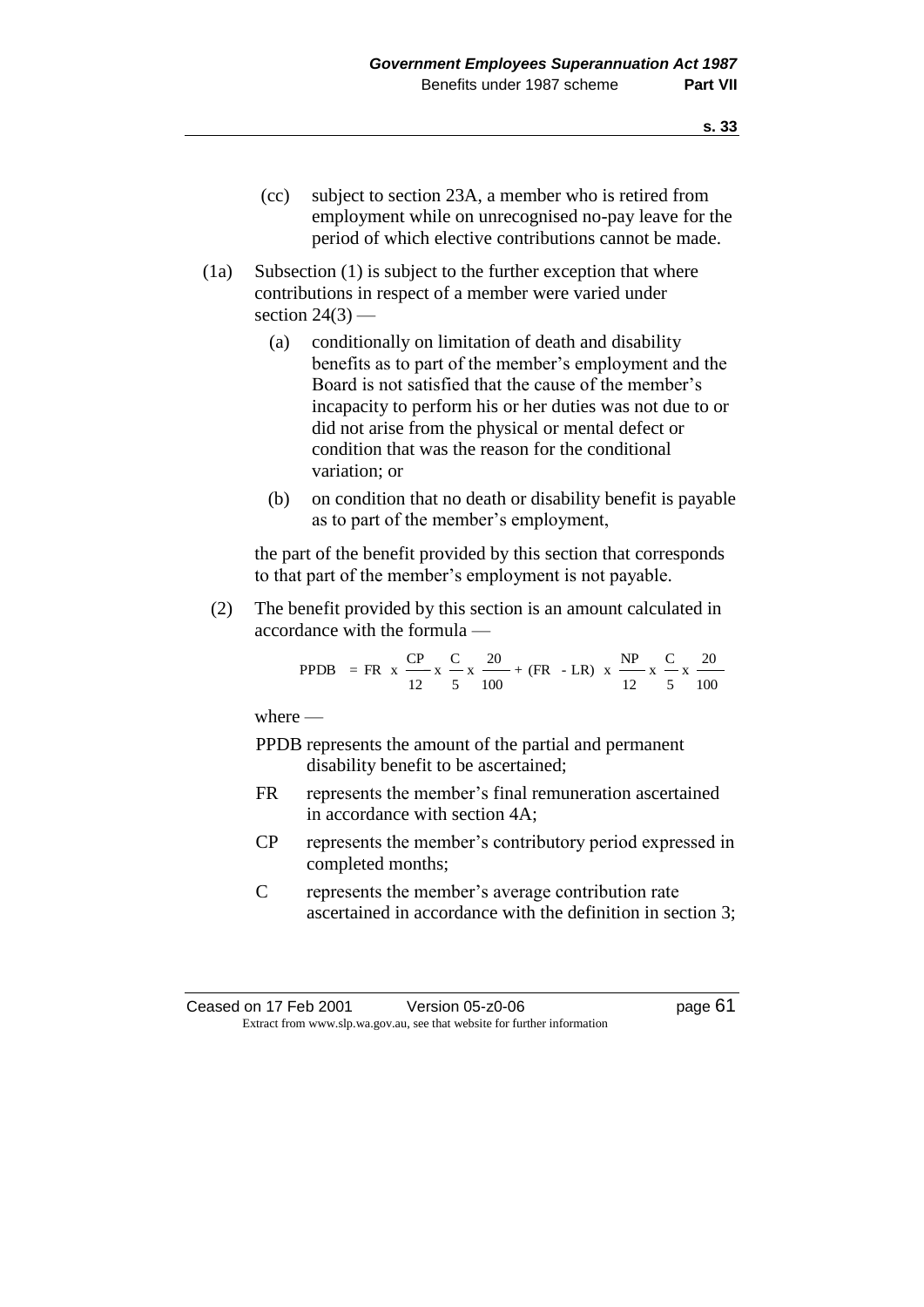|         | <b>LR</b> | represents the annual amount of the relevant<br>remuneration that the Board considers the member has<br>the capacity to earn after retirement in circumstances that<br>the Board considers appropriate for the purposes of the<br>calculation;         |
|---------|-----------|--------------------------------------------------------------------------------------------------------------------------------------------------------------------------------------------------------------------------------------------------------|
|         | NP        | represents the period expressed in complete months from<br>the date of retirement of the member to the date when the<br>member would attain the age of 60 years.                                                                                       |
| (3)     |           | In determining and assessing an entitlement to a benefit under<br>this section, the Board -                                                                                                                                                            |
|         | (a)       | may obtain and have regard to advice from any person<br>or source that the Board considers appropriate; and                                                                                                                                            |
|         | (b)       | shall take into account in assessing the member's<br>earning capacity the possibility of employment in either<br>the public sector or the private sector.                                                                                              |
|         |           | [Section 33 amended by No. 44 of 1989 s.19; No. 25 of 1992<br>s.21; No. 8 of 1993 ss.27, 44, 45, 46 and 57; No. 60 of 1995<br>ss.23, 39, 40, 52 and 53.1                                                                                               |
| 34.     |           | <b>Termination benefit on death or disability</b>                                                                                                                                                                                                      |
| (1)     |           | The benefit provided by this section is payable by the Board $-$                                                                                                                                                                                       |
|         | (a)       | to the personal representative of the member, or if<br>appropriate in accordance with section 44 or 45, where a<br>member of the 1987 scheme who is not entitled to a<br>death benefit under section 31 dies during employment<br>with an employer; or |
|         | (b)       | to a member of the 1987 scheme where the Board —                                                                                                                                                                                                       |
|         |           | is satisfied that the member was retired on the<br>(i)<br>ground of physical or mental incapacity to<br>perform his or her duties; and                                                                                                                 |
|         |           | after considering any evidence referred to in<br>(ii)<br>section $32(1)(b)$ , is satisfied that the member has,                                                                                                                                        |
|         |           |                                                                                                                                                                                                                                                        |
| page 62 |           | Ceased on 17 Feb 2001<br>Version 05-z0-06<br>Extract from www.slp.wa.gov.au, see that website for further information                                                                                                                                  |
|         |           |                                                                                                                                                                                                                                                        |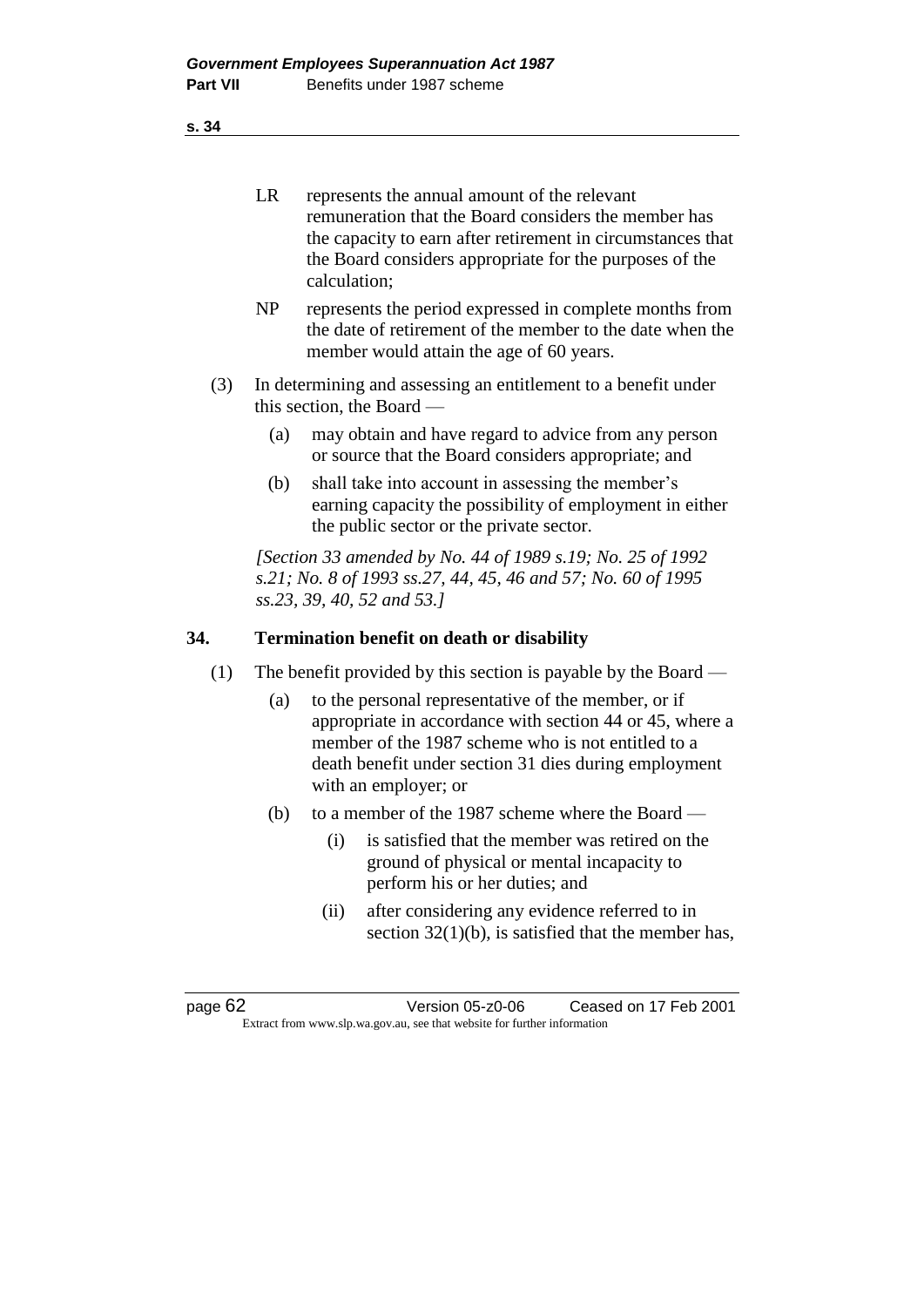and until attaining the age of 60 years will continue to have, an incapacity,

but a benefit is not payable under section 32 or 33.

- (2) The benefit provided by this section is
	- (a) an amount calculated in accordance with the formula —

TB = FR x 
$$
\frac{CP}{12}
$$
 x  $\frac{C}{5}$  x  $\frac{20}{100}$ 

where —

- TB represents the amount of the termination benefit of the member under this paragraph to be ascertained;
- FR represents the member's final remuneration ascertained in accordance with section 4A;
- CP represents the member's contributory period expressed in completed months;
- C represents the member's average contribution rate ascertained in accordance with the definition in section 3;

and

(b) where the member dies or is retired before attaining the age of 60 years, an amount calculated in accordance with the formula —

$$
TB = FR \times \frac{NP}{12} \times \frac{PC}{100}
$$

where —

- TB represents the amount of the termination benefit of the member under this paragraph to be ascertained;
- FR represents the member's final remuneration ascertained in accordance with section 4A;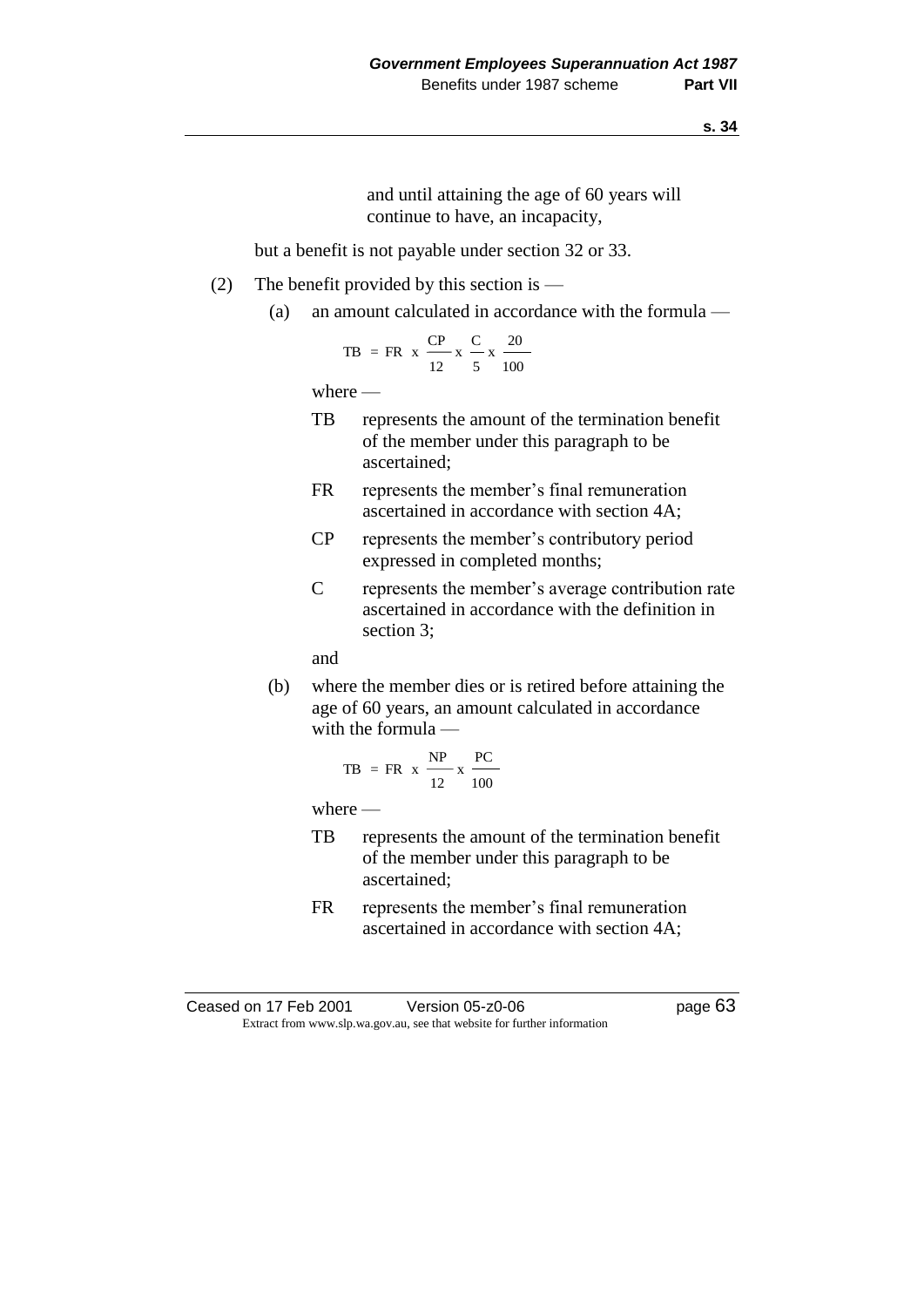| N <sub>P</sub> | represents the period expressed in complete   |
|----------------|-----------------------------------------------|
|                | months from the death or retirement of the    |
|                | member to the date when the member would have |
|                | attained or would attain the age of 60 years; |

PC represents the number that would have been the employer's charge percentage in respect of the member for the quarter during which the member died or retired according to section 20 or 21 of the Commonwealth Act before applying any reduction under section 22 or 23 of that Act.

*[Section 34 amended by No. 8 of 1993 ss.28, 44, 45, 58 and 59; No. 60 of 1995 ss.23, 52 and 53.]* 

## **35. Benefit on resignation, dismissal, discharge or termination of membership**

- (1) The benefit provided by this section is payable by the Board to a member of the 1987 scheme —
	- (a) where before attaining the age of 55 years, the member resigns, is dismissed or is discharged from employment with an employer; or
	- (b) where his or her contributory membership terminates in circumstances where no other benefit is payable to the member under this Part.
- *[(2) repealed]*
- (3) The benefit provided by this section for a member is
	- *[(a) deleted]*
	- (b) a deferred benefit being an amount calculated in accordance with the formula —

$$
DB = FR \times \frac{CP}{12} \times \frac{C}{5} \times \frac{20}{100}
$$
  
where —

page 64 Version 05-z0-06 Ceased on 17 Feb 2001 Extract from www.slp.wa.gov.au, see that website for further information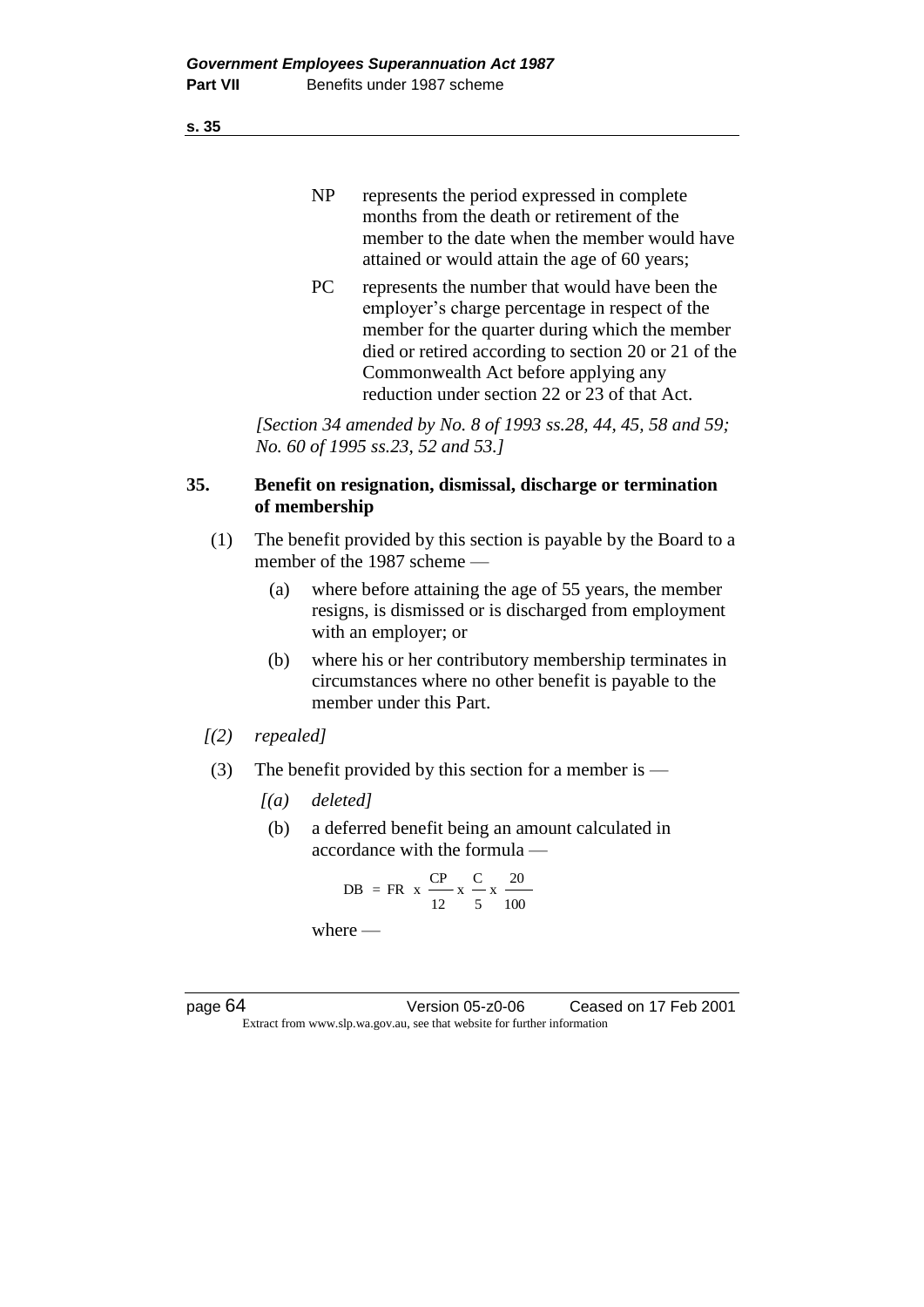- DB represents the amount of the deferred benefit to be ascertained;
- FR represents the member's final remuneration ascertained in accordance with section 4A;
- CP represents the member's contributory period expressed in completed months;
- C represents the member's average contribution rate ascertained in accordance with the definition in section 3,

together with compound interest on that amount calculated at a rate determined by the Board from time to time to be the sum of the CPI rate (as determined under section 3(2)) and 1%.

- *[(4) and (5) repealed]*
	- (6) Where the amount of a benefit under this section does not exceed \$500, or such other amount as is prescribed, the benefit shall be paid to the person entitled but without interest under this section and notwithstanding that it is provided that the benefit is a deferred benefit.
	- (7) Notwithstanding section 51, an exercise of an option under subsection (3) as in force before the commencement of section 29 of the *Superannuation Legislation Amendment*  Act 1993<sup>1</sup> is irrevocable.

*[Section 35 amended by No. 44 of 1989 7, 8 s.20; No. 25 of 1992 s.22; No. 8 of 1993 ss.29, 44, 45 and 59; No. 60 of 1995 ss.23, 52 and 53.]* 

### **36. Benefit on retrenchment**

(1) The benefit provided by this section is payable by the Board to a member of the 1987 scheme where, before attaining the age of 55 years, the member is retrenched by his or her employer and no other benefit is payable to the member under this Part.

Ceased on 17 Feb 2001 Version 05-z0-06 Page 65 Extract from www.slp.wa.gov.au, see that website for further information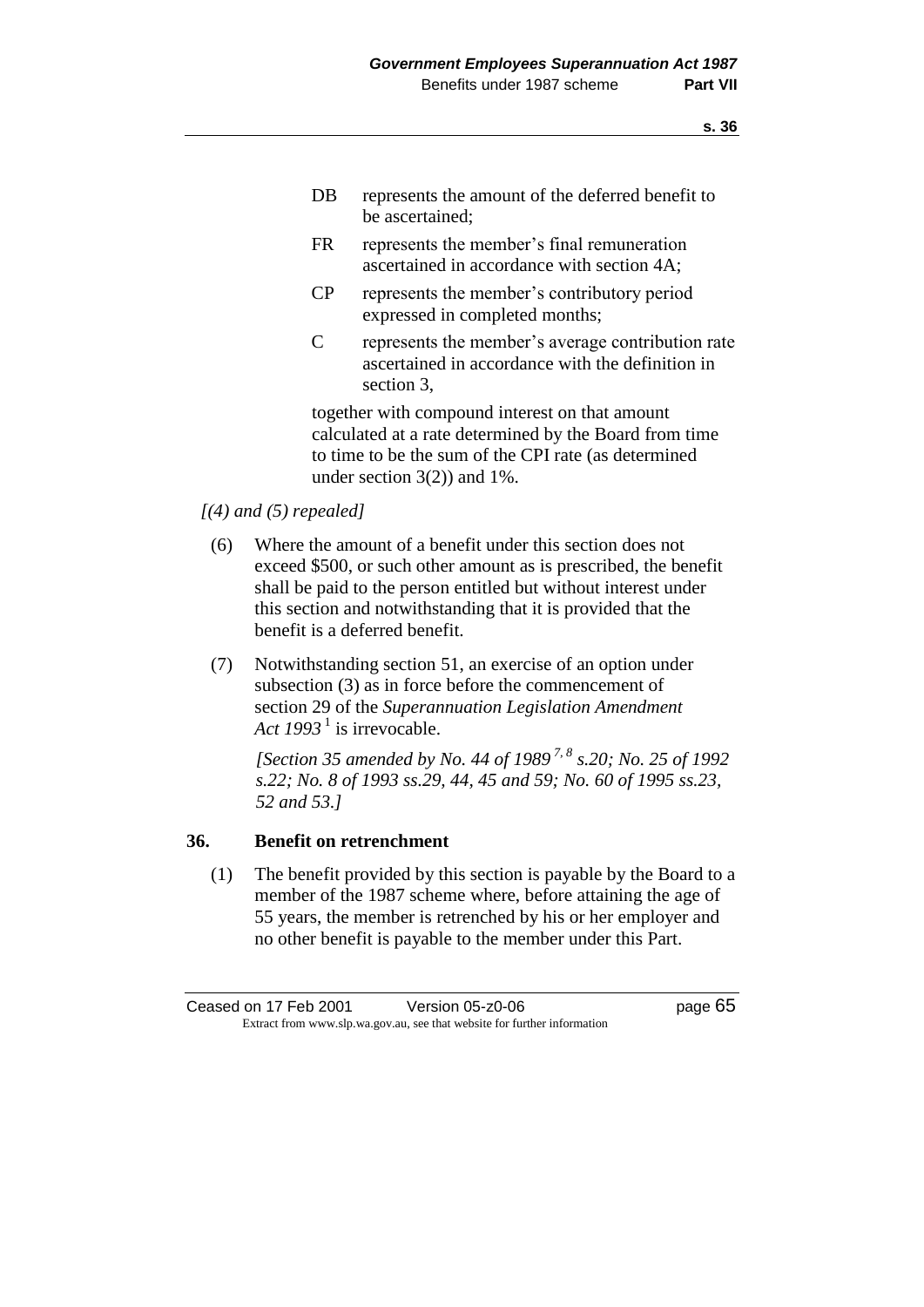### **s. 37**

(2) The benefit provided by this section for a member is the same as the benefit provided for a member under section 35(3).

*[Section 36 amended by No. 8 of 1993 ss.30, 44 and 45; No. 60 of 1995 s.23.]* 

# **37. Benefits of members formerly non-contributors**

- (1) In this section **"the previous law"** means this Act as in force before the commencement of Part 2 of the *Superannuation Legislation Amendment Act 1993* <sup>1</sup> .
- (2) Where a benefit is payable to a member of the 1987 scheme who under the previous law was a non-contributory member of the scheme immediately before electing to become a contributory member, in calculating the benefit —
	- (a) the former membership period as a non-contributor, in accordance with the previous law, is to be taken into account as a contributory period; but
	- (b) so far as it applies to any part of that former membership period as a non-contributor that was —
		- (i) before 1 July 1992, the factor C in the formula to be used for calculating the benefit (representing the member's average contribution rate) is to be regarded as one quarter of 3.3 (i.e. 0.825);

page 66 Version 05-z0-06 Ceased on 17 Feb 2001 Extract from www.slp.wa.gov.au, see that website for further information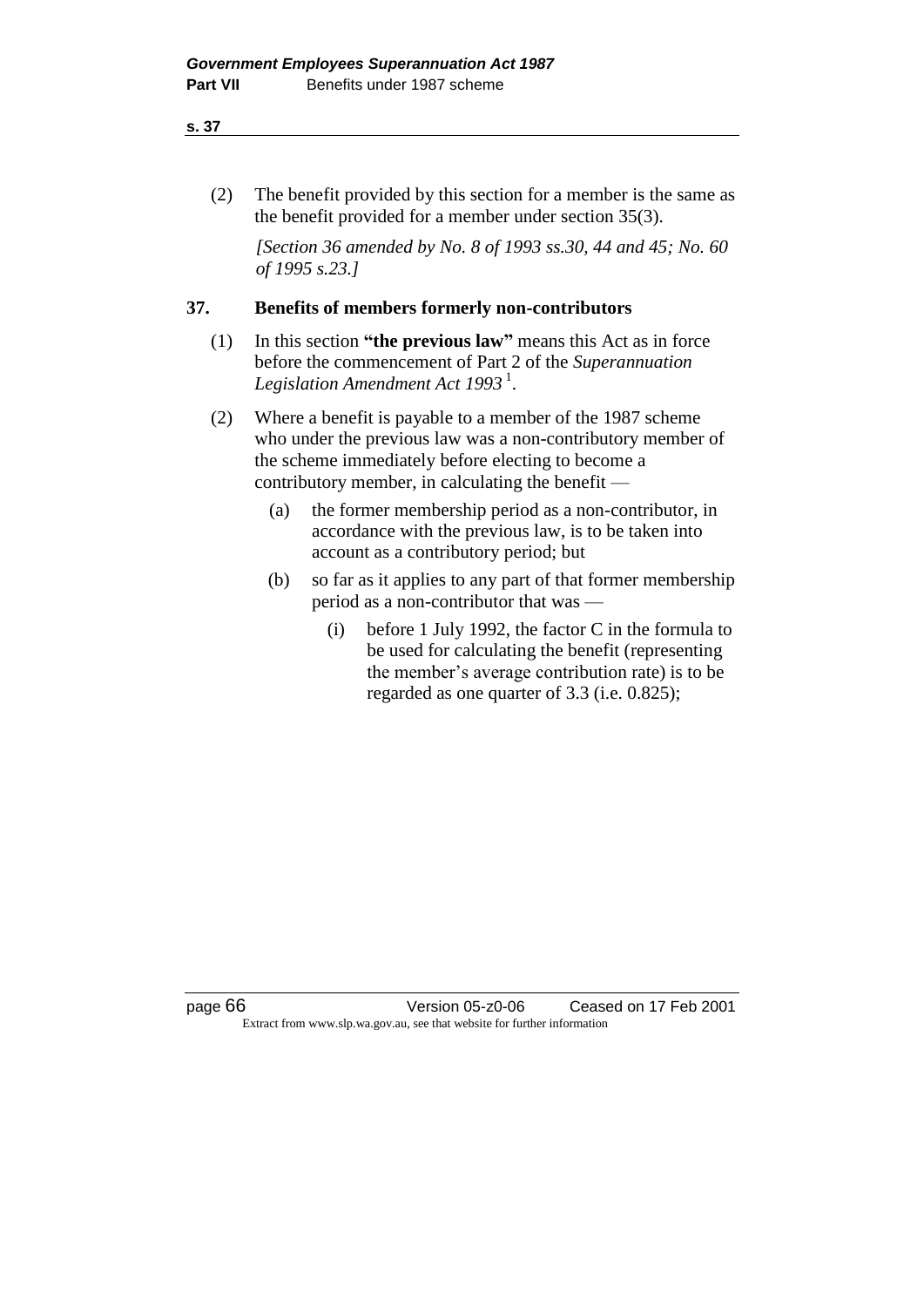(ii) on or after 1 July 1992, the factor C in the formula to be used for calculating the benefit (representing the member's average contribution rate) is to be regarded as one quarter of the number that would have been the employer's charge percentage in respect of the member for the quarter during which the member elected to become a contributory member according to section 20 or 21 of the Commonwealth Act before applying any reduction under section 22 or 23 of that Act.

*[Section 37 inserted by No. 8 of 1993 s.31; amended by No. 60 of 1995 ss.23 and 51.]* 

# **38. Deferred benefits**

- (1) Where a deferred benefit is provided for by this Act, the benefit is payable by the Board when the member or former member, as the case may be —
	- (a) attains the age of 55 years if he or she is not then an employee of an employer;
	- (aa) ceases to be an employee of an employer after attaining the age of 55 years;
	- (b) dies;
	- (c) satisfies the Board of his or her inability, whether total or partial, to work on the ground of physical or mental incapacity that the Board is satisfied, after considering any evidence referred to in section  $32(1)(b)$ , that the member has, and until attaining the age of 60 years will continue to have;
	- (d) satisfies the Board that he or she has permanently departed from Australia; or
	- (e) satisfies the Board that prescribed circumstances have occurred,

Ceased on 17 Feb 2001 Version 05-z0-06 Page 67 Extract from www.slp.wa.gov.au, see that website for further information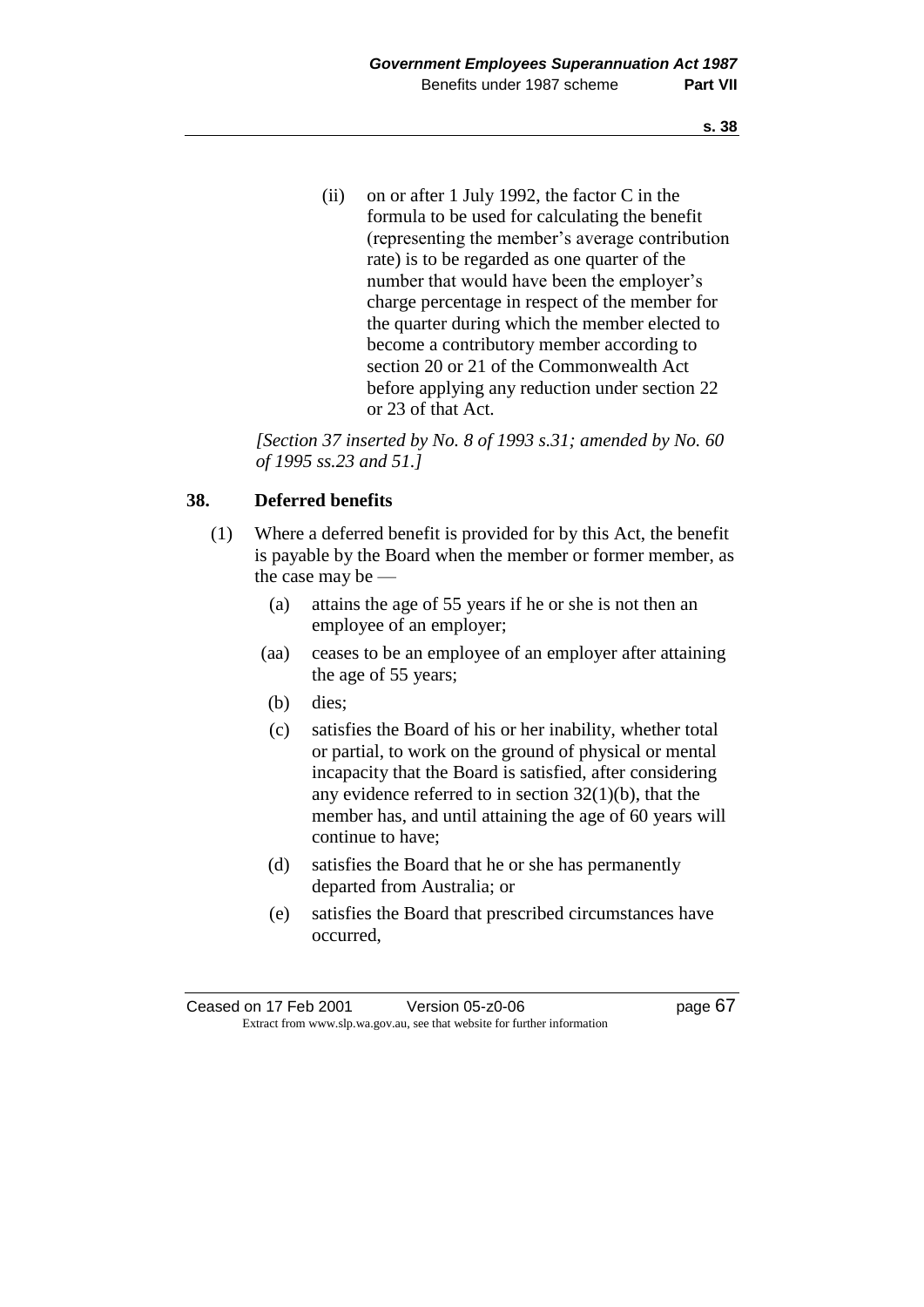**s. 38**

whichever occurs first.

- (2) The Board shall, when a member or former member who is entitled to a deferred benefit attains the age of 55 years, send to the person a written notice setting out the effect of subsection  $(1)(a)$  and  $(aa)$ .
- $(3)$  If
	- (a) a person has an entitlement to a deferred benefit under section  $35(3)(b)$ ;
	- (b) that entitlement arose from the termination of the person's membership by a notice referred to in section 19B(4); and
	- (c) the person subsequently elects under that subsection to become a member and the election is accepted by the Board,

the entitlement to the deferred benefit ceases to exist, but the former contributions to the scheme, elected rates of contributions and contributory period of that member shall be taken into account in relation to any further benefit that may become payable to or in respect of that member.

- $(4)$  If
	- (a) a person has an entitlement to a deferred benefit under section  $35(3)(b)$ ; and
	- (b) that entitlement arose from the cessation of employment with an employer,

the entitlement to the deferred benefit is not affected by the fact that the person subsequently lodges an election to become and is accepted as a member of the 1987 scheme but —

(aa) in calculating any further deferred benefit on the cessation of employment with an employer the person's final remuneration shall be ascertained as if "exit date" in section 4A referred to the day on which that cessation of employment with an employer occurred.

page 68 Version 05-z0-06 Ceased on 17 Feb 2001 Extract from www.slp.wa.gov.au, see that website for further information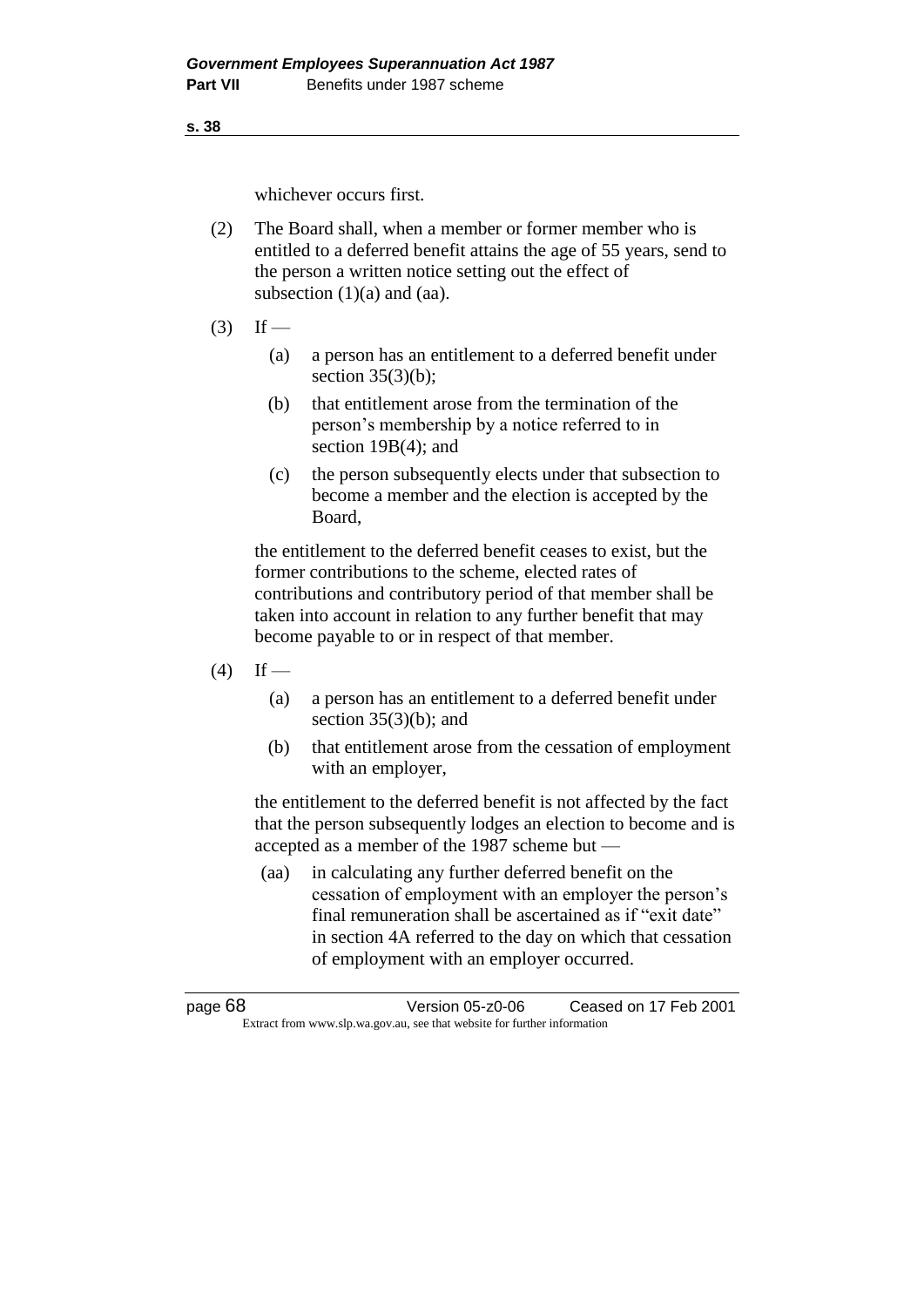*[(bb) deleted]*

(5) If a person has entitlement to more than one deferred benefit referred to in subsection (4) that subsection applies to each of those deferred benefits separately.

*[Section 38 amended by No. 44 of 1989 s.22; No. 25 of 1992 s.24; No. 8 of 1993 ss.32, 44, 46 and 60; No. 60 of 1995 ss.23 and 41.]* 

Ceased on 17 Feb 2001 Version 05-z0-06 Page 69 Extract from www.slp.wa.gov.au, see that website for further information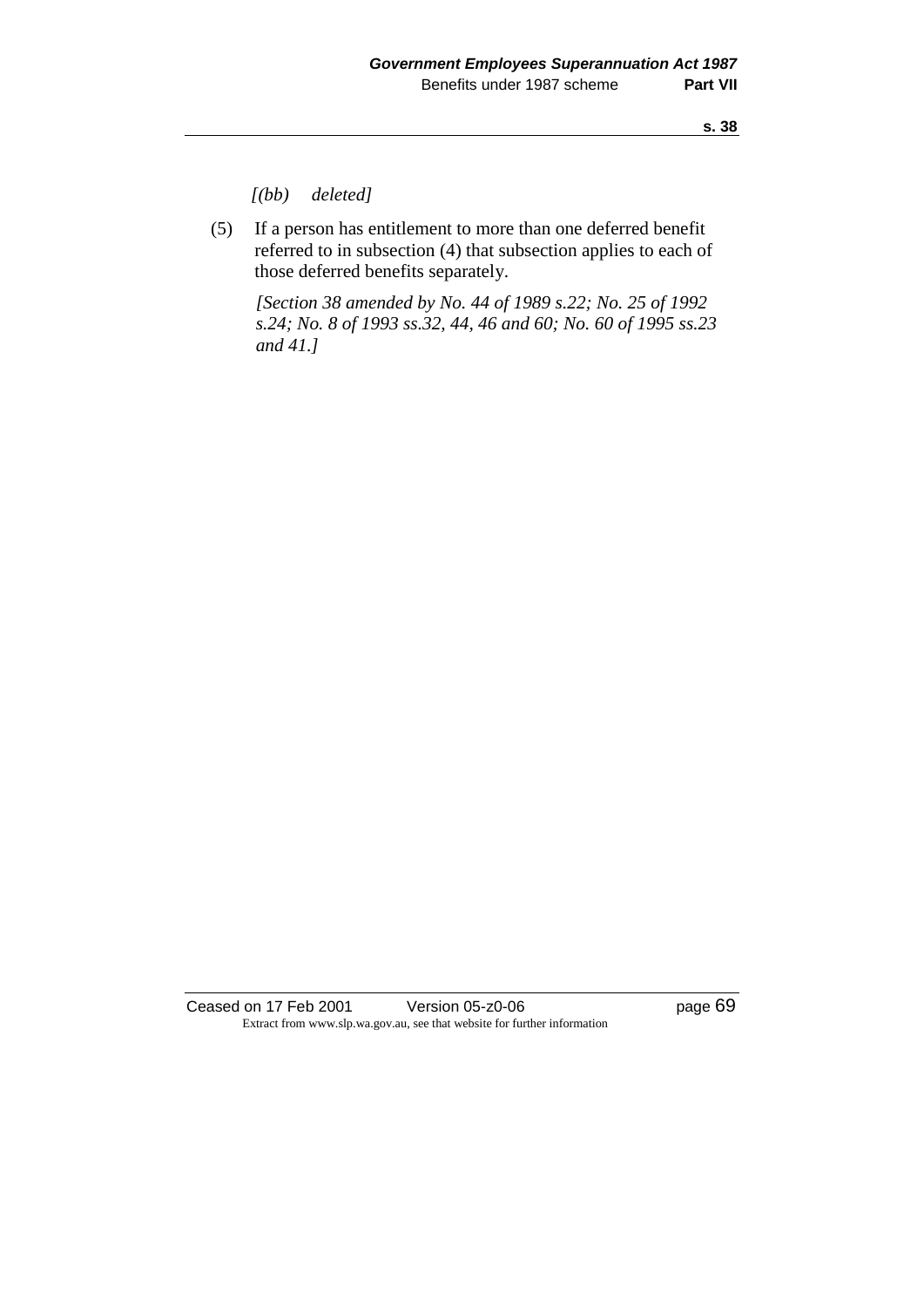**s. 38A**

# **Part VIIA — The 1993 scheme**

*[Heading inserted by No. 8 of 1993 s.33; amended by No. 60 of 1995 s.24.]* 

### **38A. Interpretation**

In this Part, unless the contrary intention appears —

**"contribution period"**, in relation to —

- (a) an employee who is paid periodically at intervals of less than 3 months, means the employee's pay period;
- (b) any other employee, means a quarter;

**"employer's compulsory contribution"** means a contribution that an employer is required by section 38D to make;

**"member's account"** means the account maintained under this Part by the Board for the purpose of accumulating the member's entitlement under this Part;

**"member's total account balance"** means the balance of the member's account or the total of the balances where the member has more than one account;

**"quarter"** means the period of 3 months commencing on 1 July 1992 and each successive period of 3 months after that period;

**"statutory member"** means a person who, under section 38B(1), is a member of the 1993 scheme by virtue of the person's employment, whether or not the person has elected to make contributions to the scheme;

**"voluntary member"** means a person who is a member of the 1993 scheme other than a statutory member.

*[Section 38A inserted by No. 8 of 1993 s.33; amended by No. 60 of 1995 s.8.]* 

page 70 Version 05-z0-06 Ceased on 17 Feb 2001 Extract from www.slp.wa.gov.au, see that website for further information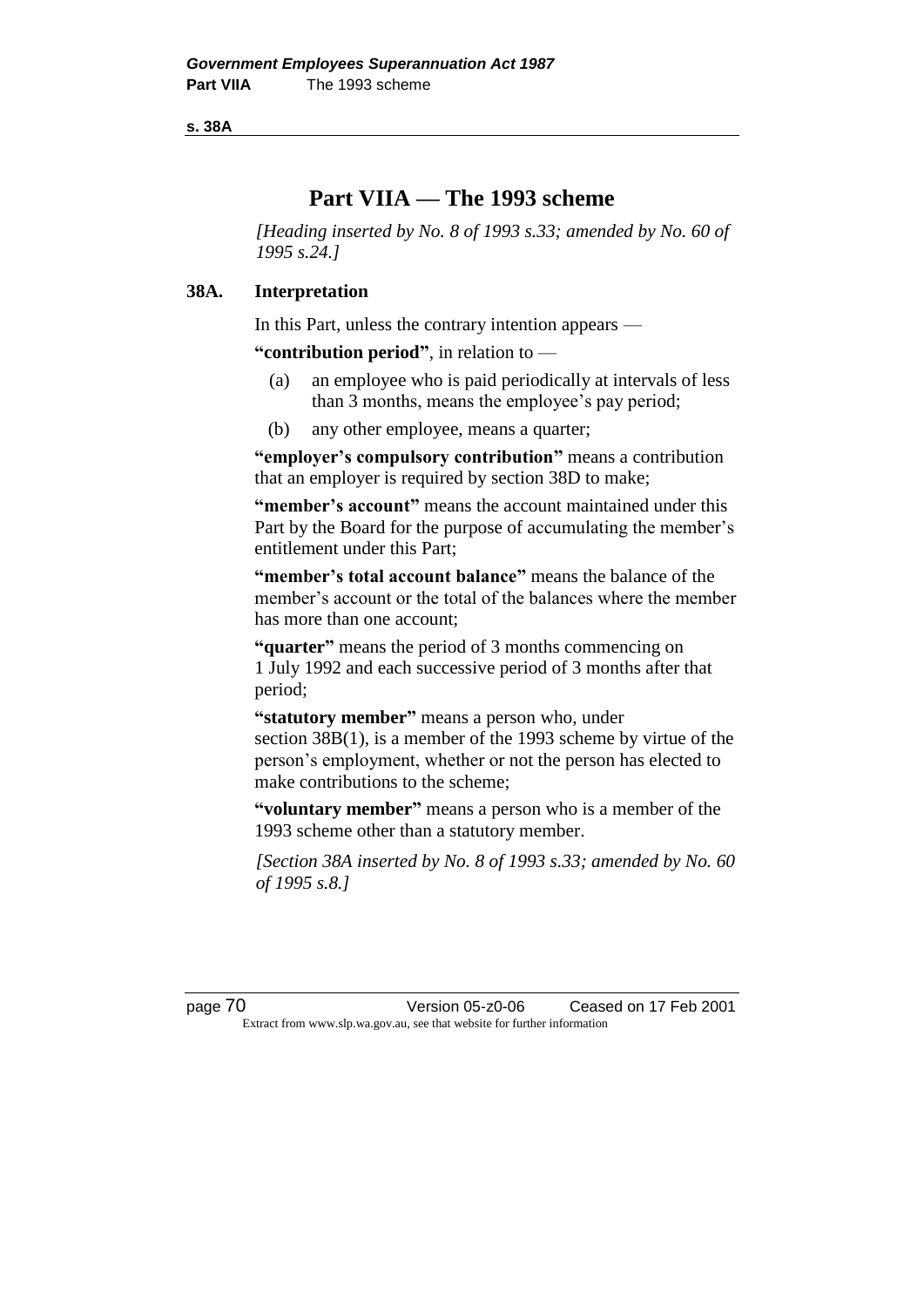# **38B. Membership**

- (1) A person who is an employee of an employer is, by virtue of that employment, a statutory member of the 1993 scheme unless, in respect of that employment, the person is —
	- (a) a member of the 1987 scheme;
	- (b) a contributor under the *Superannuation and Family Benefits Act 1938* who is contributing under that Act;
	- *[(c) deleted]*
	- (d) a member of a class of persons prescribed for the purposes of this section.
- (2) Subsection (1) extends to a person who was an employee of an employer at any time after 1 July 1992 and the obligations of an employer under this Part are to be read accordingly.
- *[(3) repealed]*
- (4) A person who is not a statutory member is a voluntary member of the 1993 scheme if —
	- (a) the person has for the time being elected to make contributions to the scheme; or
	- (b) the person's employer makes contributions in respect of the person under section 38E(b).

*[Section 38B inserted by No. 8 of 1993 s.33; amended by No. 60 of 1995 ss.9, 23, 24 and 42.]* 

### **38C. Individual account**

- (1) The Board is to establish and maintain for each person who becomes a member an account in the Fund for the purpose of accumulating the person's entitlement under this Act.
- (2) Instead of keeping one account for a person the Board may keep 2 or more accounts for the person.

Ceased on 17 Feb 2001 Version 05-z0-06 Page 71 Extract from www.slp.wa.gov.au, see that website for further information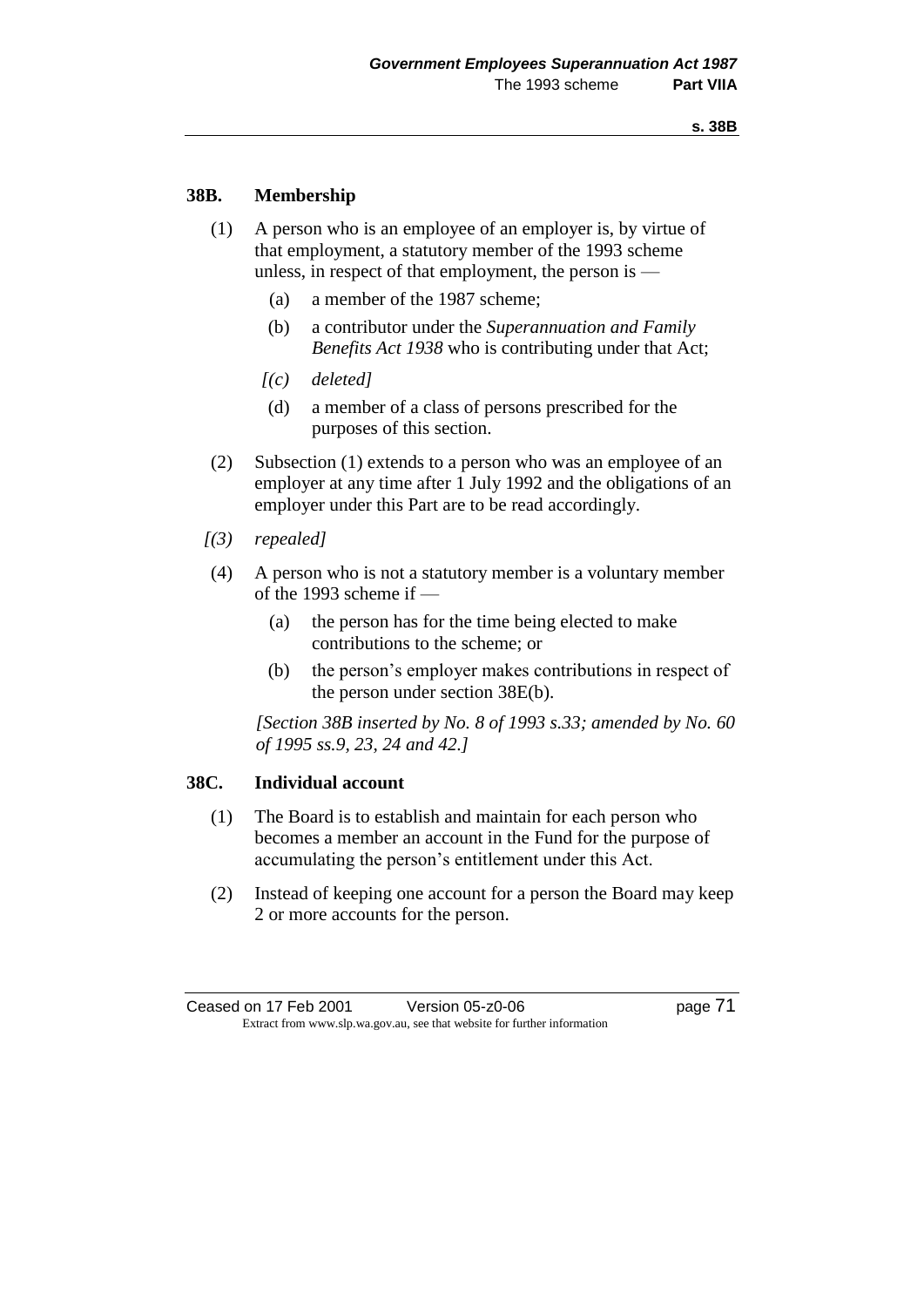**s. 38D**

(3) The Board may keep contributions made in respect of a member, together with contributions made in respect of other members, in an account maintained for that purpose until the amount of the contributions is credited to the member's account.

*[Section 38C inserted by No. 8 of 1993 s.33.]*

# **38D. Employer contributions**

(1) An employer is to contribute to the Fund, for each contribution period in which an employee of the employer is a statutory member, an amount in respect of the employee calculated in accordance with the formula —

$$
A = R \times \frac{PC}{100}
$$

where  $-$ 

- A is the amount of the contribution that the employer is to make;
- R is the amount of the relevant remuneration paid by the employer to the employee for the contribution period or, where applicable, the part of it during which the employee was a statutory member;
- PC is the number that would be the employer's charge percentage for the relevant quarter according to section 20 or 21 of the Commonwealth Act before applying any reduction under section 22 or 23 of that Act (the relevant quarter being the quarter in which the employee earned the relevant remuneration).
- (2) If the relevant remuneration mentioned in subsection (1) was earned partly in one quarter and partly in another, the amount of the contribution is to be calculated by separately applying the formula to the amount of relevant remuneration that was earned in each quarter, in each case using the charge percentage for that quarter, and aggregating the amounts resulting from the separate calculations.

page 72 Version 05-z0-06 Ceased on 17 Feb 2001 Extract from www.slp.wa.gov.au, see that website for further information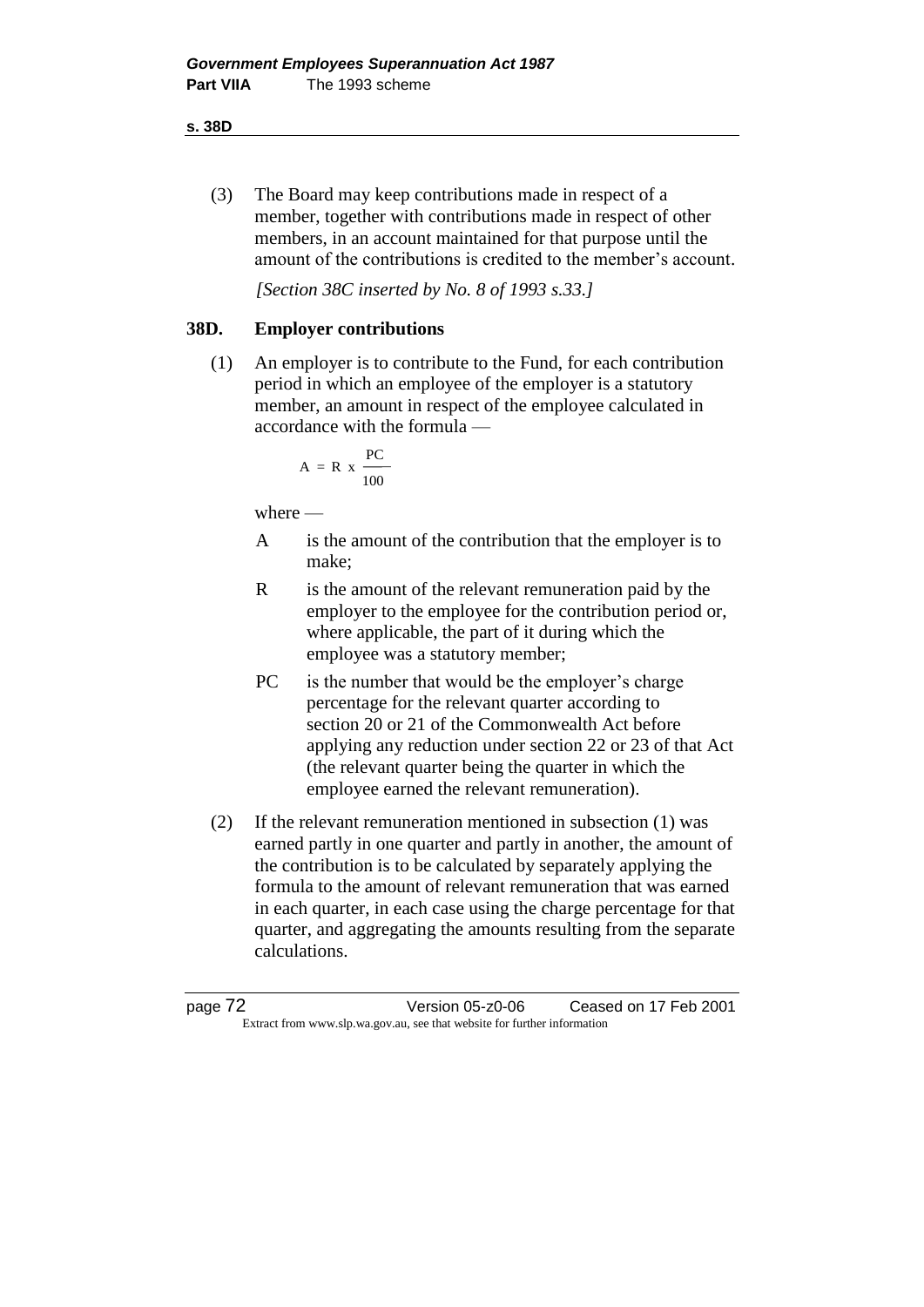- (3) The amount of an employer's compulsory contribution is to be paid to the Board within the period specified in subsection (4)  $if -$ 
	- (a) the employer is or is deemed to be listed in Part B of Schedule 1; or
	- (b) the contribution is in respect of the service of an employee while seconded to an employer who —
		- (i) is or is deemed to be listed in Part B of Schedule 1; or
		- (ii) is not an employer for the purposes of this Act,

and in any other case the employer is required, within that period, to give to the Board notice in writing of the amount of the contribution including such other information, if any, relating to the contribution as the Board may from time to time specify.

- (4) The period within which a contribution is required to be paid or notice of a contribution is required to be given, as the case requires, under subsection  $(3)$  is  $-$ 
	- (a) if the contribution period is the employee's pay period, the period of 7 days after the last day of the pay period;
	- (b) if the contribution period is a quarter, the period of 28 days after the last day of the quarter.
- (5) Where the contribution is for a period ending on or before the day on which Part 2 of the *Superannuation Legislation Amendment Act 1993* commences, the payment or notice required by subsection (3) is made or given in sufficient time if it is made or given on or before the day fixed under subsection (6) but this subsection does not affect —
	- (a) the member's account being credited with the amount of the contribution; and
	- (b) interest being calculated on the amount of the contribution,

Ceased on 17 Feb 2001 Version 05-z0-06 Page 73 Extract from www.slp.wa.gov.au, see that website for further information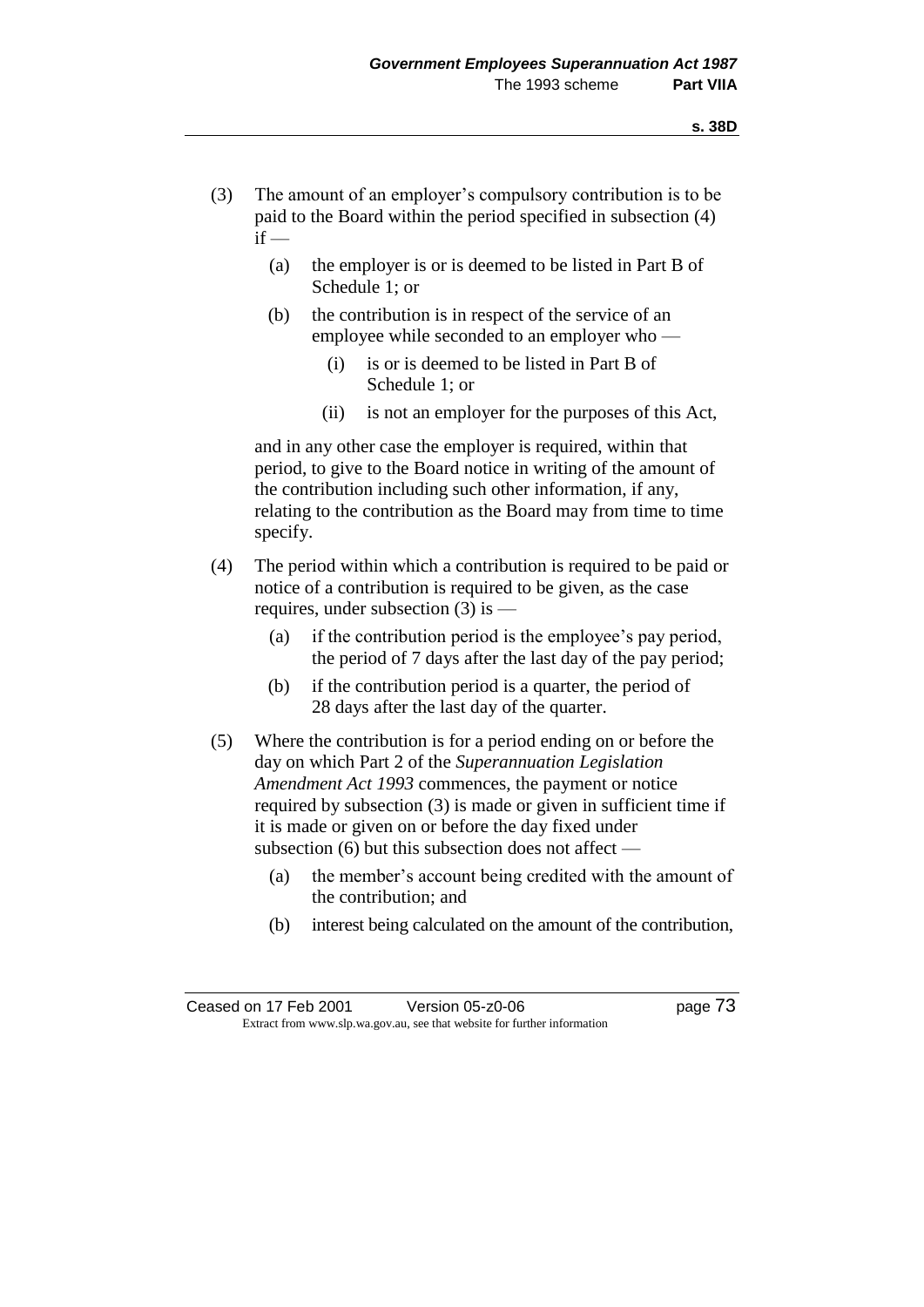#### **s. 38E**

with effect from the time mentioned in subsection (4) in relation to the contribution.

- (6) The day fixed for the purposes of subsection (5) for an employer is the day specified by the Board by notice in writing given to the employer, being a day that is not less than 2 weeks after the day on which the notice is given.
- (7) Interest calculated as the Board thinks fit is payable by an employer to the Board on the amount of any contribution that it has not yet paid, with effect from the time by which payment or notice of the contribution is required by subsection (4) until the amount is paid.

*[Section 38D inserted by No. 8 of 1993 s.33; amended by No. 60 of 1995 ss.10, 43 and 52.]*

# **38E. Voluntary employer contributions**

The Board may, with the approval in writing of the Treasurer, permit an employer —

- (a) to make contributions under this Part in respect of a statutory member in addition to the employer's compulsory contributions; and
- (b) to make contributions under this Part in respect of any other employee, whether or not the employee is already a voluntary member.

*[Section 38E inserted by No. 60 of 1995 s.11.]* 

### **38EA. Voluntary employee contributions**

- (1) A person, whether or not a statutory member, who is an employee of an employer, may elect to contribute to the scheme in accordance with this section if —
	- (a) the person has not, within the last year, revoked an election to contribute to the scheme; and
	- (b) the Board, with the approval in writing of the Treasurer, permits the election.

page 74 Version 05-z0-06 Ceased on 17 Feb 2001 Extract from www.slp.wa.gov.au, see that website for further information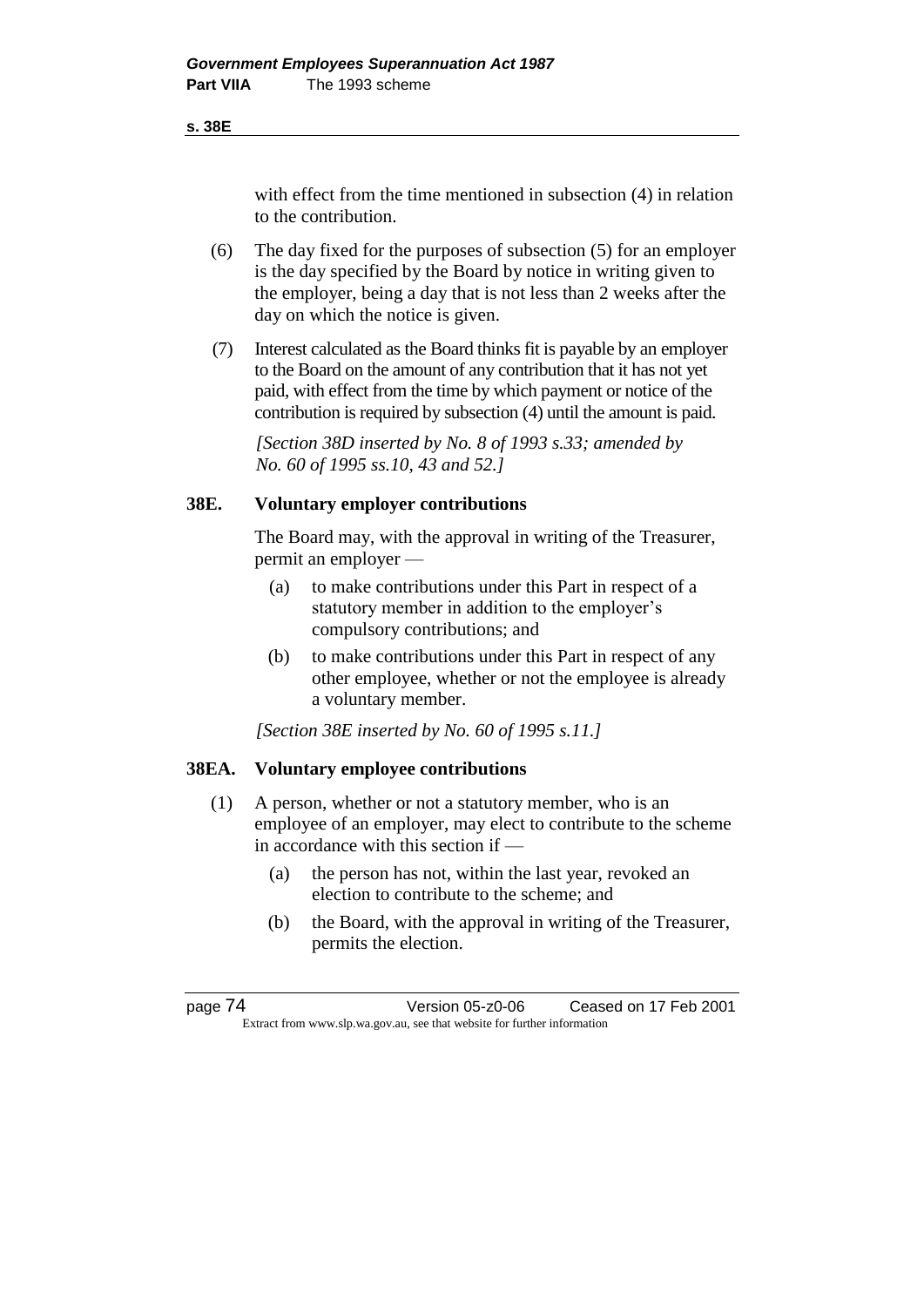- (2) A person can only elect to contribute to the scheme at a rate approved by the Board and the rate of contributions that the Board may approve need not be related to the amount that the person earns.
- (3) A person may alter the rate at which the person elects to contribute under this section to another rate approved by the Board but, if the rate has already been altered within the last year, it can only be again altered with the approval of the Board.
- (4) A person may at any time revoke an election to contribute to the scheme.
- (5) The way in which a person elects to contribute to the scheme, alters the rate at which the person elects to contribute, or revokes an election to contribute, is by giving to the Board notice of the election in writing in a form approved by the Board and signed by the person.
- (6) An election to contribute at a particular rate authorises the employer to deduct amounts at that rate from the contributor's salary and to remit the amounts so deducted to the Board.
- (7) An employer is to remit to the Board the amount of contributions deducted from contributors' salaries within 7 days of the end of the contribution period to which the contributions relate.

*[Section 38EA inserted by No. 60 of 1995 s.12.]* 

# **38F. Returns**

(1) As soon as practicable after the end of each financial year in which an employer was an employer to whom this Part applies, the employer is required to give to the Board a return relating to each contribution period ending not later than the end of that financial year in which an employee of the employer was a statutory member except a contribution period that has been the subject of a previous return under this section.

Ceased on 17 Feb 2001 Version 05-z0-06 Page 75 Extract from www.slp.wa.gov.au, see that website for further information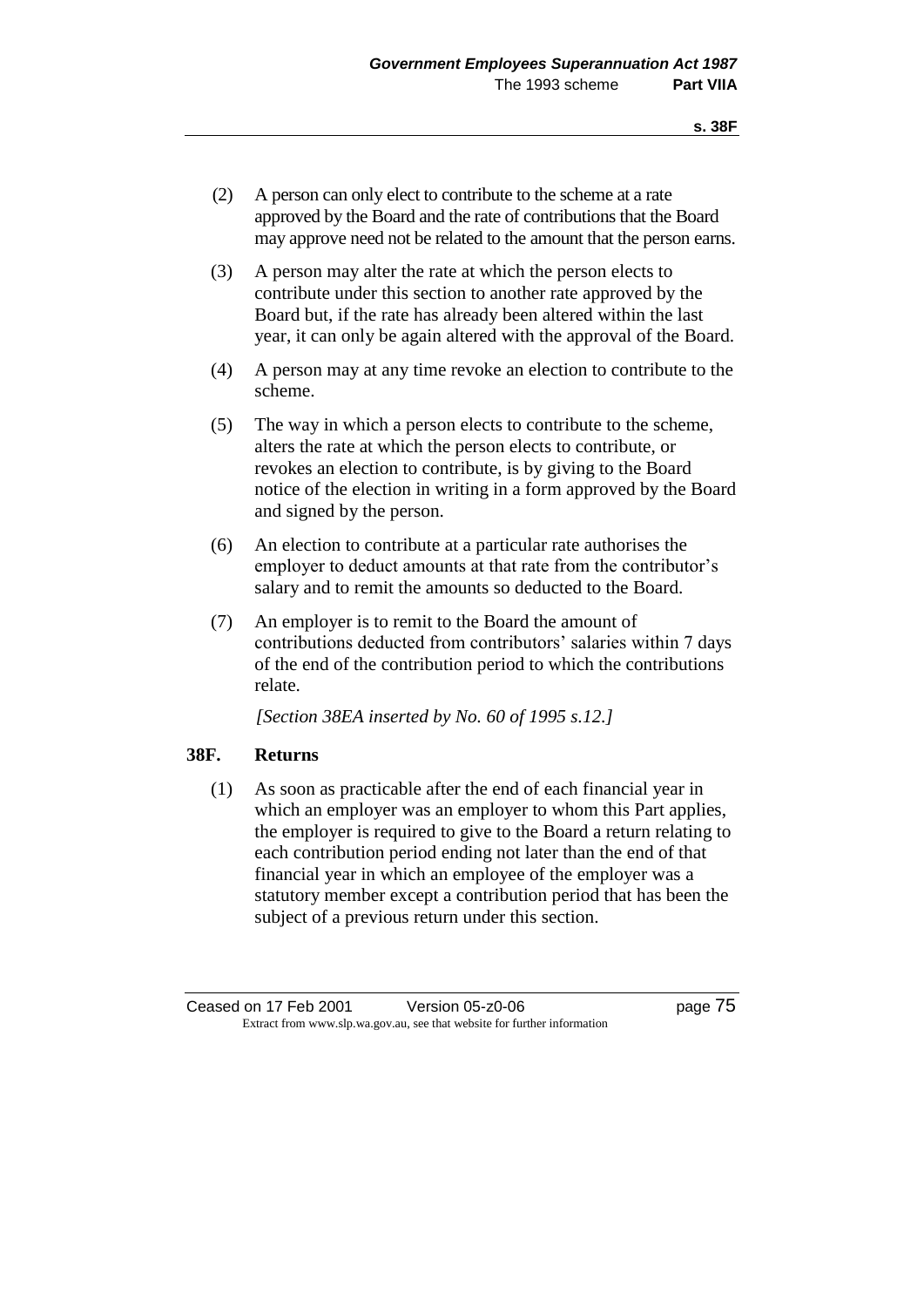**s. 38G**

- (2) As soon as practicable after an employer ceases to be an employer to whom this Part applies, the employer is required to give to the Board a return relating to each contribution period in which an employee of the employer was a statutory member except a contribution period that has been the subject of a previous return under this section.
- (3) The return is to be in a form approved by the Board and include all of the information necessary to enable the Board to calculate the employer's compulsory contributions, and any further amounts that may be payable under section 38Q, for the contribution periods to which it relates.

*[Section 38F inserted by No. 8 of 1993 s.33; amended by No. 60 of 1995 s.13.]*

# **38G. Adjustment notice**

- (1) An employer required by this Part to give the Board a return may be given notice by the Board, in writing —
	- (a) that the amount of contributions made, or any further amount paid, by the employer under this Part differs from the required amount; and
	- (b) where the amount of the contributions or further payment made is less than is required, that the difference is required to be paid to the Board within a period of 7 days after the day on which the notice is received.
- (2) The employer may request the Board to review the basis on which the notice was given but, subject to any variation that the Board may make upon the review, is required to pay the amount of any difference of which notice is given, in accordance with the notice.

*[Section 38G inserted by No. 8 of 1993 s.33.]*

page 76 Version 05-z0-06 Ceased on 17 Feb 2001 Extract from www.slp.wa.gov.au, see that website for further information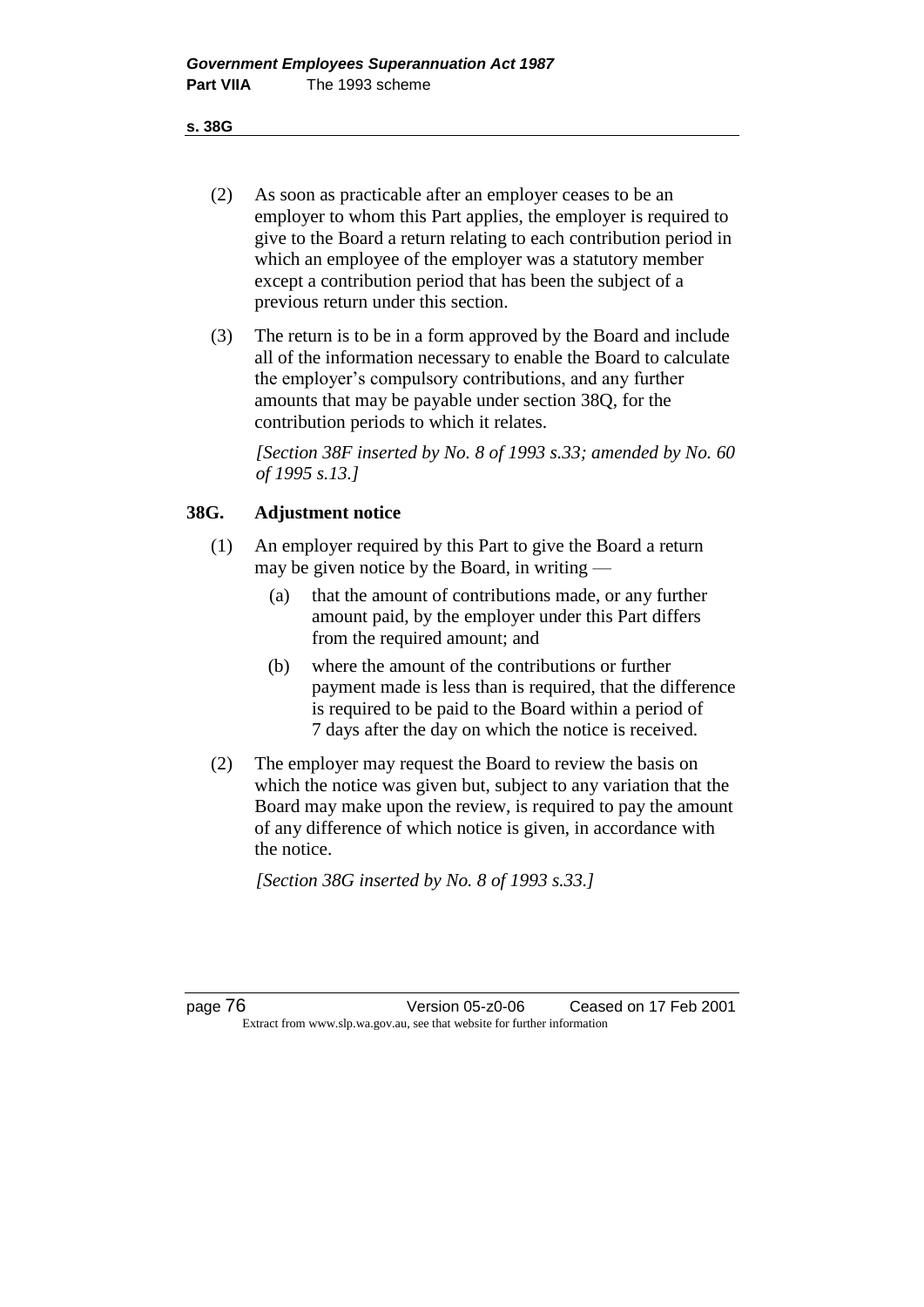# **38H. Balance of member's account**

- (1) A member's account is to be credited with the amount of
	- (a) the employer's compulsory contributions; and
	- (b) where applicable, any additional contributions made under section 38E or 38EA.
- (2) The amount of an employer's compulsory contribution is to be credited not later than the day by which the contribution is required to be paid, or notice of the contribution is required to be given, under section 38D(4).
- (3) Where the contribution is for a period ending on or before the day on which Part 2 of the *Superannuation Legislation*  Amendment Act 1993 commences<sup>1</sup>, the account is credited in sufficient time if it is credited on or before the day fixed under section 38D(6) but the account is to be credited with, and interest is to be calculated on, the amount of the contribution with effect from the time mentioned in section 38D(4) in relation to the contribution.
- (4) The amount of a contribution made under this Part other than an employer's compulsory contribution is to be credited when it is received by the Board.

*[Section 38H inserted by No. 8 of 1993 s.33; amended by No. 60 of 1995 s.14.]*

# **38I. Interest**

- (1) A member's account is to be credited with interest on the balance of the account at a rate determined by the Board from time to time to be the sum of the CPI rate (as determined under section  $3(2)$  and  $2\%$ .
- (2) Interest is to be calculated and credited as determined by the Board, but at least once a year.

*[Section 38I inserted by No. 8 of 1993 s.33.]*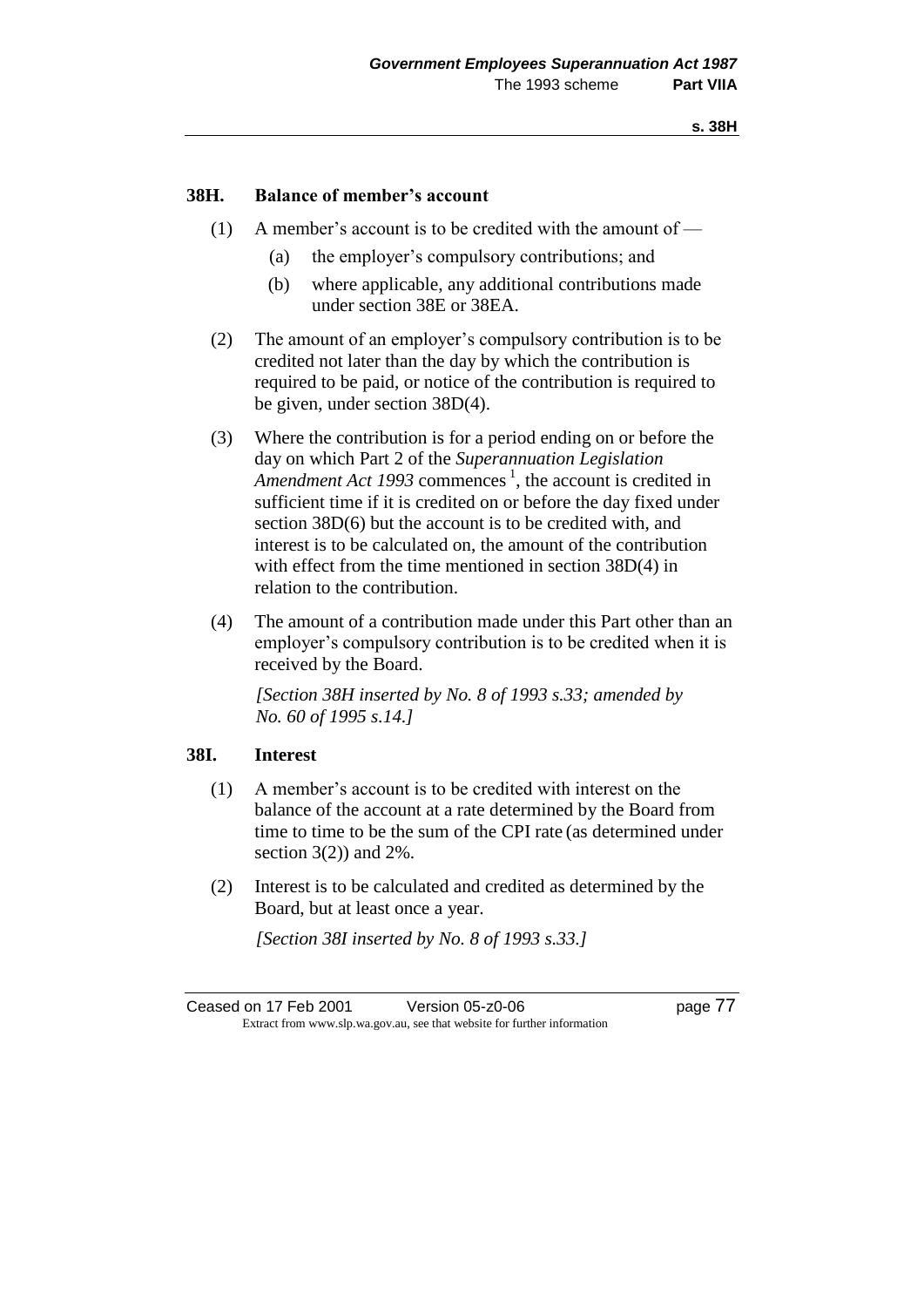**s. 38J**

### **38J. Cost of insurance and administration**

The Board may, on the advice of an actuary, debit each member's account with any fee for —

- (a) insuring for the cost of paying any benefit under this Part in excess of the balance of the member's account; or
- (b) administrative costs associated with the scheme,

as it considers appropriate.

*[Section 38J inserted by No. 8 of 1993 s.33.]*

# **38K. Payment of benefits**

- (1) Subject to sections 13C and 13D, a benefit provided for by this Part is payable by the Board when the member or former member, as the case may be —
	- (a) attains the age of 55 years if he or she is not then an employee of an employer;
	- (b) ceases to be an employee of an employer after attaining the age of 55 years;
	- (c) dies;
	- (d) satisfies the Board of his or her inability, whether total or partial, to work on the ground of physical or mental incapacity that the Board is satisfied, after considering any evidence referred to in section 38N(1)(b), that the member has, and until attaining the age of 60 years will continue to have;
	- (e) satisfies the Board that he or she has permanently departed from Australia or will do so within a period of 3 months; or
	- (f) satisfies the Board that prescribed circumstances have occurred,

page 78 Version 05-z0-06 Ceased on 17 Feb 2001 Extract from www.slp.wa.gov.au, see that website for further information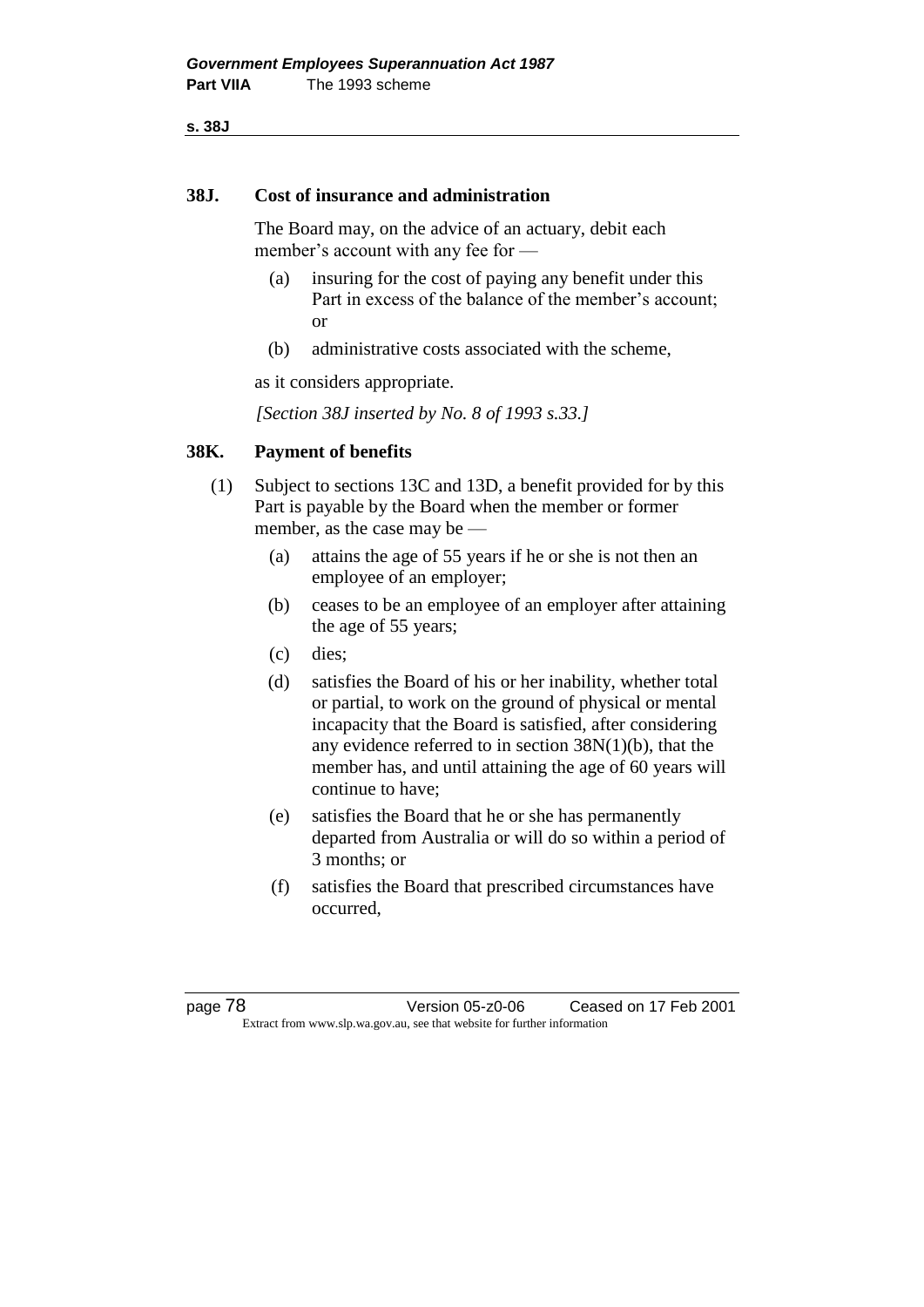whichever occurs first or, if the amount of the benefit payable is not more than the amount that, under subsection (2), is the prescribed amount, when any of those circumstances occurs or a period of 12 months elapses since the entitlement to the benefit arose, whichever occurs first.

- (2) For the purposes of subsection (1) the prescribed amount is \$500 or such greater amount as is for the time being approved by the Treasurer.
- (3) When a member or former member who is entitled to a benefit under this Part that has not yet become payable attains the age of 55 years, the Board shall send to the person a written notice setting out the effect of subsection  $(1)(a)$  and  $(b)$ .
- $(4)$  If
	- (a) a person has an entitlement to a benefit under this Part that has not yet become payable; and
	- (b) the person again becomes a member,

the entitlement to the benefit is to be accumulated with the amount of any other benefit to which the person subsequently becomes entitled under this Part.

*[Section 38K inserted by No. 8 of 1993 s.33; amended by No. 60 of 1995 s.56.]*

# **38L. Benefit on age retirement**

- (1) The benefit provided by this section is payable by the Board to a statutory member or voluntary member who on or after attaining the age of 55 years ceases to be an employee of an employer in circumstances where no benefit is payable under section 38M, 38N or 38O.
- (2) The benefit provided by this section in relation to a member is an amount equal to the member's total account balance.

Ceased on 17 Feb 2001 Version 05-z0-06 Page 79 Extract from www.slp.wa.gov.au, see that website for further information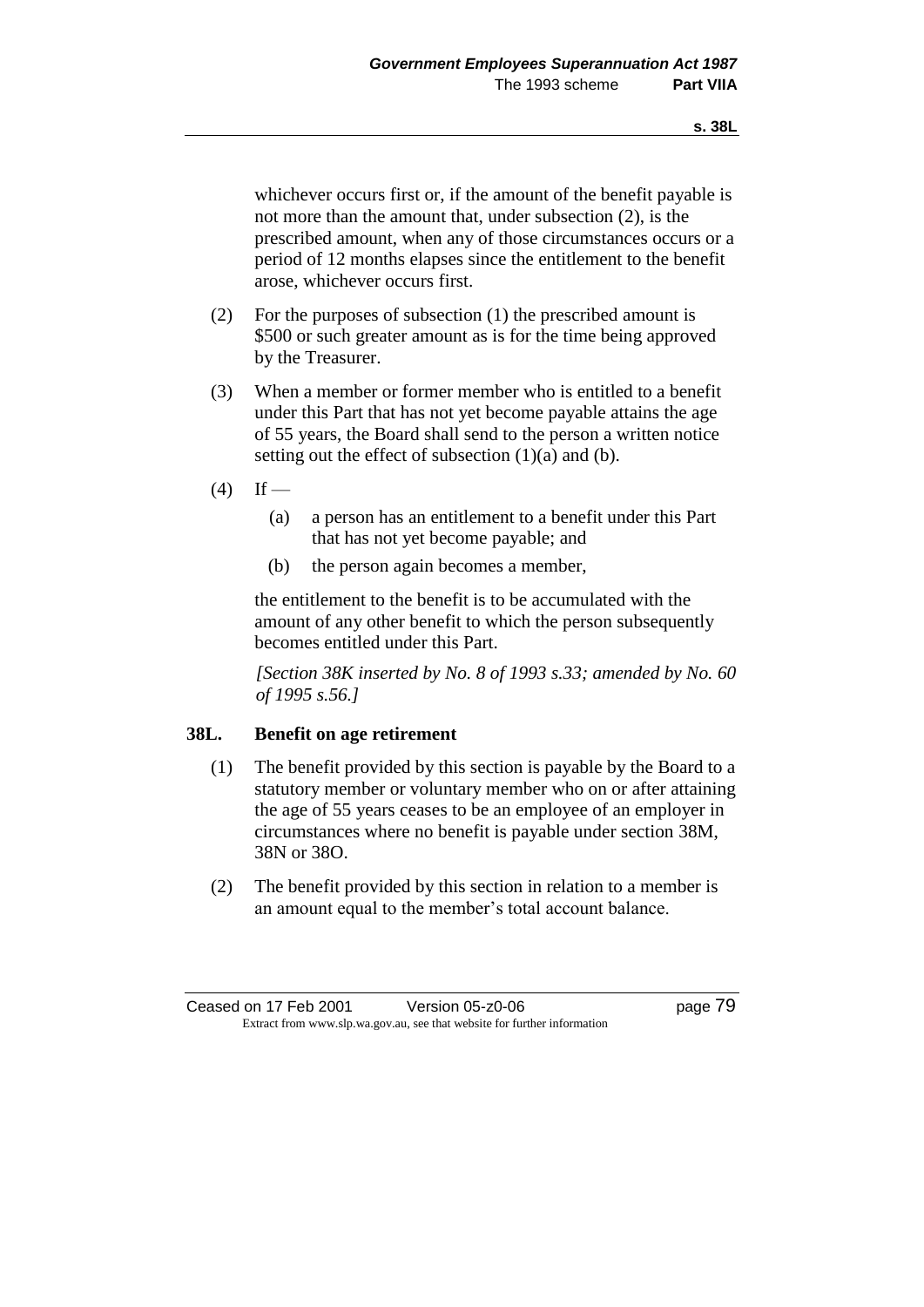### **s. 38M**

*[Section 38L inserted by No. 8 of 1993 s.33; amended by No. 60 of 1995 s.15.]*

# **38M. Death benefit**

- (1) The benefit provided by this section is payable by the Board to the personal representative of the member, or if appropriate in accordance with section 44 or 45, where a statutory member or voluntary member dies during employment with an employer.
- (2) The benefit provided by this section in relation to a statutory member who dies before attaining the age of 60 years is —
	- (a) an amount equal to the member's total account balance; and
	- (b) a further benefit calculated in accordance with the formula —

$$
FB = \frac{R}{2} x \frac{PC}{100} x \frac{M}{12}
$$

where —

- FB is the amount of the further benefit to be ascertained;
- R is the total relevant remuneration paid by an employer to the member in respect of the last 2 years preceding the member's death or, if the person had not been a member for all of that time, the amount that the Board considers the member would have received as relevant remuneration in respect of those 2 years if the circumstances of the person when a member had existed for that time;
- PC is the number that would have been the employer's charge percentage in respect of the member for the quarter during which the member died according to section 20 or 21 of the Commonwealth Act before applying any reduction under section 22 or 23 of that Act;

page 80 Version 05-z0-06 Ceased on 17 Feb 2001 Extract from www.slp.wa.gov.au, see that website for further information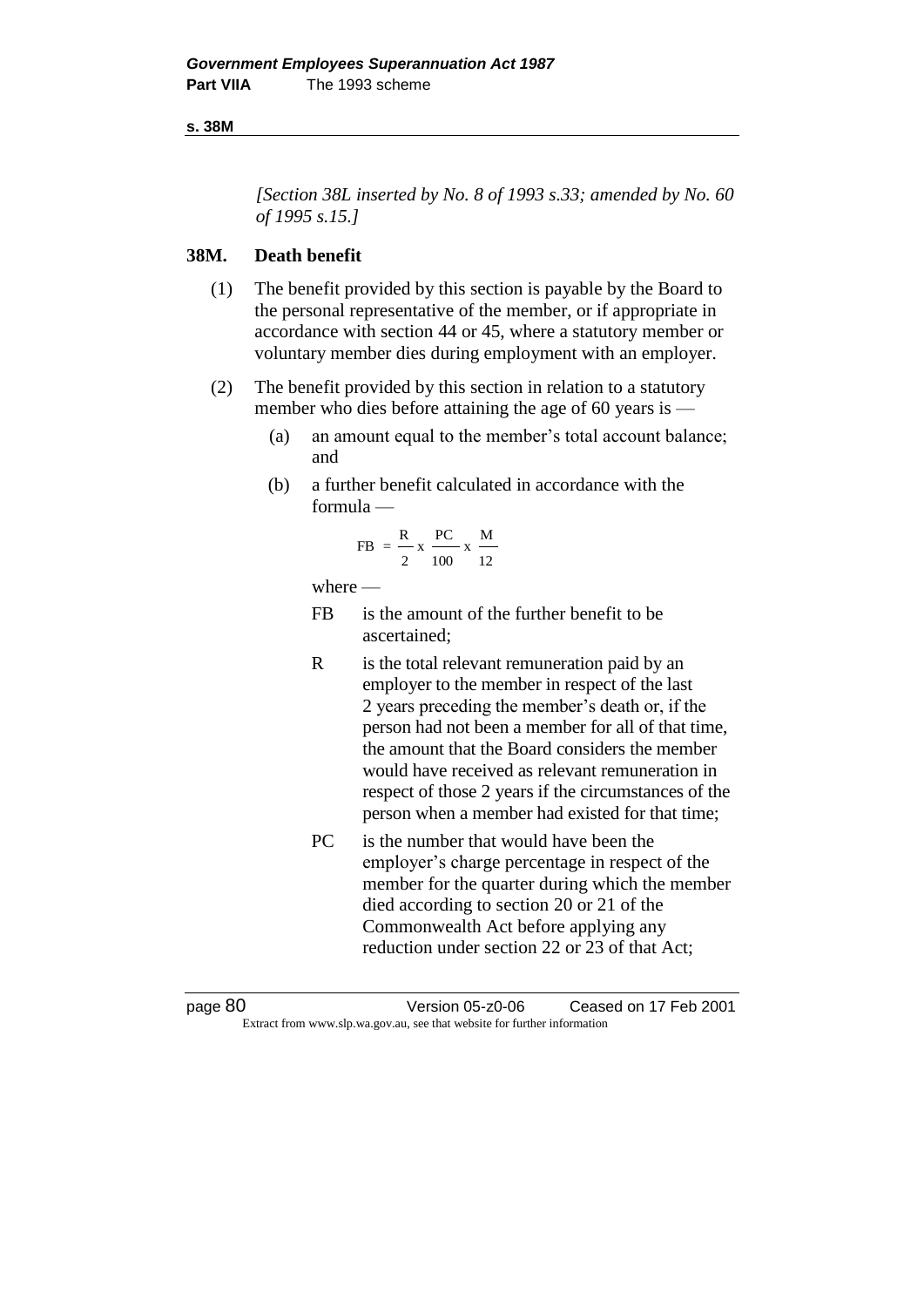- M is the period expressed in complete months from the date of death of the member to the date when the member would have attained the age of 60 years.
- (3) The benefit provided by this section in relation to a statutory member who dies after attaining the age of 60 years is an amount equal to the member's total account balance.
- (4) The benefit provided by this section in relation to a voluntary member is an amount equal to the member's total account balance.

*[Section 38M inserted by No. 8 of 1993 s.33; amended by No. 60 of 1995 ss.16, 44 and 52.]*

### **38N. Total and permanent disability benefit**

- (1) The benefit provided by this section is payable by the Board to a statutory member where the member is retired from employment with an employer before attaining the age of 60 years and —
	- (a) the Board is satisfied that the member was retired on the ground of physical or mental incapacity to perform his or her duties;
	- (b) the Board is satisfied, after considering any medical or other evidence that it considers to be relevant, that the member is, and until attaining the age of 60 years will continue to be, physically or mentally incapable of performing the duties of any employment with an employer that in the opinion of the Board the member is suited to undertake by education, training or experience or for which in the opinion of the Board the member would be suited as a result of retraining; and
	- (c) the member applies for the benefit within 12 months after retirement.
- (2) The benefit provided by this section is —

| Ceased on 17 Feb 2001 | Version 05-z0-06                                                         | page 81 |
|-----------------------|--------------------------------------------------------------------------|---------|
|                       | Extract from www.slp.wa.gov.au, see that website for further information |         |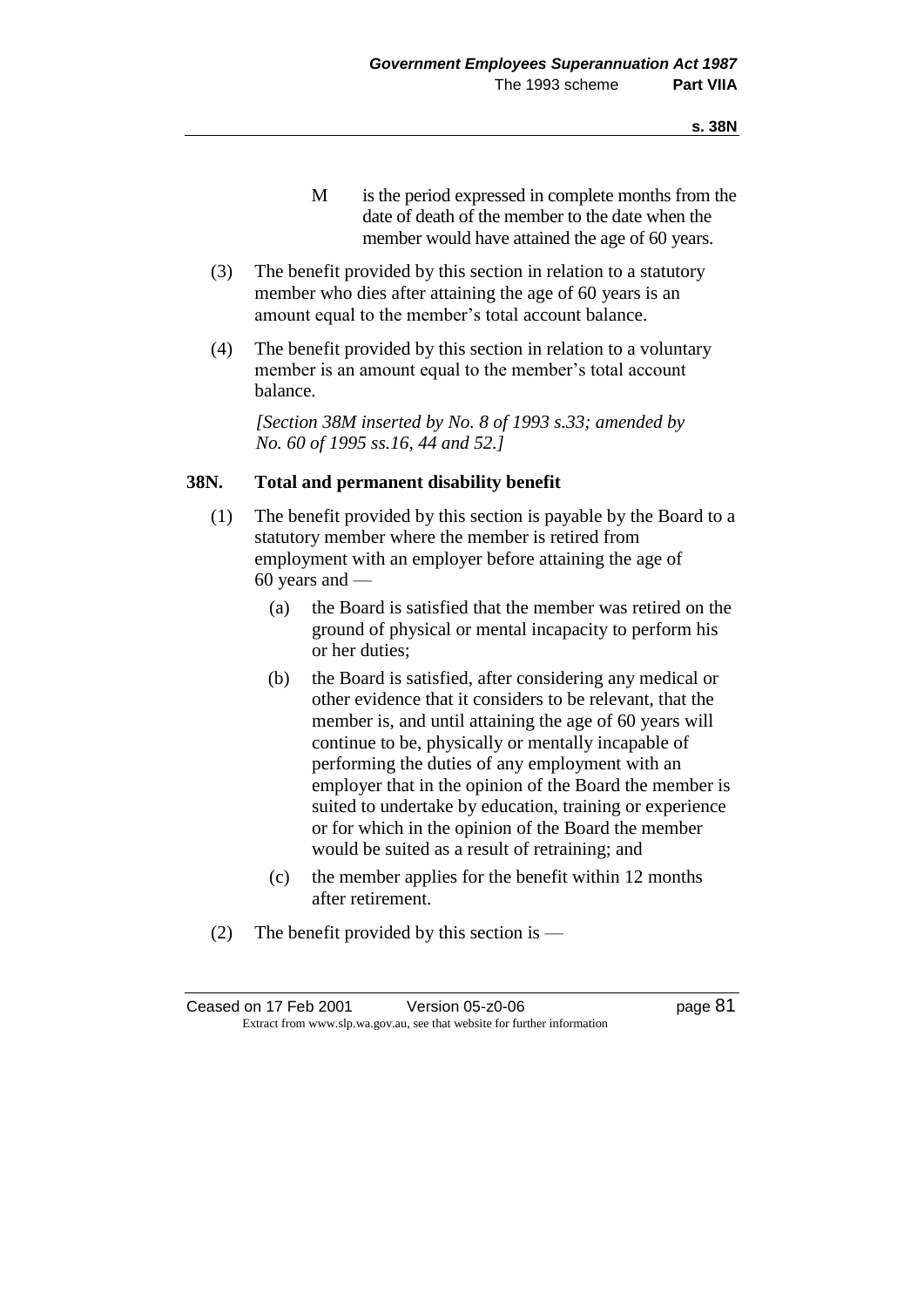**s. 38N**

- (a) an amount equal to the member's total account balance; and
- (b) if the Board is satisfied that
	- (i) the member has not received and is not entitled to receive any other benefit under this Act in respect of the incapacity; or
	- (ii) although the member has received or is entitled to receive another benefit under this Act in respect of the incapacity, it is appropriate that the member be paid the further benefit provided by this section,

a further benefit calculated in accordance with the formula —

$$
FB = \frac{R}{2} \times \frac{PC}{100} \times \frac{M}{12}
$$

where  $-$ 

- FB is the amount of the further benefit to be ascertained;
- R is the total relevant remuneration paid by an employer to the member in respect of the last 2 years preceding the member's retirement or, if the person had not been a member for all of that time, the amount that the Board considers the member would have received as relevant remuneration in respect of those 2 years if the circumstances of the person when a member had existed for that time;
- PC is the number that would have been the employer's charge percentage in respect of the member for the quarter during which the member retired according to section 20 or 21 of the Commonwealth Act before applying any reduction under section 22 or 23 of that Act;

page 82 Version 05-z0-06 Ceased on 17 Feb 2001 Extract from www.slp.wa.gov.au, see that website for further information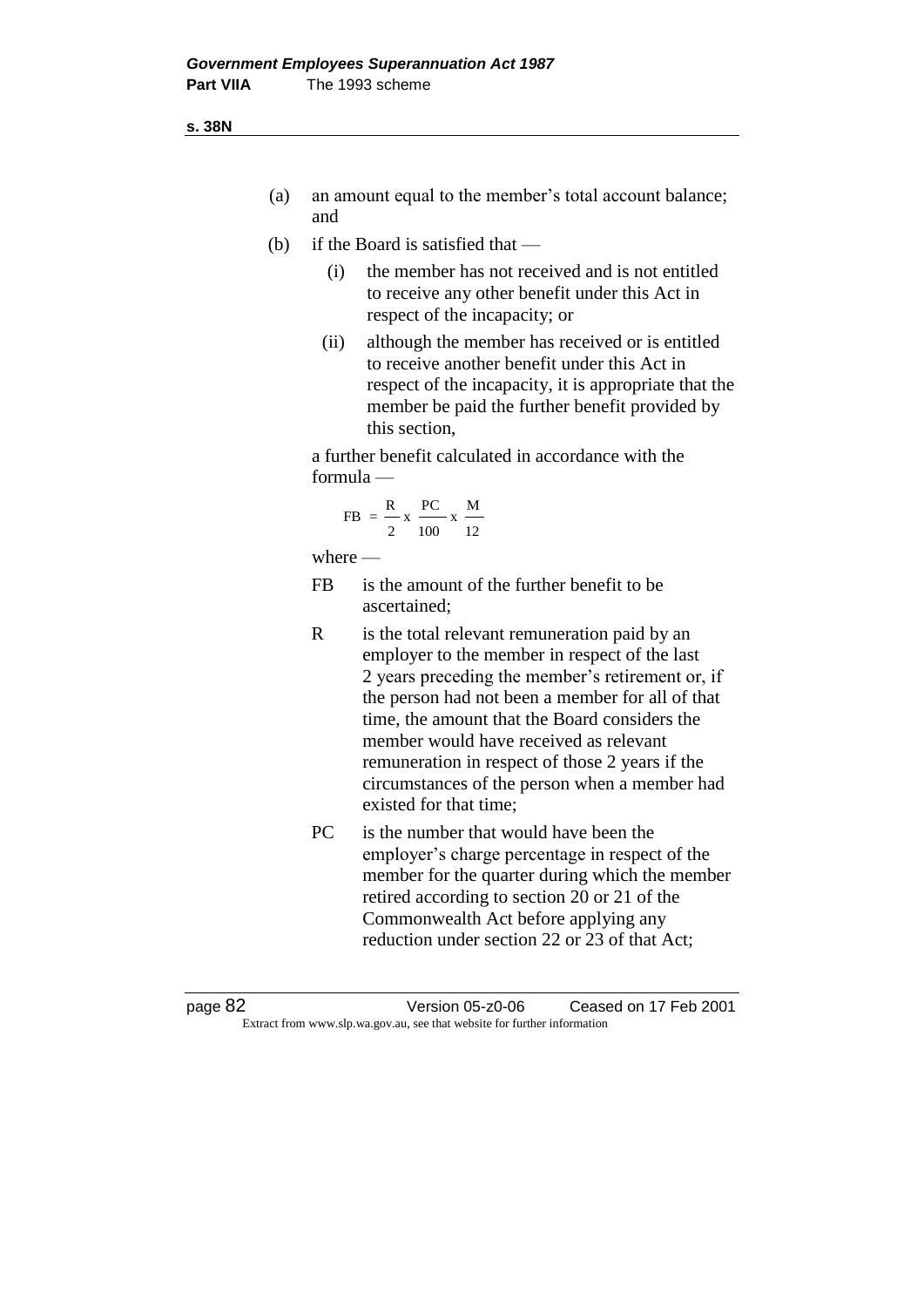M is the period expressed in complete months from the date of retirement of the member to the date when the member would attain the age of 60 years.

*[Section 38N inserted by No. 8 of 1993 s.33; amended by No. 60 of 1995 ss.17, 44 and 52.]*

# **38O. Partial and permanent disability benefit**

- (1) The benefit provided by this section is payable by the Board to a statutory member where the member is retired from employment with an employer before attaining the age of 60 years and —
	- (a) the Board is satisfied that the member was retired on the ground of physical or mental incapacity to perform his or her duties;
	- (b) although the Board is satisfied, after considering any evidence referred to in section 38N(1)(b), that the member has, and until attaining the age of 60 years will continue to have, an incapacity, a total and permanent disability benefit is not payable to the member under section 38N; and
	- (c) the member applies for the benefit within 12 months after retirement.
- (2) The benefit provided by this section is  $-$ 
	- (a) an amount equal to the member's total account balance; and
	- (b) if the Board is satisfied that
		- (i) the member has not received and is not entitled to receive, under this Act or otherwise, any other benefit in respect of the incapacity; or
		- (ii) although the member has received or is entitled to receive another benefit in respect of the incapacity, it is appropriate that the member be paid the further benefit provided by this section,

Ceased on 17 Feb 2001 Version 05-z0-06 Page 83 Extract from www.slp.wa.gov.au, see that website for further information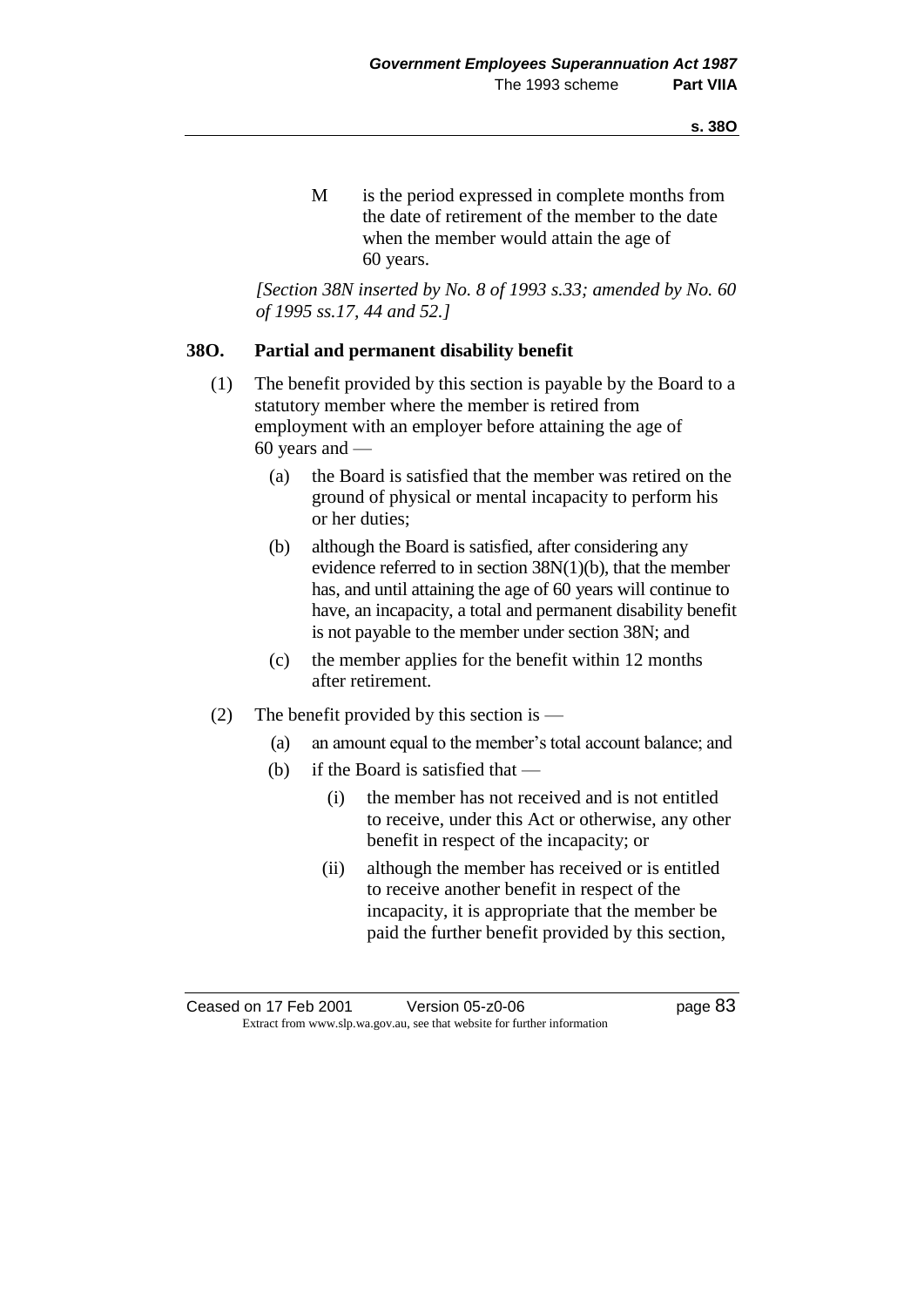**s. 38O**

a further benefit calculated in accordance with the formula —

$$
FB = \left(\begin{array}{c} R \\ \frac{1}{2} \end{array} \right) \cdot LR \right) \times \frac{PC}{100} \times \frac{M}{12}
$$

where —

- FB is the amount of the further benefit to be ascertained;
- R is the total relevant remuneration paid by an employer to the member in respect of the last 2 years preceding the member's retirement or, if the person had not been a member for all of that time, the amount that the Board considers the member would have received as relevant remuneration in respect of those 2 years if the circumstances of the person when a member had existed for that time;
- LR is the annual amount of the relevant remuneration that the Board considers the member has the capacity to earn after retirement in circumstances that the Board considers appropriate for the purposes of the calculation;
- PC is the number that would have been the employer's charge percentage in respect of the member for the quarter during which the member retired according to section 20 or 21 of the Commonwealth Act before applying any reduction under section 22 or 23 of that Act;
- M is the period expressed in complete months from the date of retirement of the member to the date when the member would attain the age of 60 years.

page 84 Version 05-z0-06 Ceased on 17 Feb 2001 Extract from www.slp.wa.gov.au, see that website for further information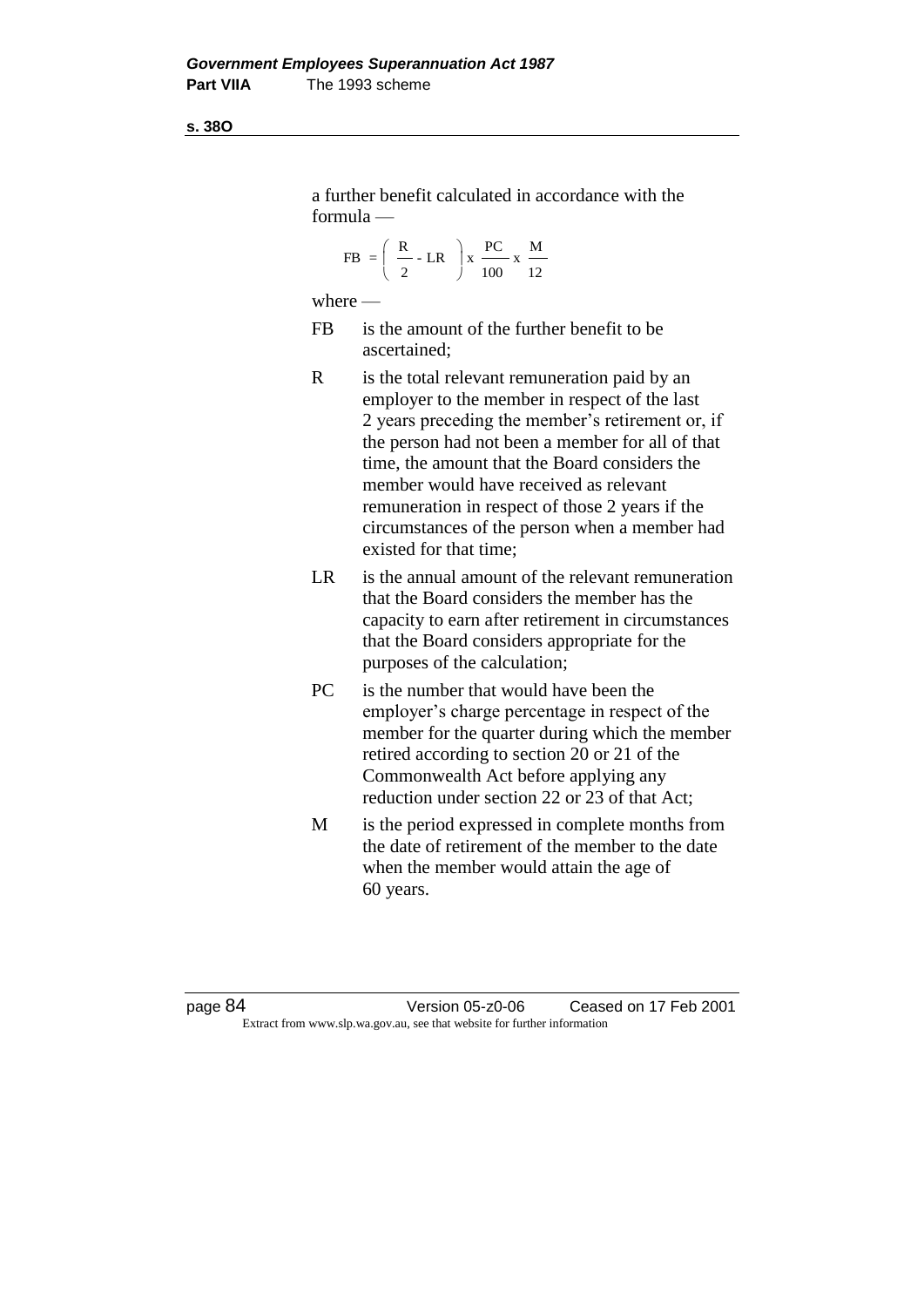- (3) In determining and assessing an entitlement to a benefit under this section, the Board —
	- (a) may obtain and have regard to advice from any person or source that the Board considers appropriate; and
	- (b) shall take into account in assessing the member's earning capacity the possibility of employment in either the public sector or the private sector.

*[Section 38O inserted by No. 8 of 1993 s.33; amended by No. 60 of 1995 ss.18, 45 and 52.]*

# **38P. Benefit in other cases of termination of membership**

- (1) The benefit provided by this section is payable by the Board to a statutory member or voluntary member —
	- (a) where before attaining the age of 55 years, the member resigns, is dismissed or is discharged from employment with an employer; or
	- (b) where the person's membership otherwise terminates in circumstances where no other benefit is payable under this Part.
- (2) The benefit provided by this section in relation to a member is an amount equal to the member's total account balance.

*[Section 38P inserted by No. 8 of 1993 s.33; amended by No. 60 of 1995 s.19.]*

### **38PA. Treasurer may increase employer contributions**

- (1) The Treasurer may, in respect of a specified employee or an employee of a specified class, by notice in writing given to the employer, increase the amount that an employer is to contribute to the Fund under section 38D.
- (2) The increase applies for any contribution period ending after the day specified in the notice, which may be a day that is before the notice was given.

Ceased on 17 Feb 2001 Version 05-z0-06 Page 85 Extract from www.slp.wa.gov.au, see that website for further information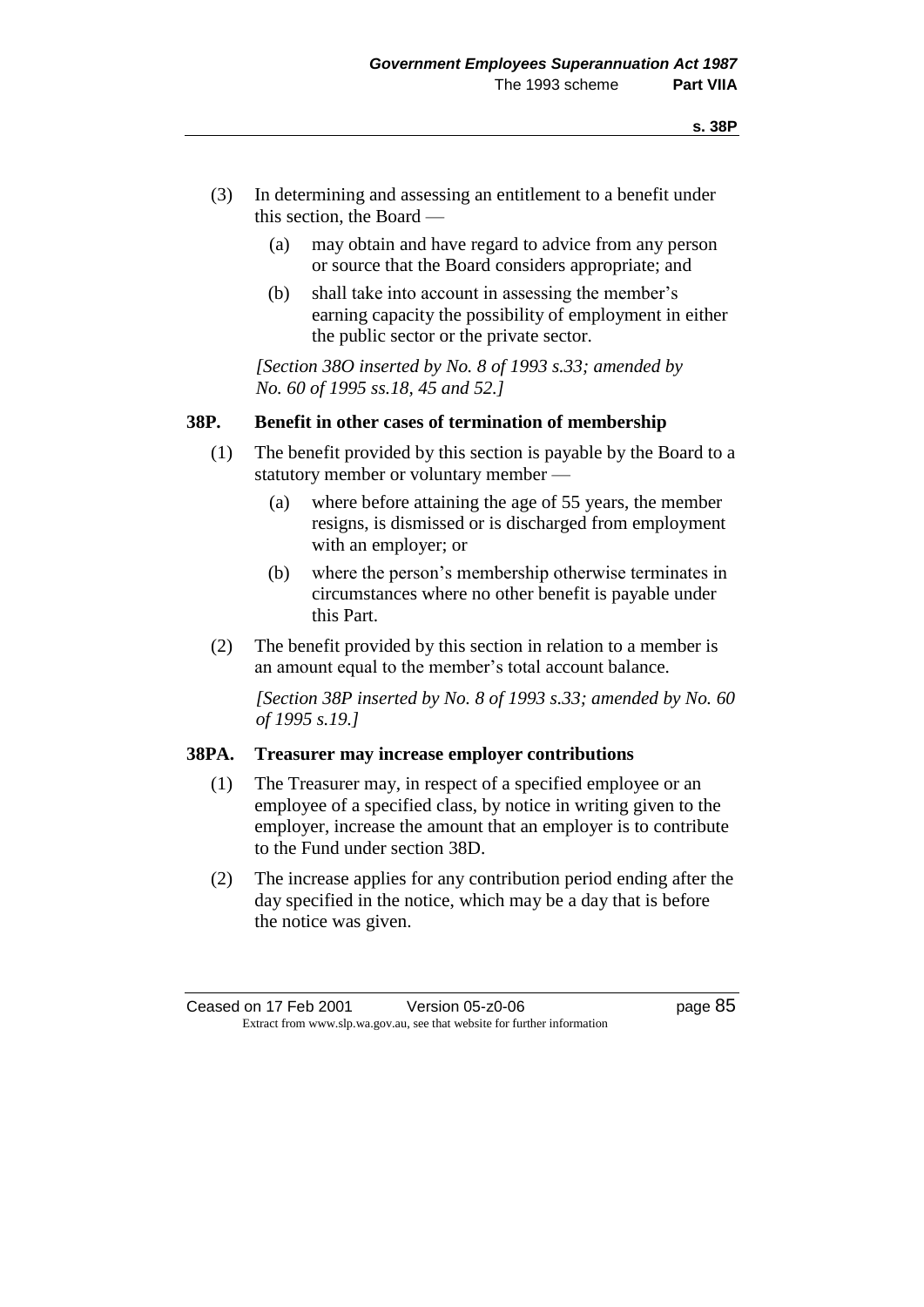#### **s. 38PB**

- (3) If the increase applies for a contribution period that ends before the notice was given, the period applicable under section 38D(4), in so far as it applies to the increase, is to be measured from the day on which the notice was given.
- (4) The Treasurer may, by notice in writing given to the employer, revoke a notice given under subsection (1).
- (5) The Treasurer is to give to the Board a copy of a notice under subsection  $(1)$  or  $(4)$ .
- (6) In subsection (1), **"specified"** means specified by the Treasurer in the notice.

*[Section 38PA inserted by No. 60 of 1995 s.57.]* 

# **38PB. Treasurer may increase other benefits**

- (1) The Treasurer may, in respect of a specified employee or an employee of a specified class, by notice in writing given to the Board, increase the amount of any benefit under this Part that is in excess of the balance of the member's account.
- (2) The Treasurer may, by notice in writing given to the Board, revoke a notice given under subsection (1).
- (3) In subsection (1), **"specified"** means specified by the Treasurer in the notice.

*[Section 38PB inserted by No. 60 of 1995 s.57.]* 

# **38Q. Additional amounts payable by certain employers**

(1) In addition to contributions that it is required to make under this Part, an employer must pay to the Board in accordance with any direction under this section further amounts to the Fund in respect of the relevant remuneration of all statutory members who are employees of that employer.

page 86 Version 05-z0-06 Ceased on 17 Feb 2001 Extract from www.slp.wa.gov.au, see that website for further information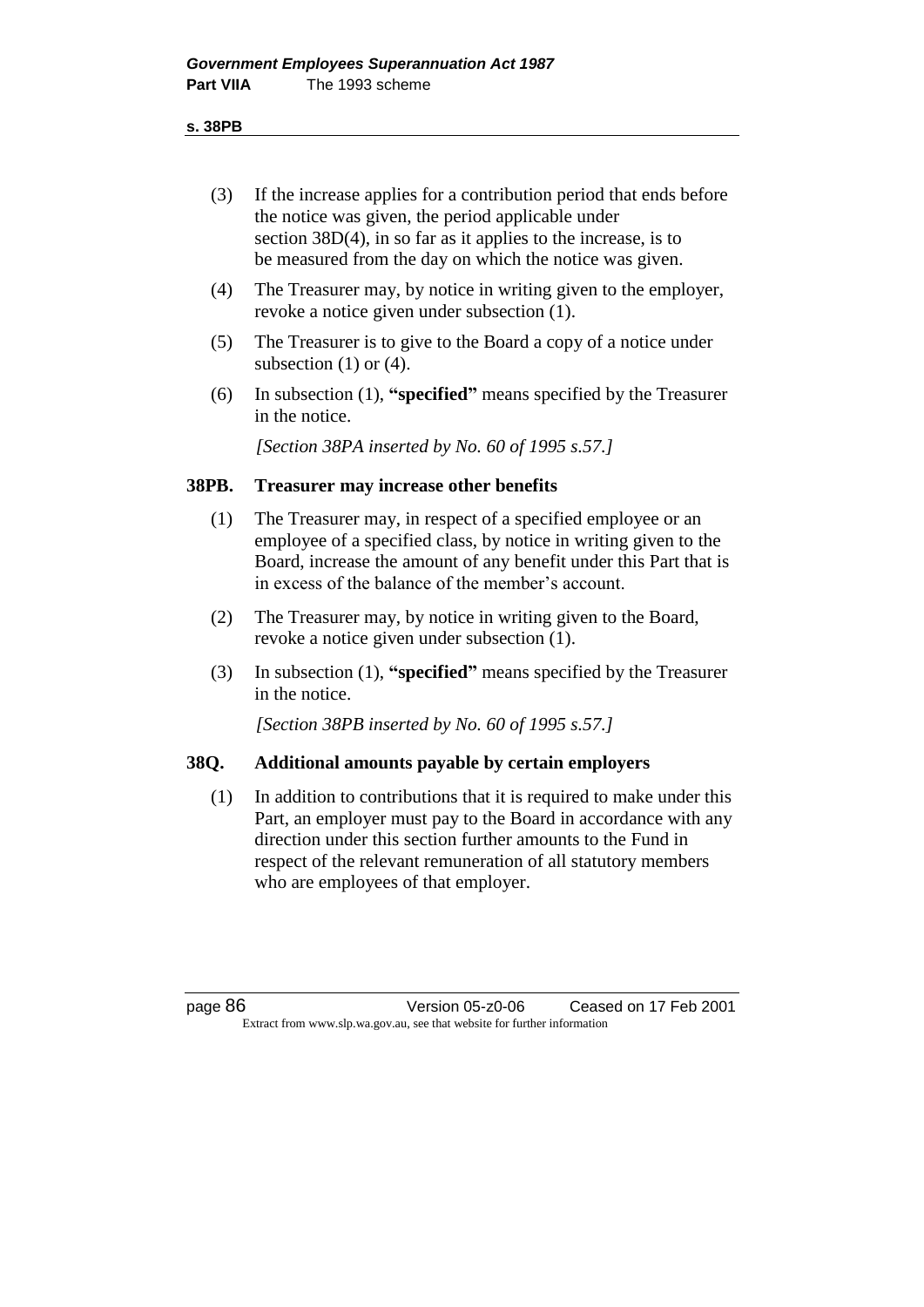- (2) Where an employer to whom a statutory member is seconded
	- (a) is an employer for the purposes of this Act, that employer; or
	- (b) is not an employer for the purposes of this Act, the employer from whose employment he or she was seconded,

must pay to the Board in accordance with any direction under this section further amounts to the Fund in respect of the relevant remuneration of the member so seconded.

- (3) The Treasurer may, from time to time after consultation with an actuary, direct the Board in writing as to the amounts to be paid under this section and the time when, and the manner in which, the amounts are to be paid, and the Treasurer may make different provision in respect of different employers.
- (4) The Treasurer may by instrument in writing allow the deferral of payment due under this section on such terms as to payment of interest or otherwise as the Treasurer may direct and section 43(7) and (8) of the *Interpretation Act 1984* apply to such an instrument as if it were subsidiary legislation.
- (5) An amount required by this section to be paid to the Board is not to be credited to a member's account.
- (6) The appropriation made by section  $28(2)$ , as applied by this Part, extends also, so far as is necessary, to amounts required by this section to be paid to the Board.

*[Section 38Q inserted by No. 8 of 1993 s.33; amended by No. 60 of 1995 ss.20, 46 and 52.]*

Ceased on 17 Feb 2001 Version 05-z0-06 Page 87 Extract from www.slp.wa.gov.au, see that website for further information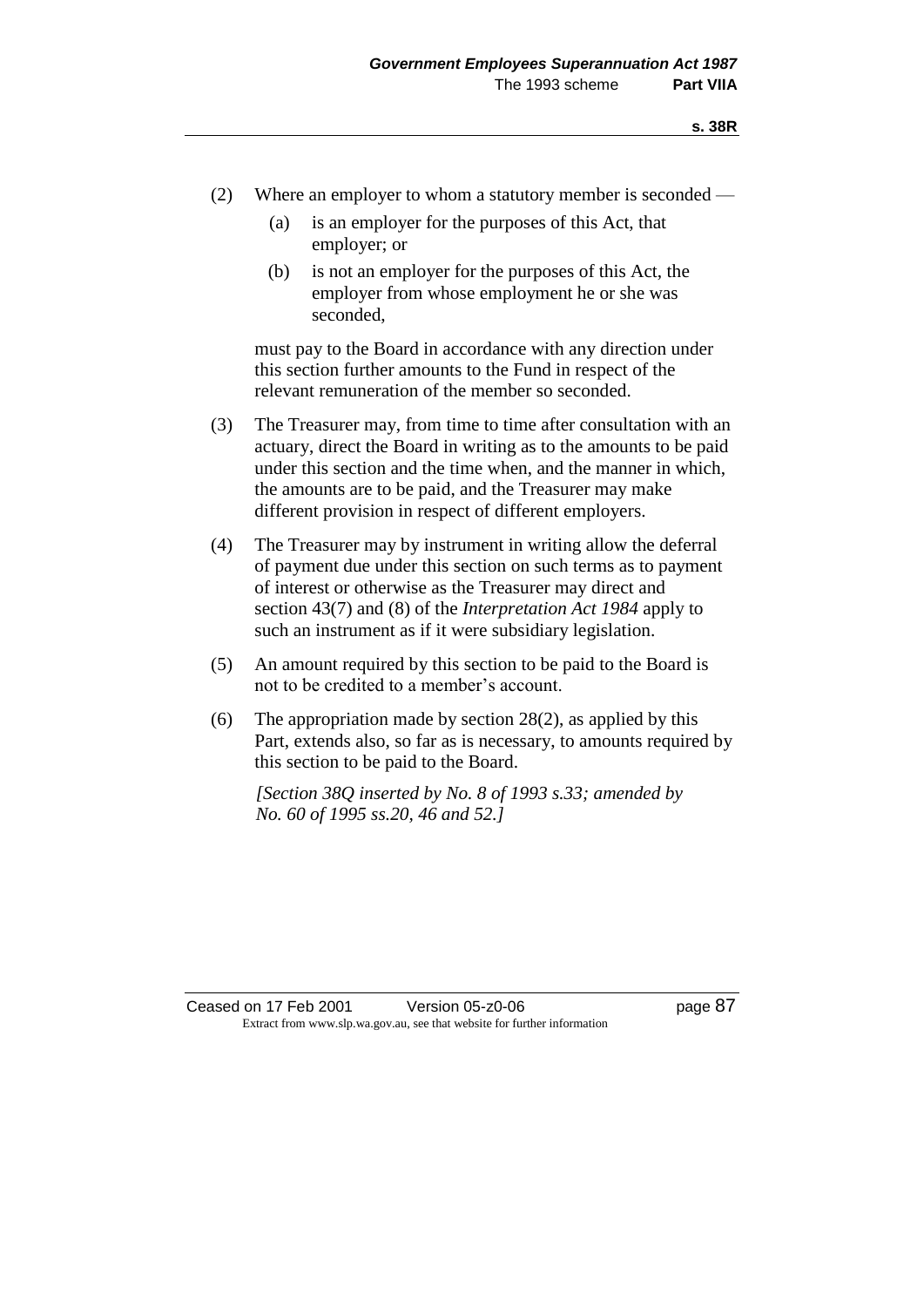**s. 38R**

### **38R. Regulations as to funding and State guarantee of benefits**

Sections 28 and 29 apply also in relation to the funding of benefits payable under the 1993 scheme, payments to be made for the purposes of funding those benefits, and the payment and guarantee of those benefits.

*[Section 38R inserted by No. 8 of 1993 s.33; amended by No. 60 of 1995 s.24.]*

page 88 Version 05-z0-06 Ceased on 17 Feb 2001 Extract from www.slp.wa.gov.au, see that website for further information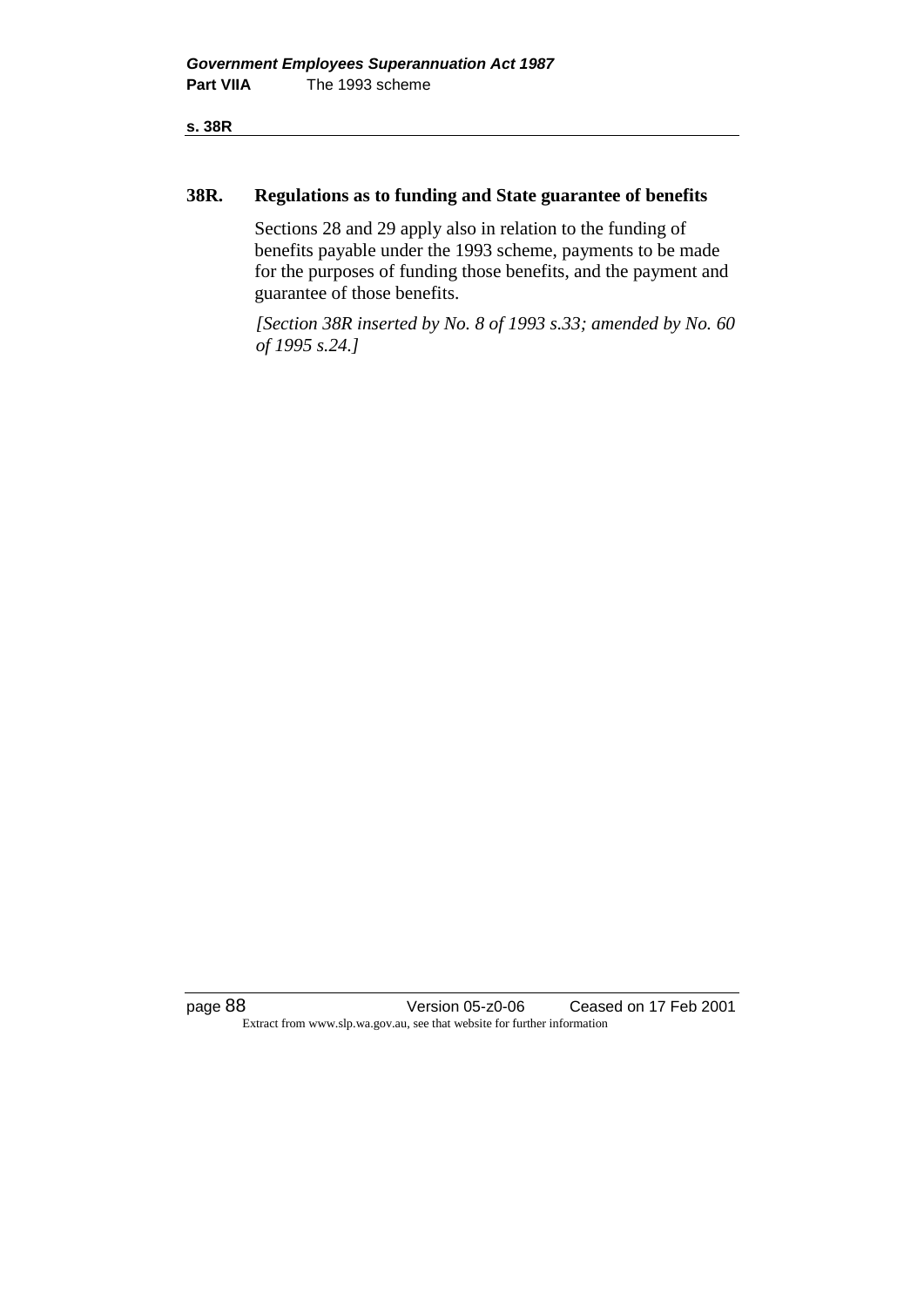# **Part VIIB — General provisions as to benefits**

*[Heading inserted by No. 8 of 1993 s.33.]* 

# **39. Calculation of benefit of seconded member**

- (1) If a member is seconded to the employment of another employer or another Government, public authority or local government, the member's relevant remuneration shall, for the purpose of calculating the amount of a benefit payable to or in respect of the member, be taken to be the relevant remuneration in respect of the employment from which the member was seconded or the employment to which the member is seconded, whichever is the higher.
- (2) If a member is seconded to employment other than employment to which subsection (1) refers, the member's relevant remuneration shall, for the purpose of calculating the amount of a benefit payable to or in respect of the member, be taken to be the relevant remuneration in respect of the employment from which the member was seconded.
- (3) If the circumstances of the secondment of a member are such that section 27 requires employer contributions to be paid to the Board in respect of that member for the period of secondment and such contributions are for any reason not paid to the Board, the member's relevant remuneration shall, for the purpose of calculating the amount of a benefit payable to or in respect of the member, be taken to be the relevant remuneration in respect of the employment from which the member was seconded.
- (4) A member who is seconded to other employment may not participate in a benefit from a superannuation scheme administered by or for employees of that employment.

*[Section 39 amended by No. 25 of 1992 s.25; No. 60 of 1995 ss.47 and 52.]* 

Ceased on 17 Feb 2001 Version 05-z0-06 Page 89 Extract from www.slp.wa.gov.au, see that website for further information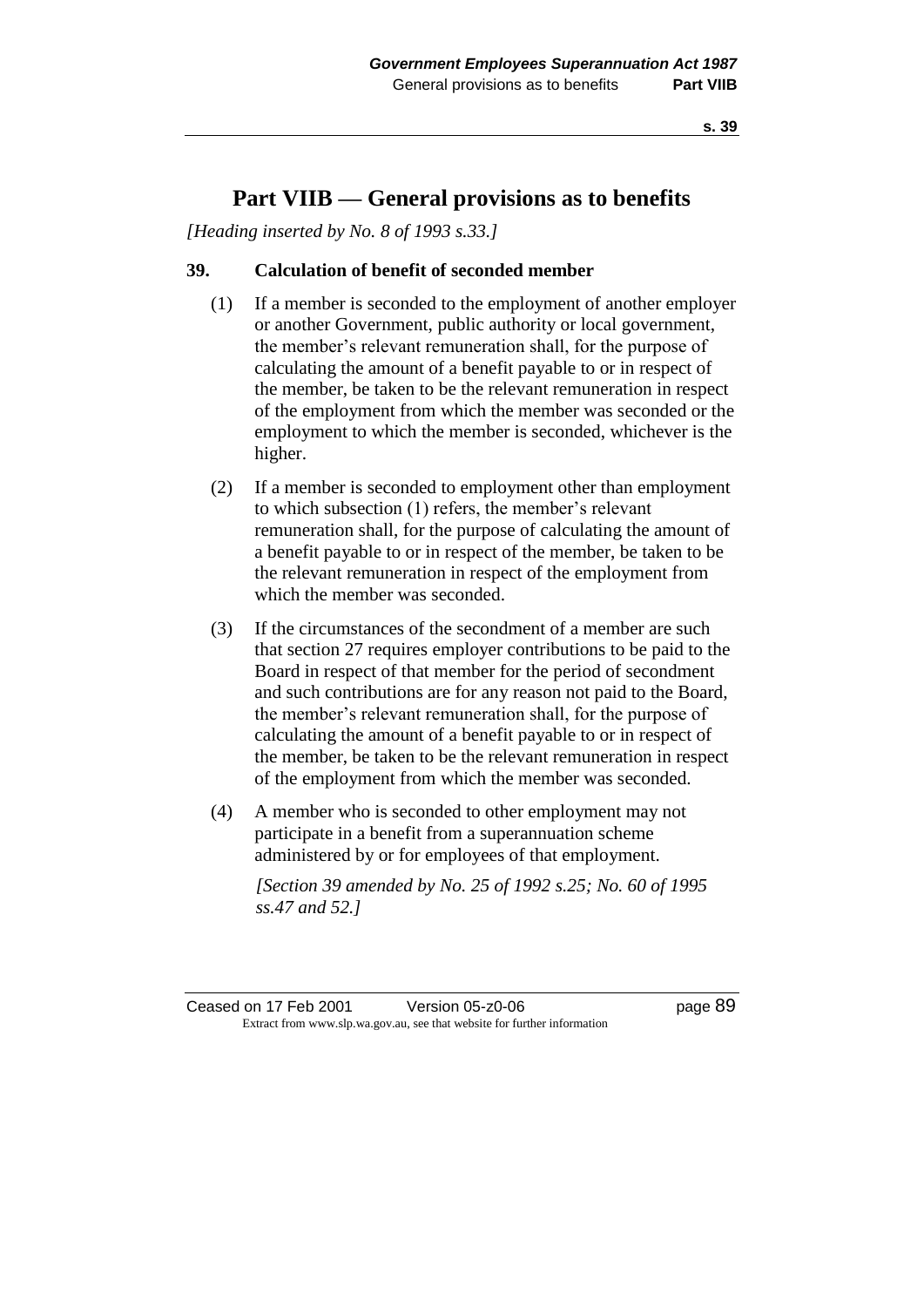**s. 39A**

# **39A. Reduction in relevant remuneration of statutory member of 1993 scheme**

- (1) If the relevant remuneration of a statutory member of the 1993 scheme is reduced and the Board is satisfied that the reduction of relevant remuneration is not attributable to the misconduct or inefficiency of the member, the Board may assess any benefit provided to or in respect of the member as if his or her relevant remuneration during any period determined by the Board were —
	- (a) the former relevant remuneration so long as that relevant remuneration exceeds the actual relevant remuneration of the member;
	- (b) a notional relevant remuneration representing the relevant remuneration from time to time attributable to the post occupied by the member immediately before the reduction; or
	- (c) some other notional relevant remuneration that the Board considers appropriate.
- (2) This section does not apply to a reduction of relevant remuneration that arises from a variation of employment —
	- (a) from a full-time basis to a part-time basis; or
	- (b) by which the number of hours worked in part-time employment is decreased.

*[Section 39A inserted by No. 25 of 1992 s.26; amended by No. 8 of 1993 s.34; No. 60 of 1995 ss.21, 24 and 52.]* 

### **40. Interest on benefits**

(1) Where a provision of this Act provides for a benefit to include interest payable in respect of some amount, the interest shall, subject to this Act, accrue until the date of payment of the benefit.

page 90 Version 05-z0-06 Ceased on 17 Feb 2001 Extract from www.slp.wa.gov.au, see that website for further information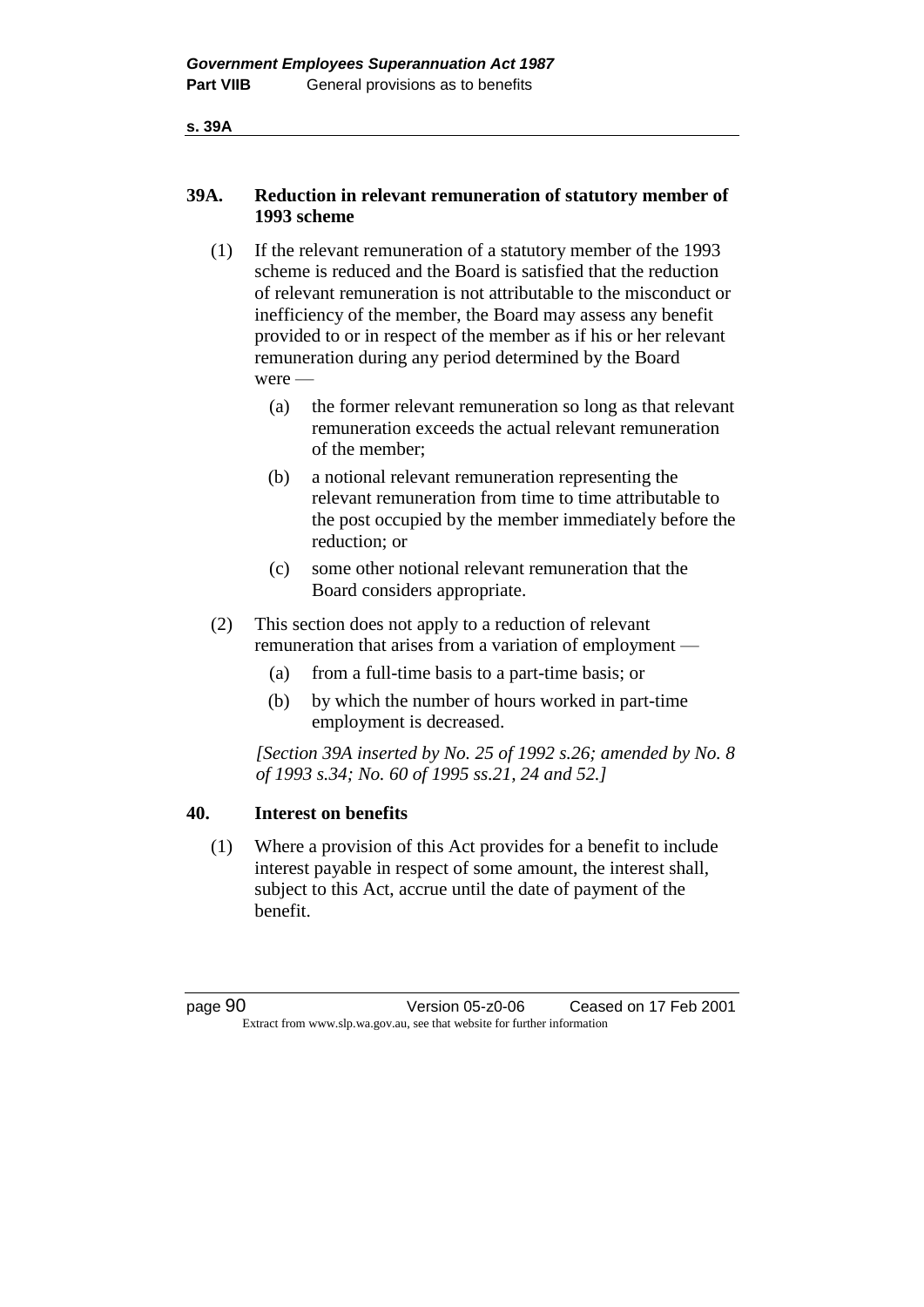- (2) Where a benefit, other than a benefit to which subsection (1) applies, becomes payable, the Board may pay interest on the amount of the benefit for such period as it thinks fit at a rate determined by the Board from time to time to be the sum of the CPI rate (as determined under section 3(2)) and 1%.
- (3) Subject to this Act, the Board shall determine the manner in which interest is calculated for the purposes of this Act.

*[Section 40 inserted by No. 44 of 1989 s.23.]* 

### **40A. Unclaimed benefits to be retained in Fund**

Any law of general application requiring the payment of unclaimed moneys to the Consolidated Fund shall not apply to unclaimed benefits, the amount of which shall remain within the Fund.

*[Section 40A inserted by No. 44 of 1989 s.23; amended by No. 6 of 1993 s.11.]* 

### **41. Payment of benefit where beneficiary incapable**

- (1) Where after obtaining and considering such medical or other advice as the Board considers necessary the Board is of the opinion that a person to whom a benefit is payable is incapable of managing his or her own affairs by reason of illness, the Board may —
	- (a) withhold payment of the benefit;
	- (b) pay all or part of the benefit to any person authorised by or under a written law to administer the person's estate;
	- (c) pay all or part of the benefit to be applied wholly for the care, maintenance, benefit and support of the person to whom, but for this section, the benefit would be payable or any other person dependent on him or her.

Ceased on 17 Feb 2001 Version 05-z0-06 Page 91 Extract from www.slp.wa.gov.au, see that website for further information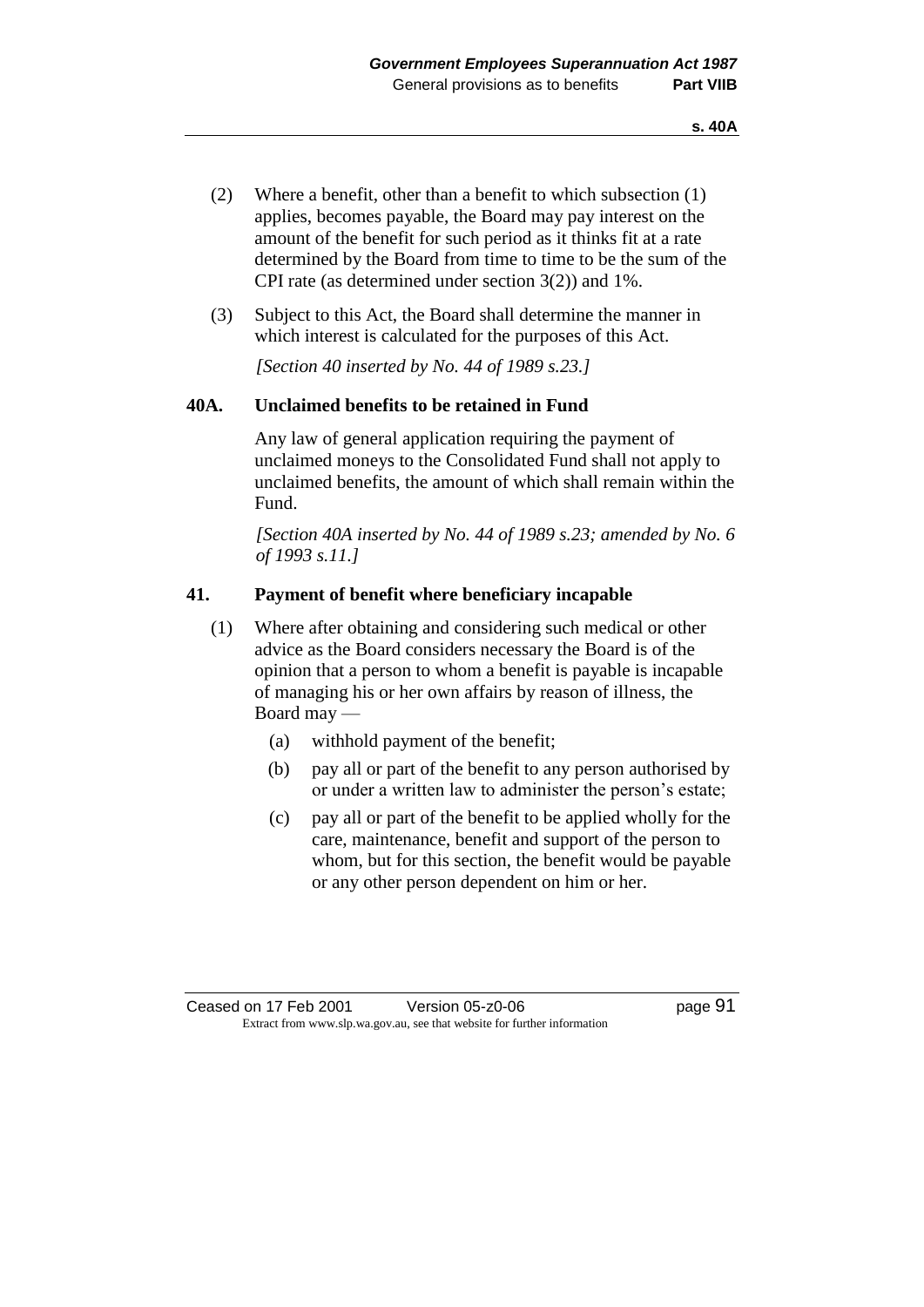#### **s. 42**

(2) A payment made under subsection (1)(b) or (c) shall be deemed to have been made to the person entitled to the benefit.

*[Section 41 amended by No. 24 of 1990 s.123.]* 

# **42. Payment where beneficiary bankrupt**

- (1) Where the person to whom a benefit is payable is an undischarged bankrupt or a person whose property is subject to an order or arrangement under the laws relating to bankruptcy, the benefit is, subject to this section, forfeited.
- (2) The Board may pay an amount or amounts, not exceeding in total the amount of the benefit, to or for the benefit of the person who but for this section would have been entitled to the benefit or to any dependant of such person.

# **43. Assignment etc. of benefit**

- (1) A purported assignment of, or purported charge over, a benefit is void.
- (2) Where, but for this subsection, a benefit would pass by operation of law to a person other than the person to whom the benefit is payable under this Act, the benefit does not so pass.
- (3) A benefit payable upon the death of a member is not an asset in the member's estate that is applicable in payment of the debts and liabilities of the deceased member.

# **44. Payment of death benefit without grant of probate or administration**

- (1) Where a member or former member dies and
	- (a) a benefit not exceeding \$10 000 (or, where some other amount is prescribed for the purposes of this paragraph, that other amount) is payable from moneys standing to the credit of the Fund;

page 92 Version 05-z0-06 Ceased on 17 Feb 2001 Extract from www.slp.wa.gov.au, see that website for further information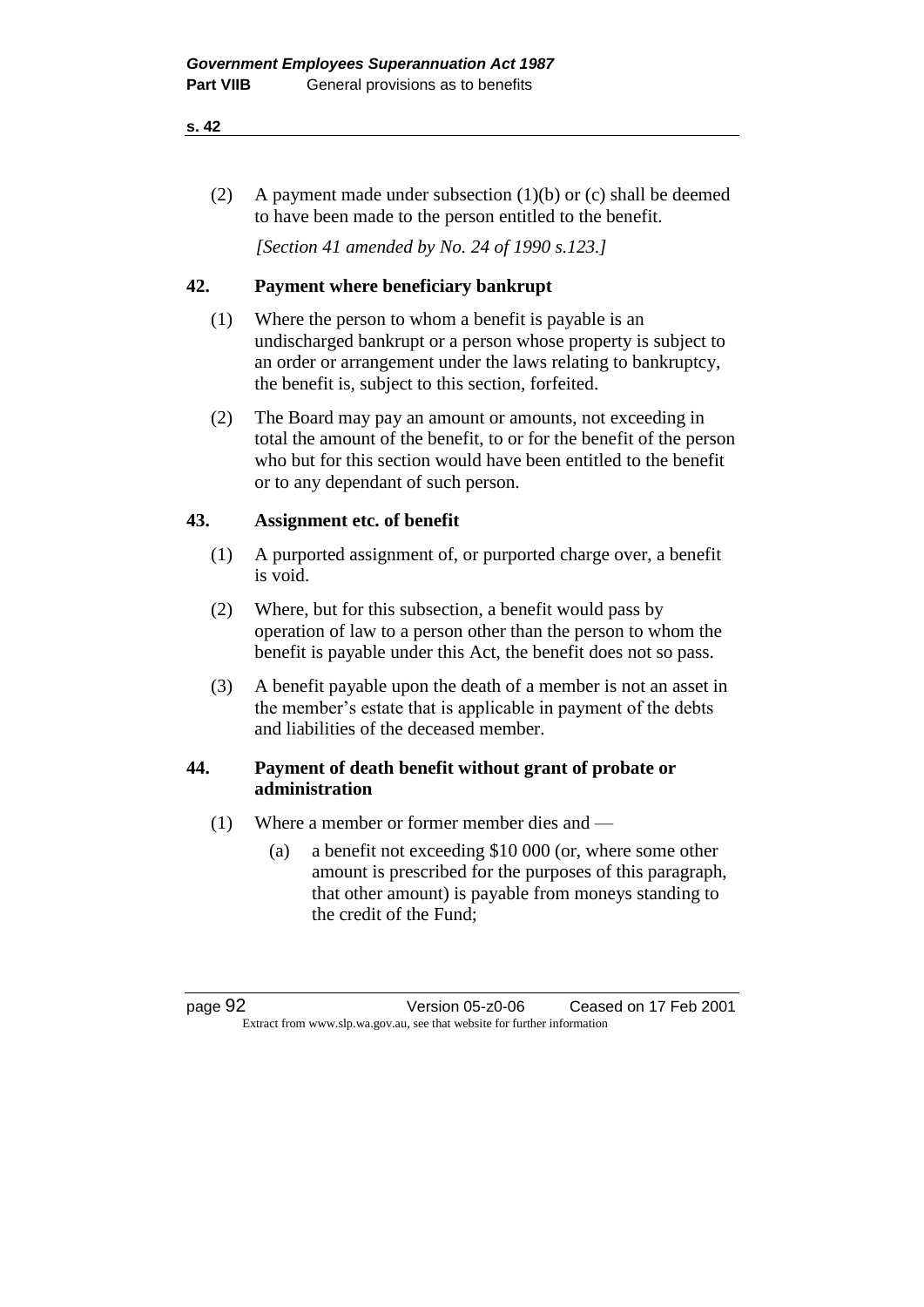(c) the Board has not, within 3 months after the death of the member, received notice of intention to apply for a grant of probate of the will, or letters of administration of the estate, of the deceased,

the Board may, if it so decides, apply the amount of the benefit in accordance with subsection (2).

- (2) Where the Board makes a decision under subsection (1), the Board may —
	- (a) pay the amount of the benefit to the spouse or a relative of the deceased;
	- (b) after paying the funeral expenses of the deceased or reimbursing a person who has paid those expenses, pay the balance to a person referred to in paragraph (a); or
	- (c) in special circumstances, pay the amount of the benefit, or the balance referred to in paragraph (b), to some other person.

*[Section 44 amended by No. 49 of 1996 s.64.]* 

# **45. Payment of death benefit in cases of hardship**

- (1) Where a member or former member dies and a benefit is payable from moneys standing to the credit of the Fund, the Board may, if it so decides, apply all or part of the benefit in accordance with and subject to subsections (2) and (3) without requiring the production of probate or letters of administration.
- (2) An amount may be applied under this section to the spouse or a relative or dependant of the deceased where the Board is satisfied that payment is desirable to relieve or avoid hardship.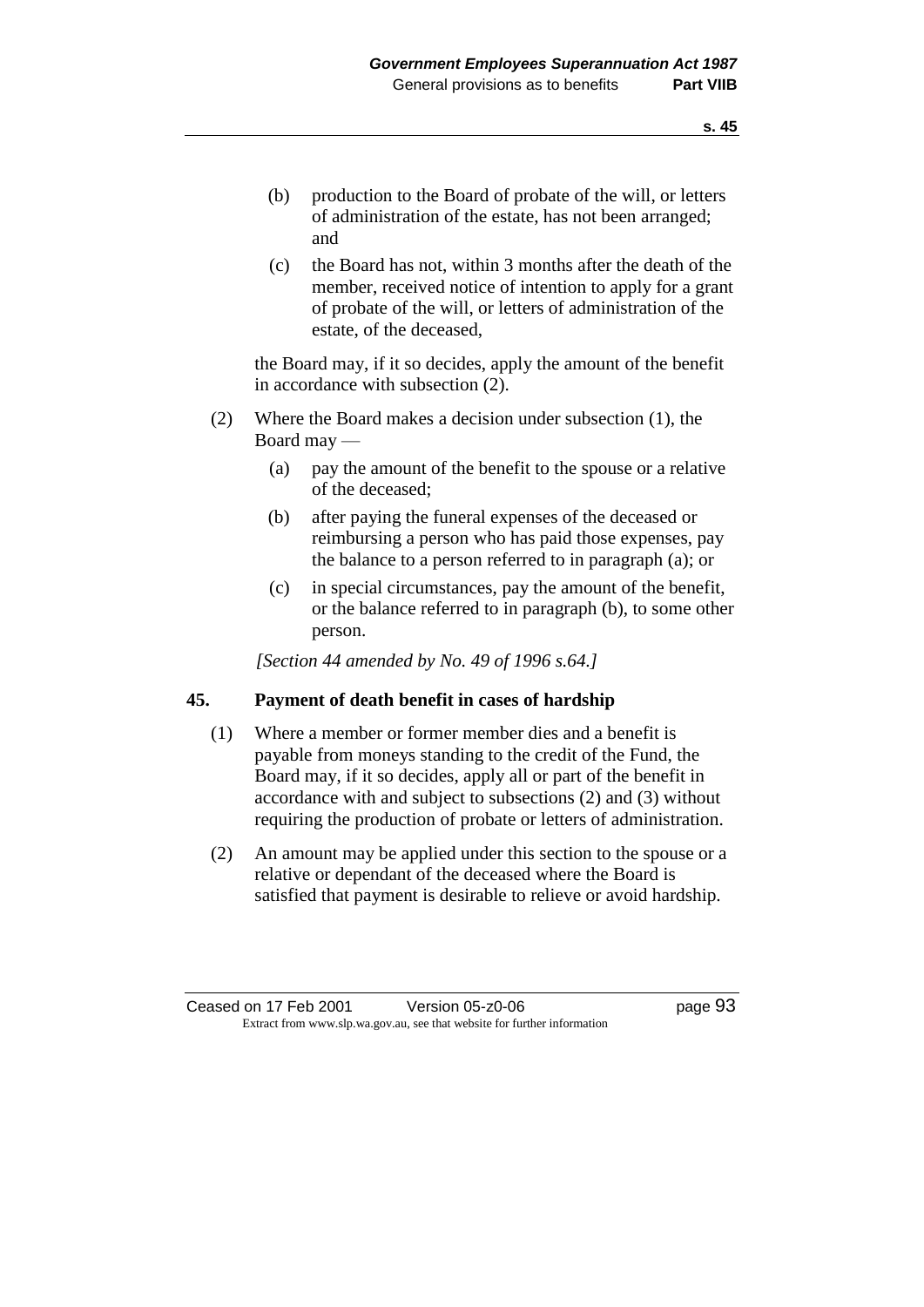(3) The Board must not pay in any one case under this section more than \$10 000 or, if some other amount is prescribed for the purposes of this section, more than that other amount.

*[Section 45 amended by No. 49 of 1996 s.64.]* 

# **46. Benefits for part-time employees**

- (1) In assessing the amount of a benefit to which a member of the 1987 scheme is entitled who is or has for any period been employed on a part-time basis, the benefit shall be calculated as  $if -$ 
	- (a) the member's contributory period consisted of or included that number of completed months of full-time service that the Board considers is equivalent to the number of months of part-time service actually completed by the member;
	- (aa) the notional period referred to in section  $31(2)$  as "NP" were a period expressed in complete months that bears the same proportion to the period that would have been the notional period but for this paragraph as the number of hours customarily worked in a week by the member bears to the number of hours worked in a week (exclusive of overtime) by a comparable employee in full-time employment;
	- (b) the member's final remuneration were that amount which would have been the member's final remuneration if he or she had been employed on a full-time basis during the period taken into account in ascertaining the final remuneration.
- *[(2) repealed]*
- (3) For the purposes of section 35, a reference in this Act to a membership period of a member shall, in relation to the part-time service of a member, be taken to be that period of part-time service that has actually elapsed.

| page 94                                                                  | Version 05-z0-06 | Ceased on 17 Feb 2001 |
|--------------------------------------------------------------------------|------------------|-----------------------|
| Extract from www.slp.wa.gov.au, see that website for further information |                  |                       |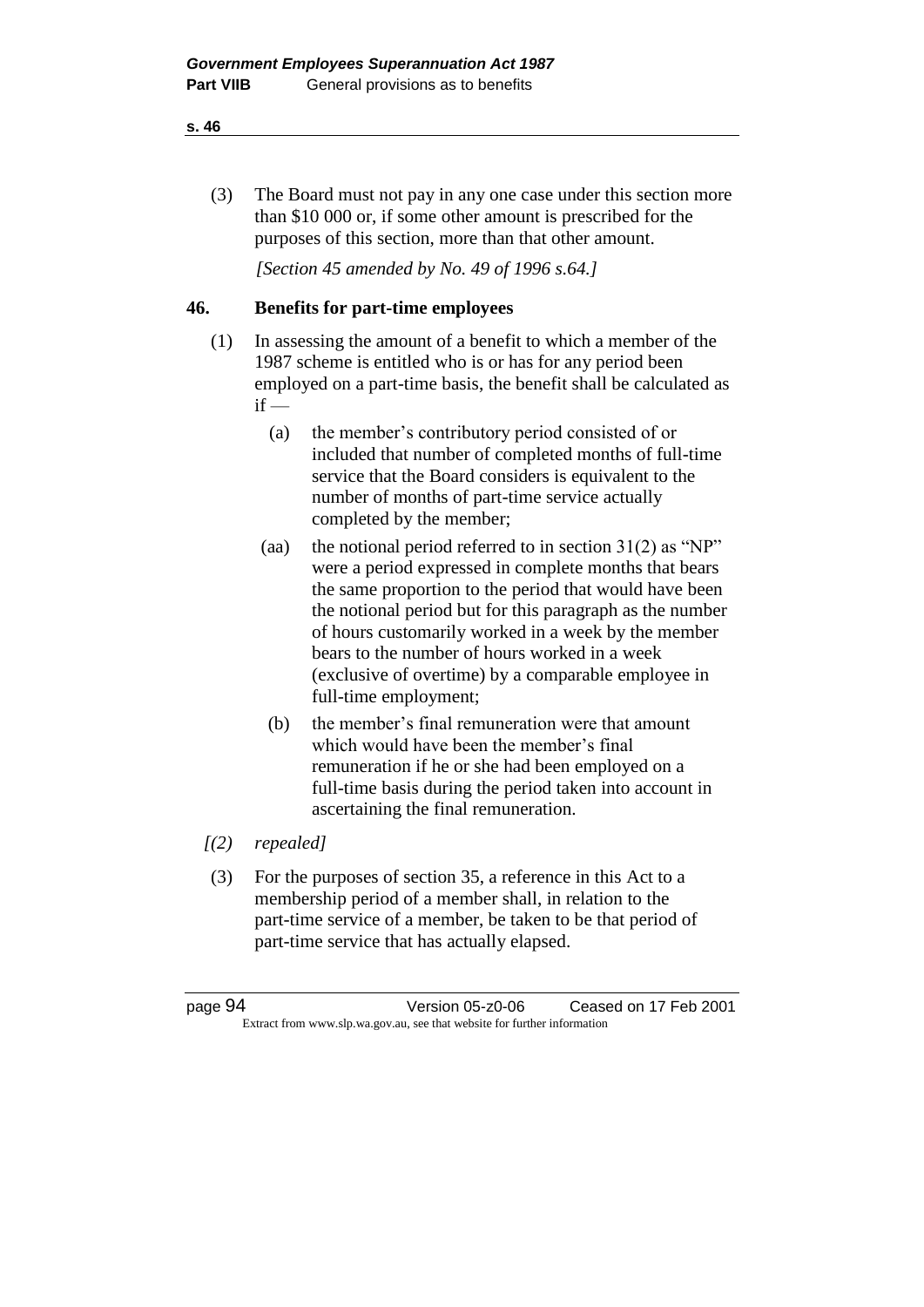**s. 46**

*[Section 46 amended by No. 44 of 1989 s.24; No. 25 of 1992 s.27; No. 8 of 1993 ss.35, 43, 44 and 45; No. 60 of 1995 ss.23 and 48.]* 

*[47. Repealed by No. 8 of 1993 s.36.]* 

Ceased on 17 Feb 2001 Version 05-z0-06 Page 95 Extract from www.slp.wa.gov.au, see that website for further information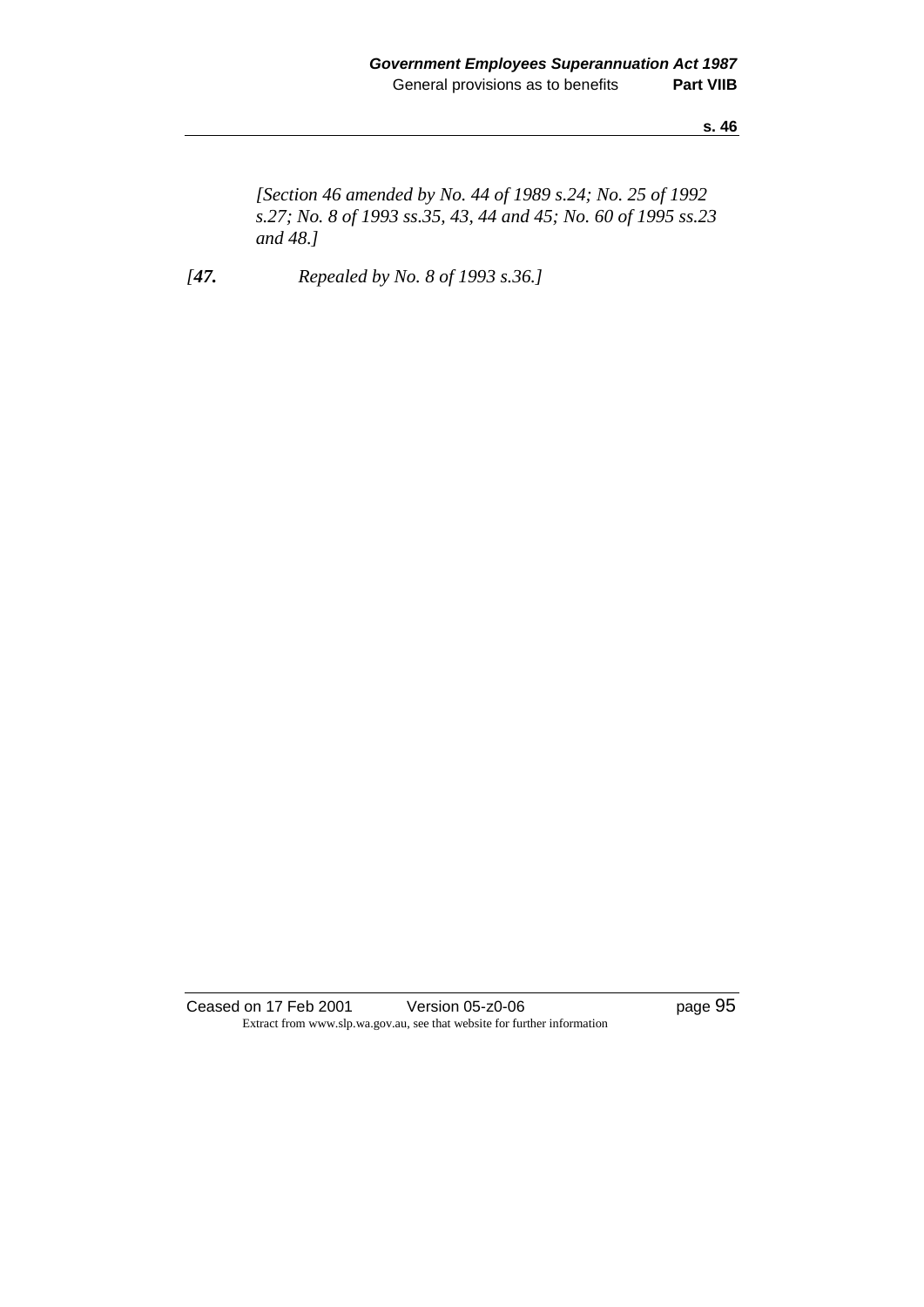**s. 48**

# **Part VIII — Miscellaneous**

# **48. Amendment of Schedule 1**

- (1) The Treasurer may, by order published in the *Gazette*, amend Schedule 1.
- (2) An order under subsection (1) may be made
	- (a) to take effect on a day specified in the order, whether or not the day specified is earlier than the day of publication of the order in the *Gazette*;
	- (b) to provide for the inclusion of an employer in Schedule 1 with such limitations as are specified in the order, being limitations that do not operate to the prejudice of any existing member.

*[Section 48 inserted by No. 44 of 1989 s.26.]* 

# **49. Treasurer's discretion**

(1) The Treasurer may, where he considers there are special circumstances, by notice in writing given to the Board —

- (a) deem a member of the 1987 scheme to have a greater contributory period than the member would have;
- (b) deem an employee to be eligible to be a member;
- (c) deem a member, a former member or the personal representative of a member or former member to be eligible for payment of a benefit to which that person is not otherwise entitled under this Act,

and the Board shall give effect to such a notice.

(2) Where the Treasurer by notice to the Board deems a member of the 1987 scheme to have a greater contributory period than the member would otherwise have, the Treasurer may, as a condition of the notice and notwithstanding section 22, require the member to contribute to the 1987 scheme at a specified rate of relevant remuneration that is higher than 5%.

page 96 Version 05-z0-06 Ceased on 17 Feb 2001 Extract from www.slp.wa.gov.au, see that website for further information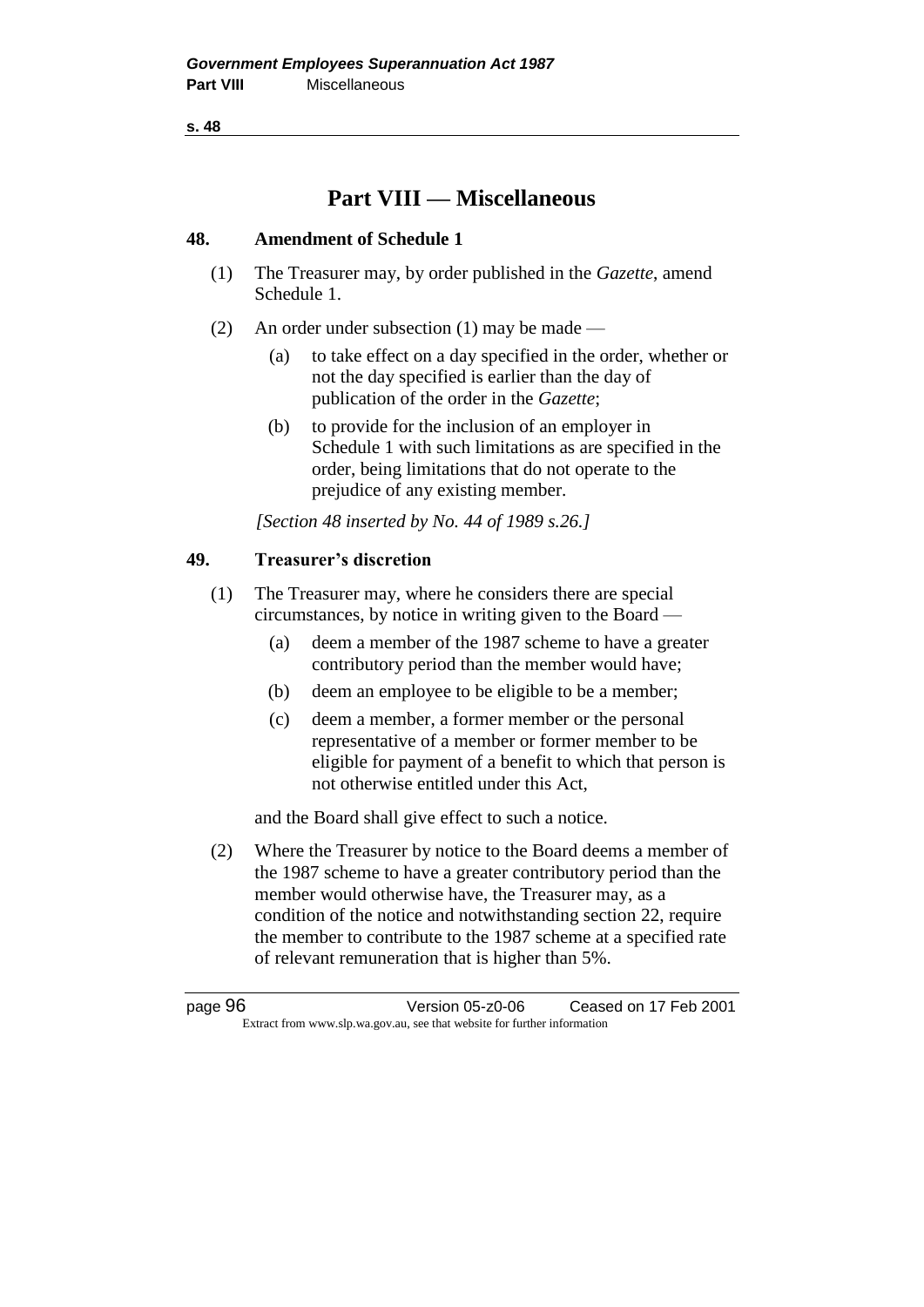- (3) Where a member is required to contribute to the 1987 scheme at a rate higher than 5%, the member shall for the purposes of calculating his or her average contribution rate be deemed to have contributed at the rate of 5% of relevant remuneration.
- (4) Any cost to the Fund arising from any exercise of the Treasurer's discretion under subsection (1) must be assessed by an actuary and paid to the Fund by the employer of the employee concerned.

*[Section 49 amended by No. 8 of 1993 ss.37 and 43; No. 60 of 1995 ss.23 and 52.]* 

### **50. Making of elections and applications**

- (1) An election or application under this Act
	- (a) must be in writing signed by the person entitled to make the election or application and in such form as the Board determines;
	- (b) subject to subsection (3), is not validly made unless it is received in the office of the Board;
	- (c) takes effect when it is received at the office of the Board, except that the Board may if it thinks fit accept that an election or application lodged with an employer for the Board takes effect from the date it is so lodged.
- (2) The Board may approve the form of medical certificates or other documents required for the purposes of this Act.
- (3) Where an election or application is not received in the office of the Board within the time prescribed for the election or application and the Board is satisfied that, in all the circumstances of the case, it is desirable that the election or application should be accepted, the Board may, subject to such terms and conditions as it may impose, accept the election or application and deal with it as if it had been received within the time so prescribed.

Ceased on 17 Feb 2001 Version 05-z0-06 Page 97 Extract from www.slp.wa.gov.au, see that website for further information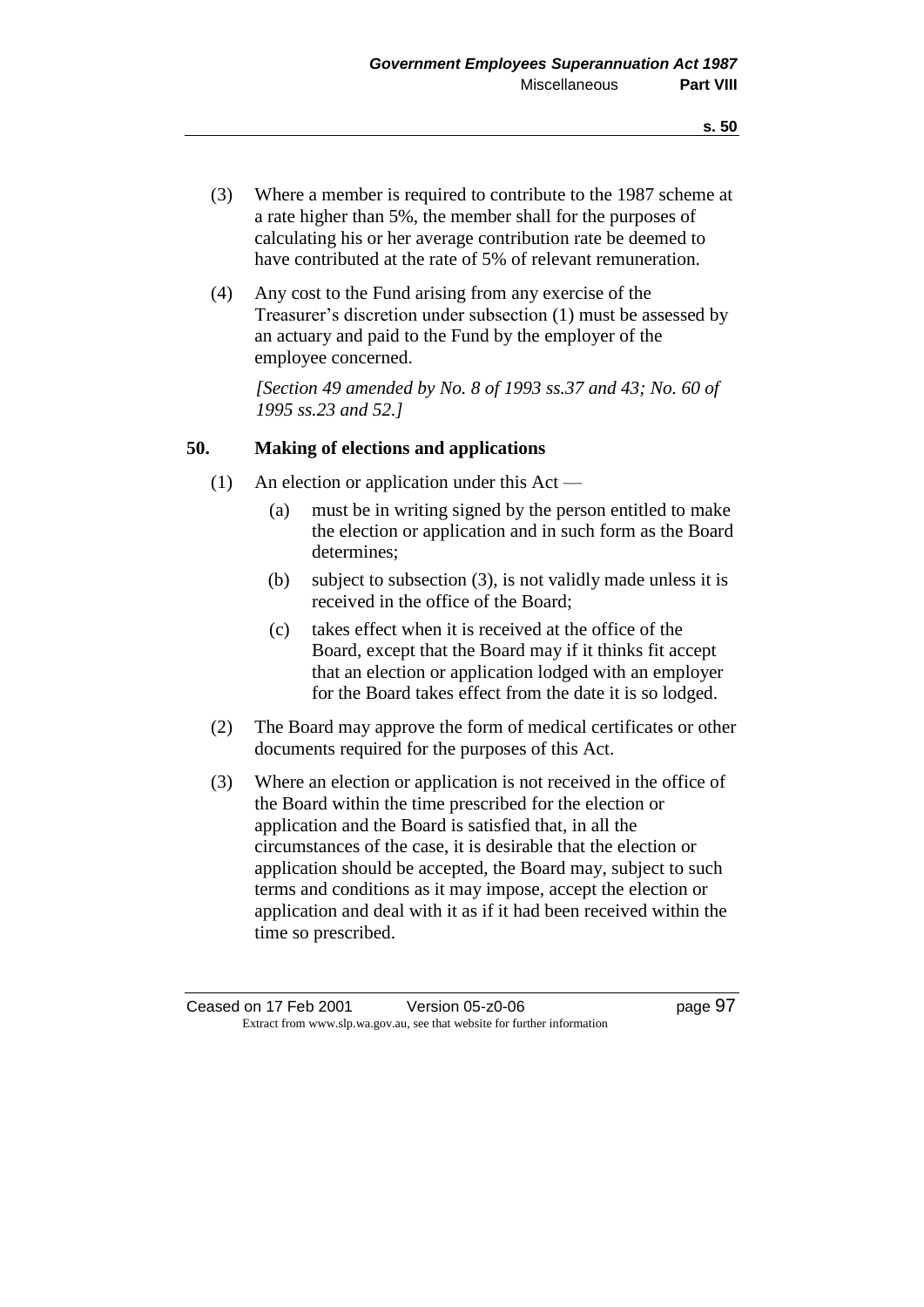**51. Revocation of elections and applications** 

An employee who has elected to become a member of the 1987 scheme or a member who has made an election or application to the Board under this Act other than under section 38EA may revoke the election or application if -

- (a) in the case of an election to become a member of the 1987 scheme or an application to vary a rate of contribution, the revocation is lodged with the Board not later than 2 months after the date the election or application was received by the Board; and
- (b) in the case of an application for a benefit, the benefit has not been paid.

*[Section 51 amended by No. 25 of 1992 s.28; No. 8 of 1993 s.43; No. 60 of 1995 ss.22 and 23.]* 

# **52. Employer to provide information to the Board**

- (1) An employer must, in accordance with directions given by the Board, submit to the Board any information or evidence specified in the directions relating to employees of the employer who have elected to become, or are, members.
- (2) Where an employer fails to comply with subsection (1) in relation to an employee or member, the Board may —
	- (a) refuse an election by an employee to be a member of the 1987 scheme if the information sought is relevant to such an application; or
	- (b) defer payment of a benefit to or in relation to a member where the information sought is relevant to the entitlement to receive the benefit or to the amount of the benefit.

*[Section 52 amended by No. 8 of 1993 ss.43 and 61; No. 60 of 1995 s.23.]* 

page 98 Version 05-z0-06 Ceased on 17 Feb 2001 Extract from www.slp.wa.gov.au, see that website for further information

**s. 51**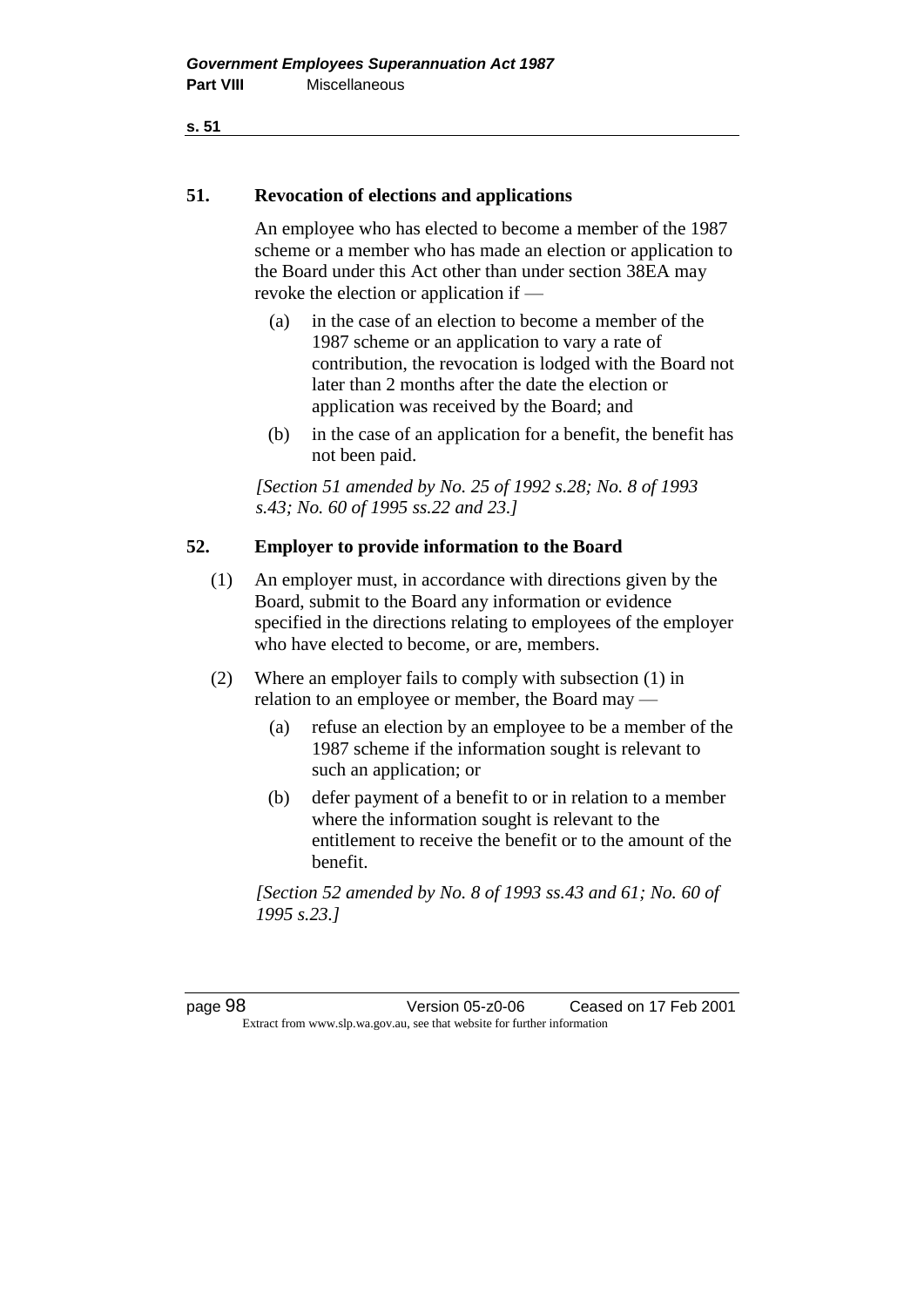# **52A. Treasurer's instructions to employers**

- (1) The Treasurer may prepare and issue, and amend, instructions to employers with respect to the principles, practices and procedures to be observed by employers for the efficient functioning of the schemes.
- (2) Instructions issued under this section must not be inconsistent with this Act.
- (3) Instructions may be issued under this section
	- (a) so as to apply
		- (i) at all times or at a specified time;
		- (ii) to all employers or to specified employers;
	- (b) so as to require a matter affected by the instructions to  $be$  —
		- (i) in accordance with a specified requirement;
		- (ii) approved by or to the satisfaction of a specified person or body or a specified class of person or body;
	- (c) so as to confer a discretionary authority on a specified person or body or a specified class of person or body;
	- (d) so as to empower the Treasurer to supplement the requirements of the instructions by written direction issued generally, or in a particular case, or to resolve a particular issue that has arisen; and
	- (e) so as to provide, or to empower the Treasurer to provide by written direction, in a specified case or class of case for the exemption of employers or a class of employers from the provisions of the instructions, whether unconditionally or on specified conditions or conditions additionally imposed and either wholly or to such an extent as is specified or otherwise determined.

Ceased on 17 Feb 2001 Version 05-z0-06 Page 99 Extract from www.slp.wa.gov.au, see that website for further information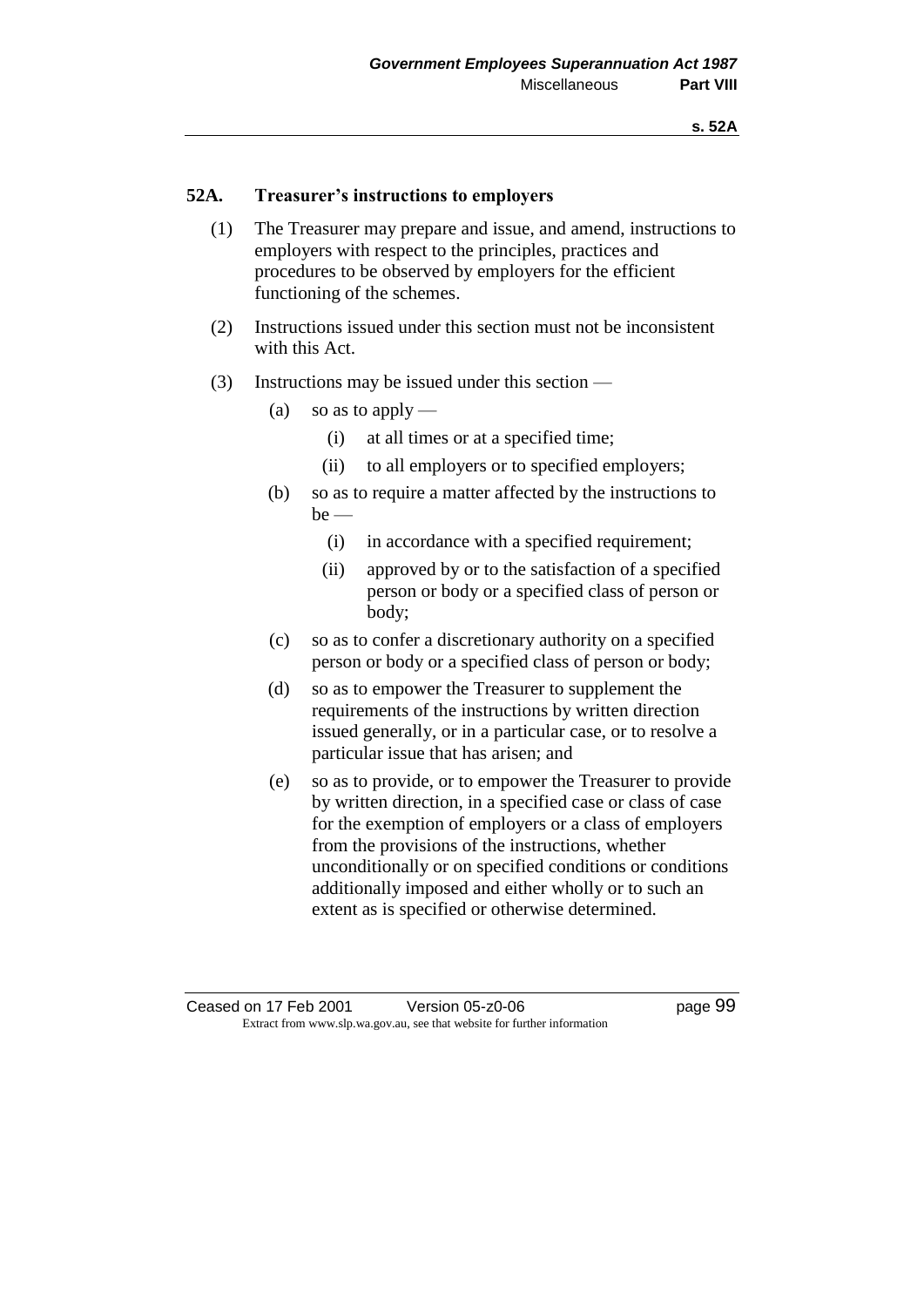#### **s. 53**

- (4) Subject to this Act, every employer shall comply with instructions issued under this section.
- (5) In subsection (3) **"specified"** means specified in the instructions.

*[Section 52A inserted by No. 44 of 1989 s.27; amended by No. 8 of 1993 s.38.]* 

### **53. Employees and members to provide information**

- (1) An employee who lodges with the Board an election to become a member of the 1987 scheme must provide to the Board such information as the Board requires to enable it to determine the employee's eligibility for membership and benefits.
- (2) A member who lodges with the Board an application for a benefit must provide to the Board such information as the Board requires to enable it to determine the member's entitlement to a benefit.
- (3) A member who applies for a total or partial permanent disability benefit must —
	- (a) undertake such medical examinations as the Board requires;
	- (b) authorise the Board to obtain such medical, personal and other information or evidence with respect to the member as the Board considers relevant to the application;
	- (c) undertake assessment for job retraining and undertake job retraining, including attendance at educational and other institutions, as the Board may require; and
	- (d) facilitate any investigation undertaken, or caused to be undertaken, by the Board with respect to the capacity of the member to undertake employment or employment of a particular kind.

page 100 Version 05-z0-06 Ceased on 17 Feb 2001 Extract from www.slp.wa.gov.au, see that website for further information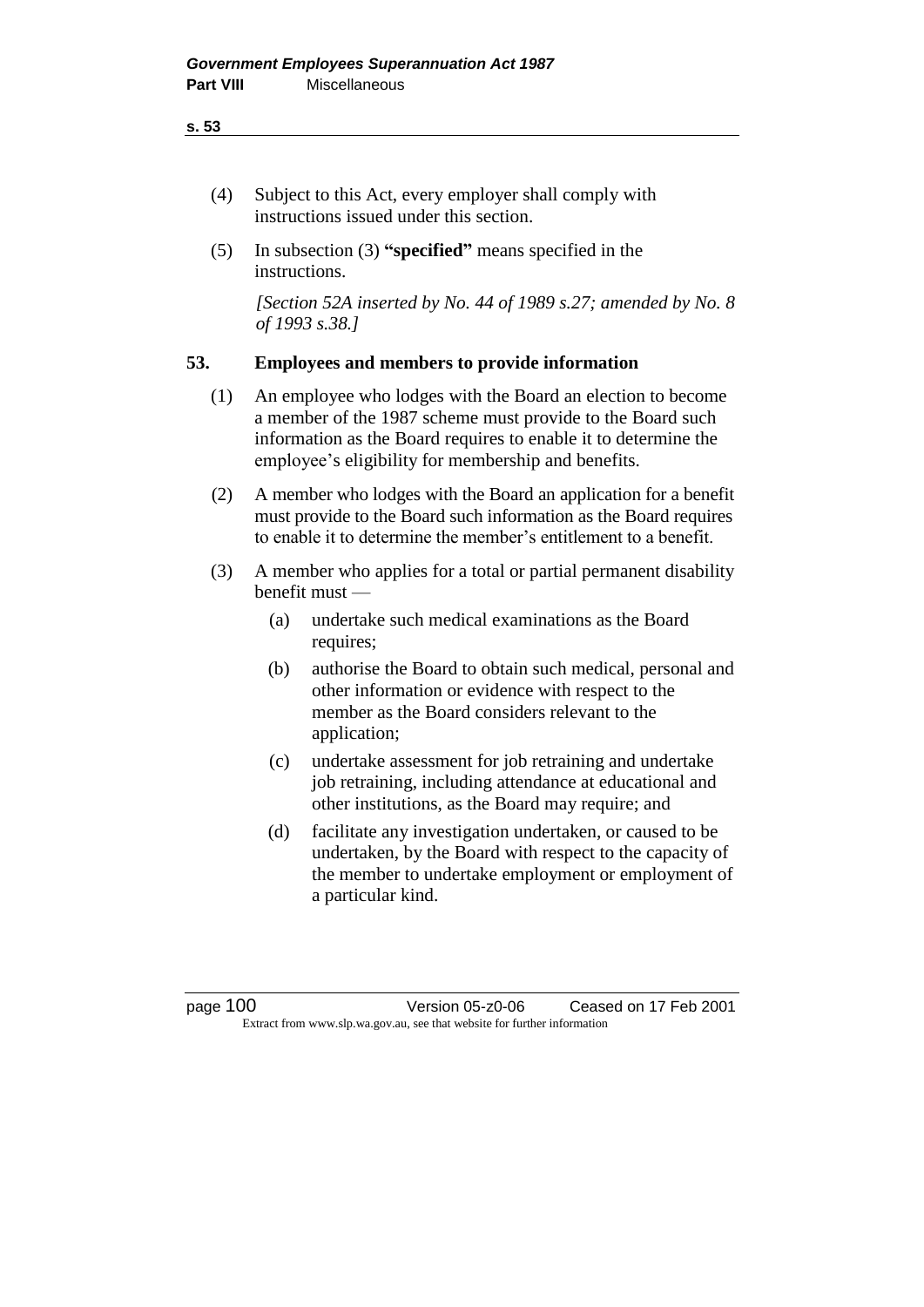- (4) Where an employee or member refuses or fails to comply with a requirement of the Board under subsection (1), (2) or (3), the Board may —
	- (a) in the case of an election to become a member of the 1987 scheme, decline to accept the election or accept the election subject to one of the conditions referred to in section 18(5); or
	- (b) in the case of an application for a benefit, reject the application.
- (5) Where an employee or a member provides the Board with information containing a statement that is —
	- (a) misleading in the form and context in which the statement appears;
	- (b) misleading because it omits matter that is material and of which the employee or member has, or at any time had, knowledge; or
	- (c) false to the knowledge of the employee or member,

the Board may, as it thinks appropriate —

- (aa) reject any application, or subsequent application, for a benefit the entitlement to which may have been affected by the false or misleading information provided; or
- (bb) provide such a benefit or entitlement to the employee or member as, in the opinion of the Board would have been provided if false or misleading information had not been provided.

*[Section 53 amended by No. 25 of 1992 s.29; No. 8 of 1993 s.43; No. 60 of 1995 s.23.]* 

# **54. Review of decisions of the Board**

(1) An employee or a member or former member or the personal representative of a member or former member who is aggrieved

Ceased on 17 Feb 2001 Version 05-z0-06 Page 101 Extract from www.slp.wa.gov.au, see that website for further information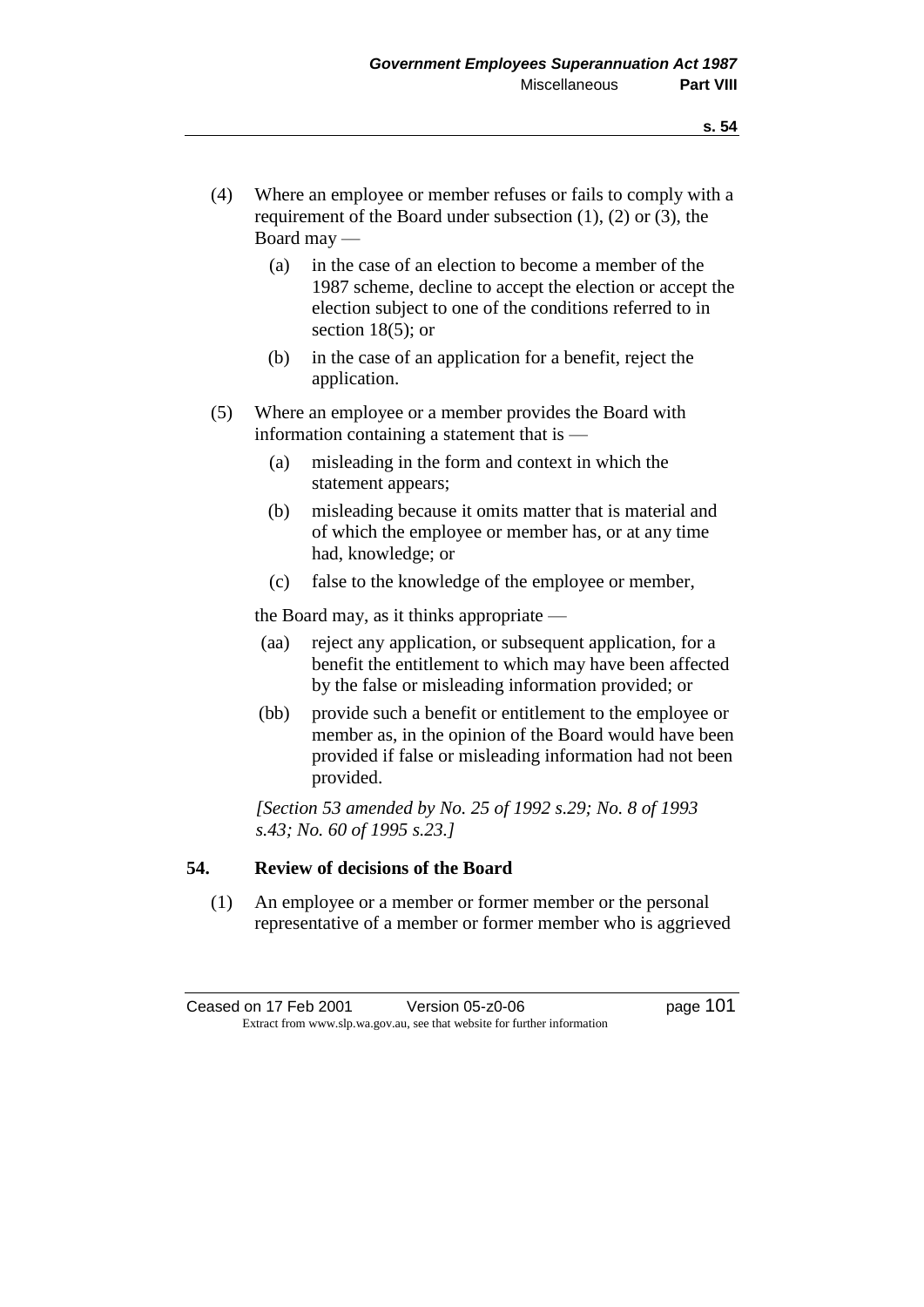### **s. 55**

by a decision of the Board may make representations in writing to the Board requesting the Board to review the decision.

- (2) Subject to subsection (3), the decision of the Board on a review under subsection (1) is final and conclusive.
- (3) A decision of the Board on a review under subsection (1) may be referred for independent review in accordance with the regulations.

## **55. Discretionary powers of Board**

- (1) Where the Board is satisfied, after such inquiry as it thinks necessary, that a person has, otherwise than through that person's own fault, lost or ceased to be entitled to a right, privilege, or benefit under this Act to which he or she was otherwise entitled or which he or she might otherwise have obtained, and that it is just and equitable that the person should be allowed to have the enjoyment of the right, privilege, or benefit, the Board may permit the person to exercise the right or grant to him or her the privilege or benefit notwithstanding that the time prescribed by or under this Act for doing any action in relation thereto may have expired.
- (2) The Board may, in the exercise of its powers under subsection (1), impose such conditions and requirements as it thinks just.

*[Section 55 amended by No. 57 of 1997 s.66(3).]*

# **56. Delegation**

The Board may, either generally or as otherwise provided by the instrument of delegation, delegate in writing to the chairman or an officer of the Board any of the Board's powers and duties under this Act, other than this power of delegation.

page 102 Version 05-z0-06 Ceased on 17 Feb 2001 Extract from www.slp.wa.gov.au, see that website for further information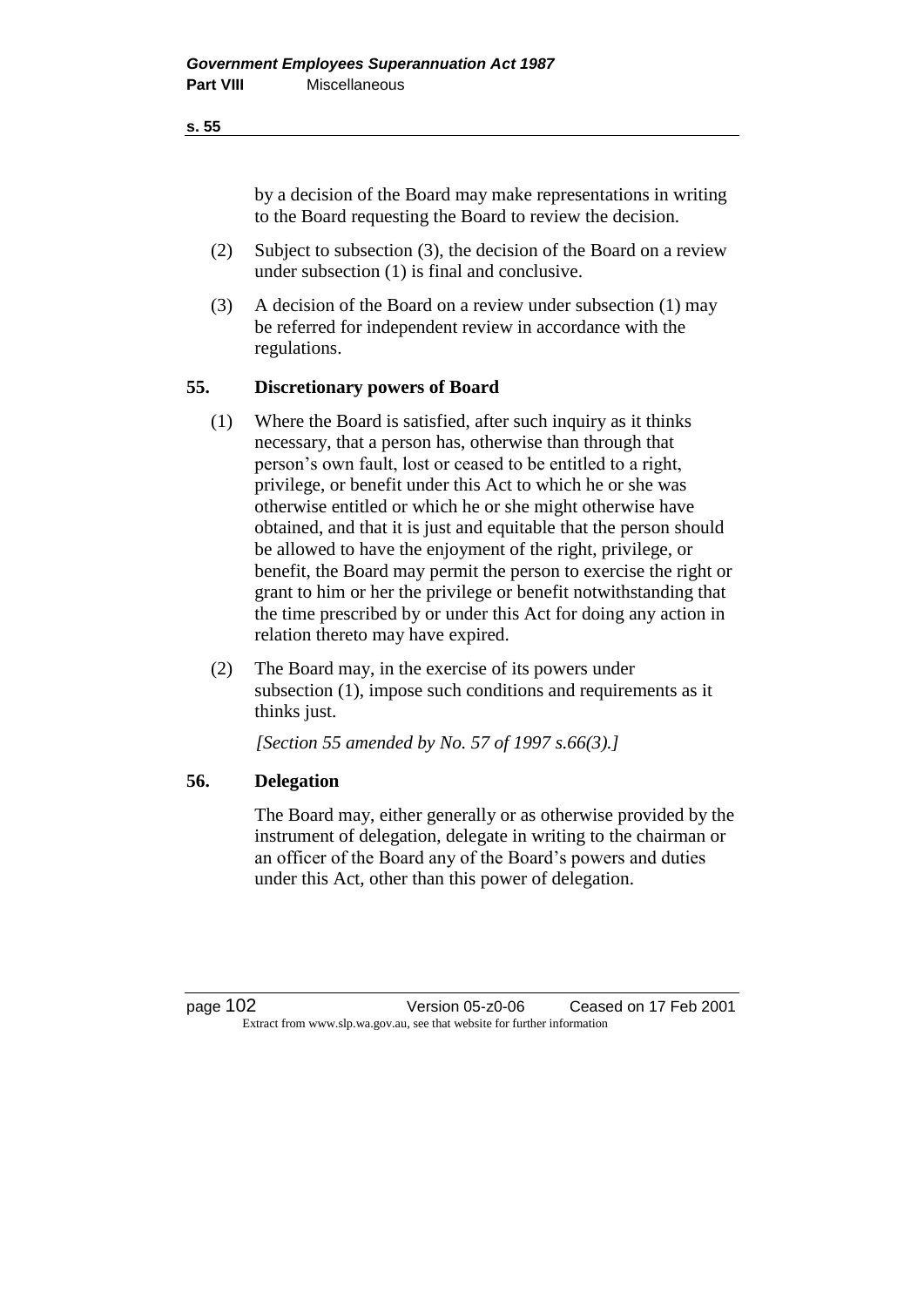# **56A. Restriction on establishment of schemes by public authority**

- (1) A public authority that is empowered or required by a written law to establish a superannuation scheme for the benefit of its employees, whether the power is in specific or general terms, shall not exercise the power or perform the duty except —
	- (a) with the approval of the Treasurer; and
	- (b) on such terms and conditions as the Treasurer may specify.
- (2) Subsection (1) has effect notwithstanding a provision, express or implied, in a written law, but does not affect the operation of a superannuation scheme that was established before the commencement of section 28 of the *Government Employees Superannuation Amendment Act 1989* <sup>1</sup> .
- (3) In subsection (1) **"public authority"** means a public statutory body established by or under a written law.

*[Section 56A inserted by No. 44 of 1989 s.28.]* 

## **57. Reciprocity with other funds**

- (1) The Treasurer may enter into agreements with bodies responsible for the management of public sector superannuation schemes to provide on a reciprocal basis the facility for —
	- (a) persons who are members of the 1987 scheme under this Act to transfer accrued superannuation rights in the event of transferring employment to employers responsible for those other schemes; and
	- (b) persons who are contributors to those other schemes to transfer accrued superannuation rights to the 1987 scheme under this Act in the event of transferring employment to an employer under this Act.
- (2) An agreement made under this section must provide for the payment from one fund to another of an amount representing in the case of every person making use of the facility both the

Ceased on 17 Feb 2001 Version 05-z0-06 Page 103 Extract from www.slp.wa.gov.au, see that website for further information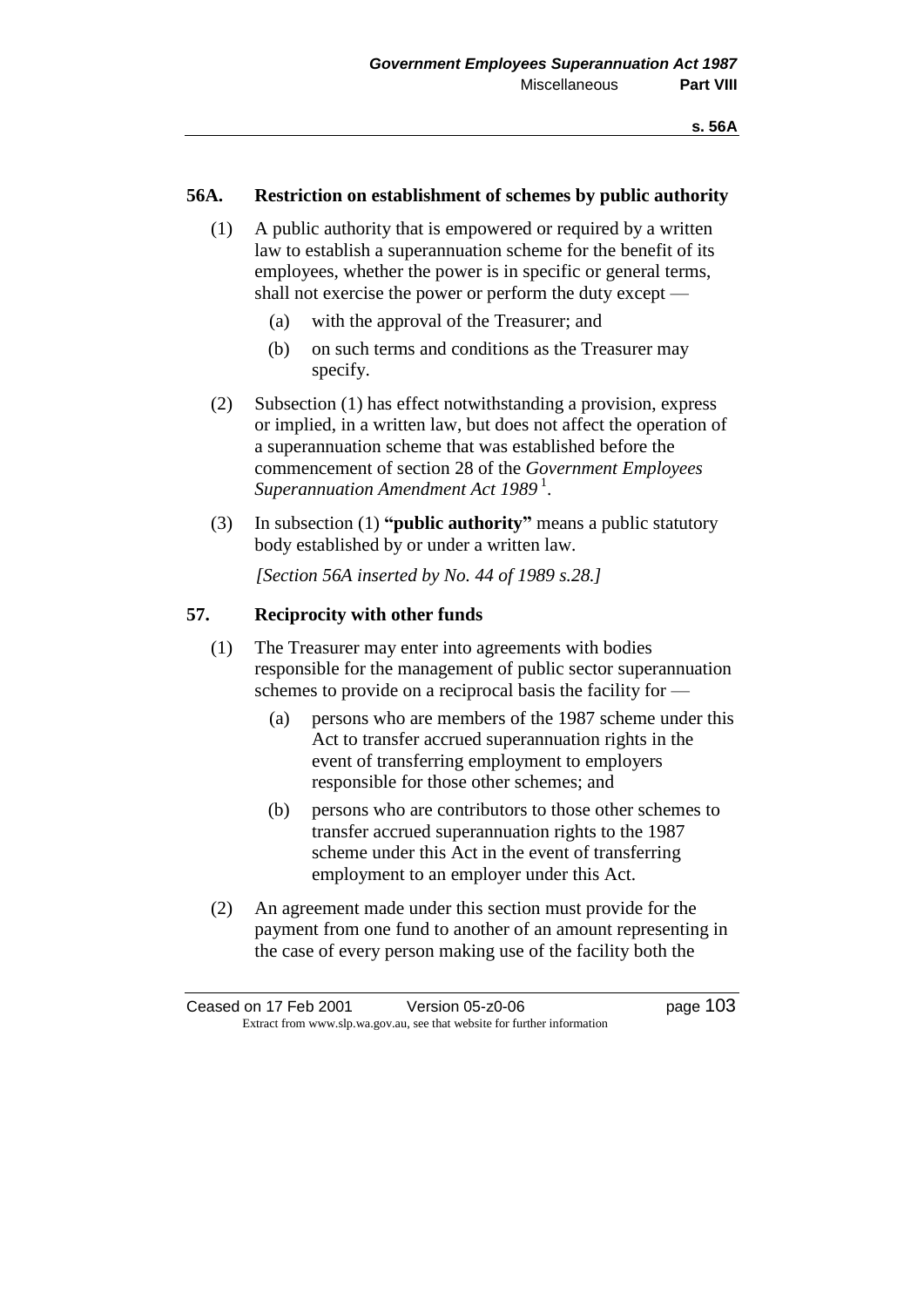person's contributions and the employer's contributions to the relevant fund.

- (3) The Treasurer shall not enter an agreement under this section unless satisfied that amounts paid to a public sector superannuation scheme from the Fund cannot be paid to or in respect of contributors before they attain the age of 55 years, except in the case of death or disability.
- (4) The election to become a member of the 1987 scheme of an employee with accrued benefits transferred from a public sector superannuation scheme shall be accepted by the Treasurer unconditionally or conditionally (as provided in section 18(5)) having regard to the comparable classification of the employee under that public sector superannuation scheme from which the accrued benefits were transferred.
- (5) The Governor may make regulations to give effect to agreements made by the Treasurer under this section and to provide for and regulate transfers from moneys standing to the credit of the Fund of amounts payable to public sector superannuation funds in accordance with such agreements and benefits to be granted to members of the 1987 scheme with accrued benefits from public sector superannuation funds.
- (6) Regulations under this section may authorise payments and benefits and impose conditions and limitations with respect to members of the 1987 scheme transferring to or from public sector superannuation schemes that differ from the provisions applicable under this Act to other members of the 1987 scheme.
- (7) In this section —

**"public sector superannuation scheme"** means a superannuation scheme established for the benefit of its employees by the Government of the Commonwealth, a Territory, a State other than Western Australia or by a public authority, including local government, established under the law of any such Government.

page 104 Version 05-z0-06 Ceased on 17 Feb 2001 Extract from www.slp.wa.gov.au, see that website for further information

**s. 57**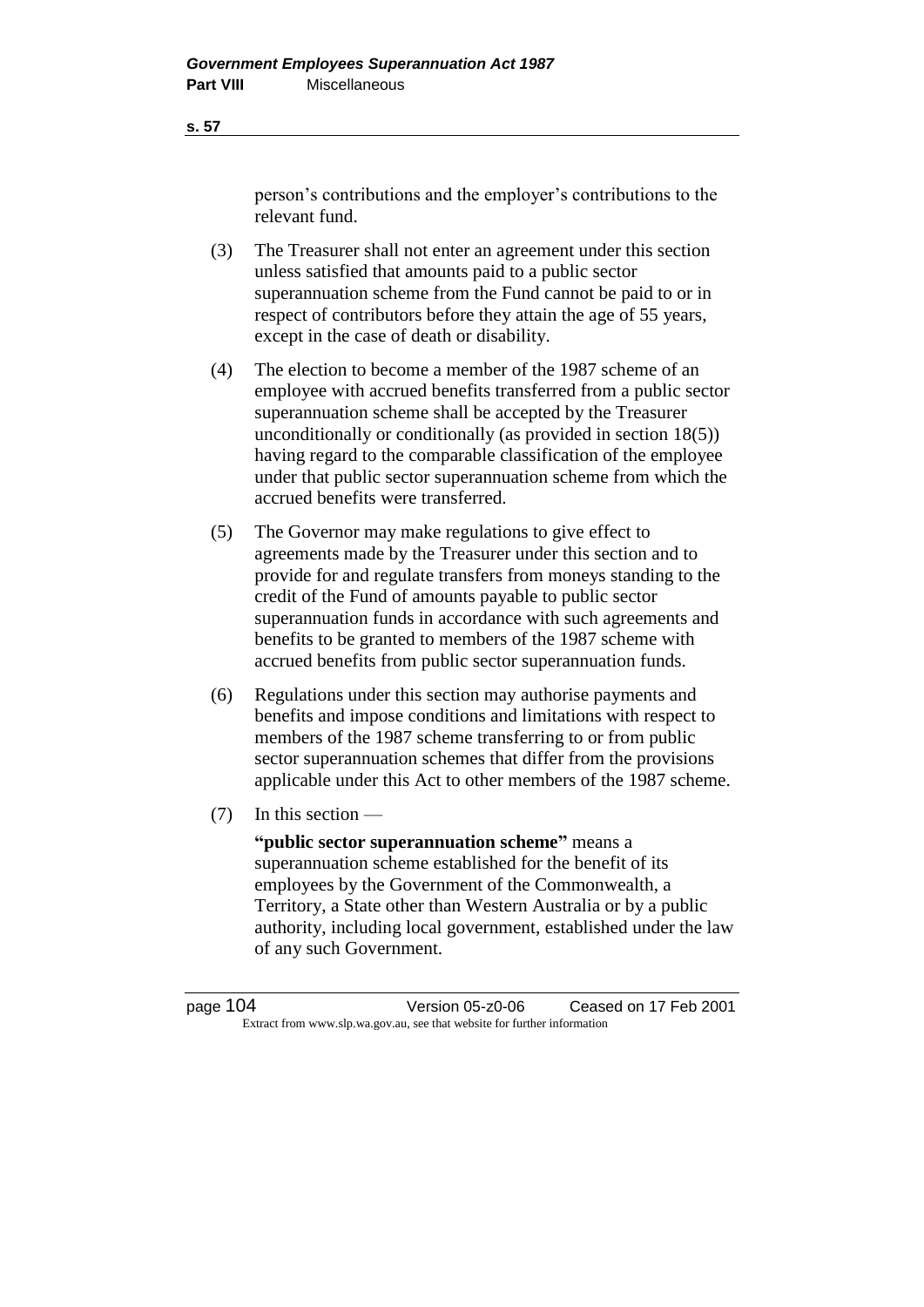**s. 59**

*[Section 57 amended by No. 8 of 1993 ss.39 and 43; No. 60 of 1995 s.23; No. 49 of 1996 s.64.]* 

*[58. Repealed by No. 25 of 1992 s.30.]* 

# **59. Regulations**

The Governor may make regulations prescribing all matters and things that by this Act are required or permitted to be prescribed or that are necessary or convenient to be prescribed for giving effect to this Act.

*[Section 59 amended by No. 44 of 1989 s.28.]* 

# **60. Transitional**

Schedule 4 has effect.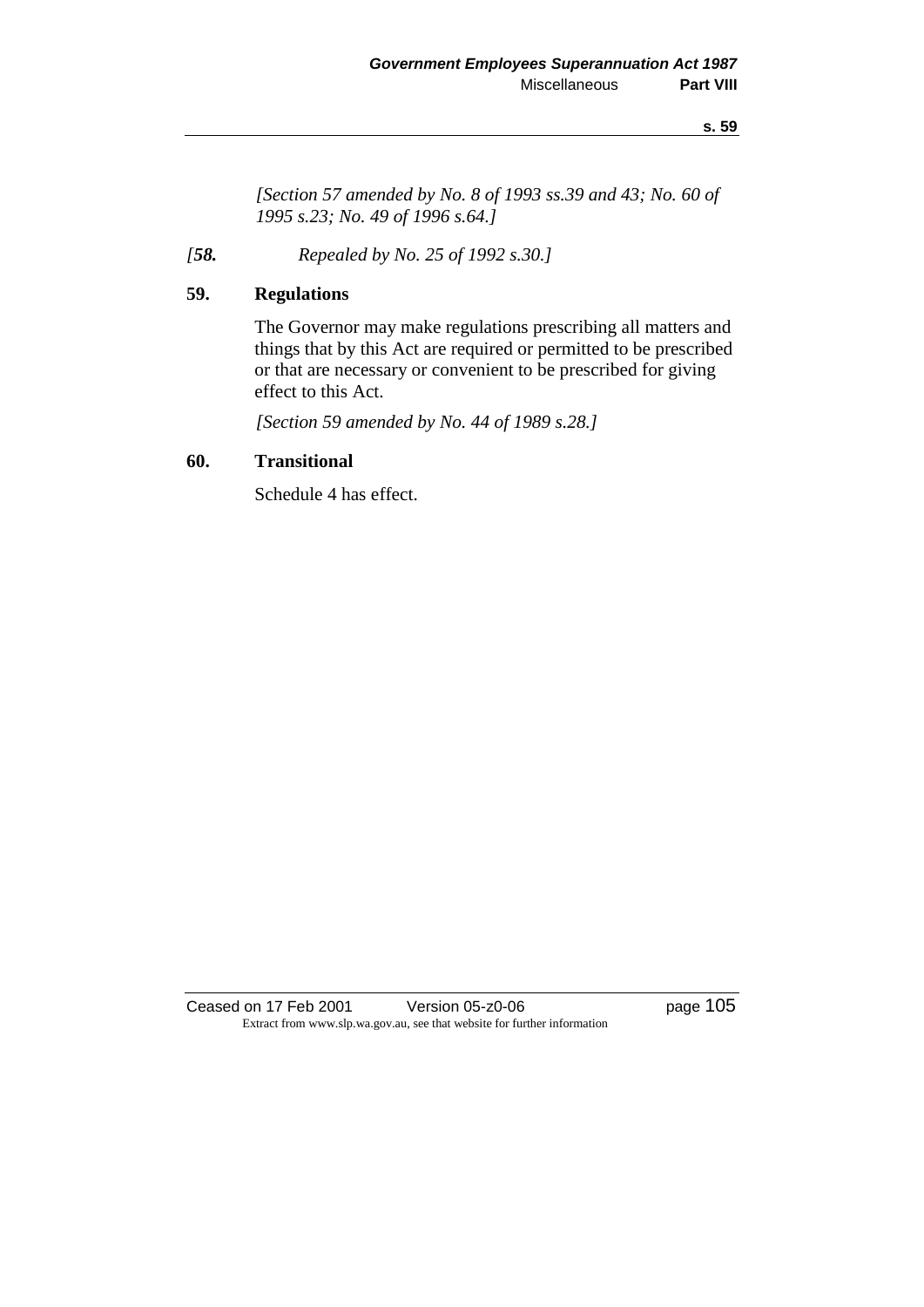# **Schedule 1**

[Section 3]

# **List of Employers**

Part A

All public service departments established or continued under the *Public Sector Management Act 1994*, or deemed to have been so established for the purposes of that Act, other than a department or part of a department specified in Part B.

Hospital Boards constituted under section 15 of the *Hospitals and Health Services Act 1927* and the Minister in relation to any public hospital controlled by him under section 7 of that Act.

Colleges established or continued under the *Vocational Education and Training Act 1996*

Agent General, London Commissioner for Equal Opportunity Commissioner of Police Governor or his or her delegate under the *Governor's Establishment Act 1992* Information Commissioner Official Representative, North Asia Parliamentary Commissioner for Administrative Investigations President of the Legislative Council or Speaker of the Legislative Assembly or President of the Legislative Council and Speaker of the Legislative Assembly, acting jointly, as the case requires, under the *Parliamentary and Electorate Staff (Employment) Act 1992* The Western Australian Electoral Commission (on and from 30 October 1987) The Western Australian Government Railways Commission (until 30 June 1988) Western Australian Industrial Relations Commission Western Australian Office of Higher Education (on and from 1 January 1990) Western Australian Post Secondary Education Commission<sup>9</sup> (until 31 December 1989)

page 106 Version 05-z0-06 Ceased on 17 Feb 2001 Extract from www.slp.wa.gov.au, see that website for further information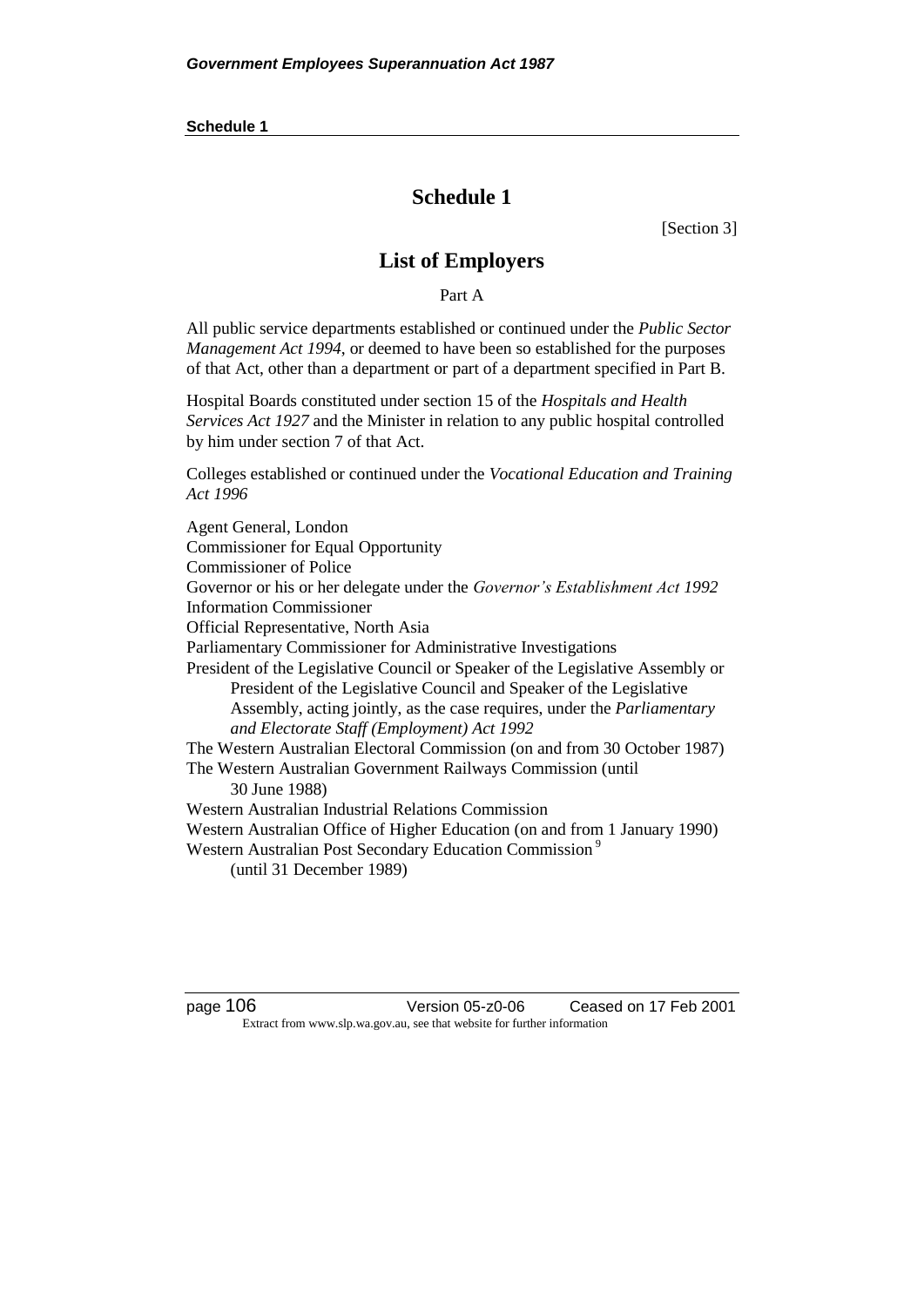#### Part B

Aboriginal Affairs Planning Authority Agriculture Protection Board Albany Port Authority Animal Resources Authority (on and from 1 January 1988) Botanic Gardens and Parks Authority Bunbury Port Authority Burswood Park Board Commissioner of Main Roads Commissioner of Workplace Agreements Construction Industry Long Service Leave Payments Board (on and from 1 August 1991) Country High School Hostels Authority (on and from 1 January 1988) Country Housing Authority Curriculum Council Dampier Port Authority (on and from 28 February 1989) Department of Conservation and Land Management Department of Planning and Urban Development (on and from 12 September 1989 until 31 March 1990) Department of Services — State Printing Division (until 30 July 1990) Department of State Services — State Print (on and from 31 July 1990) Department of Transport Disability Services Commission Eastern Goldfields Transport Board (on and from 1 January 1988) East Perth Redevelopment Authority Esperance Port Authority Family Court Fire and Emergency Services Authority of Western Australia Fremantle Cemetery Board (on and from 22 March 1991) Fremantle Port Authority Gascoyne Development Commission Geraldton Port Authority Goldfields-Esperance Development Commission Government Employees' Housing Authority Government Employees Superannuation Board Great Southern Development Commission Homes of Peace Inc. Hospital Laundry and Linen Service of Western Australia Insurance Commission of Western Australia

Ceased on 17 Feb 2001 Version 05-z0-06 Page 107 Extract from www.slp.wa.gov.au, see that website for further information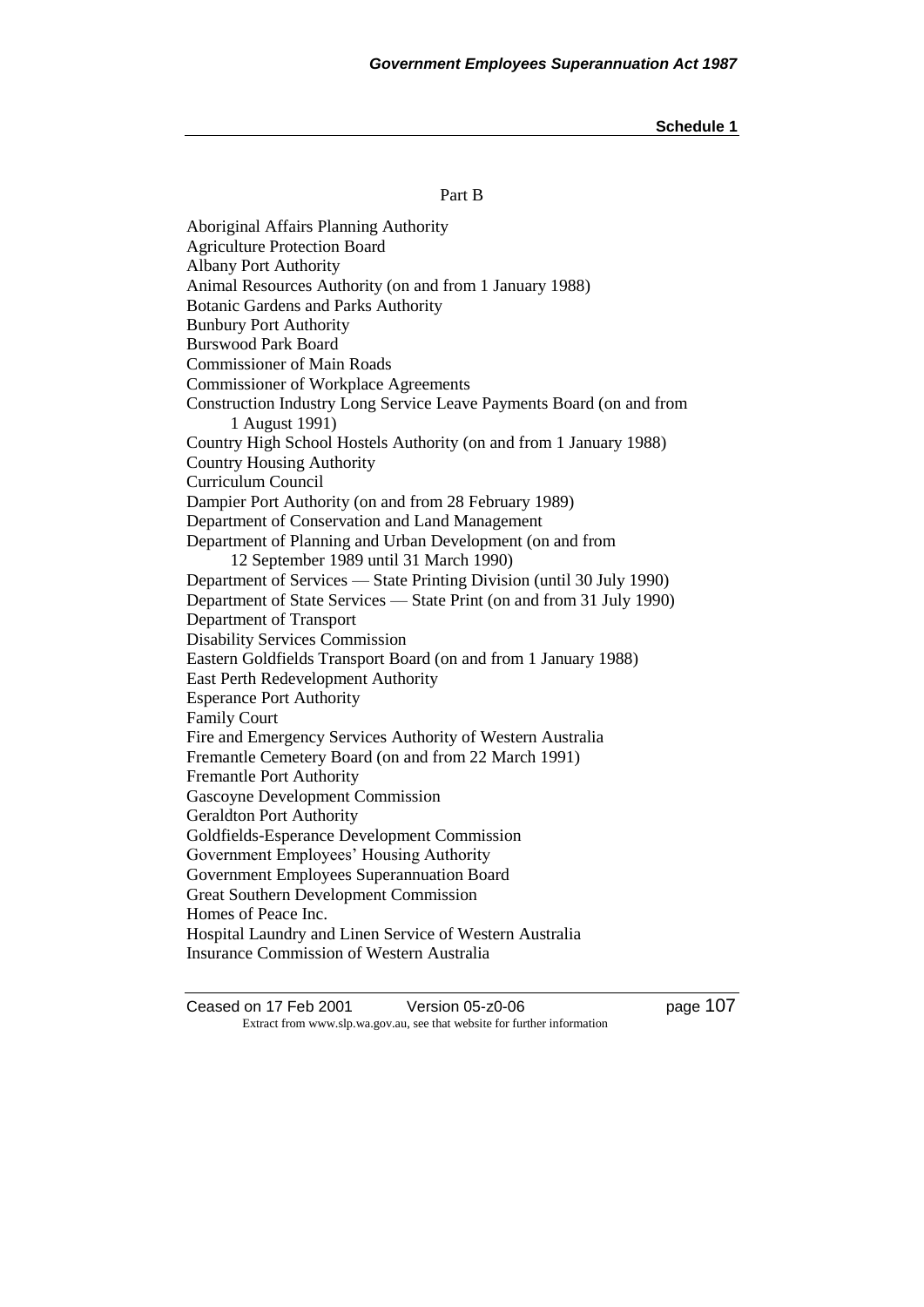Keep Australia Beautiful Council (W.A.) Kimberley Development Commission Legal Aid Commission of Western Australia Library Board of Western Australia Lotteries Commission (on and from 1 January 1988) Metropolitan Cemeteries Board (on and from 22 March 1991) Metropolitan Market Trust (until 31 December 1990) Metropolitan (Perth) Passenger Transport Trust Midland Redevelopment Authority Mid West Development Commission Ministry of Economic Development and Trade — Technology and Industry Development Authority<sup>10</sup> (on and from 25 October 1988 until 31 March 1990) National Trust of Australia (W.A.) Nurses Board of Western Australia Office of Health Review PathCentre (on and from 10 April 1995) Peel Development Commission Perth International Centre for Application of Solar Energy Perth Market Authority (on and from 1 January 1991) Perth Theatre Trust Pilbara Development Commission Port Hedland Port Authority Potato Marketing Corporation of Western Australia (on and from 1 January 1988) Public Trust Office R & I Bank of Western Australia Ltd (on and from 1 January 1991 until 30 June 1991)<sup>11</sup> Rottnest Island Authority (on and from 30 May 1988) Rottnest Island Board (until 29 May 1988) Rural Adjustment and Finance Corporation Small Business Development Corporation (on and from 1 January 1988) South West Development Commission State Emergency Services — Unexploded Ordinances Division (on and from 1 May 1991) State Housing Commission State Planning Commission (until 11 September 1989) Subiaco Redevelopment Authority Technology and Industry Development Authority<sup>10</sup> (until 24 October 1988) The Art Gallery of Western Australia

page 108 Version 05-z0-06 Ceased on 17 Feb 2001 Extract from www.slp.wa.gov.au, see that website for further information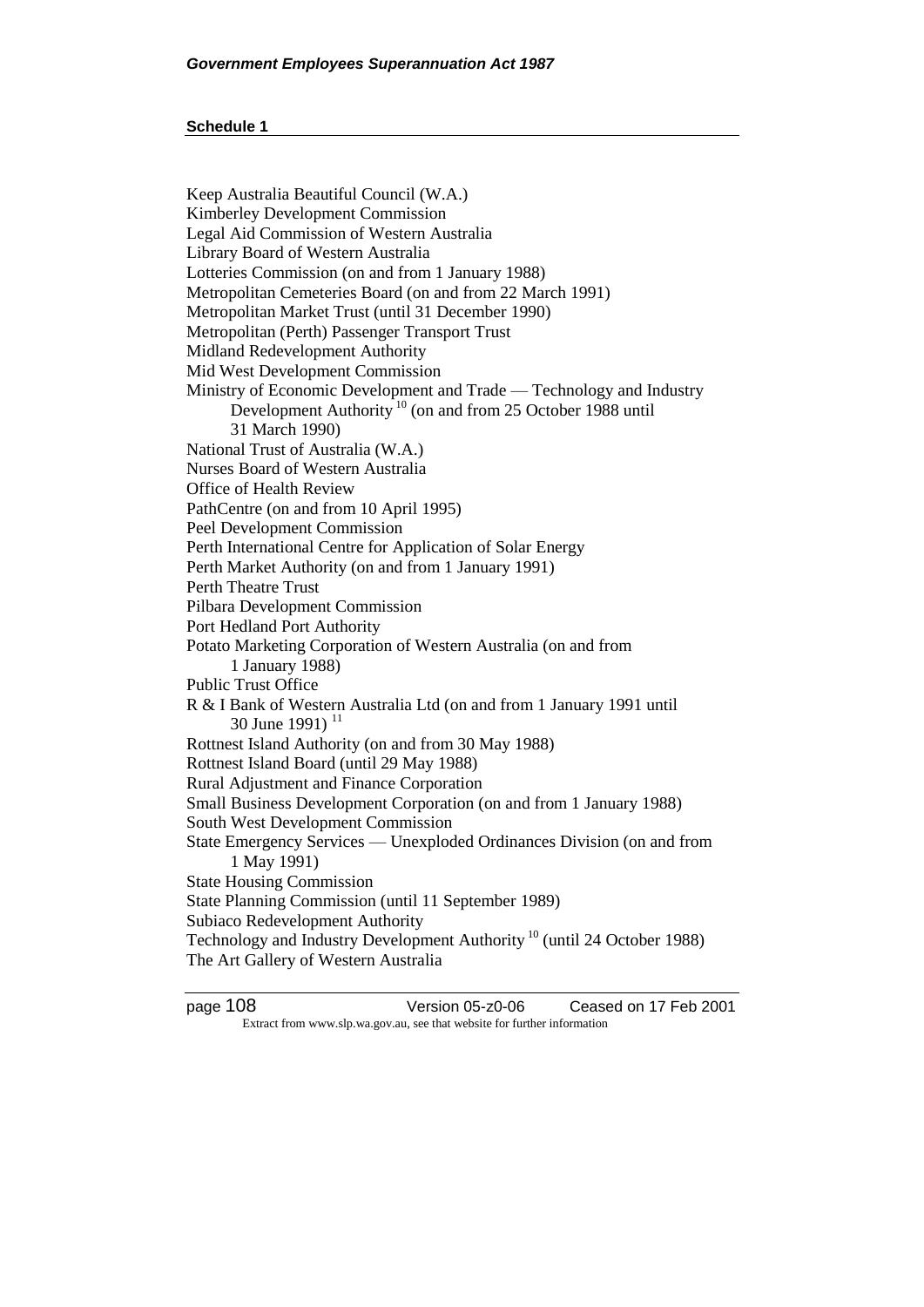*[Schedule 1 inserted in Gazette 28 June 1991 pp.3131-3; amended by No. 62 of 1991 s.59; No. 35 of 1992 s.49; No. 40 of 1992 s.6; No. 76 of 1992 s.114; No. 13 of 1993 s.103; No. 32 of 1993 s.11(1); No. 36 of 1993 s.58; No. 47 of 1993 s.11; No. 53 of 1993 s.44; No. 32 of 1994 s.13; No. 35 of 1994 s.67; No. 36 of 1994 s.35; No. 89 of 1994 s.109; No. 103 of 1994 s.18; No. 11 of 1995 s.58(3); No. 73 of 1995 s.188; No. 75 of 1995 s.80(5); No. 35 of 1996 s.28; No. 42 of 1996 s.71(1); No. 45 of 1996 s.38; No. 17 of 1997 s.35; No. 4 of 1998 s.48; No. 23 of 1998 s.20; No. 30 of 1998 s.8; No. 42 of 1998 s.38; No. 53 of 1998 s.56; No. 8 of 1999 s.18; No. 38 of 1999 s.73; No. 58 of 1999 s.103; No. 24 of 2000 s.14(13); No. 25 of 2000 s.19 and 33; amended in Gazette under section 48, 15 September 1995 pp.4301-2; 22 March 1996 p.1428.]*

Ceased on 17 Feb 2001 Version 05-z0-06 page 109 Extract from www.slp.wa.gov.au, see that website for further information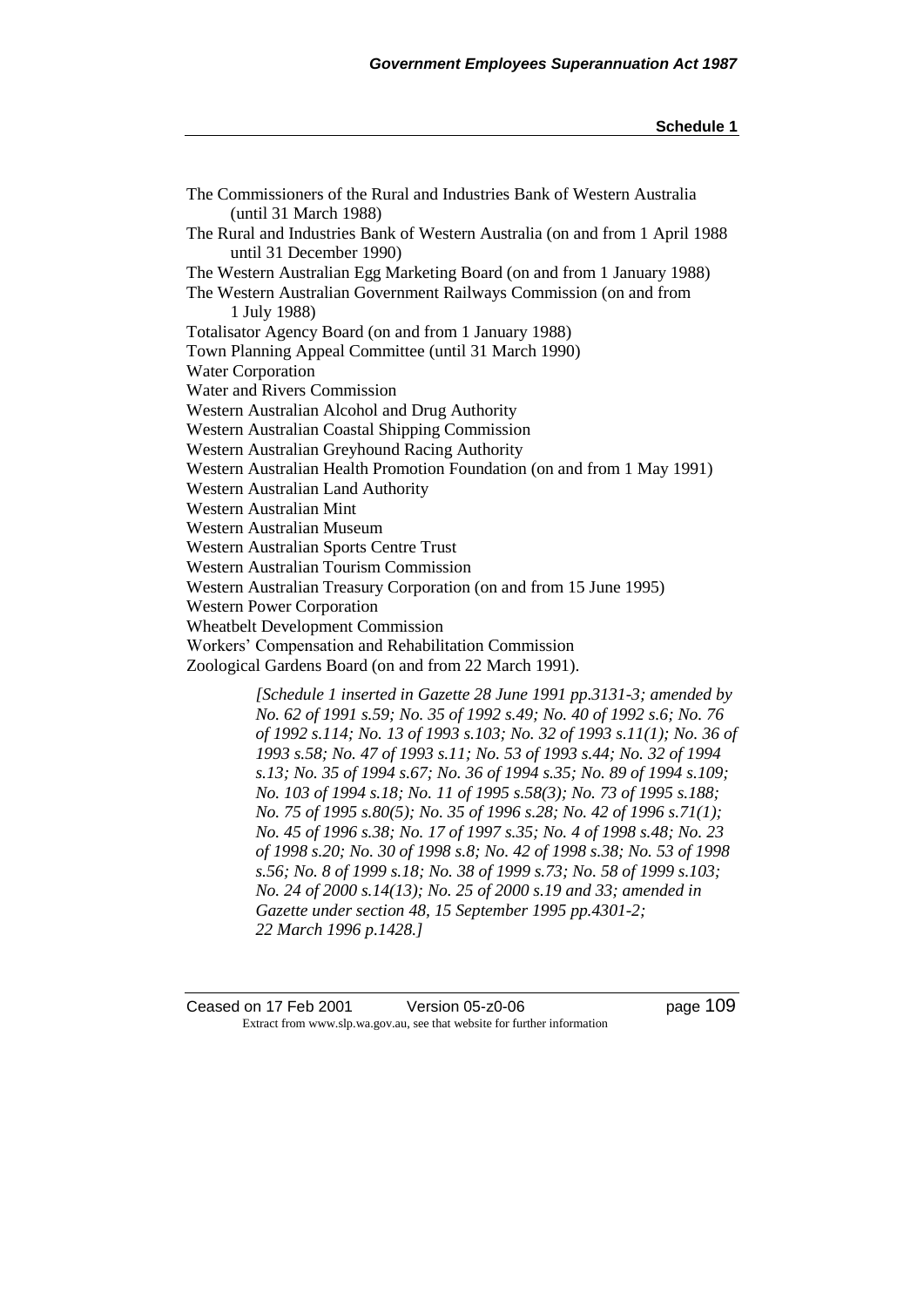[Section  $5(4)$ ]

# **Provisions relating to elections and elected members of the Board**

## **1. Elections**

Elections shall be held from time to time in accordance with and in the manner prescribed by regulations under this Act for the purpose of electing 3 members of the Board.

## **2. Time for holding elections**

- (1) The first elections for the 3 elected members of the Board shall be held within 6 months after the commencement of this Act.
- (2) After the first elections, the elections for the elected members shall be held within the period of 6 months that precedes the expiry of the term of office of the existing elected members or, in the event of an office becoming vacant before an election is held, as soon as practicable, and in any case not later than 60 days, after the office becomes vacant.

## **3. Term of office**

An elected member holds office for a term of 3 years and, if otherwise qualified, is eligible for re-election.

## **4. Casual vacancies**

- (1) Where from any cause a casual vacancy occurs in the office of an elected member, the Minister may appoint a member of a scheme to fill the vacancy until the appointee's successor is elected.
- (2) The Minister shall, before making an appointment under subclause (1) consult such persons, organisations and associations as the Minister thinks fit.

*[Schedule 2 amended by No. 25 of 1992 s.31; No. 8 of 1993 s.40.]* 

page 110 Version 05-z0-06 Ceased on 17 Feb 2001 Extract from www.slp.wa.gov.au, see that website for further information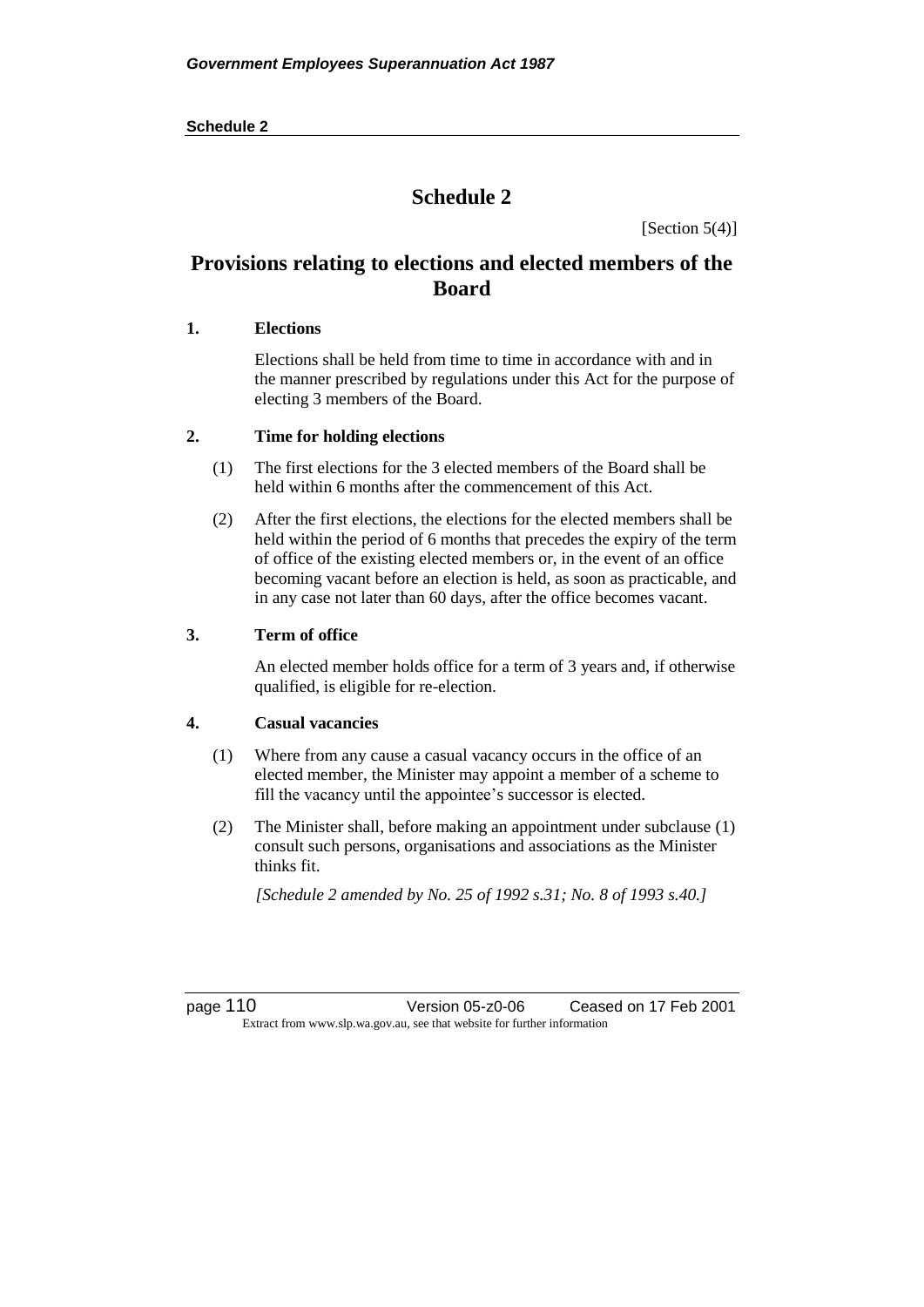# **Schedule 3**

[Section 6(2)]

# **Constitution and proceedings of the Board**

*[1. Repealed]*

# **2. Deputy chairman**

- (1) The Governor may appoint a person to act in the office of the chairman when the chairman is ill or absent and a person so appointed shall be known as the deputy chairman and while so acting shall have and may exercise all the functions of the chairman.
- (2) The Governor may remove any person from the office of deputy chairman.
- (3) No person shall be concerned to inquire whether or not an occasion has arisen requiring or authorising the deputy chairman to act in the office of chairman.

## **3. Vacation of office**

The office of a member of the Board becomes vacant if —

- (a) the member resigns his or her office by written notice addressed to the Minister;
- (b) the member is an undischarged bankrupt or a person whose property is subject to an order or arrangement under the laws relating to bankruptcy;
- (c) the member is removed from office by the Minister on the grounds of neglect of duty, misbehaviour, incompetence or mental or physical incapacity impairing the performance of his or her duties; or
- (d) the member is absent without leave of the Board from 4 consecutive meetings of the Board of which he or she has had notice.

## **4. Liability of members of the Board**

(1) No matter or thing done or omitted to be done by the Board, and no matter or thing done or omitted to be done by any member of the Board or by any person acting under the direction of the Board, shall,

Ceased on 17 Feb 2001 Version 05-z0-06 Page 111 Extract from www.slp.wa.gov.au, see that website for further information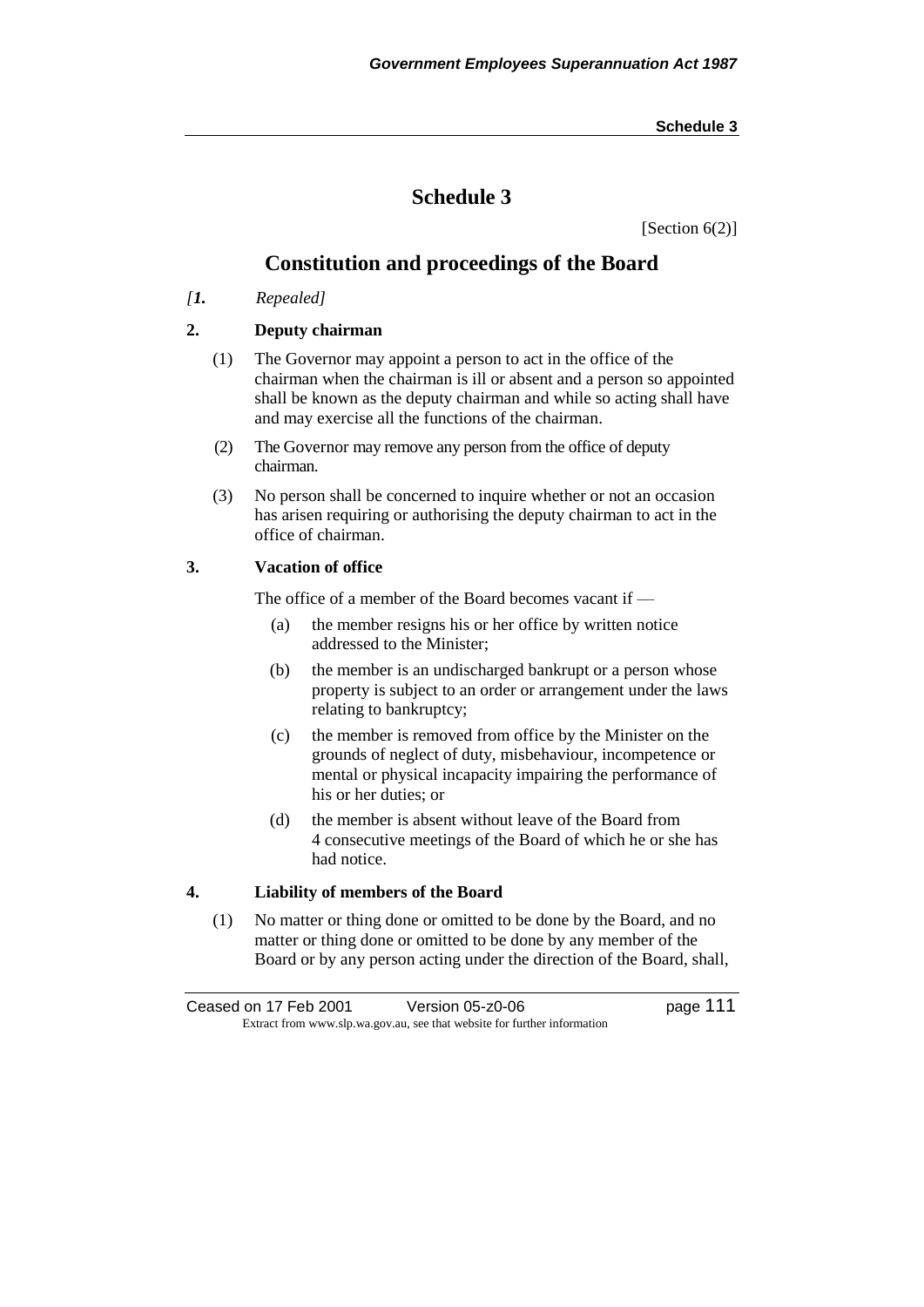if the matter or thing was done or omitted to be done in good faith for the purposes of this Act, subject a member of the Board personally or a person so acting personally to any action, liability, claim or demand.

(2) Subclause (1) has effect subject to the *Statutory Corporations (Liability of Directors) Act 1996*.

### **5. Disclosure of pecuniary interests**

- (1) A member of the Board who has a direct or indirect pecuniary interest
	- (a) in a matter that is being considered, or is about to be considered, at a meeting of the Board; or
	- (b) in a thing being done or about to be done by the Board,

shall, as soon as possible after the relevant facts have come to the member's knowledge, disclose the nature of the interest at a meeting of the Board.

- (2) A member of the Board who has given advice for remuneration to the Board or to the Superannuation Board constituted under the *Superannuation and Family Benefits Act 1938* with respect to —
	- (a) a matter that is being considered, or is about to be considered, at a meeting of the Board; or
	- (b) a thing being done or about to be done by the Board,

shall, notwithstanding that for the purposes of subclause (1) the member no longer has a direct or indirect pecuniary interest in that matter or thing, as soon as possible after the relevant facts have come to the member's knowledge, disclose the nature of the interest at a meeting of the Board.

- (3) A disclosure by a member of the Board at a meeting of the Board that the member —
	- (a) is a member, or is in the employment, of a specified company or other body;
	- (b) is a partner, or is in the employment, of a specified person; or
	- (c) has some other specified interest relating to a specified company or other body or a specified person,

shall be deemed to be a sufficient disclosure of the nature of the interest in any matter or thing relating to that company or other body or to that person which may arise after the date of the disclosure.

page 112 Version 05-z0-06 Ceased on 17 Feb 2001 Extract from www.slp.wa.gov.au, see that website for further information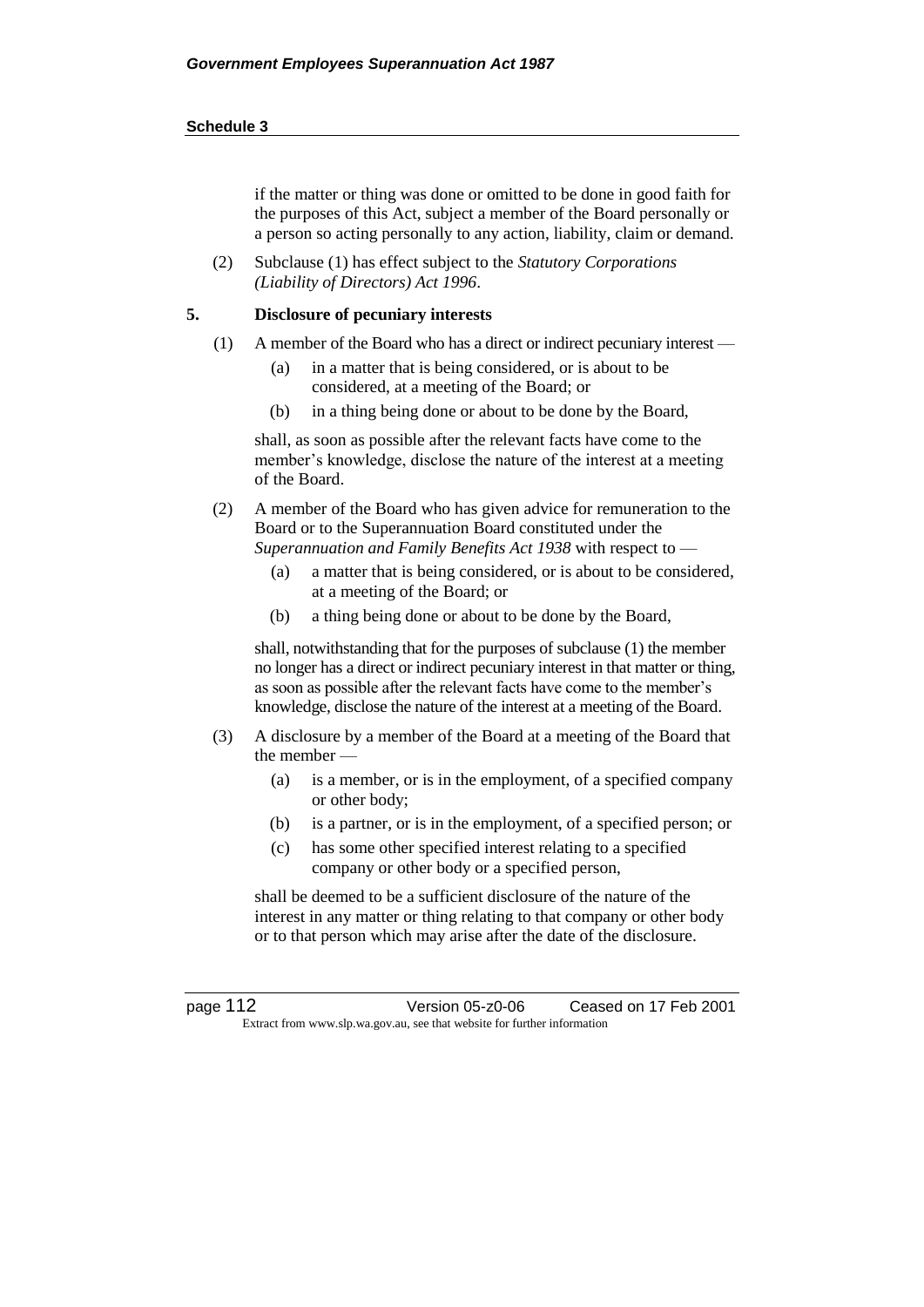- (4) The Board shall cause particulars of any disclosure made under subclause  $(1)$ ,  $(2)$  or  $(3)$  to be recorded in a book kept for the purpose and that book shall be open at all reasonable hours to the inspection of any person on payment of such fee as may be determined by the Board from time to time.
- (5) After a member of the Board has, or is deemed to have, disclosed the nature of an interest in any matter or thing pursuant to subclause (1),  $(2)$  or  $(3)$ , the member shall not -
	- (a) be present during any deliberation of the Board, or take part in any decision of the Board, with respect to that matter; or
	- (b) exercise any functions under this Act with respect to that thing,

as the case may require.

- (6) Notwithstanding that a member of the Board contravenes the provisions of this clause, that contravention does not invalidate any decision of the Board or the exercise of any function under this Act.
- (7) Nothing in this clause applies to or in respect of an interest of a member of the Board in a matter or thing which arises by reason only that the member is —
	- (a) a member of a scheme;
	- (b) an employee of an employer;
	- (c) a member of the Board or other body responsible for the control or direction of an employer;
	- (d) an employee of a union or association of unions; or
	- (e) a member of a corporation listed on a stock exchange in Australia and the member's interest may properly be regarded as not being a material interest.
- (8) A contravention of this clause constitutes misbehaviour for the purposes of clause 3(c).

### **6. Presiding member**

At a meeting of the Board —

(a) the chairman;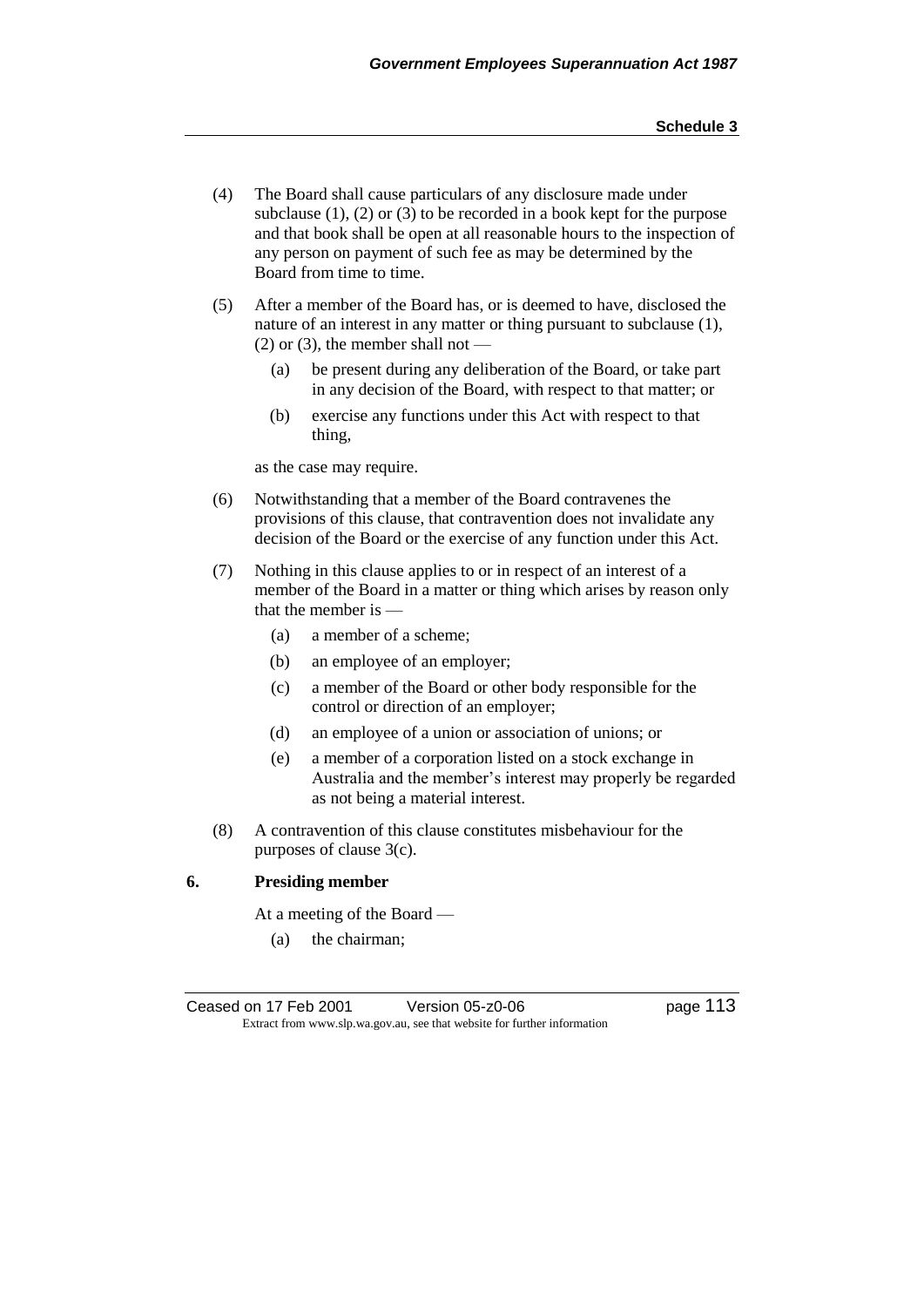- (b) in the absence of the chairman, the deputy chairman; or
- (c) in the absence of the chairman or a deputy chairman (if one has been appointed), a person elected by the members of the Board present at the meeting from among their number,

shall preside.

## **7. General procedure concerning meetings**

The procedure for the calling of meetings of the Board and the conduct of business at those meetings shall, subject to this Schedule and any regulations, be as determined by the Board.

### **8. Quorum**

A quorum for a meeting of the Board is 5 members.

## **9. Voting**

- (1) The person presiding at a meeting of the Board shall have a deliberative vote only.
- (2) A decision supported by 5 members of the Board is the decision of the Board.

### **10. Minutes**

The Board shall cause accurate minutes of each meeting of the Board to be recorded and preserved.

### **11. Common seal**

The common seal of the Board shall —

- (a) be in a form determined by the Board;
- (b) be kept in such custody as the Board directs;
- (c) not be used except as authorised by the Board.

*[Schedule 3 amended by No. 44 of 1989 s.30; No. 25 of 1992 s.32; No. 8 of 1993 ss.41 and 62; No. 41 of 1996 s.3.]* 

page 114 Version 05-z0-06 Ceased on 17 Feb 2001 Extract from www.slp.wa.gov.au, see that website for further information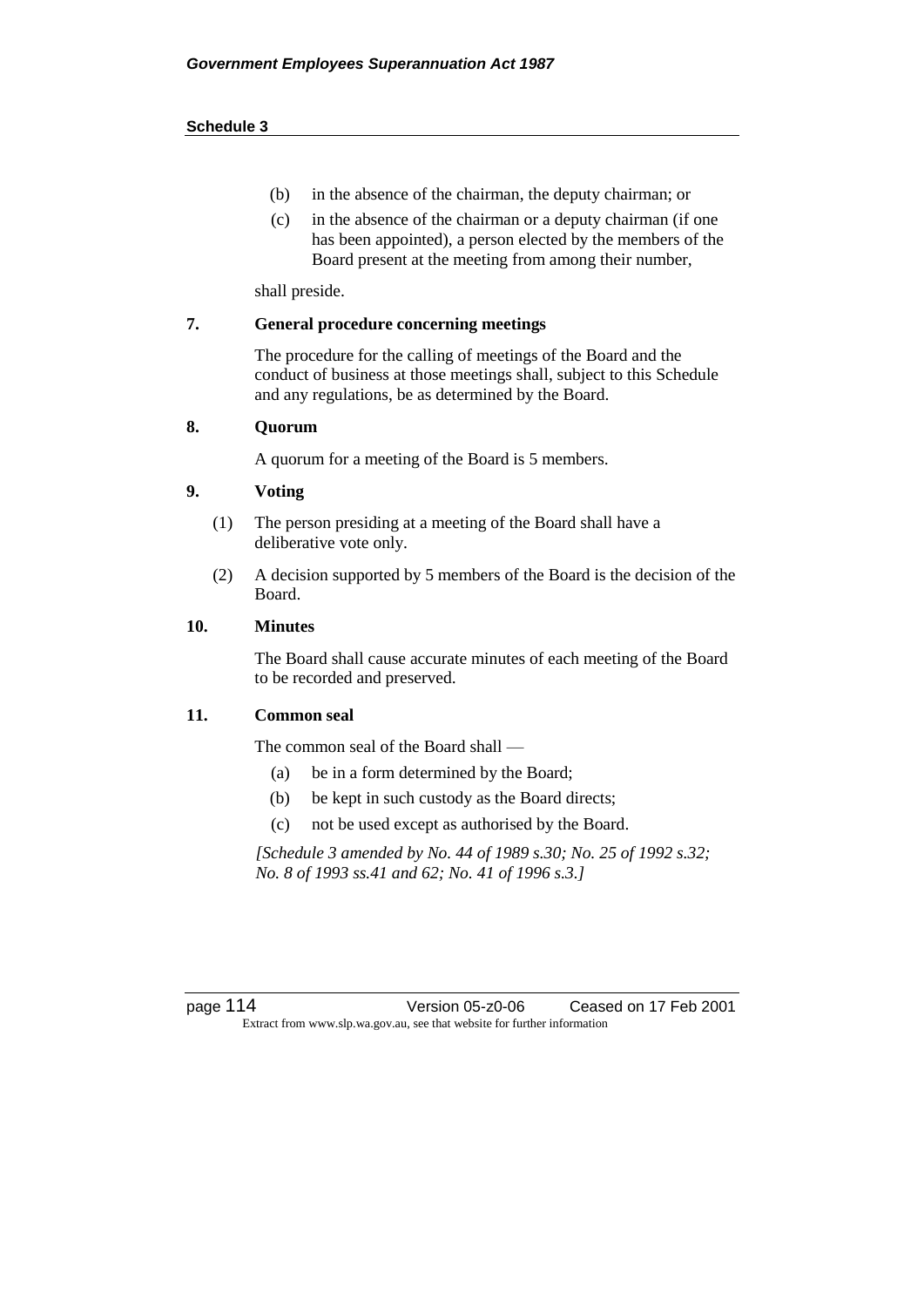# **Schedule 4**

[Section 60]

# **Transitional provisions**

## **1. Interpretation**

(1) In this Schedule —

**"contributor to the Provident Account"** means a contributor to that account under Division 3 of Part VA of the S and FB Act;

**"election to transfer"** means the election form signed by a person who is entitled to elect to transfer from the S and FB scheme under clause 4, 5, 7, 7A or 7B and become a member of the 1987 scheme;

**"final remuneration"**, in relation to a transferred contributor, has the meaning given by clause 1A;

**"Provident Account"** means the Provident Account established by Part VA of the S and FB Act;

**"S and FB Act"** means the *Superannuation and Family Benefits Act 1938*;

**"S and FB contributor"** means a contributor as defined in section 6(1) of the S and FB Act;

**"S and FB scheme"** means the scheme of superannuation and family benefits provided for under the S and FB Act;

**"subscriber to the Provident Account"** means a subscriber to that account under section 83B of the S and FB Act;

**"Superannuation Board"** means the Board constituted by that name under the S and FB Act;

**"transferred contributor"** means a member of the 1987 scheme who has become a member by lodging an election to transfer with the Board;

**"transferred contributor for limited benefits"** means a transferred contributor who was prior to lodging an election to transfer with the Board a contributor for limited benefits under and for the purposes of section 61 of the S and FB Act;

**"transferred service"** in relation to a transferred contributor, means the period of service or employment of the contributor that constituted

Ceased on 17 Feb 2001 Version 05-z0-06 Page 115 Extract from www.slp.wa.gov.au, see that website for further information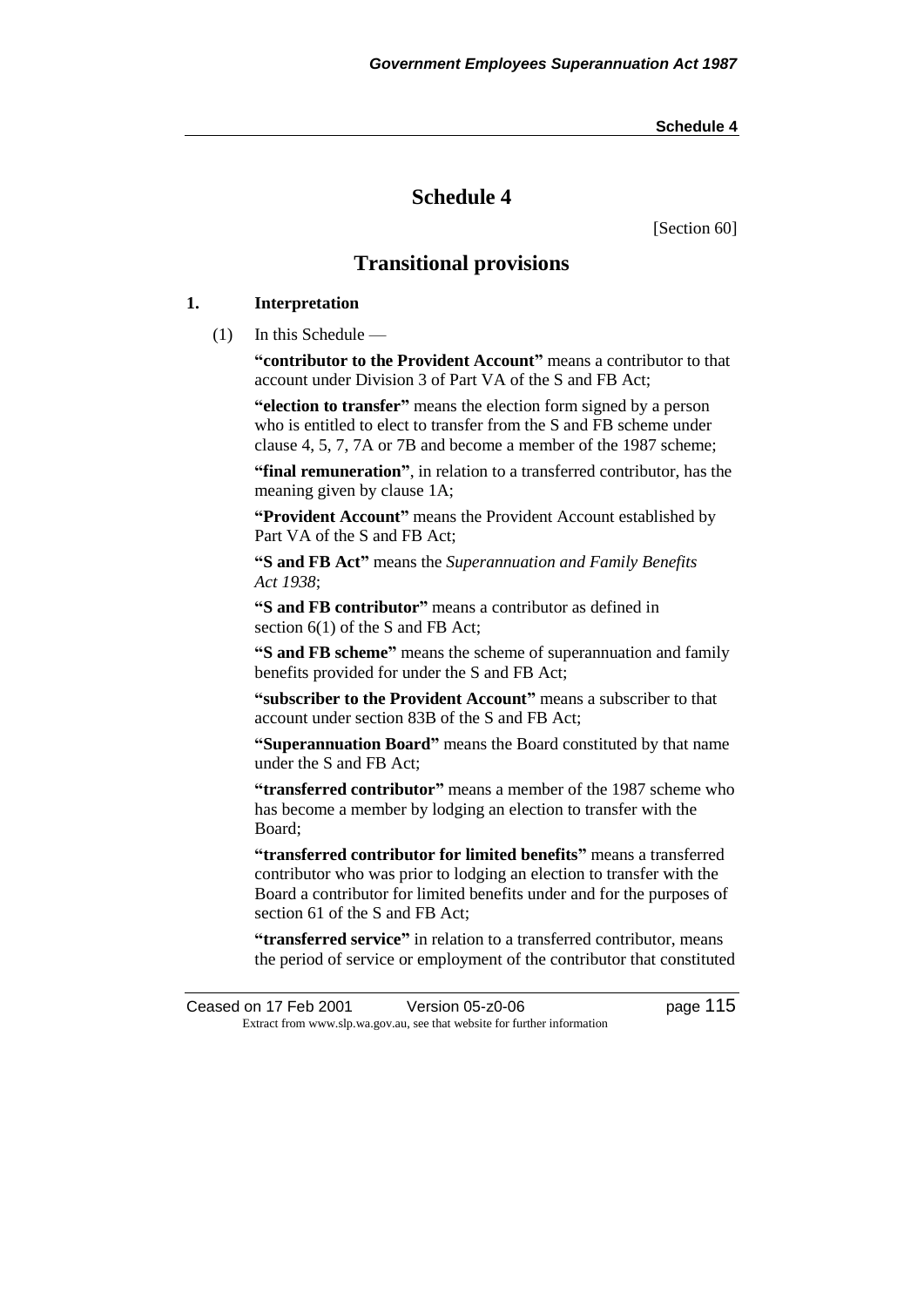service for the purposes of the S and FB Act before the day on which the contributor's election to transfer was lodged or deemed to have been lodged with the Board.

- (2) A reference in this Schedule to contributions made to the S and FB scheme shall be taken to exclude moneys held in the Fund to the credit of a contributor under section 38(2) or 41(3a) of the S and FB Act.
- (2a) A reference in this Schedule to contributions made to the S and FB scheme shall be taken to exclude an amount paid by the State to the Fund as contributions on behalf of a transferred contributor under section 20(3) of the *Perth Mint Act 1970* <sup>12</sup>, notwithstanding that section 22(1) of that Act deemed the contributor to have completed payment of those contributions.

### **1A. Meaning of "final remuneration"**

For the purposes of this Schedule **"final remuneration"** in relation to a transferred contributor has the meaning that term would have under section 4A if references in that section to the member's membership period were references to the member's employment period.

### **2. Initial membership of Board**

- (1) The persons who are, immediately before the commencement of this Act, the 2 members of the Superannuation Board other than the member elected by S and FB contributors shall be deemed on the commencement of this Act to have been appointed by the Governor under section 5(3)(b) as members of the Board for terms consisting in each case of that period which on the commencement of this Act remains unexpired of the term for which the person was appointed a member of the Superannuation Board.
- (2) Until 3 members of the Board are elected as provided for under section  $5(3)(c)$  or until the expiry of 6 months from the commencement of this Act, whichever occurs first, the initial members' representatives on the Board shall be —
	- (a) the person who is immediately before the commencement of this Act the member of the Superannuation Board elected by S and FB contributors; and
	- (b) 2 persons appointed by the Governor on the recommendation of the Minister.

| page 116 | Version 05-z0-06                                                         | Ceased on 17 Feb 2001 |
|----------|--------------------------------------------------------------------------|-----------------------|
|          | Extract from www.slp.wa.gov.au, see that website for further information |                       |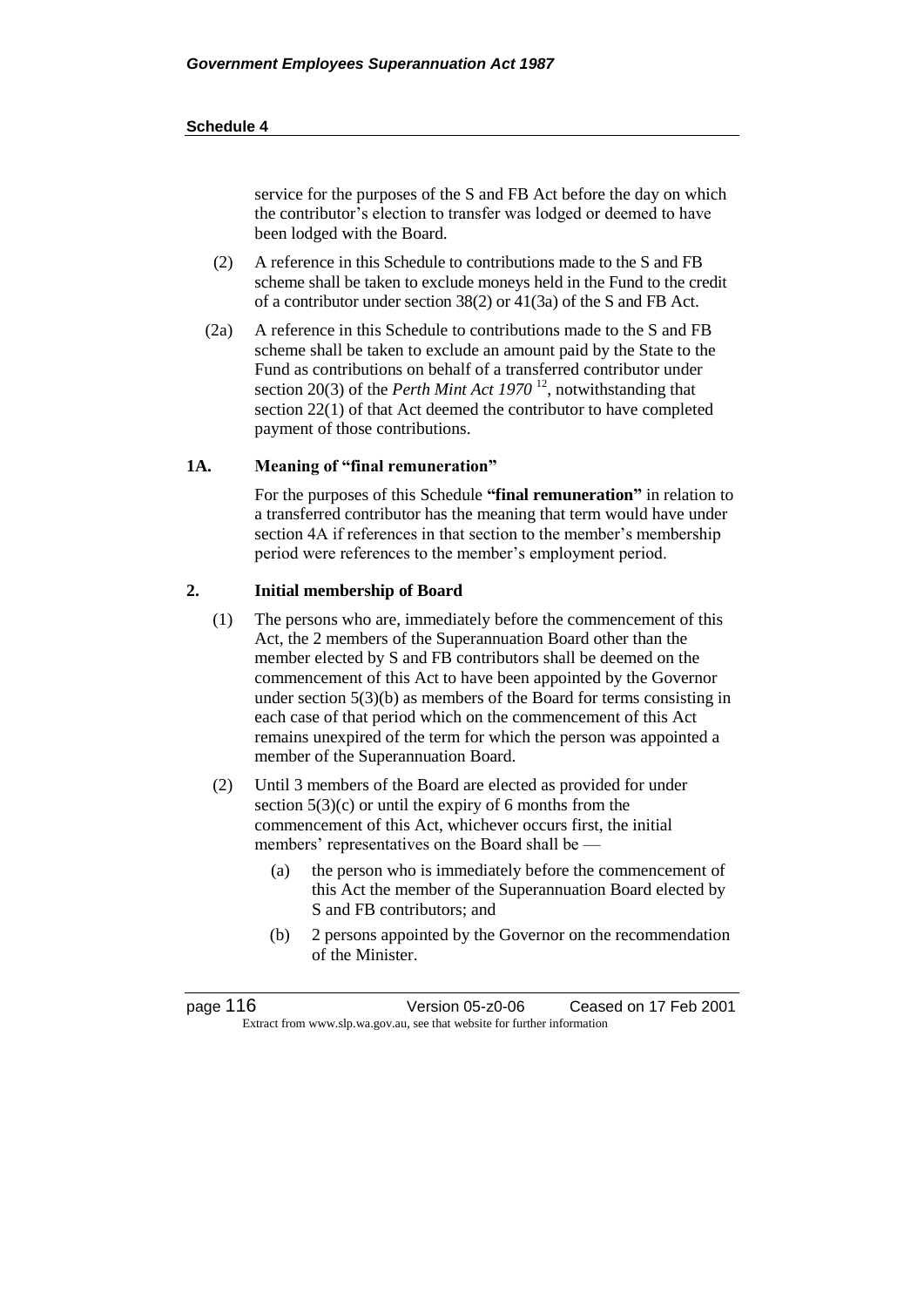(3) A person appointed or deemed to be appointed a member of the Board under this clause is eligible for reappointment or election at the end of his or her term.

# **3. Initial CPI rate**

The CPI rate that is to take effect from the day of commencement of this Act until the next succeeding 30 June shall be determined in accordance with section 3(2) except that the rate shall be determined by the Board as soon as practicable after the commencement of this Act and shall be the percentage by which the Index for the quarter ending in the last preceding March is greater than the Index for the quarter ending in March the year before.

## **4. Option of S and FB contributors to transfer to scheme**

Subject to clause 6, every S and FB contributor who is contributing under the S and FB Act for units of pension on the commencement of this Act may, in the manner and on the terms set out in this Schedule, elect to transfer from the S and FB scheme and become a member of the 1987 scheme under this Act.

## **5. Option of Provident Account subscribers and contributors to transfer to scheme**

Subject to clause 6, every person who is a subscriber or a contributor to the Provident Account on the commencement of this Act may, in the manner and on the terms set out in this Schedule, elect to transfer from the S and FB scheme and become a member of the 1987 scheme under this Act.

## **6. Post 15 August 1986 S and FB contributors**

(1) An S and FB contributor who elected to become a contributor for units of pension under the S and FB Act after 15 August 1986 and is contributing for such units on the commencement of this Act shall be deemed for the purposes of this Act to have lodged with the Board on the day of commencement of this Act an election to become a member of the 1987 scheme under this Act and ceases to have any obligations or entitlements under the S and FB Act with effect from that commencement.

Ceased on 17 Feb 2001 Version 05-z0-06 Page 117 Extract from www.slp.wa.gov.au, see that website for further information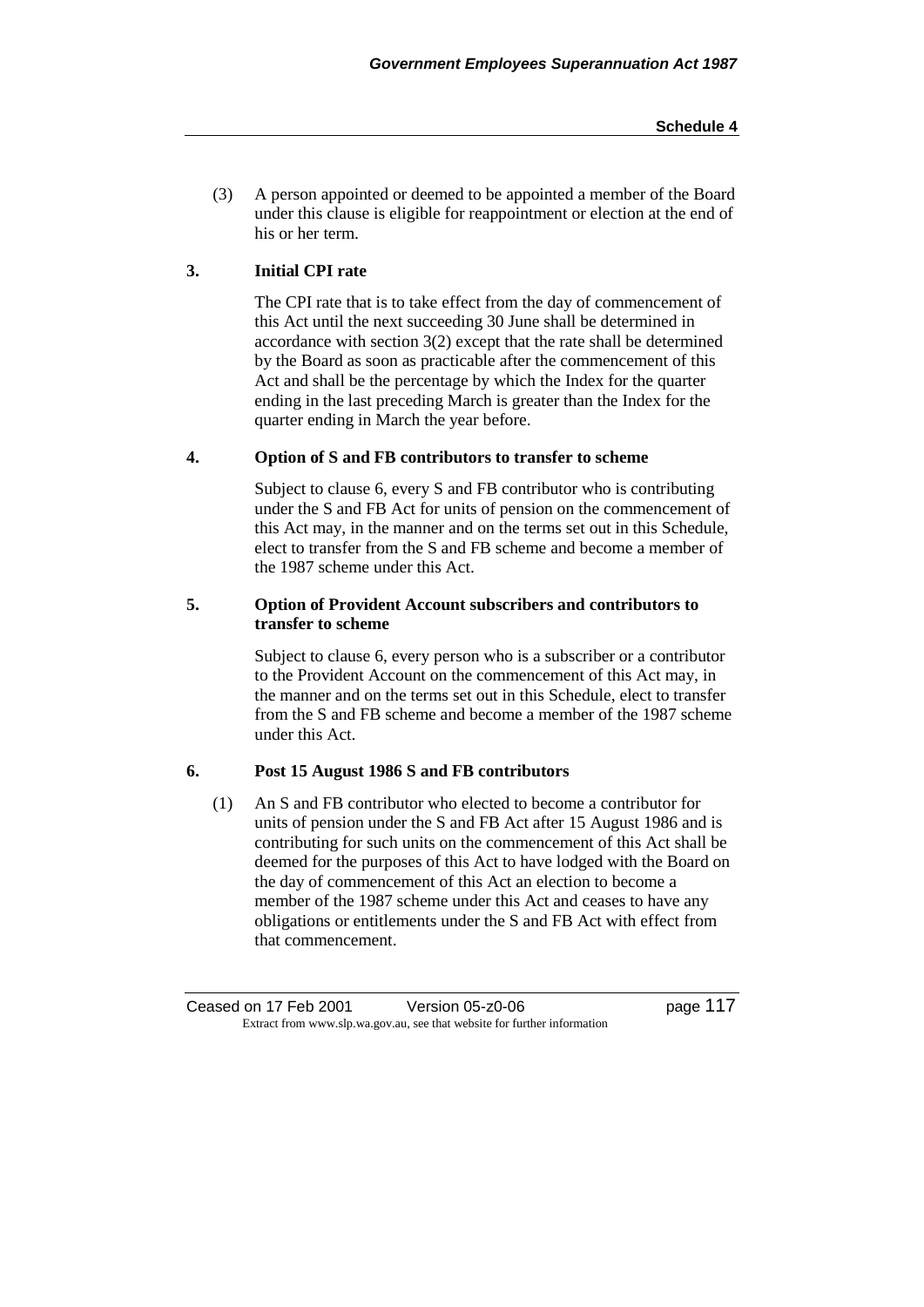- (2) The amount of the contributions for units of pension made to the S and FB scheme by an S and FB contributor to whom subclause (1) applies shall, on the commencement of this Act, be refunded to that contributor together with compound interest on that amount at a rate fixed by the Board.
- (3) The Treasurer may, where he considers there are special circumstances, by notice in writing given to the Board, declare that subclause (1) shall not apply with respect to an S and FB contributor identified in the notice.
- (4) Where a person was on 15 August 1986
	- (a) a subscriber or contributor to the Provident Account; or
	- (b) a member of the Western Australian Public Hospitals (Medical Officers) Superannuation Scheme,

and was such a subscriber or contributor or member immediately before electing to become a contributor for units of pension under the S and FB Act, subclause (1) does not apply to or with respect to that person.

### **7. Option of section 60AA contributors to transfer to scheme**

Every S and FB contributor who has made an election under section 60AA(1) of the S and FB Act and has not become eligible for a pension under that Act on the commencement of this Act may, in the manner and on the terms set out in this Schedule, elect to transfer from the S and FB scheme and become a member of the 1987 scheme under this Act.

## **7A. Further option of S and FB subscribers and contributors to transfer to scheme**

- (1) Every person who on 1 January 1990 is
	- (a) an S and FB contributor who is contributing under the S and FB Act for units of pension;
	- (b) a subscriber or contributor to the Provident Account; or
	- (c) an S and FB contributor who has made an election under section 60AA(1) of the S and FB Act and has not become eligible for a pension under that Act,

page 118 Version 05-z0-06 Ceased on 17 Feb 2001 Extract from www.slp.wa.gov.au, see that website for further information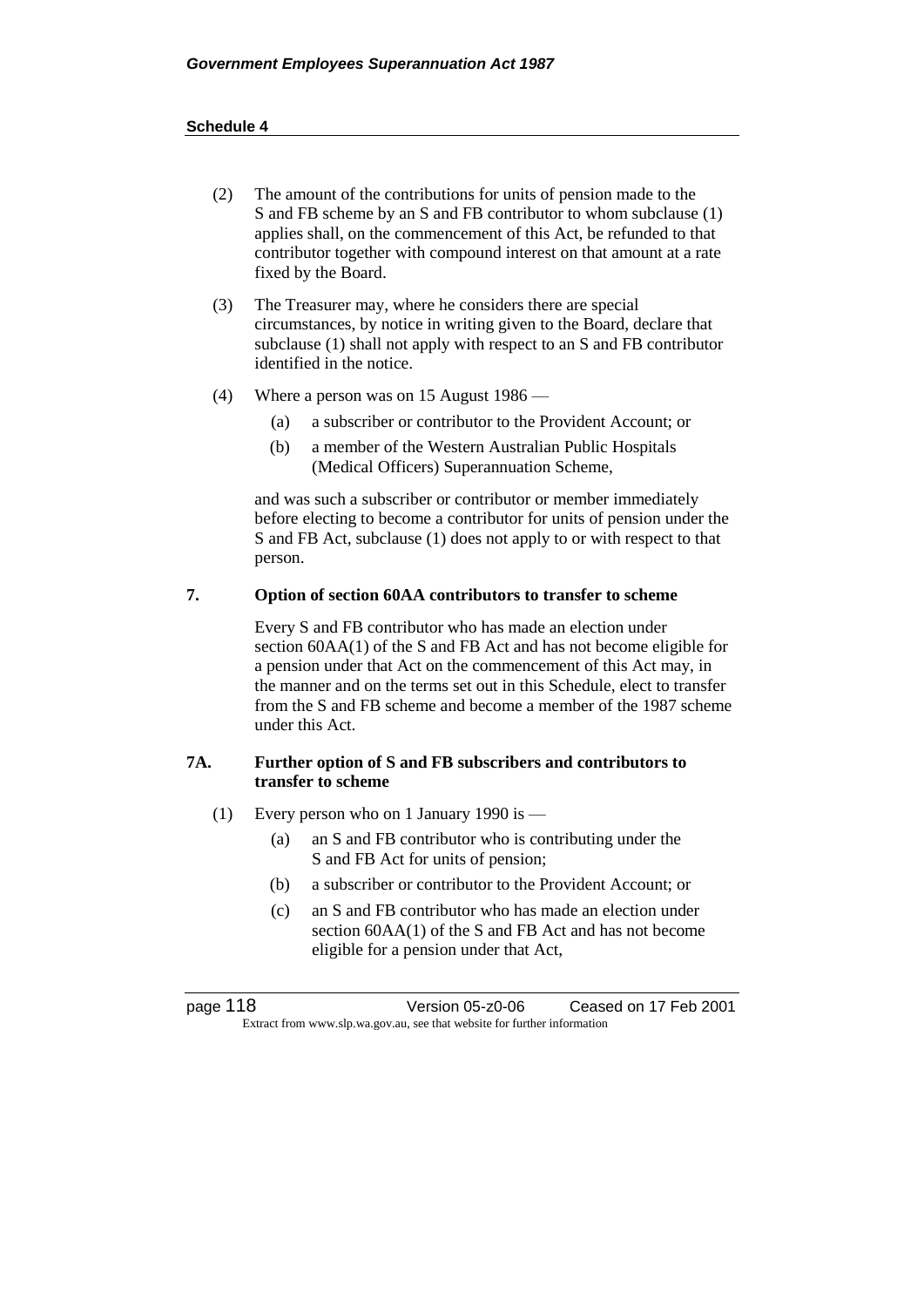may, in the manner and on the terms provided for by this clause, elect to transfer from the S and FB scheme and become a member of the 1987 scheme under this Act.

- (2) An election to transfer by a person to whom subclause (1) applies
	- (a) must be signed by that person;
	- (b) must be lodged with the Board not later than 31 March 1990; and
	- (c) when so lodged is irrevocable, notwithstanding section 51,

but the Treasurer may exercise the power described in clause 9 in respect of an election to transfer under this clause lodged with the Board after 31 March 1990.

## **7B. Certain contributors or subscribers about to be retrenched may transfer to scheme**

 $(1)$  In this clause —

**"employee"** has the same meaning as it has in the S and FB Act;

**"retrench"** has the meaning given by subclauses (2) and (3);

**"S and FB scheme member"** means a person who is —

- (a) an S and FB contributor who is contributing under the S and FB Act for units of pension;
- (b) a subscriber or contributor to the Provident Account; or
- (c) an S and FB contributor who has made an election under section 60AA(1) of the S and FB Act and has not become eligible for a pension under that Act.
- (2) Unless subclause (3) provides otherwise, a person is retrenched for the purposes of this clause if the person ceases to be an employee —
	- (a) in circumstances in which the person
		- (i) becomes eligible to receive a payment under regulations made in accordance with section 94 of the *Public Sector Management Act 1994*; or
		- (ii) would have become eligible as mentioned in subparagraph (i) if the person's service as an employee had all been service in the Public Sector as

Ceased on 17 Feb 2001 Version 05-z0-06 Page 119 Extract from www.slp.wa.gov.au, see that website for further information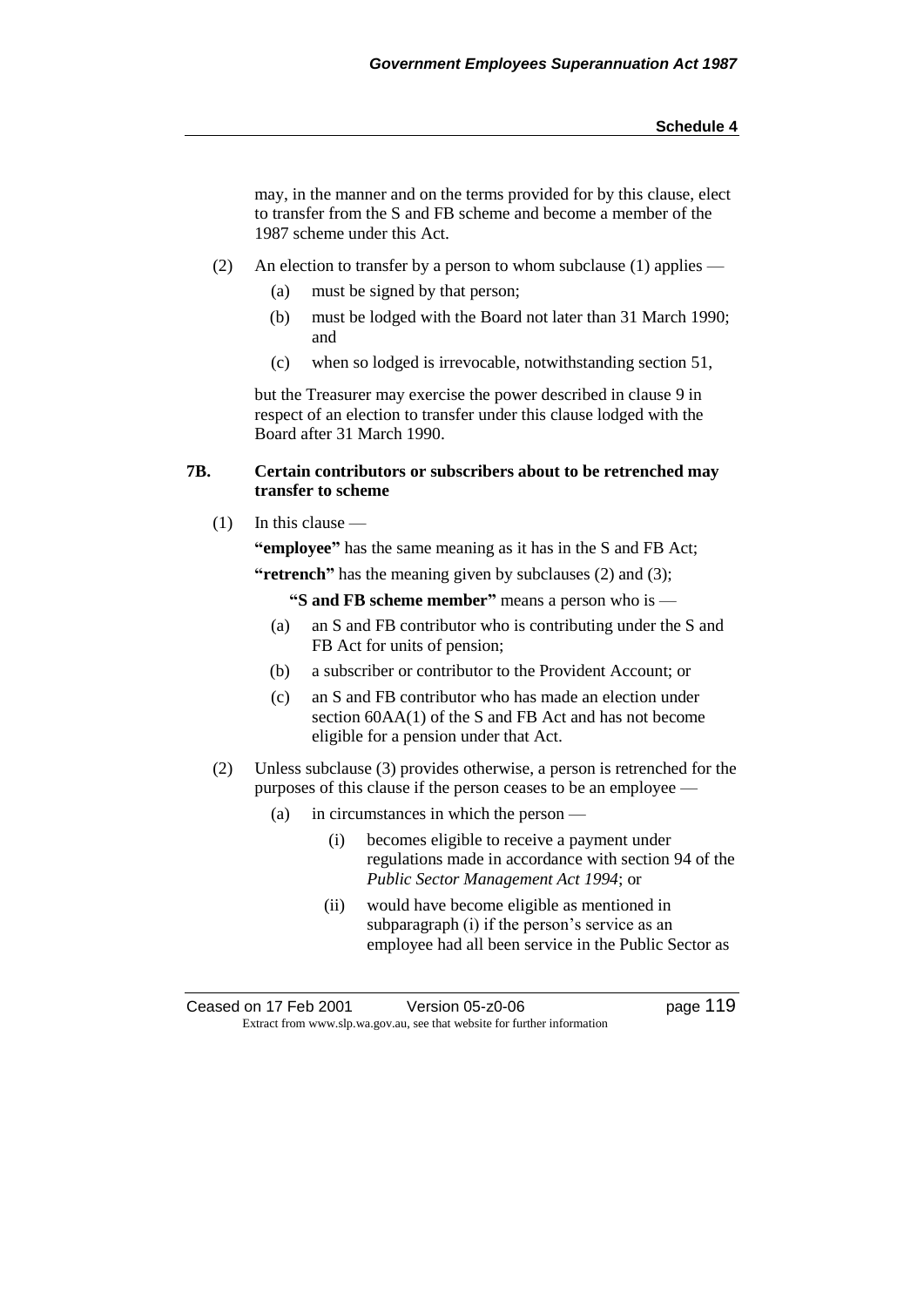a result of which the regulations referred to in subparagraph (i) applied;

- (b) on the expiry of the term of, or other termination of, the person's contract of employment; or
- (c) in any other circumstances that the Treasurer approves under this paragraph.
- (3) A person is not retrenched for the purposes of this clause when
	- (a) the person retires or is retired from employment on the grounds of ill health, whether under section 39 of the *Public Sector Management Act 1994* or otherwise;
	- (b) the person's employment is terminated because of misconduct or substandard or unsatisfactory performance; or
	- (c) the person is dismissed under Division 3 of Part 5 of the *Public Sector Management Act 1994* or, if the person is not subject to that Division, is otherwise dismissed on disciplinary grounds.
- (4) An S and FB scheme member who is to be or has been retrenched with effect on or after 12 June 1995 may, in the manner and on the terms provided for by this clause, elect to transfer from the S and FB scheme and become a member of the contributory scheme under this Act.
- (5) This clause does not permit a person to remain a member of the contributory scheme after the person ceases to be eligible for membership of the scheme.
- (6) An election to transfer under this clause
	- (a) must be signed by the person electing;
	- (b) must be lodged with the Board before the retrenchment has effect or within such further time as the Treasurer may allow; and
	- (c) when so lodged is irrevocable, notwithstanding section 51.
- (7) An election lodged in accordance with this clause is deemed to have been lodged immediately before the retrenchment has effect.

page 120 Version 05-z0-06 Ceased on 17 Feb 2001 Extract from www.slp.wa.gov.au, see that website for further information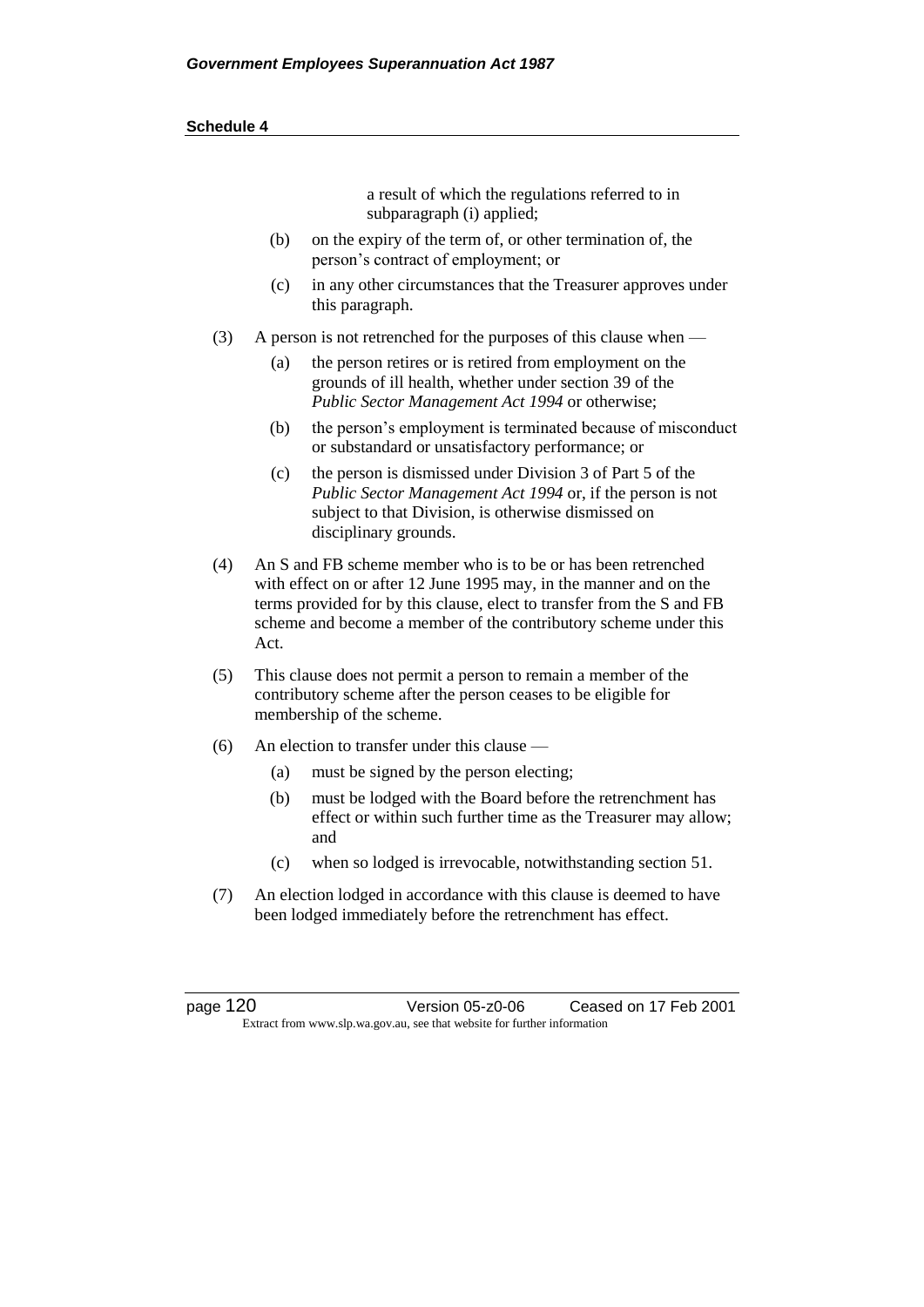- (8) The benefit provided by clause 13 for a person who becomes a member of the contributory scheme because of an election under this clause is as provided for in clause 13(4) even though the membership period under this Act is less than 24 months.
- (9) The average contribution rate of a person electing under this clause is to be taken to be 5% if no contributions have been paid or are payable under this Act by the person.

## **8. Exercise of transfer option**

- (1) A person who is entitled under clause 4, 5 or 7 to elect to transfer and become a member of the 1987 scheme under this Act may do so by lodging with the Board an election to transfer signed by the person.
- (2) Notwithstanding section 51, an election to transfer that has been lodged with the Board is irrevocable.
- (3) An election to transfer must be lodged with the Board within 6 months after the commencement of this Act.

## **9. Treasurer's discretion as to time of election to transfer**

Notwithstanding clause 8(3), the Treasurer may, where he considers there are special circumstances, by notice in writing given to the Board, direct the Board to accept an election to transfer lodged with the Board after the expiry of the period of 6 months provided for in that provision and the Board shall give effect to any such direction.

## **10. Election to transfer**

- (1) A person who transfers under this Schedule from the S and FB scheme to the scheme under this Act ceases to have any obligations or entitlements under the S and FB Act with effect from the time when the election to transfer is lodged with the Board and from that time the person becomes a member of the 1987 scheme subject in all respects to the obligations imposed and the entitlements conferred by this Act.
- (2) A contributor to the Provident Account who under this Schedule transfers to the scheme under this Act and becomes a member of the 1987 scheme shall for the purposes of Part VII be taken to be a member whose election to become a member was accepted on condition that no death or disability benefit is payable.

Ceased on 17 Feb 2001 Version 05-z0-06 page 121 Extract from www.slp.wa.gov.au, see that website for further information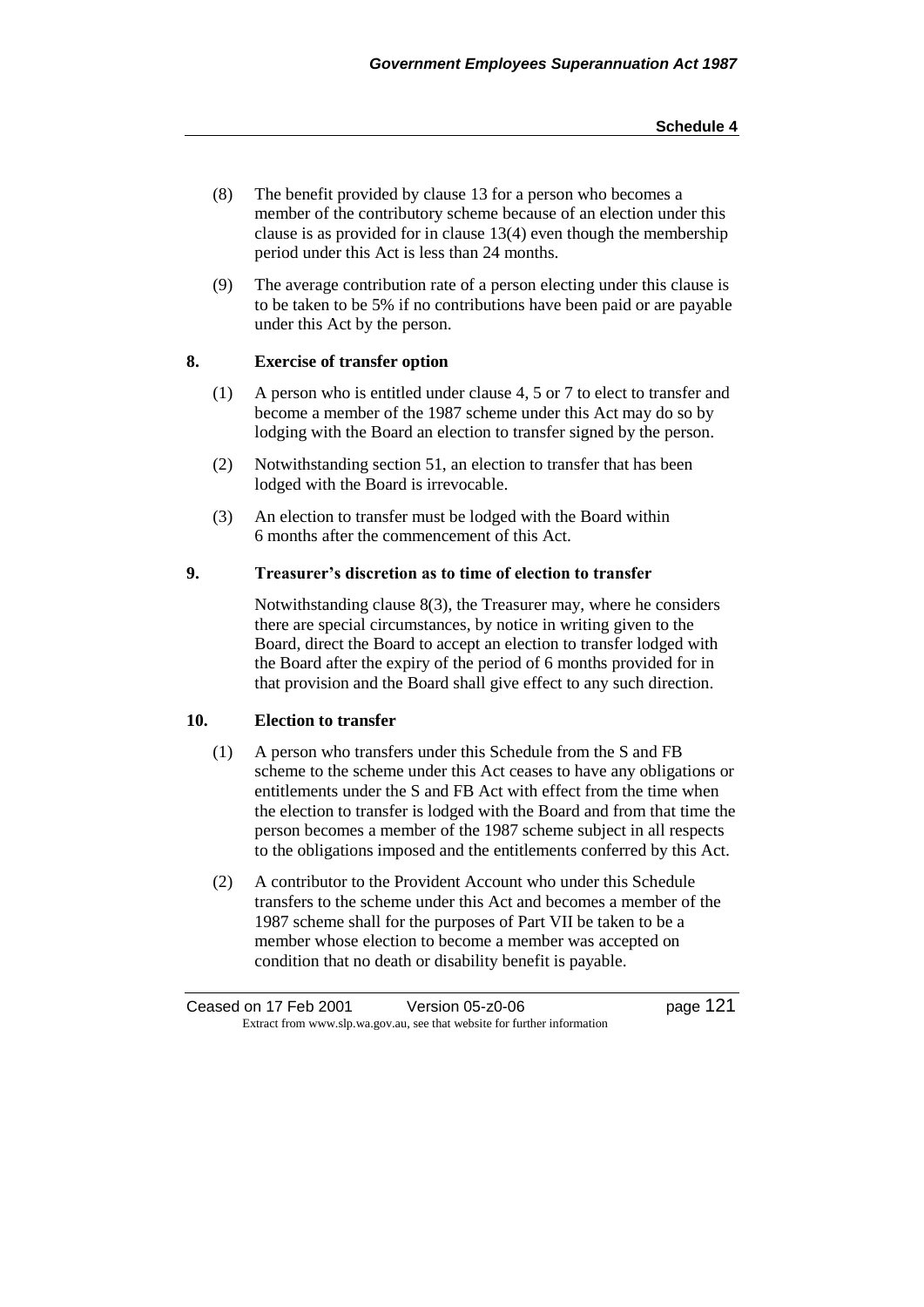- (3) A subscriber to the Provident Account who elects to transfer from the S and FB scheme and become a member of the 1987 scheme under this Act may be required by the Board —
	- (a) to undergo a medical examination (or examinations) and provide information relevant to the subscriber's health and medical history; and
	- (b) to procure and submit to the Board a medical report as the Board may require.
- (4) Where upon consideration of any medical report or other information submitted to the Board, the Board is not satisfied that the subscriber is not suffering from any physical or mental defect or condition that is likely to prevent the subscriber from satisfactorily performing his or her duties until attaining the age of 60 years, the Board may accept the election subject to the condition that —
	- (a) the death or disability benefit available to or in respect of the subscriber is limited; or
	- (b) no death or disability benefit is available to or in respect of the subscriber.

## **11. Transfer records**

- (1) The Board shall maintain in respect of each transferred contributor, other than a contributor who was a subscriber or contributor to the Provident Account, an account within the Fund to which shall be credited a sum equal to the total of the amounts of —
	- (a) the contributions made by that contributor to the S and FB scheme; and
	- (b) the interest referred to in clauses  $12(2)(a)(i)$  and  $13(2)(a)$ .
- (2) The Board shall maintain in respect of each transferred contributor who was a subscriber or contributor to the Provident Account an account within the Fund to which shall be credited a sum equal to the amount of the moneys standing to his or her credit (including interest) in the Provident Account at the time his or her election to transfer was lodged with the Board.

page 122 Version 05-z0-06 Ceased on 17 Feb 2001 Extract from www.slp.wa.gov.au, see that website for further information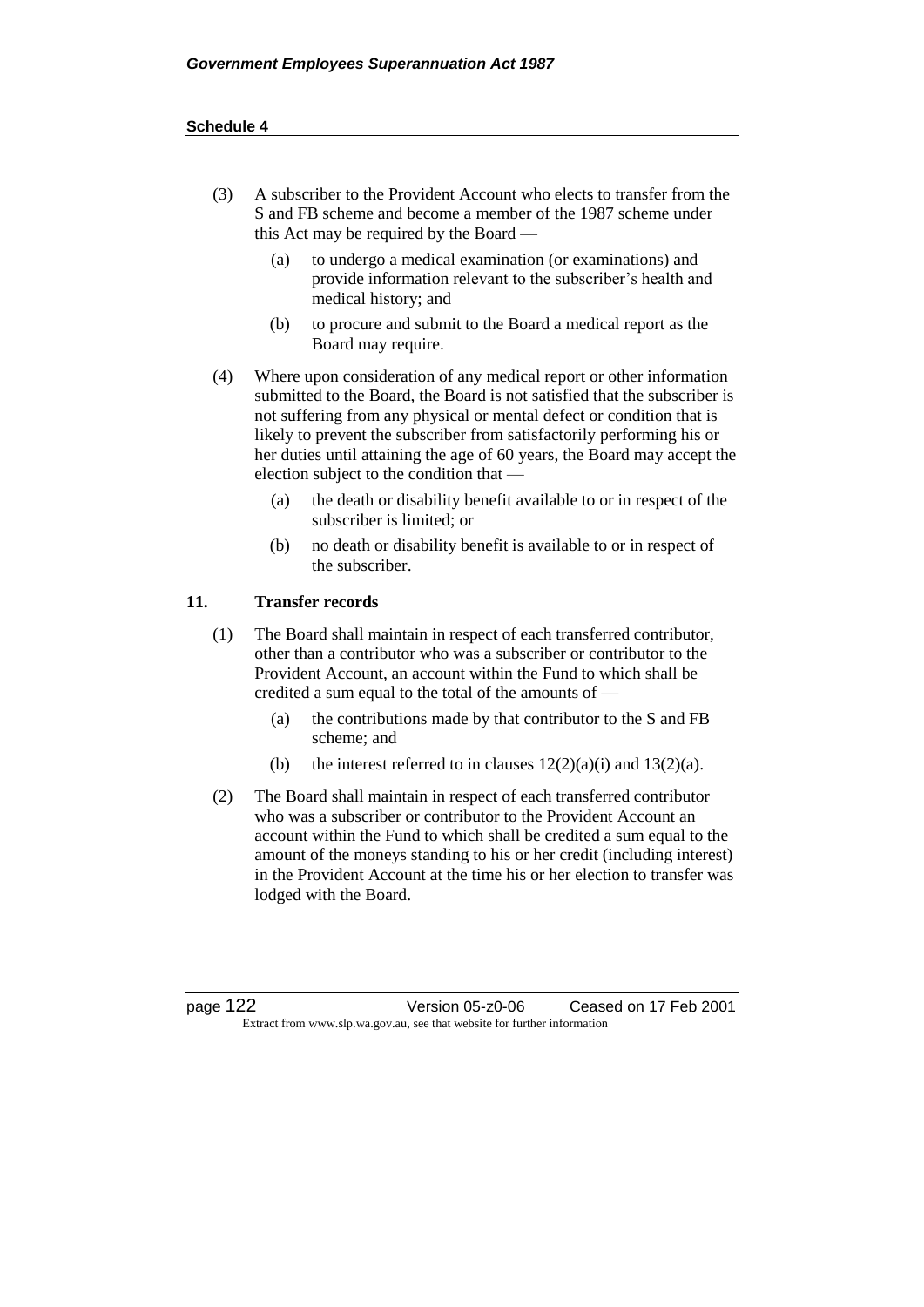(3) The Board shall establish a record in respect of each transferred contributor of the number of completed months of the contributor's transferred service.

## **12. Transfer benefit on death, retirement etc.**

- (1) The benefit provided by this clause is in addition to the benefit payable under Part VII and is payable by the Board —
	- (a) to a transferred contributor who becomes entitled to a benefit other than a benefit under section 35 or 36 (which refer to resignation, dismissal, discharge, termination of membership or retrenchment before attaining the age of 55 years); or
	- (b) to the personal representative of a transferred contributor who becomes entitled to a benefit under section 31 or 34 (which refer to the benefit payable on death).
- (2) The benefit provided by this clause is
	- (a) in the case of a transferred contributor who was not a subscriber or contributor to the Provident Account, the amount of the contributions made to the S and FB scheme by the transferred contributor together with —
		- (i) compound interest on those contributions calculated at the rate of 10% until the day on which the contributor's election to transfer was lodged with the Board; and
		- (ii) compound interest on the amount that is the sum of the contributions and interest accruing under subparagraph (i) calculated with effect from the day on which the contributor's election to transfer was lodged with the Board at a rate determined by the Board from time to time to be the sum of the CPI rate (as determined under section 3(2)) and 2%;
		- or
	- (b) in the case of a transferred contributor who was a subscriber or contributor to the Provident Account, the amount that was standing to the credit of the subscriber or contributor in the Provident Account (including interest) at the time the contributor's election to transfer was lodged with the Board

Ceased on 17 Feb 2001 Version 05-z0-06 Page 123 Extract from www.slp.wa.gov.au, see that website for further information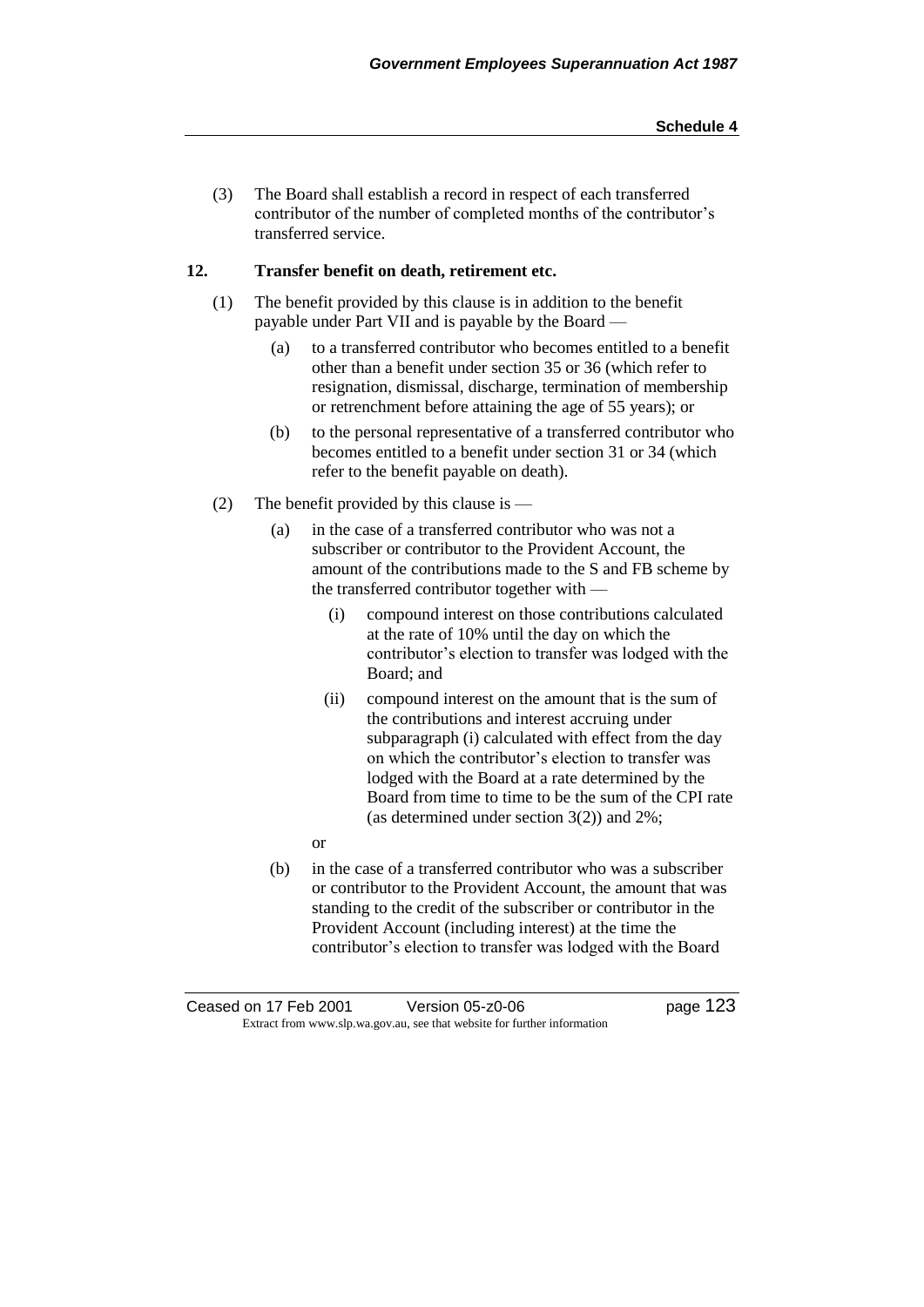together with compound interest on that amount calculated with effect from the day on which the contributor's election to transfer was lodged with the Board at a rate determined by the Board from time to time to be the sum of the CPI rate (as determined under section 3(2)) and 2%; and

(c) in the case of all transferred contributors to whom this clause applies, an amount calculated in accordance with the formula —

TCB = FR x 
$$
\frac{TS}{12}
$$
 x  $\frac{C}{5}$  x  $\frac{12}{100}$ 

where —

- TCB represents the amount of the benefit of a transferred contributor to be ascertained;
- FR represents the contributor's final remuneration ascertained in accordance with clause 1A;
- TS represents the number of complete months of the contributor's transferred service;
- C represents the contributor's average contribution rate ascertained in accordance with the definition in section 3.

## **13. Transfer benefit on resignation, discharge etc. <sup>8</sup>**

- (1) The benefit provided by this clause is payable by the Board to a transferred contributor who becomes entitled to a benefit under section 35 or 36 (which refer to resignation, dismissal, discharge, termination of membership or retrenchment before attaining the age of 55 years) and is in addition to the benefit payable under those sections.
- (2) The benefit provided by this clause for a contributor with a membership period under this Act of less than 24 months is —
	- (a) in the case of a transferred contributor who was not a subscriber or contributor to the Provident Account, the amount of the contributions made to the S and FB scheme by the transferred contributor together with compound interest on those contributions to the date when the contributor's election to transfer was lodged with the Board calculated at

page 124 Version 05-z0-06 Ceased on 17 Feb 2001 Extract from www.slp.wa.gov.au, see that website for further information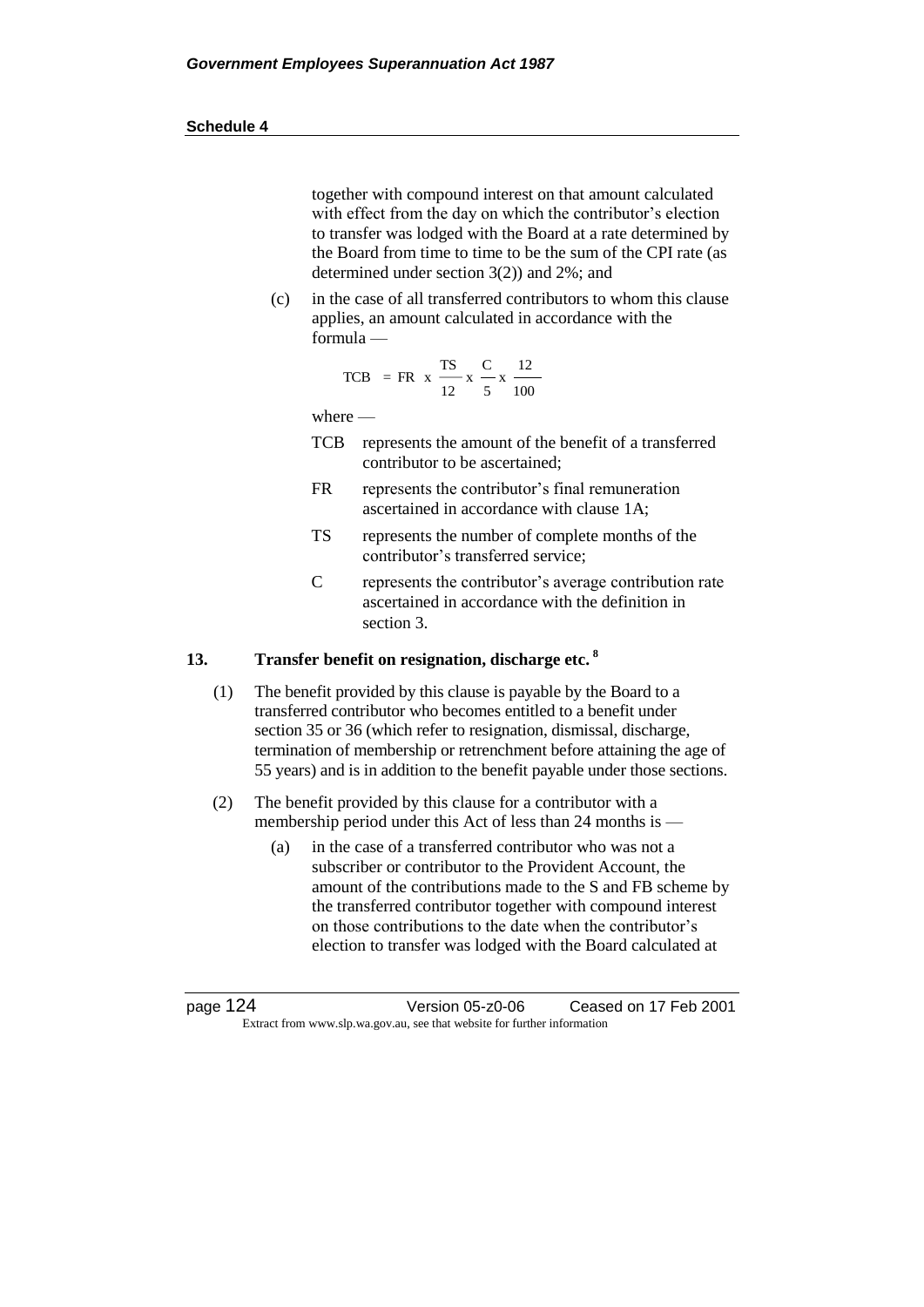the rate and in the manner that would be applicable if those contributions were refunded to the contributor under the S and FB Act; or

(b) in the case of a transferred contributor who was a subscriber or contributor to the Provident Account, the amount that was standing to the credit of the subscriber or contributor in the Provident Account (including accrued interest) at the time the contributor's election to transfer was lodged with the Board,

together with compound interest on the amount referred to in paragraph (a) or (b) (including interest), as the case may be, calculated with effect from the day on which the contributor's election to transfer was lodged with the Board at a rate determined by the Board from time to time to be the sum of the CPI rate (as determined under section  $3(2)$ ) and  $2\%$ .

*[(3) repealed]*

- (4) The benefit provided by this clause for a contributor with a membership period under this Act of not less than 24 months is —
	- (a) whichever one of the following benefits is payable under subclause  $(5)$  —
		- (i) the benefit provided under subclause  $(3)^{13}$  as in force before the commencement of section 42 of the *Superannuation Legislation Amendment Act 1993*; or
		- (ii) the benefit provided under subclause  $(3)^{13}$  as so in force but payable as a deferred benefit together with a continuation of compound interest as provided for by subclause (3)  $^{13}$  as so in force;

and

(b) subject to subclause (6), a deferred benefit being an amount calculated in accordance with the formula —

DTCB = FR x 
$$
\frac{TS}{12}
$$
 x  $\frac{C}{5}$  x  $\frac{12}{100}$ 

where —

DTCB represents the amount of the deferred benefit of the transferred contributor to be ascertained;

| Ceased on 17 Feb 2001 | Version 05-z0-06                                                         | page 125 |
|-----------------------|--------------------------------------------------------------------------|----------|
|                       | Extract from www.slp.wa.gov.au, see that website for further information |          |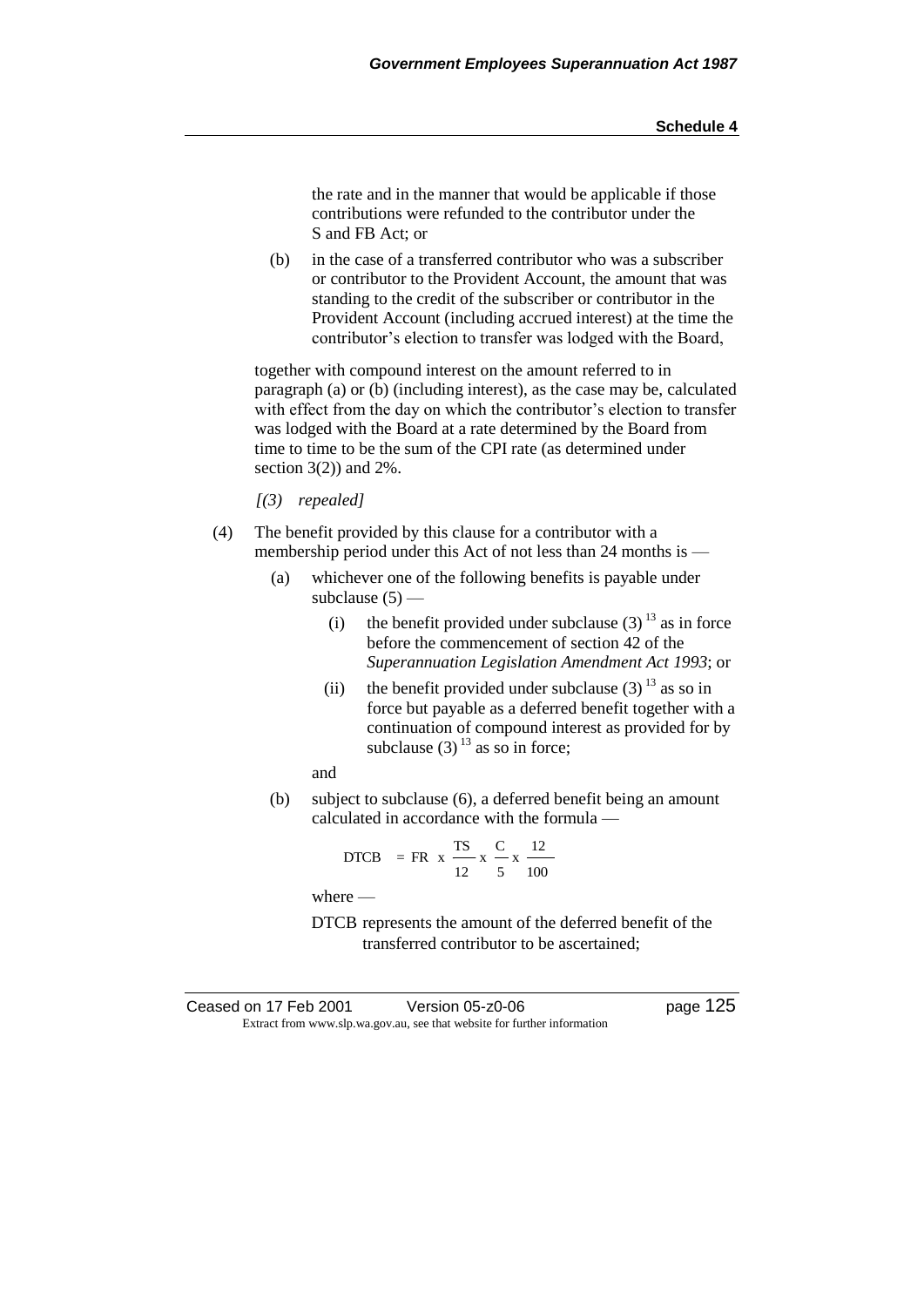| FR | represents the contributor's final remuneration |
|----|-------------------------------------------------|
|    | ascertained in accordance with clause 1A;       |

- TS represents the number of complete months of the contributor's transferred service;
- C represents the contributor's average contribution rate ascertained in accordance with the definition in section 3,

together with compound interest on that amount calculated with effect from the prescribed day at a rate determined by the Board from time to time to be the sum of the CPI rate (as determined under section  $3(2)$  and  $1\%$ .

- (5) The benefit referred to in subclause  $(4)(a)(i)$  is payable in the case  $of$  —
	- (a) a transferred contributor who was a member of the 1987 scheme on 1 July 1989 and who lodged with the Board a notice referred to in section 19B(4)(a);
	- (b) a transferred contributor, not coming within paragraph (a), who lodges with the Board a notice under section 19A(1) and who in that notice opts for that benefit; and
	- (c) any other transferred contributor who comes within subclause (1) and who opts for that benefit,

but otherwise the benefit referred to in subclause  $(4)(a)(ii)$  is payable in the case of a transferred contributor who lodges a notice under section 19A(1) or who otherwise comes within subclause (1).

- (6) The benefit referred to in subclause  $(4)(b)$  is not payable in the case of a transferred contributor who under subclause (5)(b) has opted for the benefit referred to in subclause  $(4)(a)(i)$ .
- (7) For the purposes of subclause  $(4)(b)$  the prescribed day
	- (a) in relation to a deferred benefit of a transferred contributor who has made a further election under section 19B(4) to become a member of the 1987 scheme is the day on which that election is accepted by the Board; and

page 126 Version 05-z0-06 Ceased on 17 Feb 2001 Extract from www.slp.wa.gov.au, see that website for further information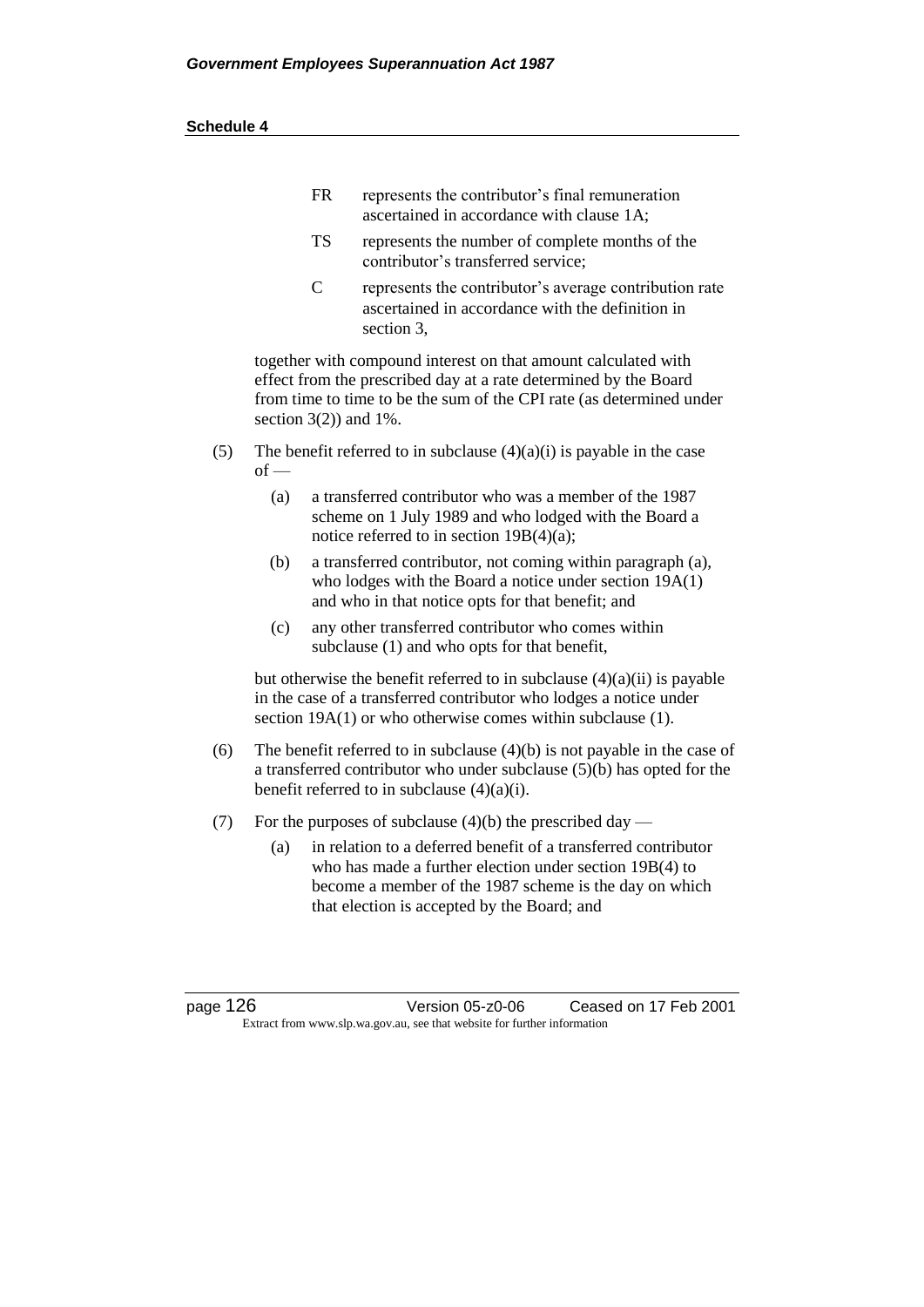- (b) in relation to any other deferred benefit, is the exit date of the transferred contributor or where a transferred contributor has more than one exit date, the first of those exit dates.
- $(8)$  If
	- (a) the employment of an employee who is a transferred contributor ceases on account of the resignation of the employee;
	- (b) the membership period of the transferred contributor is less than 24 months; and
	- (c) within 3 months after that employment ceases he or she becomes a contributory member of another public sector superannuation scheme in respect of which no agreement is in force under section 57,

the membership period of that transferred contributor is deemed for the purposes of subclause (4) to be not less than 24 months.

### **14. Recognition of certain pre-commencement service of part-time employees**

- (1) This clause applies to an employee who
	- (a) was formerly an S and FB contributor;
	- (b) ceased to be an S and FB contributor upon the variation of the employee's terms of employment so that the employee was no longer required to give his or her whole time to the duties of the employment;
	- (c) at the time of commencement of this Act is employed by an employer on a part-time basis and is eligible for membership of the 1987 scheme; and
	- (d) within 6 months after the commencement of this Act elects to become a member of the 1987 scheme.
- (2) A member to whom this clause applies shall for the purposes of this Schedule be deemed to be a transferred contributor subject to the following conditions —
	- (a) no benefit shall arise in respect of contributions made to the S and FB scheme;
	- (b) the transferred service of the member shall be taken to include the full-time service of the member and that number

Ceased on 17 Feb 2001 Version 05-z0-06 Page 127 Extract from www.slp.wa.gov.au, see that website for further information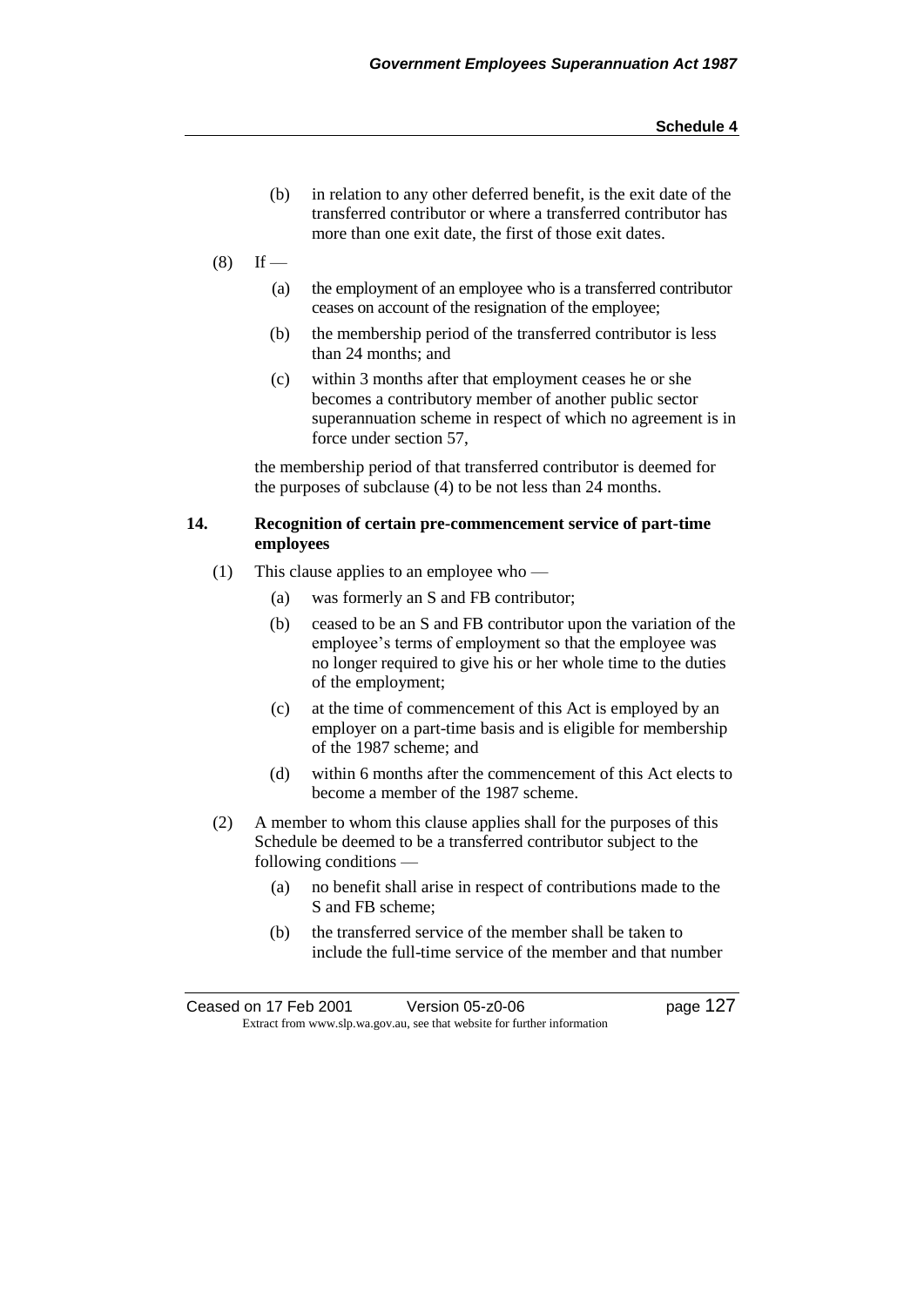| <b>Schedule 4</b> |
|-------------------|
|-------------------|

of complete months of full-time service that the Board considers equivalent to the number of months of part-time service actually completed by the member before the commencement of this Act.

### **14A. Entry to scheme of part-time employee who becomes ineligible under S and FB scheme**

- (1) If an employee
	- (a) ceases to be a contributor within the definition of that term in section 6(1) of the S and FB Act and that cessation occurs because the employee is no longer required by the terms of the employment to give his or her whole time to the duties of the employment as mentioned in that definition;
	- (b) is eligible for membership of the 1987 scheme; and
	- (c) within 6 months after the cessation referred to in paragraph (a) lodges with the Board an election under section 18 to become a member of the 1987 scheme which is accepted by the Board,

the employee is deemed to be a transferred contributor within the meaning of clauses 12 and 13.

- (2) For the purposes of clauses 12 and 13 the transferred service of the contributor is —
	- (a) the full-time service of the contributor completed before the election under subclause (1) takes effect; and
	- (b) that number of complete months of full-time service that the Board considers equivalent to the number of months of part-time service so completed,

being service that constituted service for the purposes of the S and FB Act.

### **15. Limited benefit contributors**

(1) The provisions for benefits in sections 31, 32 and 33 shall apply to a transferred contributor for limited benefits as if the transferred contributor were a member of the 1987 scheme whose election to

page 128 Version 05-z0-06 Ceased on 17 Feb 2001 Extract from www.slp.wa.gov.au, see that website for further information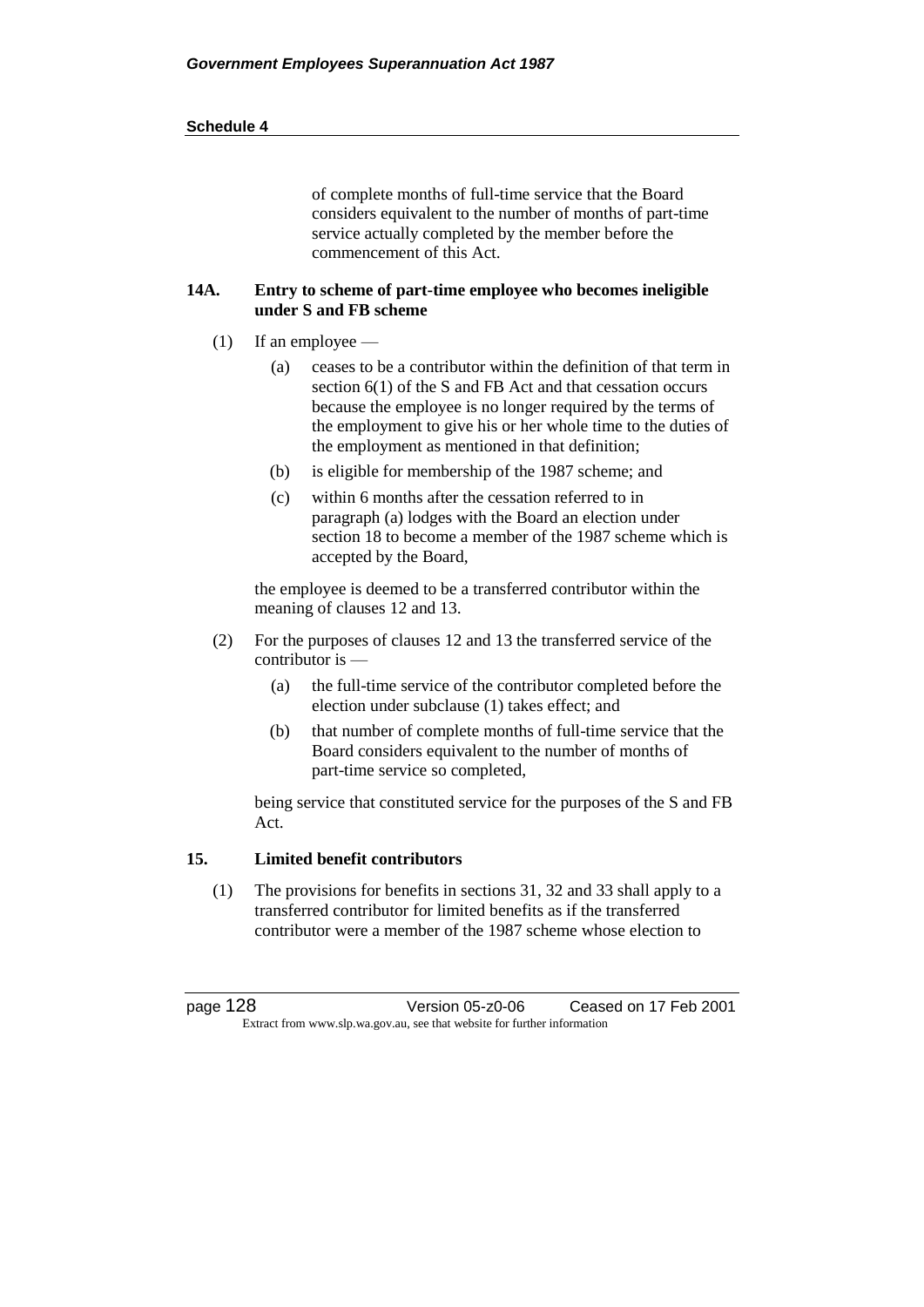become a member of the 1987 scheme was accepted by the Board conditionally on limitation of death and disability benefits.

(2) Where a transferred contributor for limited benefits dies or is retired on the ground of physical or mental incapacity to perform his or her duties not later than 3 years after becoming a contributor for limited benefits, the provisions for benefits in section 34 shall apply as if the transferred contributor were a member of the 1987 scheme whose election to become a member of the 1987 scheme was accepted by the Board conditionally on limitation of death and disability benefits.

- (3) Where a transferred contributor for limited benefits dies or is retired on the ground of physical or mental incapacity to perform his or her duties later than 3 years after becoming a contributor for limited benefits, the provision for a benefit in section  $34(1)$  and  $(2)(a)$  shall apply as if the transferred contributor were a member of the 1987 scheme whose election to become a member of the 1987 scheme was accepted by the Board conditionally on limitation of death and disability benefits and, in addition, the benefit provided by subclause (4) is payable by the Board —
	- (a) to the personal representative of the transferred contributor for limited benefits, or if appropriate in accordance with section 44 or 45, where the transferred contributor who is not entitled to a death benefit under section 31 dies during employment with an employer; or
	- (b) to a transferred contributor for limited benefits where the employer certifies to the Board that the contributor was retired on the ground of physical or mental incapacity to perform his or her duties, but a benefit is not payable under section 32 or 33.
- (4) The benefit provided by this subclause in relation to a transferred contributor for limited benefits in the circumstances referred to in subclause  $(3)$  is  $-$

100  $\cdot$  x  $\frac{X}{\ }$ 100  $\cdot$  x  $\frac{20}{ }$ 5  $\cdot$  x  $\frac{C}{A}$ 12  $LDDB = FR \times \frac{NP}{A}$ 

Ceased on 17 Feb 2001 Version 05-z0-06 Page 129 Extract from www.slp.wa.gov.au, see that website for further information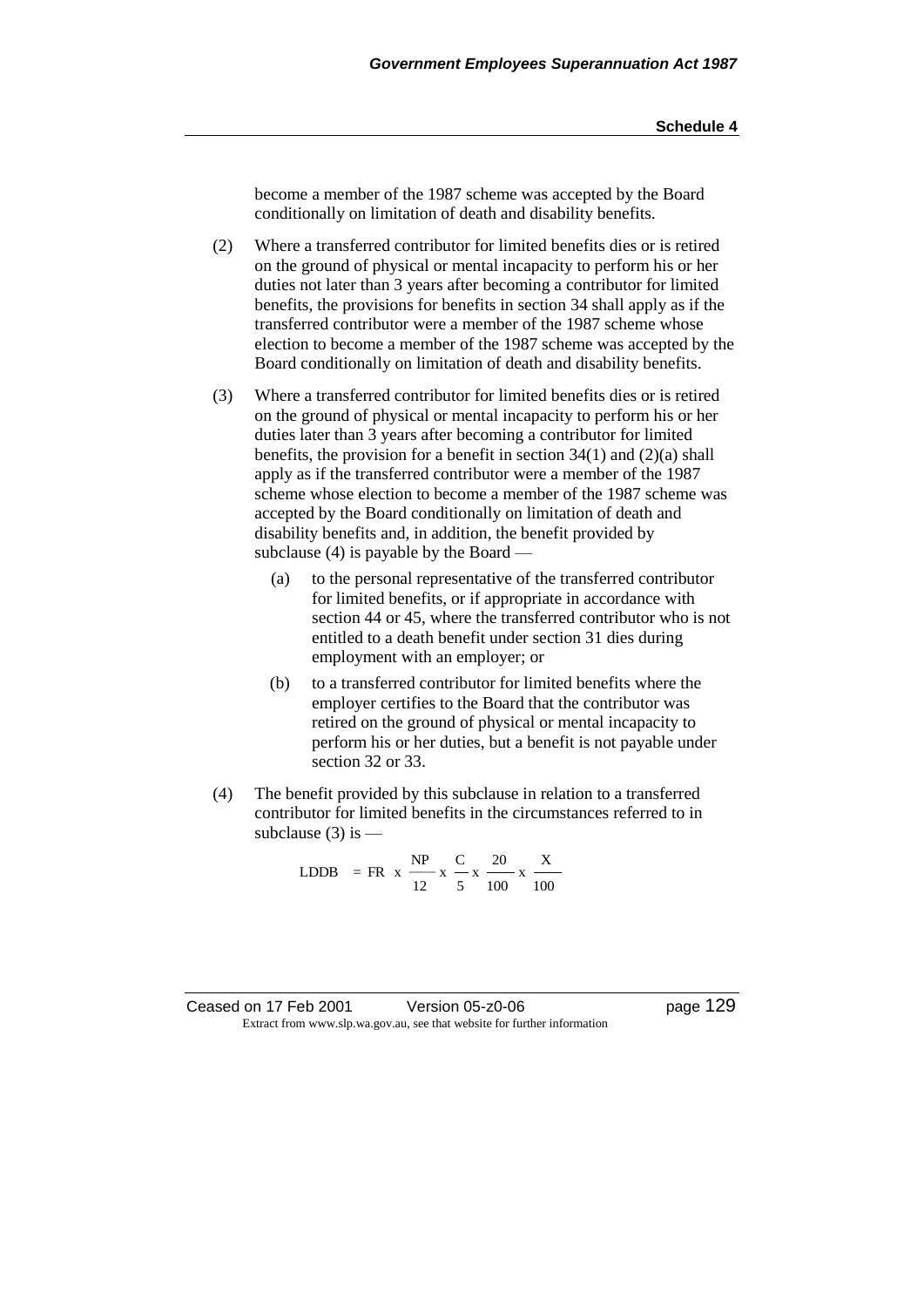where —

- LDDB represents the amount of the limited death or disability benefit of the transferred contributor for limited benefits to be ascertained;
- FR represents the contributor's final remuneration ascertained in accordance with section 4A (and not clause 1A);
- NP represents the period expressed in complete months from the date of death or retirement of the contributor to the date when the contributor would have attained or would attain the age of 60 years;
- C represents the contributor's average contribution rate ascertained in accordance with the definition in section 3;
- X represents a number ascertained by adding to 40 the number 0.5 for each complete month in excess of 36 (but not in excess of 120) commencing on the date on which the contributor became a contributor for limited benefits under the S and FB Act for which the contributor has contributed as a contributor for limited benefits under that Act or elective contributions have been made in respect of the contributor to the 1987 scheme under this Act.

### **16. Deemed employers**

The Curtin University of Technology and the Edith Cowan University shall for the purposes of this Act be deemed to be employers listed in Part B of Schedule 1 with respect only to their respective employees who —

- (a) on the commencement of this Act are S and FB contributors and under this Schedule elect to transfer from the S and FB scheme and become members of the 1987 scheme under this Act; or
- (b) become employees after the commencement of this Act, were members of the 1987 scheme under this Act in their previous employment, and comply with section 20.

### **17. Regulations**

(1) The Governor may make regulations containing other provisions of a savings or transitional nature consequential upon the enactment of this Act.

page 130 Version 05-z0-06 Ceased on 17 Feb 2001 Extract from www.slp.wa.gov.au, see that website for further information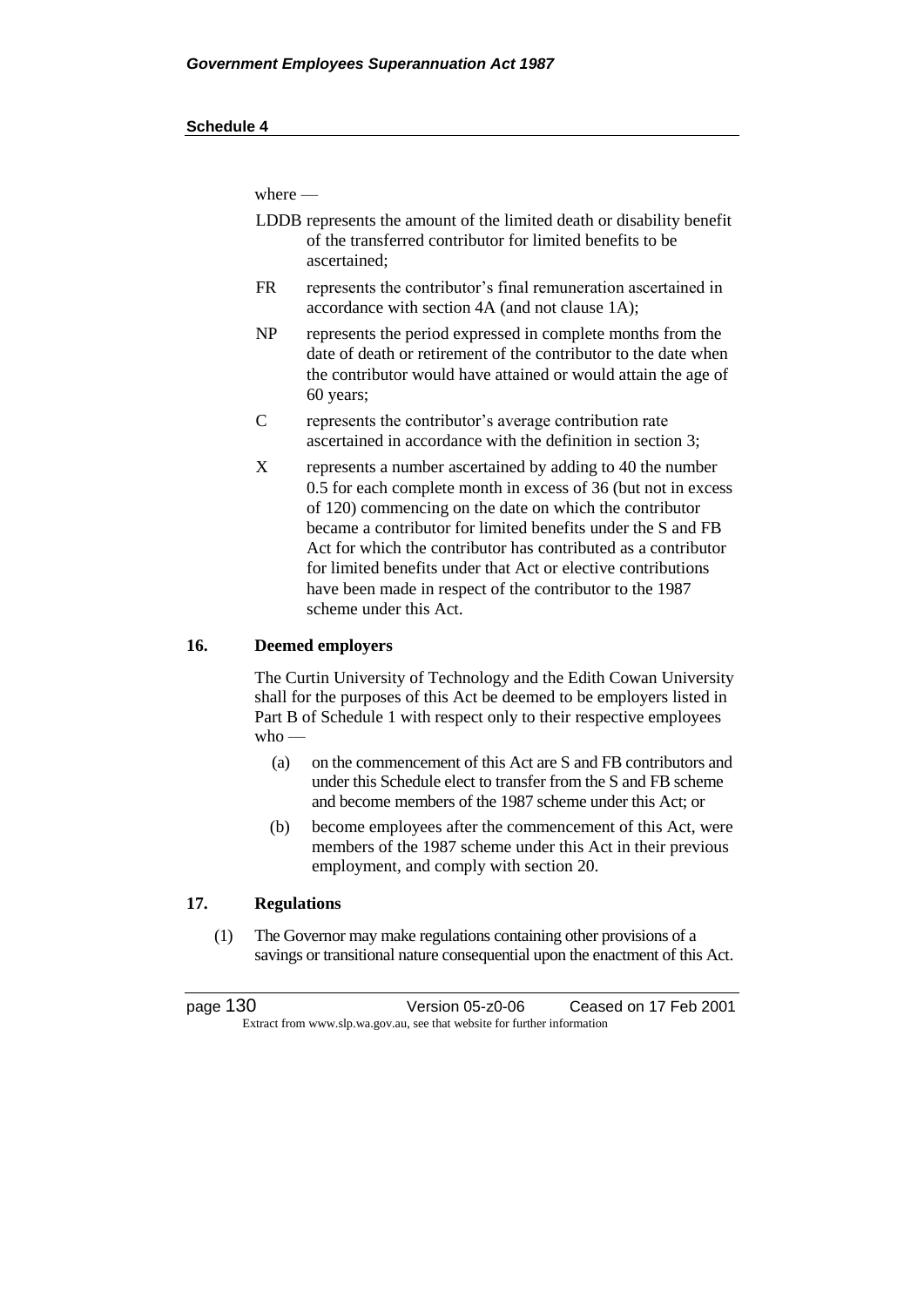- (2) A provision made under subclause (1) may be made to take effect on the date of assent to this Act or on a later date.
- (3) To the extent to which a provision made under subclause (1) takes effect on and from a date that is earlier than the date of its publication in the *Gazette*, the provision does not operate —
	- (a) to affect, in a manner prejudicial to any person (other than the State or an authority of the State) the rights of that person existing before the date of publication; or
	- (b) to impose a liability on any person (other than the State or an authority of the State) in respect of any thing done or omitted before the date of publication.

*[Schedule 4 amended by No. 44 of 1989 s.31; No. 25 of 1992 s.33; No. 8 of 1993 ss.42, 43, 44, 46 and 63; No. 73 of 1994 s.4; No. 60 of 1995 ss.23, 49, 50, 52 and 53; No. 62 of 1995 s.4; No. 57 of 1997 s.66(4).]* 

Ceased on 17 Feb 2001 Version 05-z0-06 Page 131 Extract from www.slp.wa.gov.au, see that website for further information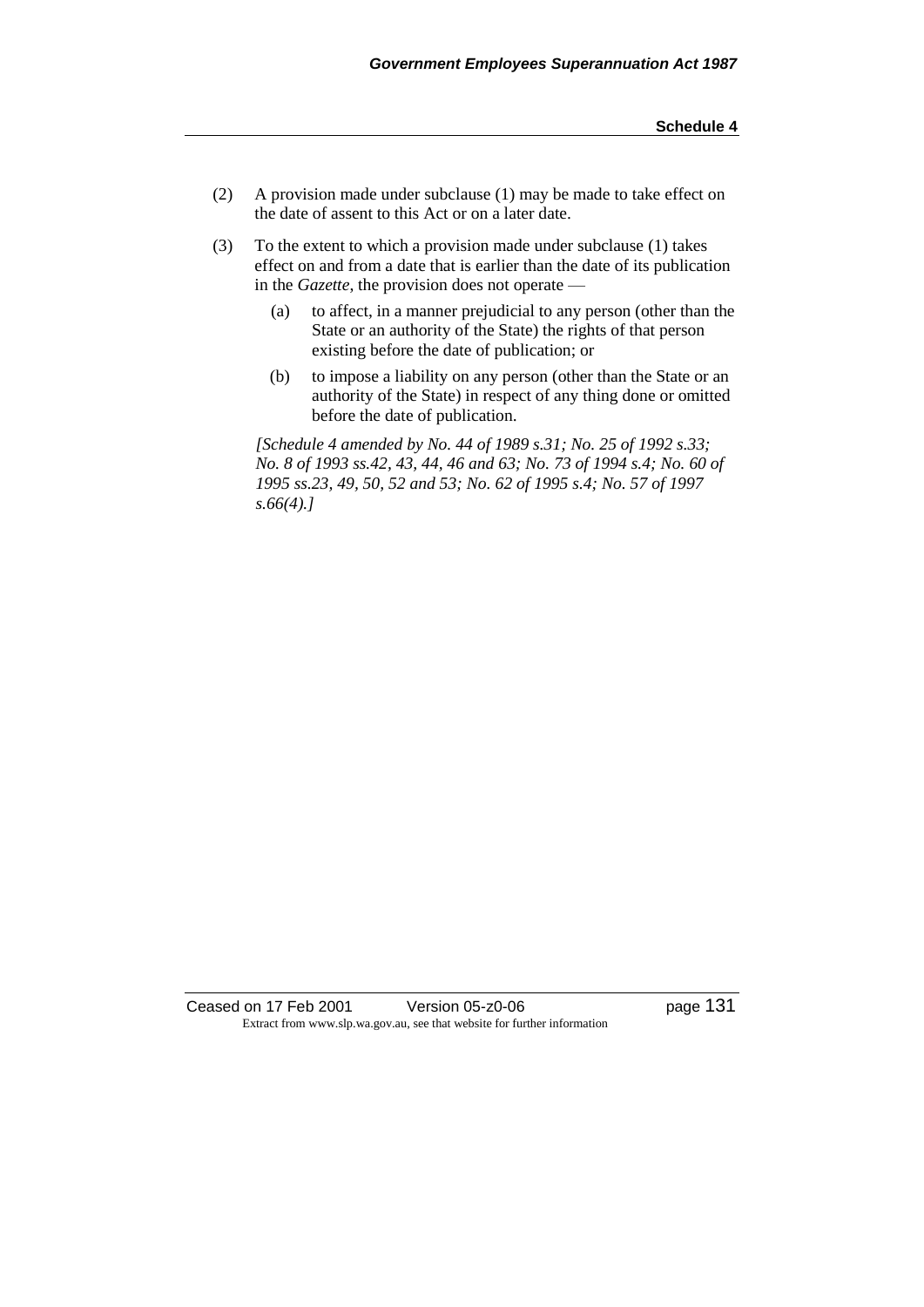## **Notes**

1a The *Government Employees Superannuation Act 1987* was repealed by the *State Superannuation Act 2000* s. 39 but its provisions continued to apply to and in relation to certain schemes because of the *State Superannuation (Transitional and Consequential Provisions) Act 2000* s. 26.

However the continued application of those provisions was discontinued (17 February 2001) by the *State Superannuation Regulations 2001* r. 253.

Therefore the *Government Employees Superannuation Act 1987* is no longer in operation.

<sup>1</sup> This is a compilation of the *Government Employees Superannuation Act 1987* and includes all amendments effected by the other written laws referred to in the following Table.

| <b>Short title</b>                                                                      | <b>Number</b><br>and year                                     | <b>Assent</b> | Commencement                                                                         |
|-----------------------------------------------------------------------------------------|---------------------------------------------------------------|---------------|--------------------------------------------------------------------------------------|
| Government Employees<br><b>Superannuation Act 1987</b>                                  | 25 of 1987                                                    | 26 Jun 1987   | Proclaimed 1 Jul 1987<br>(see section 2 and <i>Gazette</i> )<br>30 Jun 1987 p.2545)  |
| The Rural and Industries<br><b>Bank of Western</b><br>Australia Act 1987,<br>section 38 | 83 of 1987<br>(repealed by)<br>Act No. 73<br>of 1990<br>s.43) | 1 Apr 1988    | 1 Apr 1988 (see section 2)                                                           |
| Rottnest Island Authority<br>Act 1987, section 51                                       | 91 of 1987                                                    | 9 Dec 1987    | Proclaimed 30 May 1988<br>(see section 2 and <i>Gazette</i> )<br>30 May 1988 p.1823) |
| <b>Official Corruption</b><br>Commission Act 1988,<br>section $13(1)$                   | 52 of 1988                                                    | 8 Dec 1988    | Proclaimed 11 Aug 1989<br>(see section 2 and <i>Gazette</i> )<br>11 Aug 1989 p.2693) |
| Acts Amendment<br><i>(Accountability)</i><br>Act 1989, Part 3                           | 5 of 1989                                                     | 26 Apr 1989   | Proclaimed 1 Jul 1989<br>(see section 2 and <i>Gazette</i> )<br>30 Jun 1989 p.1893)  |

### **Compilation table**

page 132 Version 05-z0-06 Ceased on 17 Feb 2001 Extract from www.slp.wa.gov.au, see that website for further information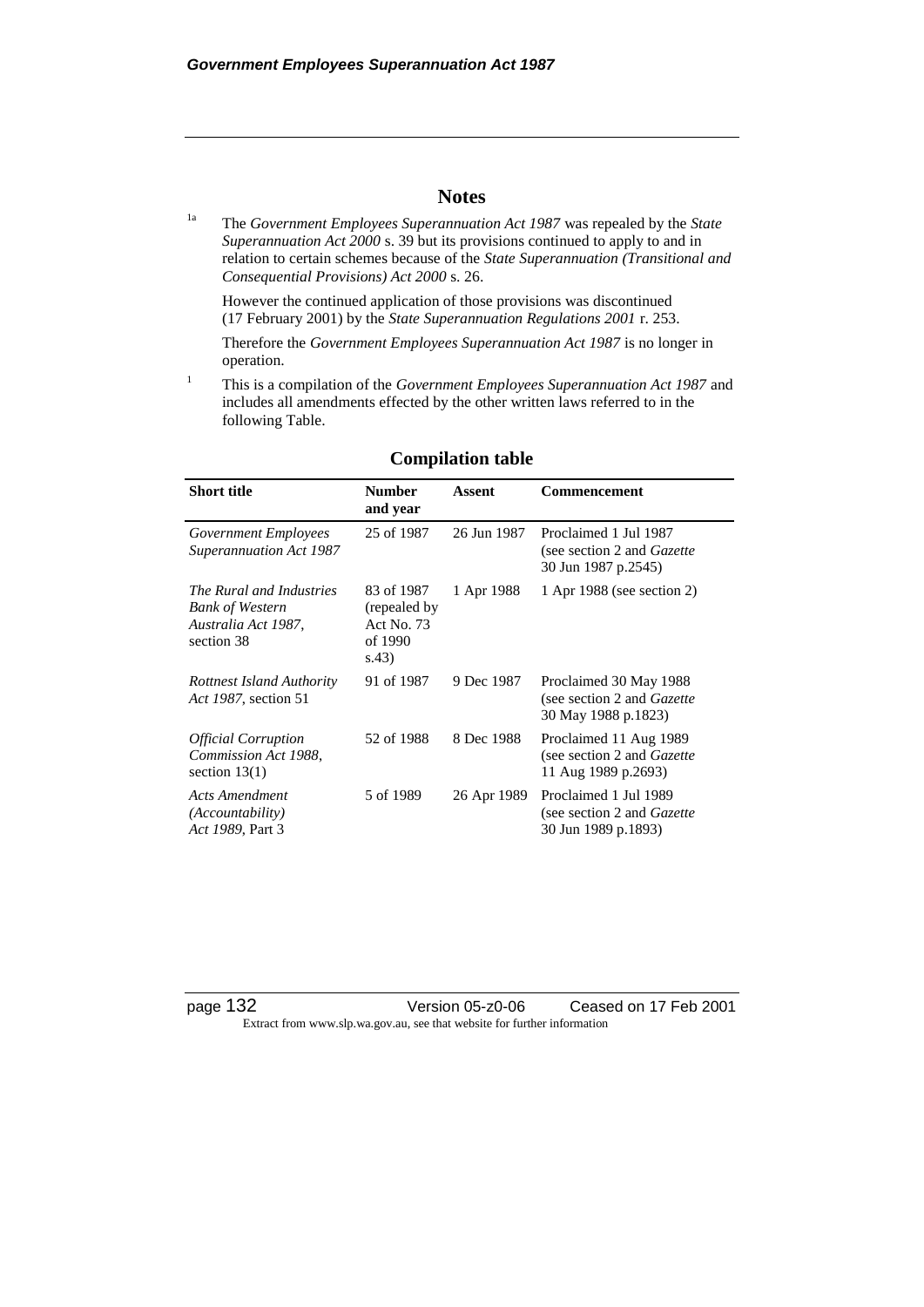| <b>Short title</b>                                                                                     | <b>Number</b><br>and year    | Assent                          | Commencement                                                                                                                                                                             |
|--------------------------------------------------------------------------------------------------------|------------------------------|---------------------------------|------------------------------------------------------------------------------------------------------------------------------------------------------------------------------------------|
| Government Employees<br>Superannuation<br>Amendment Act 1989                                           | 44 of 1989                   | 28 Dec<br>1989                  | Sections $4(av)$ , $15(b)$ ,<br>$20(1)(b)$ and (c), $22(a)$ ,<br>$31(a)(ii)$ , $31(b)$ , (d) and<br>(e)(iii) deemed operative<br>1 Jul 1987 see section $2(1)$ ;<br>balance: 28 Dec 1989 |
| Acts Amendment and<br>Repeal (Post-Secondary<br>Education) Act 1989,<br>section 25                     | 48 of 1989                   | 9 Jan 1990                      | 1 Jan 1990 (see section 2)                                                                                                                                                               |
| Acts Amendment (Perth<br>Market Authority)<br>Act 1990, Part 5                                         | 6 of 1990                    | 12 Jul 1990                     | Proclaimed 1 Jan 1991<br>(see section 2 and Gazette<br>21 Dec 1990 p.6211)                                                                                                               |
| Guardianship and<br>Administration Act 1990,<br>section 123                                            | 24 of 1990                   | 7 Sep 1990                      | Proclaimed 20 Oct 1992<br>(see section 2 and Gazette<br>2 Oct 1992 p.4811)                                                                                                               |
| Tobacco Control<br>Act 1990, section 37                                                                | 104 of 1990                  | 2 Jan 1991                      | Proclaimed 8 Feb 1991<br>(see section $2(1)$ and <i>Gazette</i><br>8 Feb 1991 p.575)                                                                                                     |
| Government Employees<br>Superannuation Act<br>(Amendment of Schedule 1)<br><i>Order</i> 1991           | 28 June<br>1991<br>pp.3131-3 | 1 Jul 1987<br>(see clause<br>2) | Clause 4 saving $11$                                                                                                                                                                     |
| <b>East Perth</b><br>Redevelopment Act 1991,<br>section 59                                             | 62 of 1991                   | 30 Dec<br>1991                  | Proclaimed 1 Jul 1992<br>(see section 2 and Gazette<br>1 Jul 1992 p.2945)                                                                                                                |
| <b>Government Employees</b><br>Superannuation<br>Amendment Act 1992                                    | 25 of 1992                   | 19 Jun 1992                     | Proclaimed 1 Jul 1992 (see<br>section 2 and Gazette 26 Jun<br>1992 p.2649)                                                                                                               |
| Western Australian Land<br>Authority Act 1992,<br>section 49                                           | 35 of 1992                   | 23 Jun 1992                     | Proclaimed 1 Jul 1992<br>(see section 2(2) and Gazette<br>30 Jun 1992 p.2869)                                                                                                            |
| <b>Acts Amendment</b><br>(Parliamentary,<br>Electorate and<br>Gubernatorial Staff)<br>Act 1992, Part 3 | 40 of 1992                   | 2 Oct 1992                      | Proclaimed 3 Nov 1992 (see<br>section 2 and Gazette 3 Nov<br>1992 p.5389)                                                                                                                |

Ceased on 17 Feb 2001 Version 05-z0-06 Page 133 Extract from www.slp.wa.gov.au, see that website for further information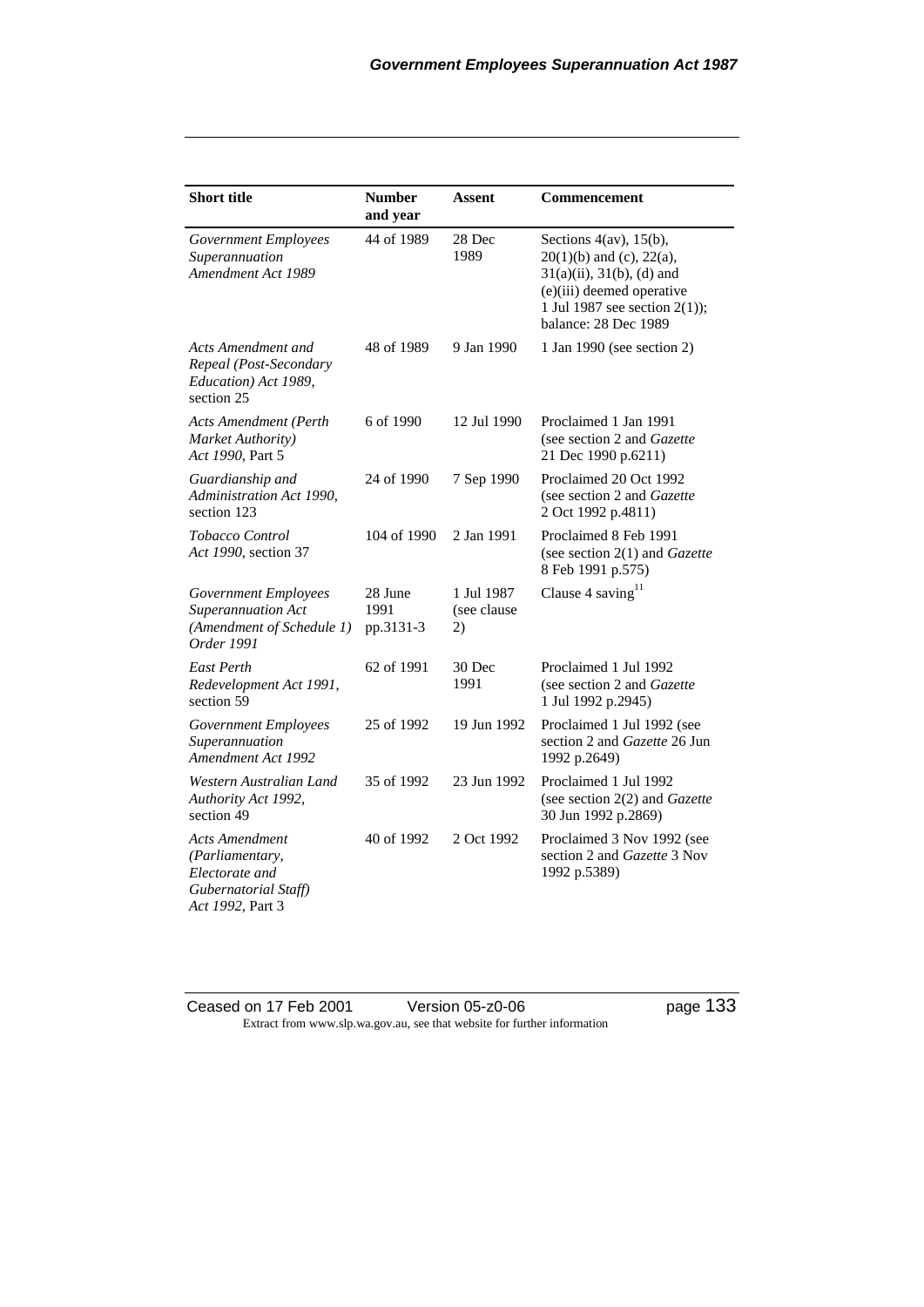| <b>Short title</b>                                                                       | <b>Number</b><br>and year | Assent         | Commencement                                                                                                                                          |
|------------------------------------------------------------------------------------------|---------------------------|----------------|-------------------------------------------------------------------------------------------------------------------------------------------------------|
| Freedom of Information<br>Act 1992, section 114                                          | 76 of 1992                | 15 Dec<br>1992 | Proclaimed 1 Nov 1993 (see<br>section 2 and Gazette 29 Oct<br>1993 p.5881)                                                                            |
| <b>Financial Administration</b><br><b>Legislation Amendment</b><br>Act 1993, section 11  | 6 of 1993                 | 27 Aug<br>1993 | Deemed operative 1 Jul 1993<br>(see section 2)                                                                                                        |
| Superannuation<br><b>Legislation Amendment</b><br>Act 1993                               | 8 of 1993                 | 28 Sep 1993    | Sections 50(c), 52, 59, 60(b)<br>and 63: deemed to have come<br>into operation on 1 July 1992<br>(see section $2(2)$ ); balance:<br>28 September 1993 |
| Workplace Agreements<br>Act 1993, section 103                                            | 13 of 1993                | 23 Nov<br>1993 | Proclaimed 1 Dec 1993 (see<br>section 2 and Gazette 30 Nov<br>1993 p.6439)                                                                            |
| Meat Industry Legislation<br>(Amendment and Repeal)<br>Act 1993, section 11              | 32 of 1993                | 16 Dec<br>1993 | Proclaimed 21 Sep 1996 (see<br>section 2(3) and Gazette<br>20 Sep 1996 p.4715)                                                                        |
| <b>Disability Services</b><br>Act 1993, section 58                                       | 36 of 1993                | 16 Dec<br>1993 | 23 Dec 1993 (see section 2)                                                                                                                           |
| <b>Acts Amendment</b><br>(Department of<br>Transport) Act 1993,<br>section 11            | 47 of 1993                | 20 Dec<br>1993 | Proclaimed 1 Jan 1994<br>(see section 2 and Gazette<br>31 Dec 1993 p.6861)                                                                            |
| Regional Development<br>Commissions Act 1993,<br>section 44                              | 53 of 1993                | 22 Dec<br>1993 | Proclaimed 8 Apr 1994 (see<br>section 2 and Gazette 8 April<br>1994 p.1462)                                                                           |
| <b>Acts Amendment (Public</b><br>Sector Management)<br>Act 1994, section 13              | 32 of 1994                | 29 Jun 1994    | Proclaimed 1 Oct1994<br>(see section 2 and Gazette<br>30 Sep 1994 p.4948)                                                                             |
| Subiaco Redevelopment<br>Act 1994, section 67                                            | 35 of 1994                | 8 Jul 1994     | Proclaimed 24 Aug 1994<br>(see section 2 and Gazette<br>23 Aug 1994 p.4364)                                                                           |
| Perth International<br>Centre for Application of<br>Solar Energy Act 1994,<br>section 35 | 36 of 1994                | 8 Jul 1994     | Proclaimed 22 Jul 1994<br>(see section 2 and Gazette<br>22 Jul 1994 p.3727)                                                                           |
| <b>Statutes (Repeals and</b><br>Minor Amendments)<br>Act 1994, section 4                 | 73 of 1994                | 9 Dec 1994     | 9 Dec 1994 (see section 2)                                                                                                                            |

page 134 Version 05-z0-06 Ceased on 17 Feb 2001 Extract from www.slp.wa.gov.au, see that website for further information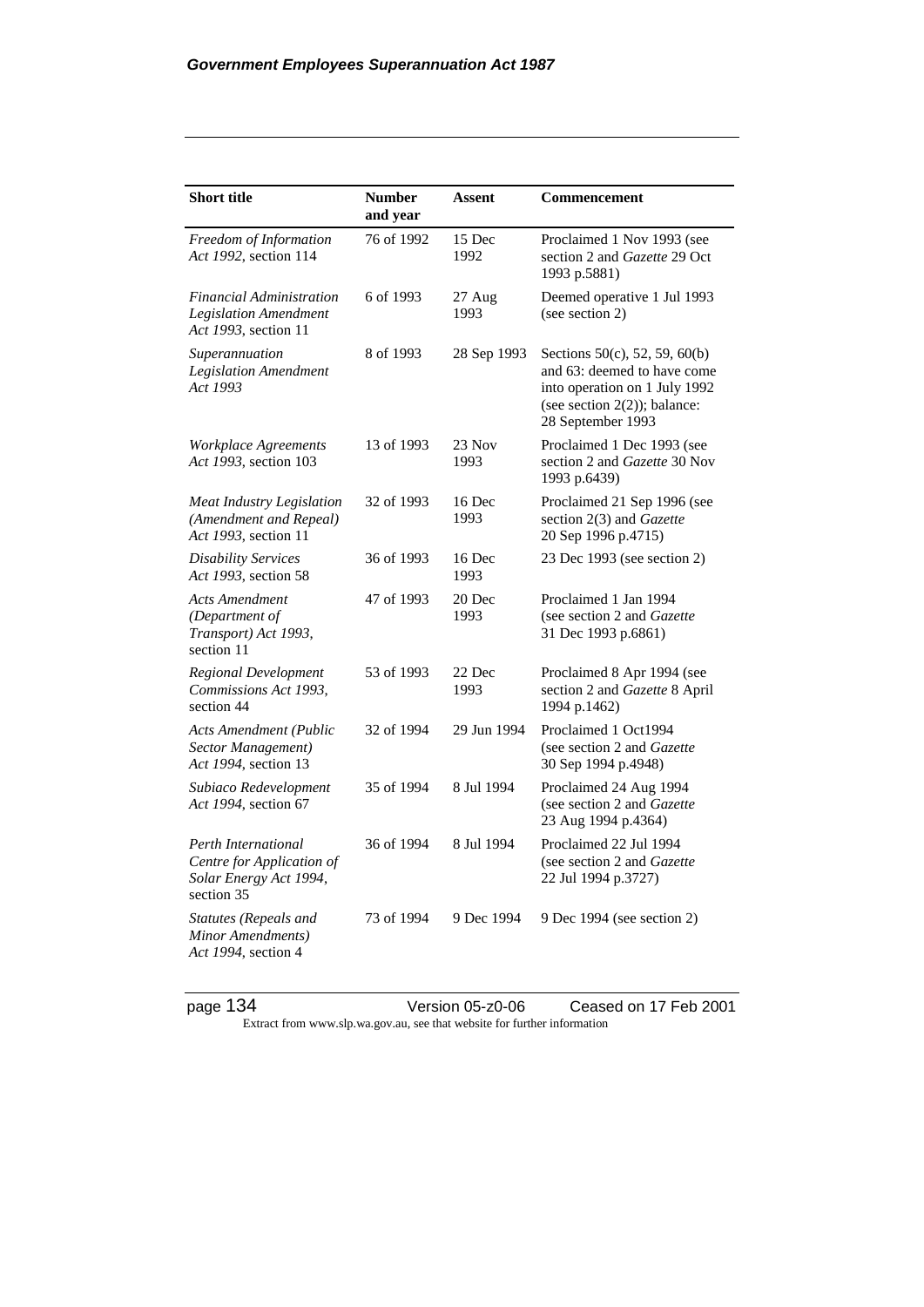| <b>Short title</b>                                                                                              | <b>Number</b><br>and year          | <b>Assent</b>                                           | Commencement                                                                       |
|-----------------------------------------------------------------------------------------------------------------|------------------------------------|---------------------------------------------------------|------------------------------------------------------------------------------------|
| <b>Energy Corporations</b><br>(Transitional and<br>Consequential<br>Provisions) Act 1994,<br>section 109        | 89 of 1994                         | 15 Dec<br>1994                                          | Proclaimed 1 Jan 1995<br>(see section 2(2) and Gazette<br>23 Dec 1994 p.7069)      |
| <b>Hospitals Amendment</b><br>Act 1994,<br>section 18 item 7 of<br>Table                                        | 103 of 1994                        | 11 Jan 1995                                             | Proclaimed 3 Feb 1995<br>(see section 2 and Gazette<br>3 Feb 1995 p.333)           |
| <b>Marketing of Potatoes</b><br>Amendment Act 1995,<br>section $58(3)$                                          | 11 of 1995                         | 30 Jun 1995                                             | Proclaimed 4 Sep 1995 (see<br>section 2 and Gazette 1 Sep<br>1995 p.4063)          |
| <b>Government Employees</b><br>Superannuation Act<br>(Amendment of Schedule 1)<br>Order 1995                    | 15 Septemb<br>er 1995<br>pp.4301-2 | 15 Sep 1995                                             |                                                                                    |
| Government Employees<br>Superannuation<br>Amendment Act (No. 2)<br>1995                                         | 60 of 1995                         | 21 Dec<br>1995                                          | Proclaimed 30 Dec 1995 (see<br>section 2 and <i>Gazette</i> 29 Dec<br>1995 p.6287) |
| <b>Water Agencies</b><br>Restructure (Transitional<br>and Consequential<br>Provisions) Act 1995,<br>section 188 | 73 of 1995                         | 27 Dec<br>1995                                          | Proclaimed 1 Jan 1996<br>(see section $2(2)$ and Gazette<br>29 Dec 1995 p.6291)    |
| Government Employees<br>Superannuation<br><b>Legislation Amendment</b><br>Act 1995                              | 62 of 1995                         | 9 Jan 1996                                              | 9 Jan 1996 (see section 2)                                                         |
| <b>Health Services</b><br>(Conciliation and<br>Review) Act 1995, section<br>80(5)                               | 75 of 1995                         | 9 Jan 1996                                              | Proclaimed 16 Aug 1996<br>(see section 2 and Gazette<br>16 Aug 1996 p.4007)        |
| <b>Government Employees</b><br>Superannuation Act<br>(Amendment of Schedule 1)<br>Order 1996                    | 22 March<br>1996 p.1428            | Deemed<br>effective<br>23 Nov<br>1995 (see<br>clause 2) |                                                                                    |

Ceased on 17 Feb 2001 Version 05-z0-06 Page 135 Extract from www.slp.wa.gov.au, see that website for further information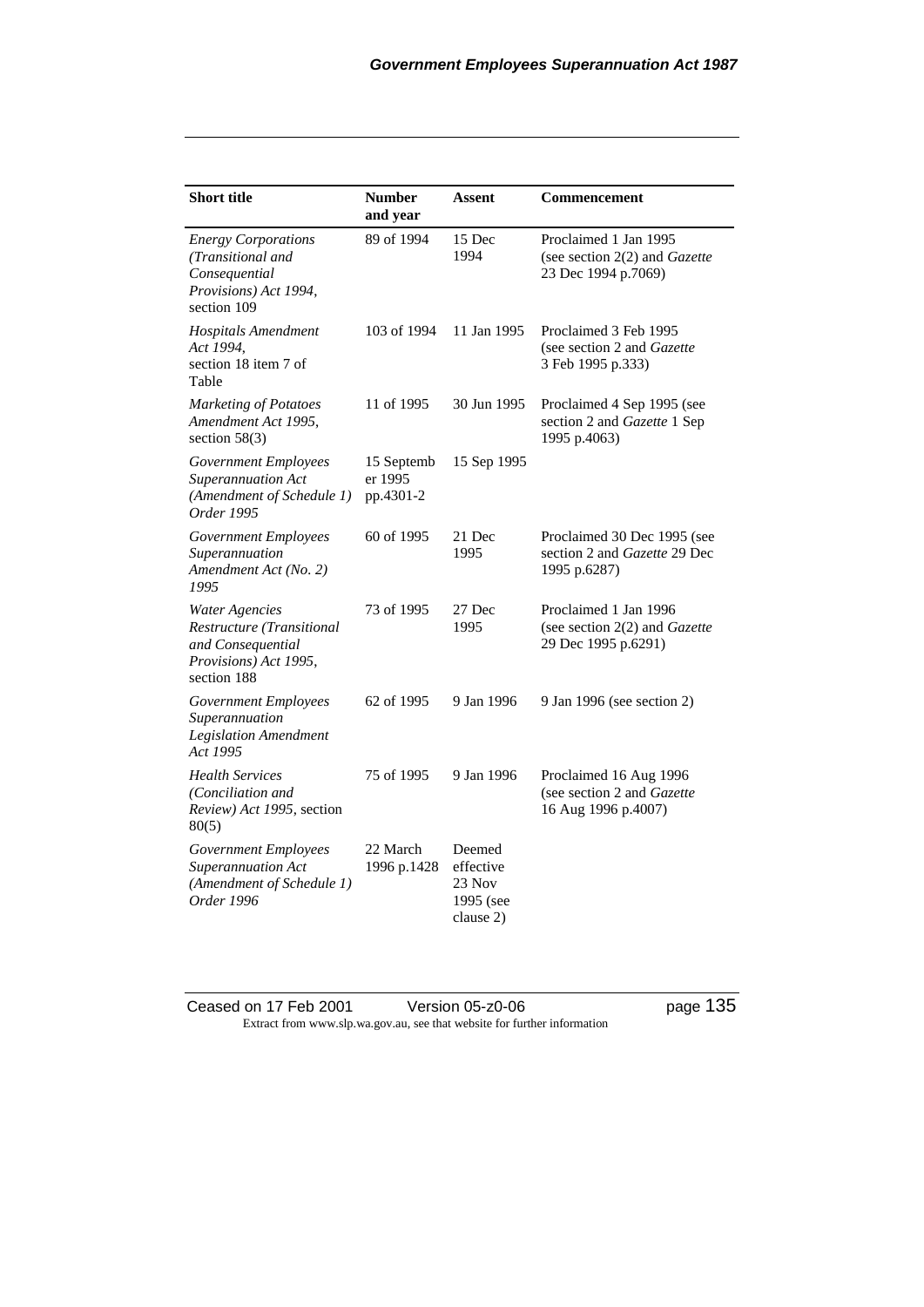| <b>Short title</b>                                                                             | <b>Number</b><br>and year | <b>Assent</b>  | <b>Commencement</b>                                                               |
|------------------------------------------------------------------------------------------------|---------------------------|----------------|-----------------------------------------------------------------------------------|
| Curtin University of<br>Technology Amendment<br>Act 1996, section 28                           | 35 of 1996                | 27 Sep 1996    | Proclaimed 13 Nov 1996 (see<br>section 2(2) and Gazette<br>12 Nov 1996 p.6301)    |
| <b>Statutory Corporations</b><br>(Liability of Directors)<br>Act 1996, section 3               | 41 of 1996                | 10 Oct 1996    | Proclaimed 1 Dec 1996 (see<br>section 2 and <i>Gazette</i> 12 Nov<br>1996 p.6301) |
| <b>Vocational Education</b><br>and Training Act 1996,<br>section $71(1)$                       | 42 of 1996                | 16 Oct 1996    | Proclaimed 1 Jan 1997<br>(see section 2 and Gazette<br>12 Nov 1996 p.6301)        |
| Acts Amendment (ICWA)<br>Act 1996, section 38                                                  | 45 of 1996                | 25 Oct 1996    | Proclaimed 1 Oct 1997<br>(see s. 2 and Gazette 23 Sep<br>1997 p.5357)             |
| <b>Financial Legislation</b><br>Amendment Act 1996,<br>section 64                              | 49 of 1996                | 25 Oct 1996    | 25 Oct 1996 (see s. 2(1))                                                         |
| Curriculum Council<br>Act 1997, section 35                                                     | 17 of 1997                | 8 Jul 1997     | Proclaimed 1 Aug 1997<br>(see section 2 and Gazette<br>25 Jul 1997 p.3907)        |
| Statutes (Repeals and<br>Minor Amendments)<br>Act 1997, section 66                             | 57 of 1997                | 15 Dec<br>1997 | 15 Dec 1997 (see section 2)                                                       |
| Country Housing<br>Act 1998, section 48                                                        | 4 of 1998                 | 14 Apr 1998    | Proclaimed 1 Jul 1998<br>(see section 2 and Gazette<br>30 Jun 1998 p.3557)        |
| Statutes (Repeals and<br>Minor Amendments)<br>Act (No. 2) 1998, section<br>38                  | 10 of 1998                | 30 Apr 1998    | 30 Apr 1998                                                                       |
| Western Australian<br>Greyhound Racing<br><b>Association Amendment</b><br>Act 1998, section 20 | 23 of 1998                | 30 Jun 1998    | 1 August 1998 (see section 3<br>and Gazette 21 July 1998<br>p.3825)               |
| <b>WADC</b> and WA Exim<br><b>Corporation Repeal</b><br>Act 1998, section 8                    | 30 of 1998                | 30 Jun 1998    | 30 Jun 1998 (see section<br>2(1)                                                  |

page 136 Version 05-z0-06 Ceased on 17 Feb 2001 Extract from www.slp.wa.gov.au, see that website for further information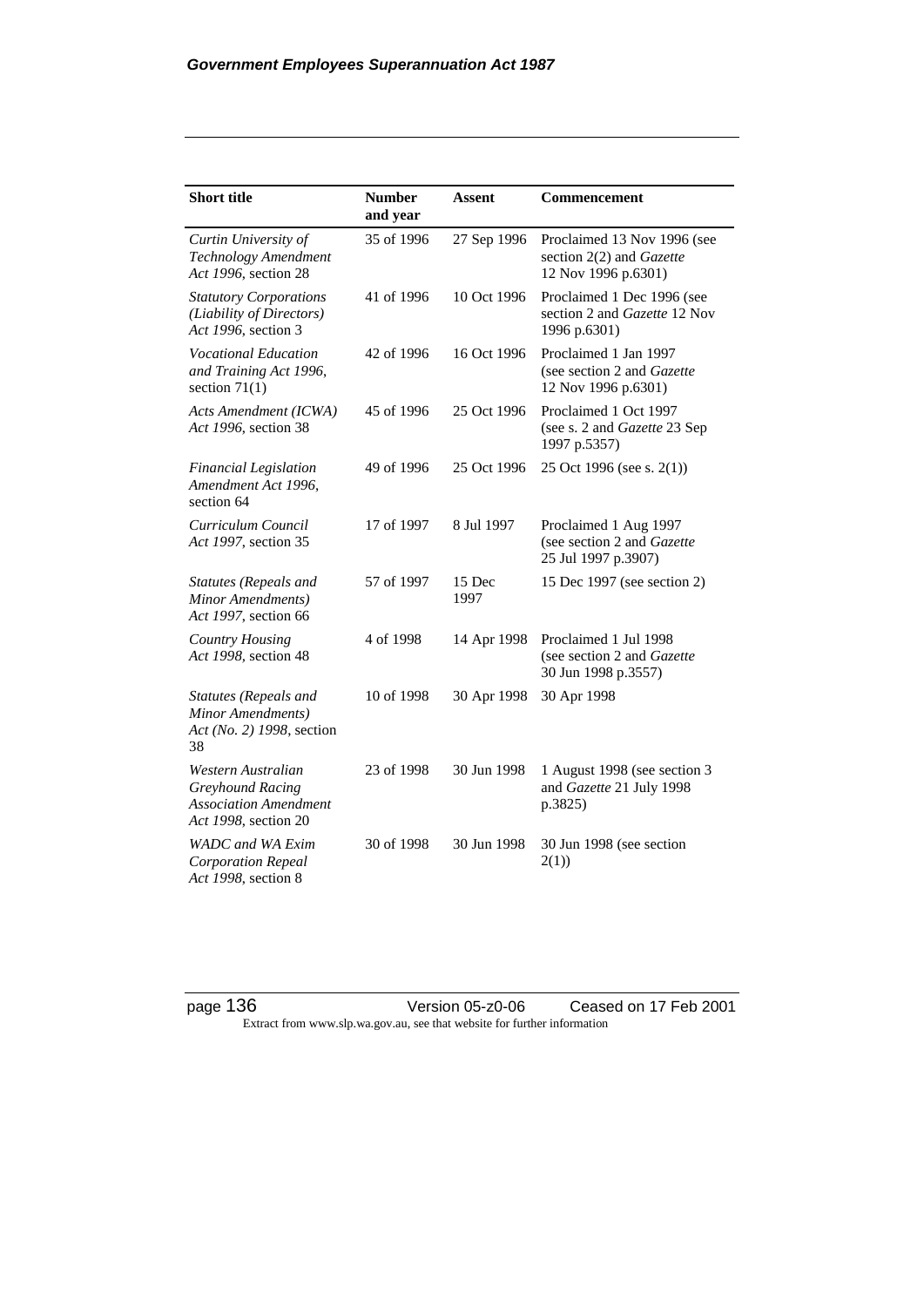| <b>Short title</b>                                                                                                         | <b>Number</b><br>and year | <b>Assent</b>    | <b>Commencement</b>                                                                                                                                                                           |
|----------------------------------------------------------------------------------------------------------------------------|---------------------------|------------------|-----------------------------------------------------------------------------------------------------------------------------------------------------------------------------------------------|
| Fire and Emergency<br>Services Authority of<br>Western Australia<br>(Consequential)<br>Provisions) Act 1998,<br>section 38 | 42 of 1998                | 4 Nov 1998       | Proclaimed 1 Jan 1999<br>(see section 2 and Gazette<br>22 Dec 1998 p.6833)                                                                                                                    |
| <b>Botanic Gardens and</b><br>Parks Authority Act 1999,<br>section 56                                                      | 53 of 1998                | 7 Dec 1998       | Proclaimed 1 Jul 1999<br>(see section 2 and <i>Gazette</i> )<br>30 Jun 1999 p.2879)                                                                                                           |
| Marketing of<br><b>Meat Amendment Act</b><br>1999, section 18                                                              | 8 of 1999                 | 13 Apr 1999      | Proclaimed 13 Aug 1999<br>(see section $2(2)$ and <i>Gazette</i><br>13 Aug 1999 p.3823)                                                                                                       |
| <b>Midland Redevelopment</b><br>Act 1999, section 73                                                                       | 38 of 1999                | $11$ Nov<br>1999 | Proclaimed 1 Jan 2000<br>(see section 2 and Gazette<br>31 Dec 1999 p.7059)                                                                                                                    |
| <b>Gas Corporation</b><br>(Business Disposal)<br>Act 1999, section 103                                                     | 58 of 1999                | 24 Dec<br>1999   | Proclaimed 16 Dec 2000 (see<br>section 2(5) and <i>Gazette</i> 15<br>Dec 2000 p.7201)                                                                                                         |
| Statutes (Repeals and<br>Minor Amendments)<br>Act 2000, section 14(13)                                                     | 24 of 2000                | 4 Jul 2000       | 4 Jul 2000 (see section 2)                                                                                                                                                                    |
| Dairy Industry and Herd<br><b>Improvement Legislation</b><br>Repeal Act 2000, section<br>19 and 33                         | 25 of 2000                | 5 Jul 2000       | Section 19 proclaimed 14 Jul<br>$2000$ (see section $2(2)$ and<br>Gazette 14 Jul 2000 p.3841);<br>section 33 proclaimed<br>1 Aug 2000 (see section 2(3)<br>and Gazette 14 Jul 2000<br>p.3841) |

#### **This Act was repealed by the** *State Superannuation Act 2000* **s. 39 (No. 42 of 2000) as at 17 Feb 2001 (see s. 2 and Gazette 16 Feb 2001 p. 903)**

N.B. The *Government Employees Superannuation Act 1987* is affected by the *Financial Administration and Audit Act 1985* (No. 117 of 1985).

2 Section 13(2) of the *Acts Amendment (Public Sector Management) Act 1994* (No. 32 of 1994) reads as follows —

 $\epsilon$ 

(2) The amendment made by subsection (1)(a) does not prevent a person who was, immediately before the commencement of this section, an employee from continuing to be an employee for the

| Ceased on 17 Feb 2001 | Version 05-z0-06                                                         | page 137 |
|-----------------------|--------------------------------------------------------------------------|----------|
|                       | Extract from www.slp.wa.gov.au, see that website for further information |          |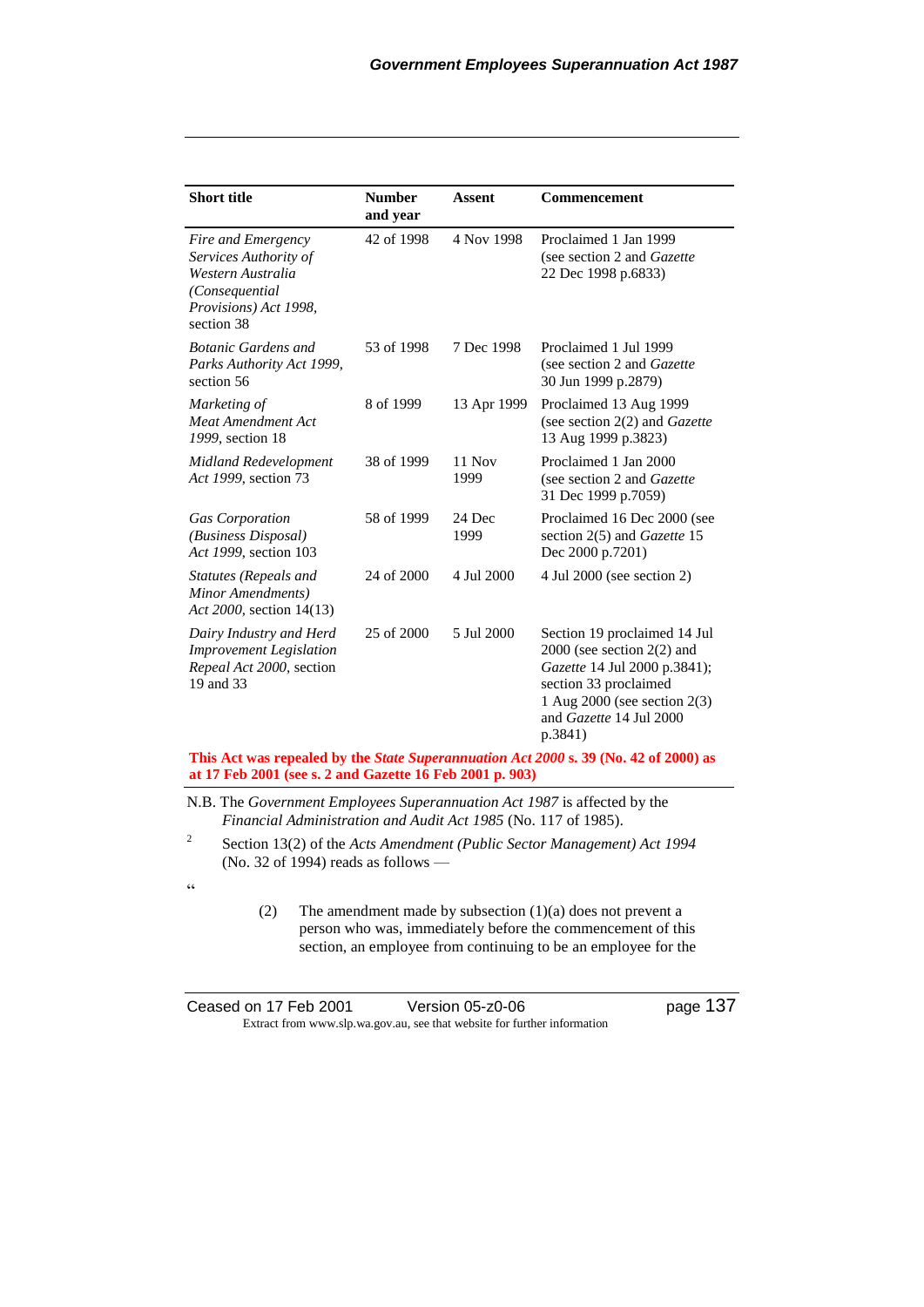|   | for so long as the person would have been an employee if the<br>amendment had not been made. | purpose of the Government Employees Superannuation Act 1987<br>,, |
|---|----------------------------------------------------------------------------------------------|-------------------------------------------------------------------|
| 3 | CPI figures determined by the Government Employees Superannuation Board                      |                                                                   |
|   | Period                                                                                       | Rate                                                              |
|   | 1 July 1987 to 30 June 1988                                                                  | 10.30%                                                            |
|   | 1 July 1988 to 30 June 1989                                                                  | 6.59%                                                             |
|   | 1 July 1989 to 30 June 1990                                                                  | 7.10%                                                             |
|   | 1 July 1990 to 30 June 1991                                                                  | 9.14%                                                             |
|   | 1 July 1991 to 30 June 1992                                                                  | 3.92%                                                             |
|   | 1 July 1992 to 30 June 1993                                                                  | 0.86%                                                             |
|   | 1 July 1993 to 30 June 1994                                                                  | 0.28%                                                             |
|   | 1 July 1994 to 30 June 1995                                                                  | 2.07%                                                             |
|   | 1 July 1995 to 30 June 1996                                                                  | 4.05%                                                             |
|   | 1 July 1996 to 30 June 1997                                                                  | 3.63%                                                             |
|   | 1 July 1997 to 30 June 1998                                                                  | 0.94%                                                             |
|   | 1 July 1998 to 30 June 1999                                                                  | $0.00\%$                                                          |
|   | Under section $112(2)$ of the <i>Dublic Sector Management Act 1004 (No.</i> 21 of 1004)      |                                                                   |

- <sup>4</sup> Under section 112(2) of the *Public Sector Management Act 1994* (No. 31 of 1994) a reference in a written law ... to the Public Service Commissioner ... is to be construed as if it had been amended to be a reference to the Minister for Public Sector Management.
- <sup>5</sup> Now see *Superannuation Entities (Taxation) Act 1987*. Short title amended by the *Occupational Superannuation Standards Amendment Act 1993* of the Commonwealth (No. 84 of 1993) section 4.
- 6 Section 9(1) of the *Government Employees Superannuation Amendment Act 1989* (No. 44 of 1989) amended section 22, and section 9(2) reads as follows —

 $\alpha$ 

(2) Contributions calculated before the commencement of subsection  $(1)(a)(i)$  and  $(b)$  in accordance with the principal Act as amended by those provisions are deemed to be and always to have been validly calculated if they would have been validly calculated had those provisions been in force.

".

page 138 Version 05-z0-06 Ceased on 17 Feb 2001 Extract from www.slp.wa.gov.au, see that website for further information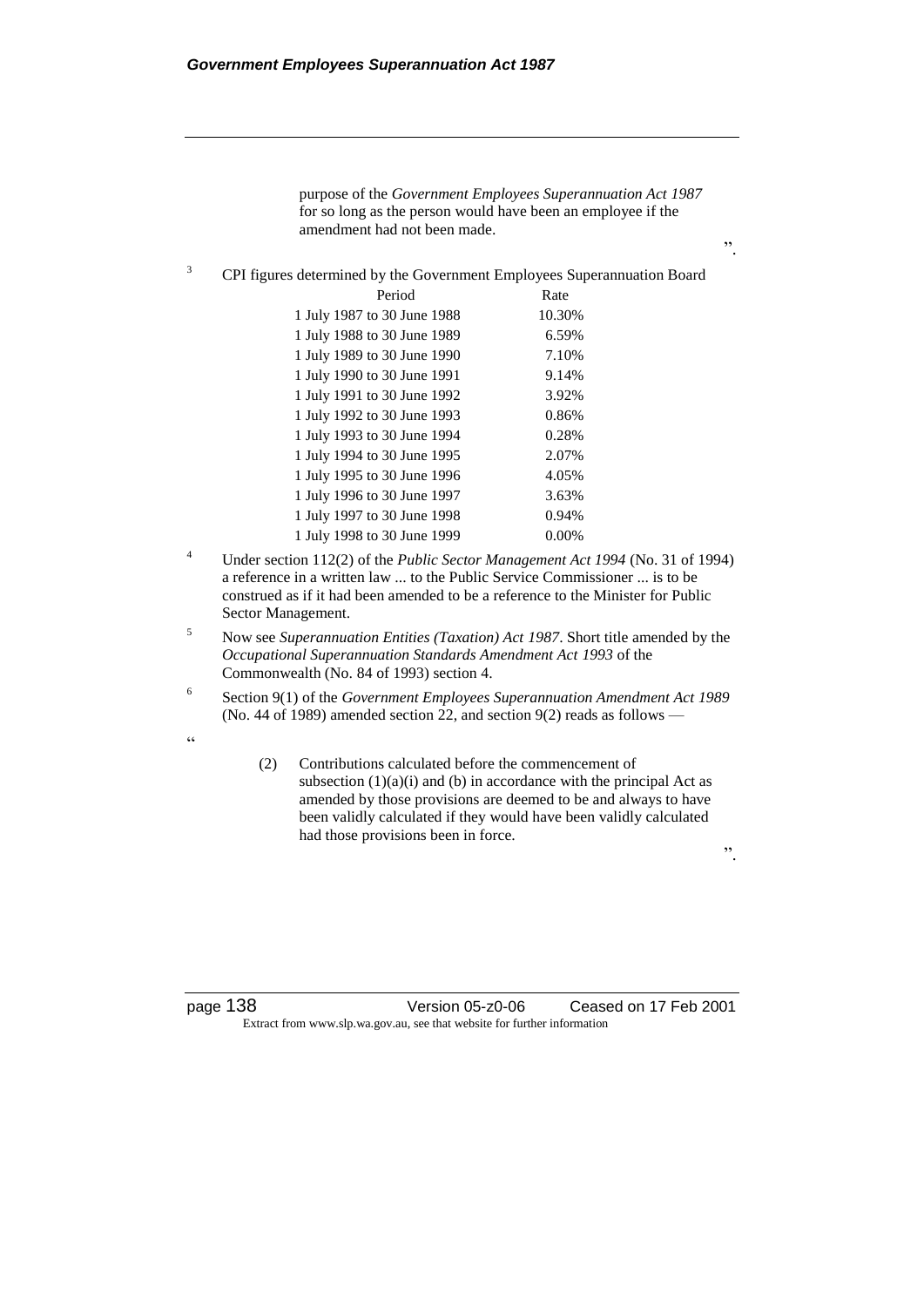Section 20(2) of the *Government Employees Superannuation Amendment Act 1989* (No. 44 of 1989) reads as follows —

7

 $\epsilon$ 

8

 $\alpha$ 

- (2) Notwithstanding section 35 of the principal Act, the Board shall, as soon as is practicable after the commencement of subsection  $(1)(d)$ , pay each deferred benefit held by it at the commencement of that subsection to the person entitled, together with interest accrued under that section to the date of payment, if the amount of the benefit at the time when it arose did not exceed \$500.
- Section 32 of the *Government Employees Superannuation Amendment Act 1989* (No. 44 of 1989) reads as follows —

#### **32. Variation of benefit in respect of certain retrenched contributors**

- (1) In respect of any transferred contributor who is retrenched before 1 January 1990 and who opts or has opted for a benefit under section 35(3)(b) the provisions of clause 13 of Schedule 4 to the principal Act do not apply but that clause shall instead be read, as from the commencement of the principal Act, as if it provided for -
	- (a) the amount of one of the following benefits at the option of the contributor —
		- (i) the benefit provided for under subclause (3) of that clause; or
		- (ii) the benefit provided under subclause (3) of that clause but payable as a deferred benefit together with a continuation of compound interest as provided for by that subclause;
		- and
	- (b) a deferred benefit being an amount calculated in accordance with the formula —

DTCB = FS x 
$$
\frac{TS}{12}
$$
 x  $\frac{C}{5}$  x  $\frac{12}{100}$ 

where —

DTCB represents the amount of the deferred benefit of the transferred contributor to be ascertained;

| Ceased on 17 Feb 2001 | Version 05-z0-06                                                         |
|-----------------------|--------------------------------------------------------------------------|
|                       | Extract from www.slp.wa.gov.au, see that website for further information |

".

page 139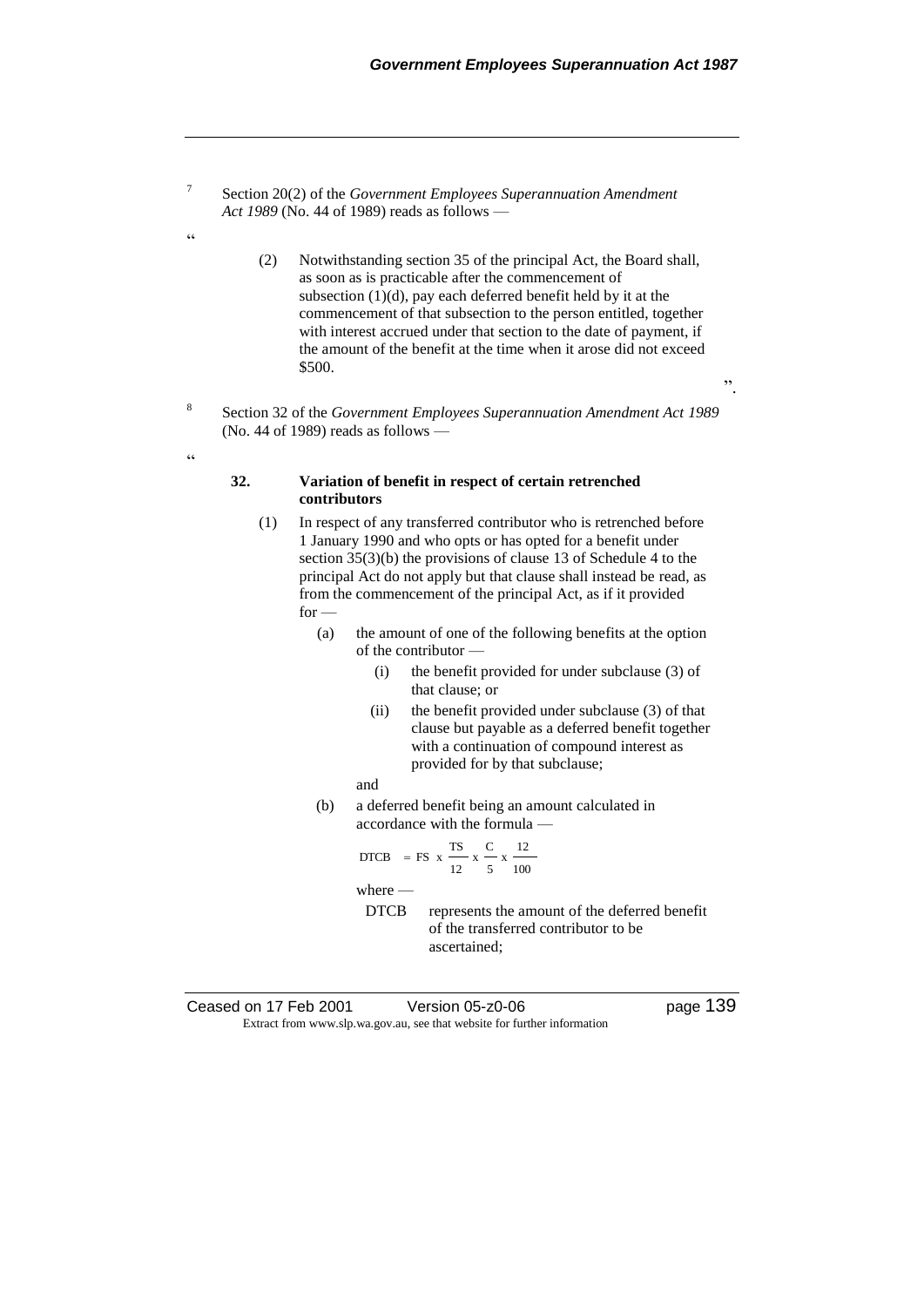- FS represents the contributor's final salary ascertained in accordance with the definition in Clause 1;
- TS represents the number of complete months of the contributor's transferred service;
- C represents the contributor's average contribution rate ascertained in accordance with the definition in section 3.

".

together with compound interest on that amount calculated with effect from the exit date of the transferred contributor at a rate determined by the Board from time to time to be the sum of the CPI rate (as determined under section 3(2)) and 1%.

- (2) The provisions of subsection (1) extend to a person who becomes a transferred contributor by operation of clause 7A inserted in Schedule 4 of the principal Act by section 31(c) and for that purpose subsection (1) shall be read as if —
	- (a) the date "1 January 1990" were "1 April 1992"; and
	- (b) the passage ", as from the commencement of the principal Act," did not appear in the subsection.
- 9 Sections 4 and 5 of the *Acts Amendment and Repeal (Post-Secondary Education) Act 1989* (No. 48 of 1989) read as follows —
- $\epsilon$

#### **4. Savings and transitional**

(1) In this section and in section 5 —

**"commencement day"** means the day on which this Act comes into operation;

**"the former Commission"** means the Western Australian Post-Secondary Education Commission established under the *Western Australian Post-Secondary Education Commission Act 1970*;

**"the Minister"** means the Minister of Education a body corporate established under the *Education Act 1928*.

- (2) On and from the commencement day
	- (a) all property held and used for the purposes of the former Commission shall be vested in the Minister;
	- (b) any moneys appropriated for the purposes of the former Commission or standing to any account in the name of the former Commission and unexpended at the

page 140 Version 05-z0-06 Ceased on 17 Feb 2001 Extract from www.slp.wa.gov.au, see that website for further information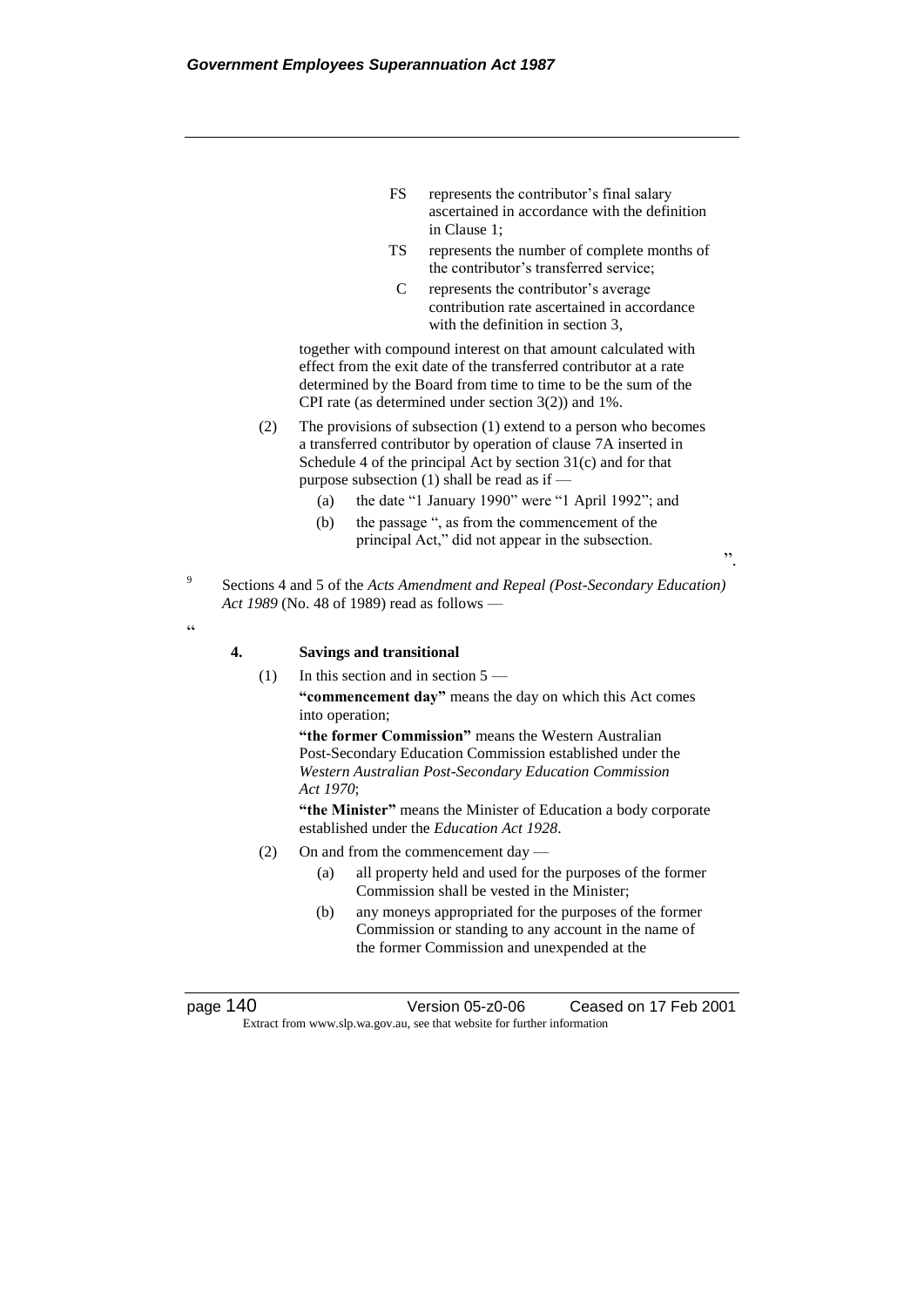commencement date shall be held in an account at the Treasury and be dealt with in accordance with the directions of the Minister;

- (c) all liabilities incurred by or on behalf of the former Commission shall be transferred to the Minister;
- (d) all charges, fees and moneys due and payable by or on behalf of the former Commission shall be paid into the account held at the Treasury and received, levied and recovered by the Minister;
- (e) all contracts made by the former Commission or by any Minister of the Crown on behalf of the former Commission shall have effect as contracts by and with the Minister and may be enforced against the Minister accordingly;
- (f) all books, documents, records and papers used by or on behalf of the former Commission shall be handed over to the Minister;
- (g) in respect of the matters referred to in paragraphs (a) to (f) the Minister shall for the purposes of the *Financial Administration and Audit Act 1985* be a statutory authority.
- (3) As soon as practicable after the commencement date the Minister shall cause sections 66, 67, 68 and 69 of the *Financial Administration and Audit Act 1985* to be complied with in relation to the former Commission for the period 1 January 1989 to 31 December 1989, and a report prepared under this subsection shall be deemed to be an annual report for the purposes of section 69 of that Act.

## **5. Former employees**

- (1) A person who was immediately before the commencement day a permanent employee of the former Commission shall by force of this section and without further appointment be a permanent officer of the Public Service of the State and shall be entitled to receive a salary not less than the salary received by that person as an employee of the Commission immediately before the commencement day.
- (2) Where a person becomes an officer of the Public Service of the State pursuant to subsection  $(1)$  —
	- (a) he or she shall retain his or her existing and accruing rights, and in particular any rights under the *Government Employees Superannuation Act 1987*; and

Ceased on 17 Feb 2001 Version 05-z0-06 page 141 Extract from www.slp.wa.gov.au, see that website for further information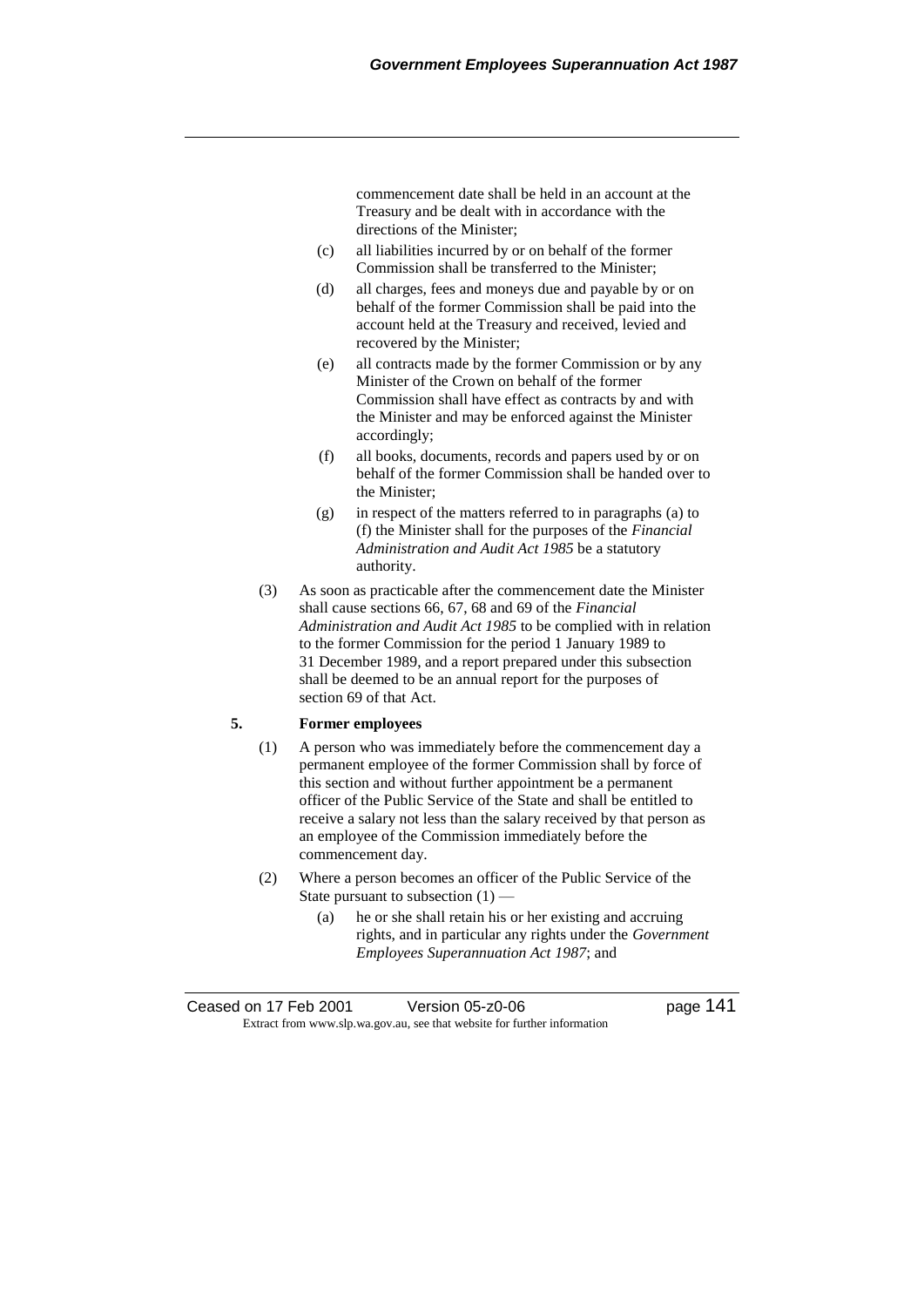- (b) for the purposes of determining those rights, his or her service as an employee of the former Commission shall be taken into account as if it were service with the Public Service of the State.
- <sup>10</sup> The former Western Australian Technology Development Authority was replaced by a body corporate comprising the Minister, and its staff were absorbed into the Public Service. See section 5 of the *Technology and Industry Development Act 1983*, as amended by Act No. 32 of 1987, and Schedule 1 clause 1 of Act No. 32 of 1987. The *Technology and Industry Development Act 1983* was subsequently repealed by Act No. 13 of 1998.
- <sup>11</sup> Clause 4 of the *Government Employees Superannuation Act (Amendment of Schedule 1) Order 1991* reads as follows —
- $\epsilon$

#### **4. Saving**

Notwithstanding the provisions of Schedule 1, as inserted by clause 3, employees of the R&I Bank of Western Australia Ltd. who are members on 30 June 1991 shall be deemed to remain members while they remain employed by that body and continue to have an entitlement under the Act, and during such time, that body remains an employer and the Act otherwise continues to apply to and in relation to those members.

".

<sup>12</sup> Repealed by the *Gold Banking Corporation Act 1987* (No. 99 of 1987) section 78.

- <sup>13</sup> Repealed by the *Superannuation Legislation Amendment Act 1993* (No. 8 of 1993) section 42. Clause 13(3) of Schedule 4 read as follows -
- $\epsilon$
- (3) The benefit provided by this clause for a contributor with a membership period under this Act of not less than 24 months is, if the contributor opts for a benefit under section  $35(3)(a)$  —
	- (a) in the case of a transferred contributor who was not a subscriber or contributor to the Provident Account, the amount of the contributions made to the S and FB scheme by the transferred contributor together with compound interest on those contributions calculated at the rate of 10% until the day on which the contributor's election to transfer was lodged with the Board; or
	- (b) in the case of a transferred contributor who was a subscriber or contributor to the Provident Account, the amount that

page 142 Version 05-z0-06 Ceased on 17 Feb 2001 Extract from www.slp.wa.gov.au, see that website for further information

".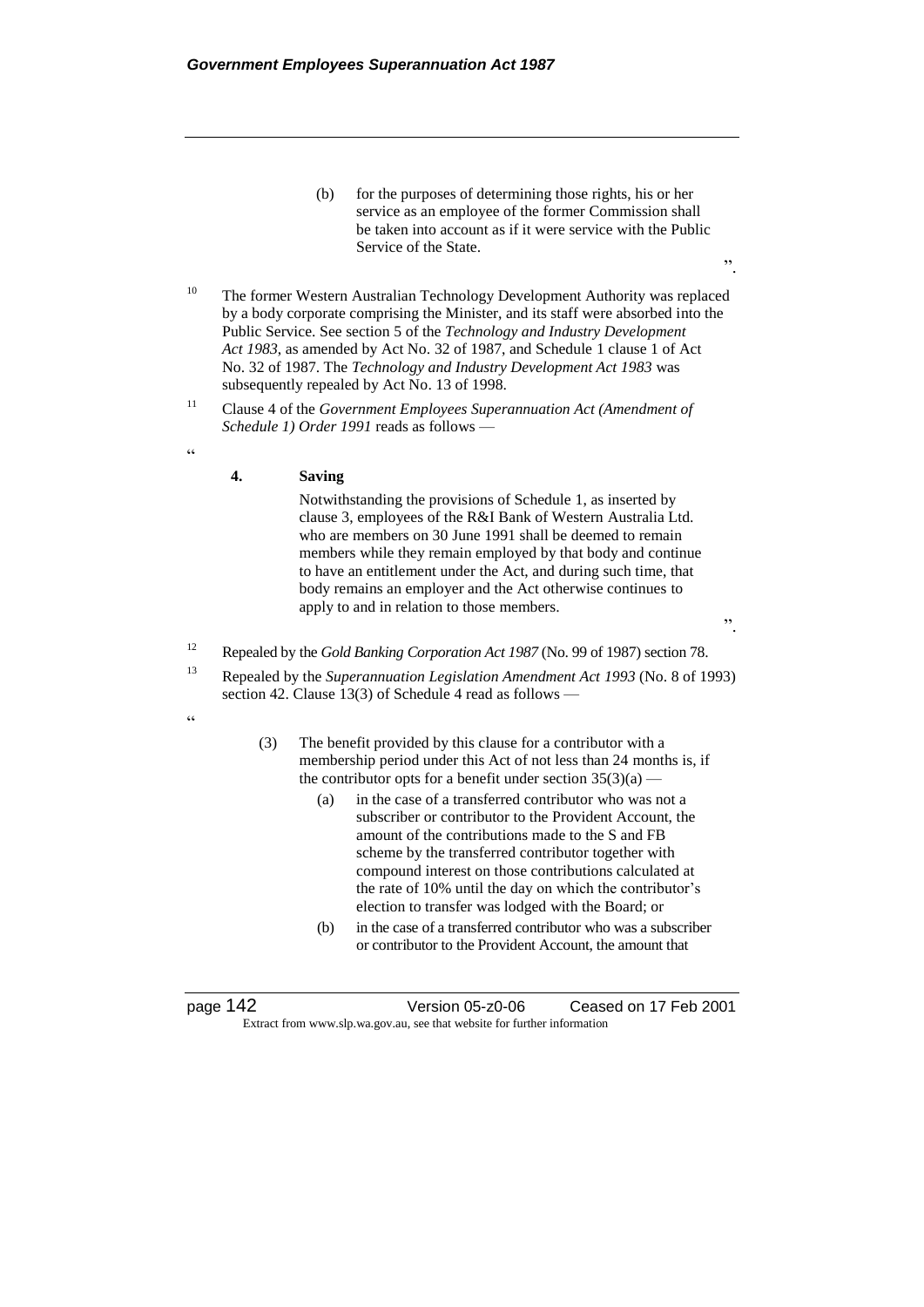was standing to the credit of the subscriber in the Provident Account (including accrued interest) at the time the contributor's election to transfer was lodged with the Board,

together with, in the case of all transferred contributors to whom this subclause applies, compound interest on the amount referred to in paragraph (a) or (b) (including interest), as the case may be, calculated with effect from the day on which the contributor's election to transfer was lodged with the Board at a rate determined by the Board from time to time to be the sum of the CPI rate (as determined under section 3(2)) and 2%.

".

<sup>14</sup> Section 33 of the *Government Employees Superannuation Amendment Act 1989* (No. 44 of 1989) reads as follows —

# $\alpha$

# **33. R & I Bank employees — transfer to Bank scheme**

- (1) The Board may, with the approval of the Treasurer, enter into an agreement with the person or persons responsible for the management of the scheme established for the benefit of employees of the Rural and Industries Bank of Western Australia (**"the Bank scheme"**) to provide —
	- (a) for an employee who is a contributor under the *Superannuation and Family Benefits Act 1938* or the *Government Employees Superannuation Act 1987* to have an option to terminate his or her status as a contributor under that Act and transfer to the Bank scheme; and
	- (b) for matters that are incidental to any such transfer.
- (2) In subsection (1) **"agreement"** includes a further agreement varying —
	- (a) the original agreement; or
	- (b) a previous variation agreement.
- (3) An agreement under subsection  $(1)$ 
	- (a) may relate to events that have occurred or to things done before the commencement of this section;
	- (b) shall include provision by which the Board is liable to pay from the Fund (as defined in the principal Act) to the Bank scheme amounts —
		- (i) for contributions paid by employees who transfer to that scheme together with interest on those amounts; and

Ceased on 17 Feb 2001 Version 05-z0-06 Page 143 Extract from www.slp.wa.gov.au, see that website for further information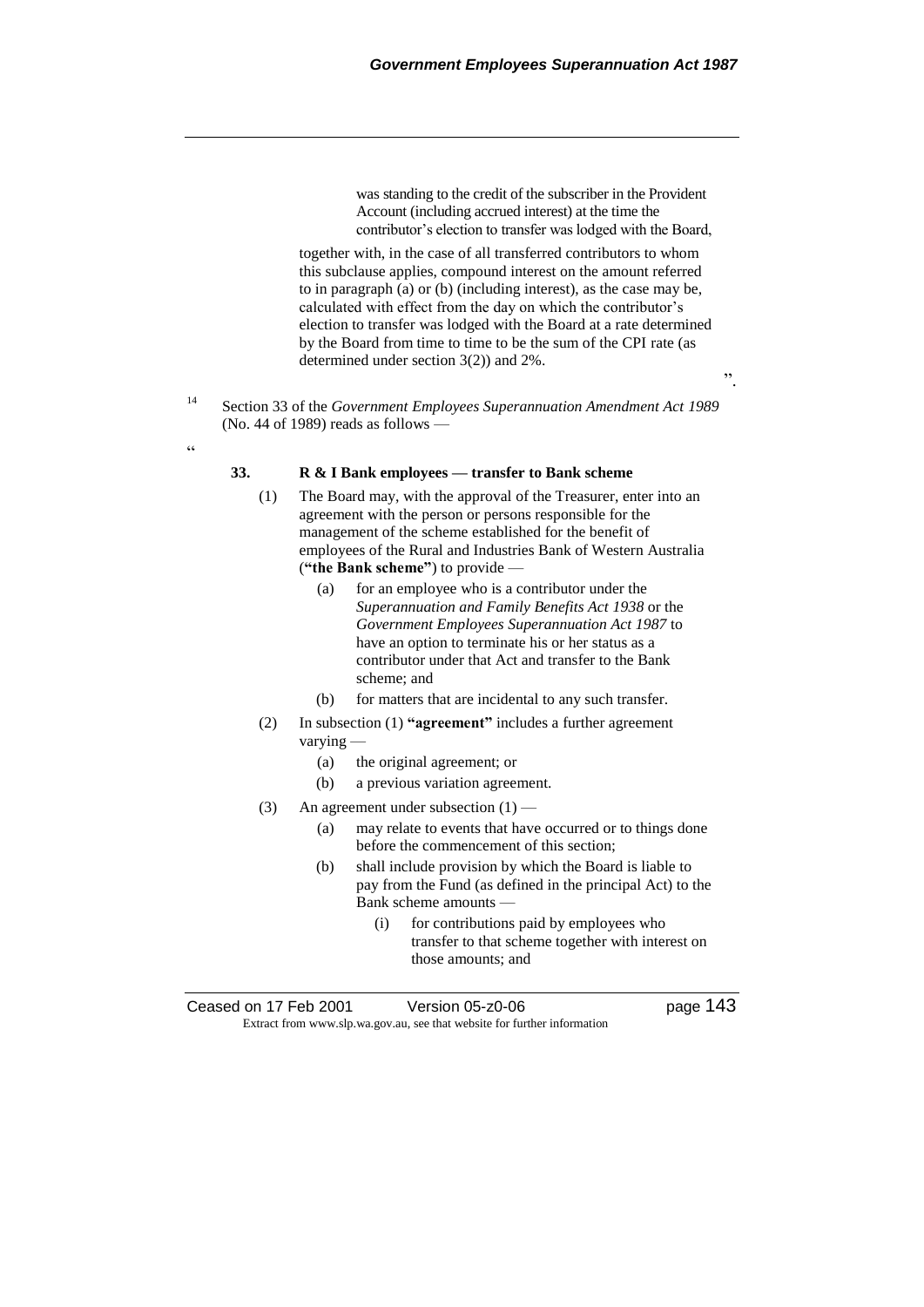- (ii) for employer contributions paid by the Bank in respect of employees who so transfer, discounted for insurance cover provided and administration costs incurred by the Board.
- (4) If there is any issue relating to the transfer referred to in subsection (1) that cannot be settled by agreement between the Board and the person or persons responsible for the management of the Bank scheme either the Board or such person or persons may refer the issue for determination by the Treasurer and the Treasurer's determination of the issue shall be given effect to.
- <sup>15</sup> Part 4 of the *Superannuation Legislation Amendment Act 1993* (No. 8 of 1993) reads as follows —

# **Part 4 — Transitional provisions**

#### **74. Definitions**

.<br>.

In this Part —

**"previous law"** means the principal Act as in force before the transition day;

**"principal Act"** means the *Government Employees Superannuation Act 1987*;

**"new law"** means the principal Act as amended by this Act; **"transition day"** means the day on which Part 2 and this Part come into operation.

#### **75. Continuity of contributory scheme**

The contributory scheme provided for by the new law is a continuation, with amendments, of the scheme provided for by the previous law so far as it related to contributory members.

#### **76. Transfer of former non-contributory members**

- (1) A person who, immediately before the transition day, was a non-contributory member of the scheme provided for by the previous law ceases to be a member of that scheme on the transition day and instead becomes a member of the non-contributory scheme provided for by the new law.
- (2) Instead of any entitlement that would have arisen because the person was a non contributory member of the scheme provided for by the previous law, that person's account as a member of the

page 144 Version 05-z0-06 Ceased on 17 Feb 2001 Extract from www.slp.wa.gov.au, see that website for further information

".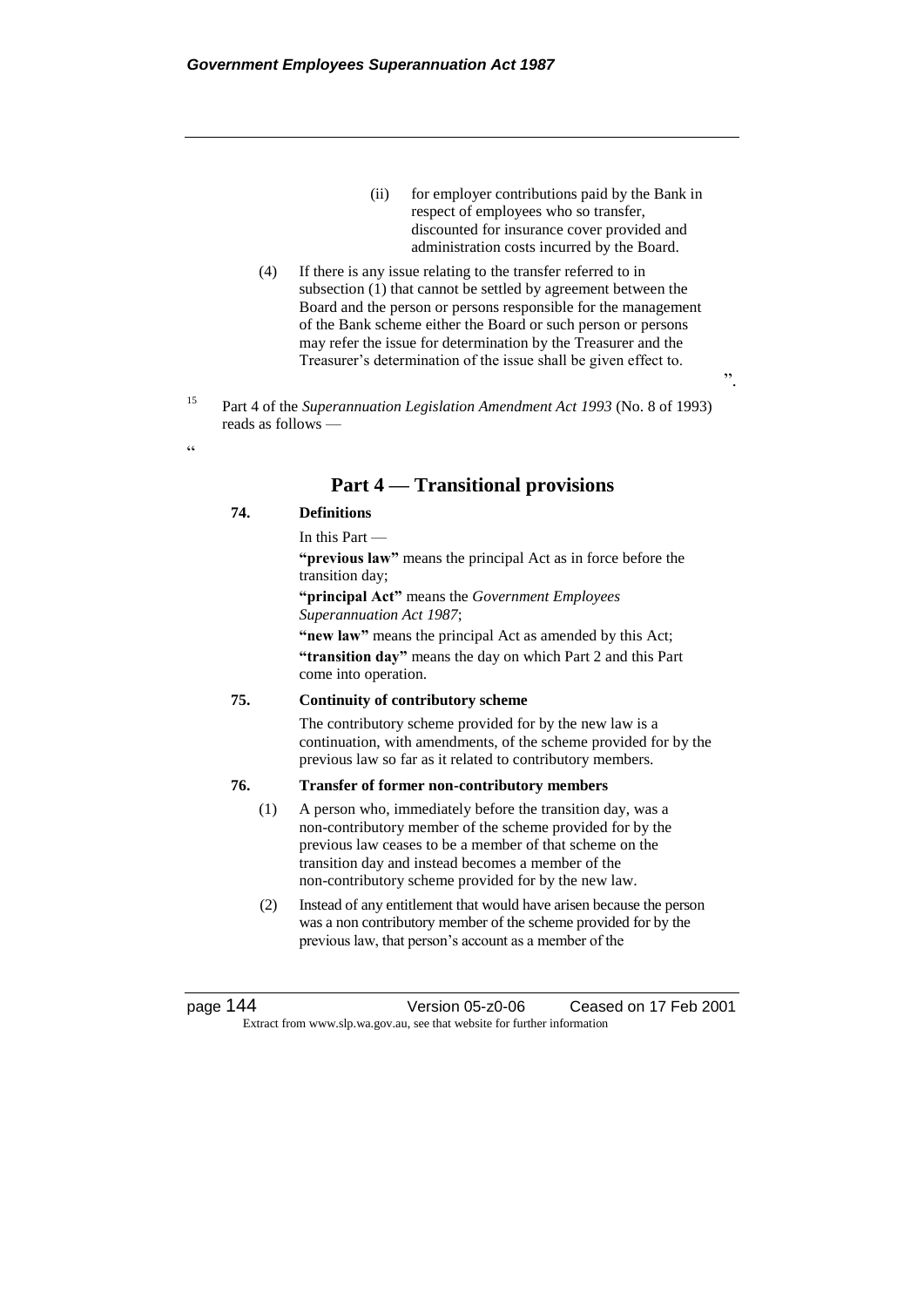non-contributory scheme provided for by the new law is to be credited with an amount calculated in accordance with the formula —

$$
TB = S x \frac{3.3}{100} x \frac{MP}{12} x D
$$

where —

- TB is the amount of the credit to be ascertained;
- S is the annual salary of the member calculated at the rate at which the member was paid by an employer on the last salary adjustment day before 1 July 1993;
- MP is the membership period of the person as a non-contributory member of the scheme under the previous law, expressed in completed months, before 1 July 1992;
	- D is a factor determined by the Board in accordance with subsection (3).
- (3) The Board, on the advice of an actuary, is to determine a factor for the purpose of subsection (2) which is to have the effect that the amount of the credit to be made to the member's account is such that, when the account is credited with interest in accordance with section 38I of the principal Act, it would have the same balance by the time the member attained the age of 55 years as if an interest rate that is 1% lower were used but the factor used were 1.

#### **77. Deferred benefits of persons who had previously ceased to be non-contributors**

- (1) If, immediately before the transition day, a person had an entitlement to a deferred benefit calculated in the manner described in section 35(4) of the previous law and any part of the membership period from which the benefit arose was not before 1 July 1992 —
	- (a) the Board is to obtain advice from an actuary as to the extent to which the entitlement would have to be increased, having regard to section 3(4) of the principal Act, in order to avoid an individual superannuation guarantee shortfall being incurred under the Commonwealth Act in respect of the person; and
	- (b) the entitlement is increased to the extent specified in the advice of the actuary.
- (2) If, after 1 July 1992 but before the transition day, a person had become entitled to a deferred benefit calculated in the manner

| Ceased on 17 Feb 2001 | Version 05-z0-06                                                         | page 145 |
|-----------------------|--------------------------------------------------------------------------|----------|
|                       | Extract from www.slp.wa.gov.au, see that website for further information |          |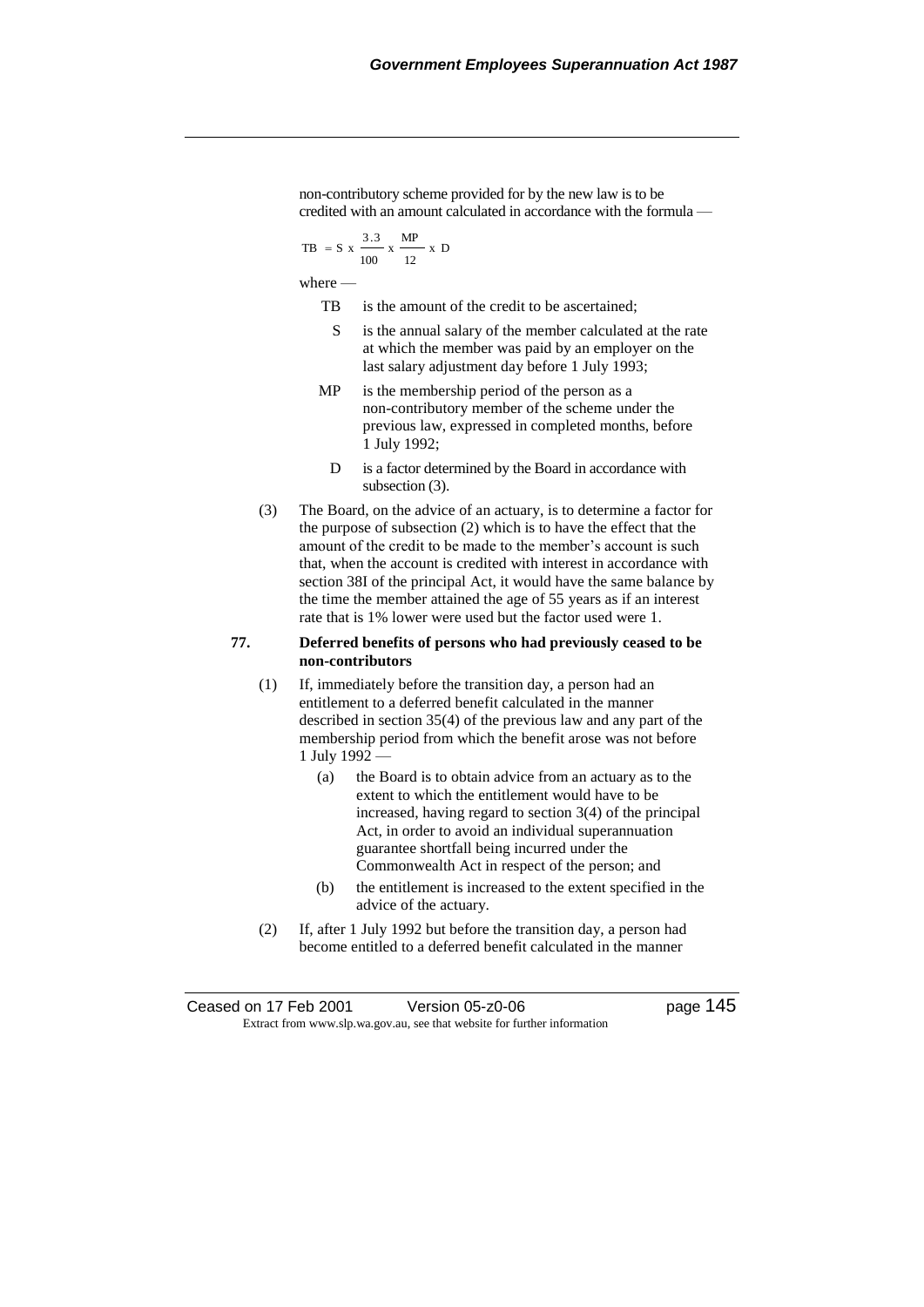described in section 35(4) of the previous law and the entitlement had been paid before the transition day, the Board is to —

- (a) obtain the advice of an actuary as to the amount that would have been payable to the person if the transition day had been immediately before the entitlement was paid; and
- (b) if the amount that would have been payable under this section exceeds the amount that was paid, pay the difference between those amounts, with interest calculated at the rate determined under section 38I of the principal Act.

#### **78. Deferred benefits of certain persons who had previously ceased to be contributors**

- (1) If, immediately before the transition day, a person had an entitlement to a deferred benefit calculated in the manner described in section 35(2)(b) of the previous law and any part of the membership period from which the benefit arose was not before 1 July 1992 —
	- (a) the Board is to obtain advice from an actuary as to the extent to which the entitlement would have to be increased, having regard to section 3(4), in order to avoid an individual superannuation guarantee shortfall being incurred under the Commonwealth Act in respect of the person; and
	- (b) the entitlement is increased to the extent specified in the advice of the actuary.
- (2) If, after 1 July 1992 but before the transition day, a person had become entitled to a deferred benefit calculated in the manner described in section 35(2)(b) of the previous law and the entitlement had been paid before the transition day, the Board is  $\mathsf{to}$  —
	- (a) obtain the advice of an actuary as to the amount that would have been payable to the person if the transition day had been immediately before the entitlement was paid; and
	- (b) if the amount that would have been payable under this section exceeds the amount that was paid, pay the difference between those amounts, with interest calculated at the rate determined under section 38I of the principal Act.

page 146 Version 05-z0-06 Ceased on 17 Feb 2001 Extract from www.slp.wa.gov.au, see that website for further information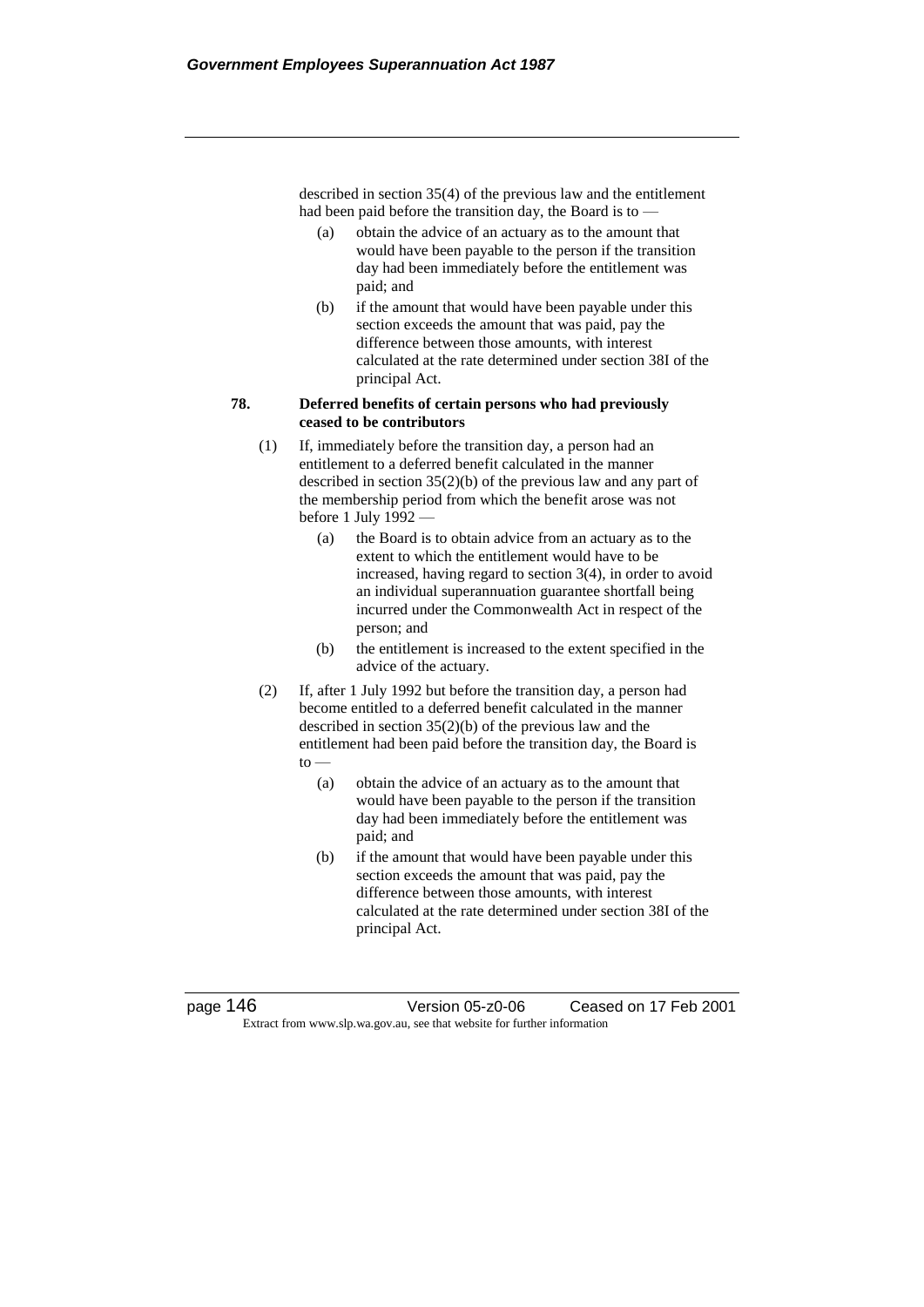## **79. Minimum benefits, generally**

- (1) If the Board is satisfied, on the advice of an actuary, that any entitlement under the principal Act that has arisen or may arise in the future in respect of a person would have to be increased, having regard to section 3(4) of that Act, in order to avoid an individual superannuation guarantee shortfall being incurred under the Commonwealth Act in respect of the person, the entitlement is increased to the extent that the actuary specifies is necessary to avoid the shortfall being incurred.
- (2) Subsection (1) extends to the case of a member whose entitlement under the principal Act is nil.
- $(3)$  If
	- (a) before the transition day, payment has been made of an entitlement under this Act in respect of a person all or any of which relates to a period that was not before 1 July 1992; and
	- (b) the Board is satisfied, on the advice of an actuary, that the entitlement would have to be increased, having regard to section 3(4), in order to avoid an individual superannuation guarantee shortfall being incurred under the Commonwealth Act in respect of the person,

the entitlement is increased to the extent that the actuary specifies is necessary to avoid the shortfall being incurred and the amount of the increase is payable forthwith, with interest calculated at the rate determined under section 38I of the principal Act.

#### **80. Certain obligations and entitlements not affected**

Except as otherwise provided, the previous law continues to apply in relation to contributions in respect of a period before 1 July 1992 and benefits to which a person is entitled under the previous law.

## **81. Certain benefits arising during transitional period**

If on or after 1 July 1992 but before all of the provisions of this Act commenced, circumstances occurred that would, if all of the provisions of this Act had commenced, have entitled a person to a benefit or payment, the person is entitled to the benefit or payment as if all of the provisions of this Act had already commenced when the circumstances occurred.

".

<sup>16</sup> Section 58 of *Government Employees Superannuation Amendment Act (No. 2) 1995* (No. 60 of 1995) reads as follows —

Ceased on 17 Feb 2001 Version 05-z0-06 Page 147 Extract from www.slp.wa.gov.au, see that website for further information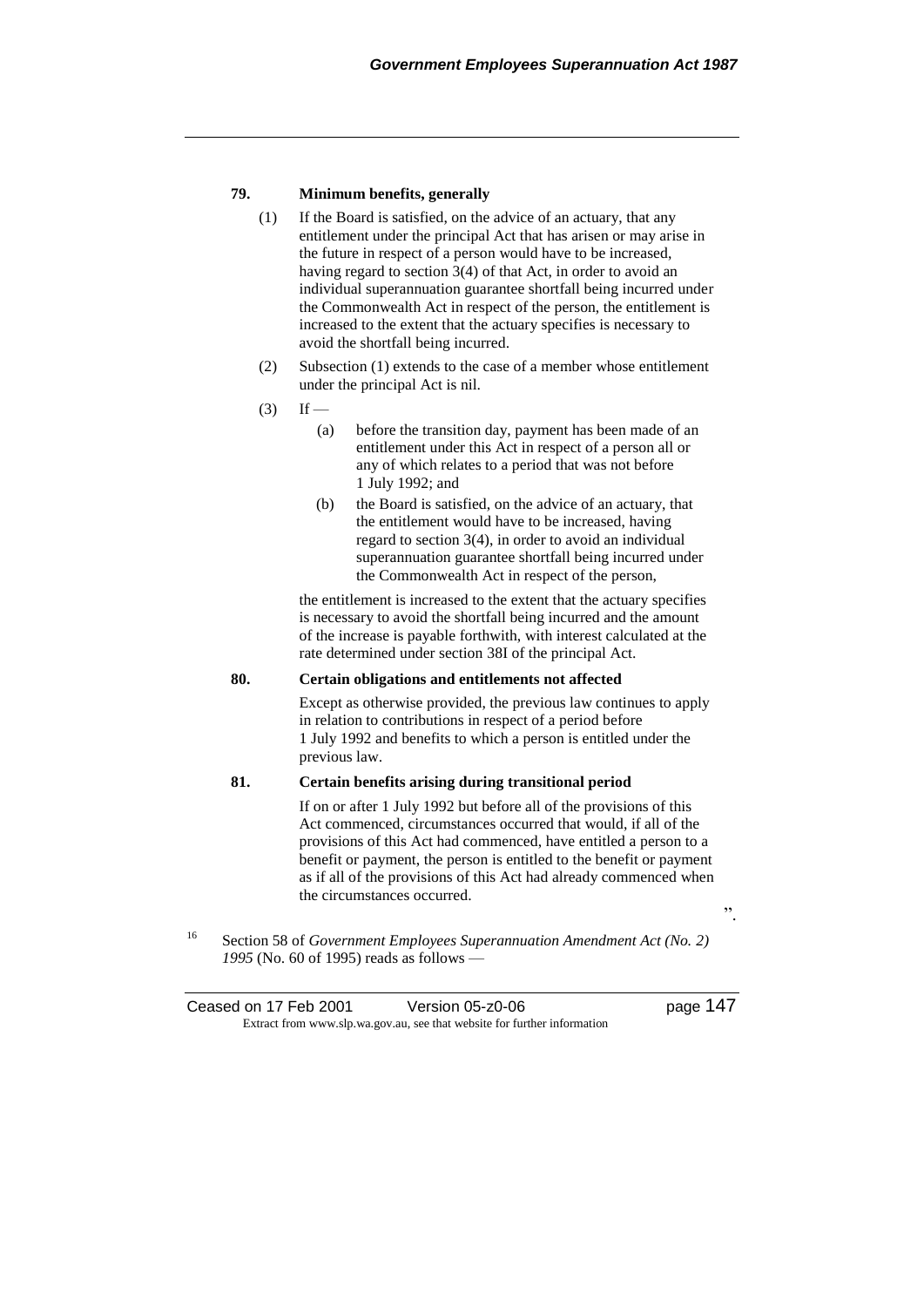**58. Validation**

 $\zeta\,\zeta$ 

Any notice that, before the commencement of this Act, was purportedly given to the Board under section 49 of the principal Act but was not within the powers given by that section is, and is deemed always to have been, as valid and effective as if it was authorized by that section.

".

page 148 Version 05-z0-06 Ceased on 17 Feb 2001 Extract from www.slp.wa.gov.au, see that website for further information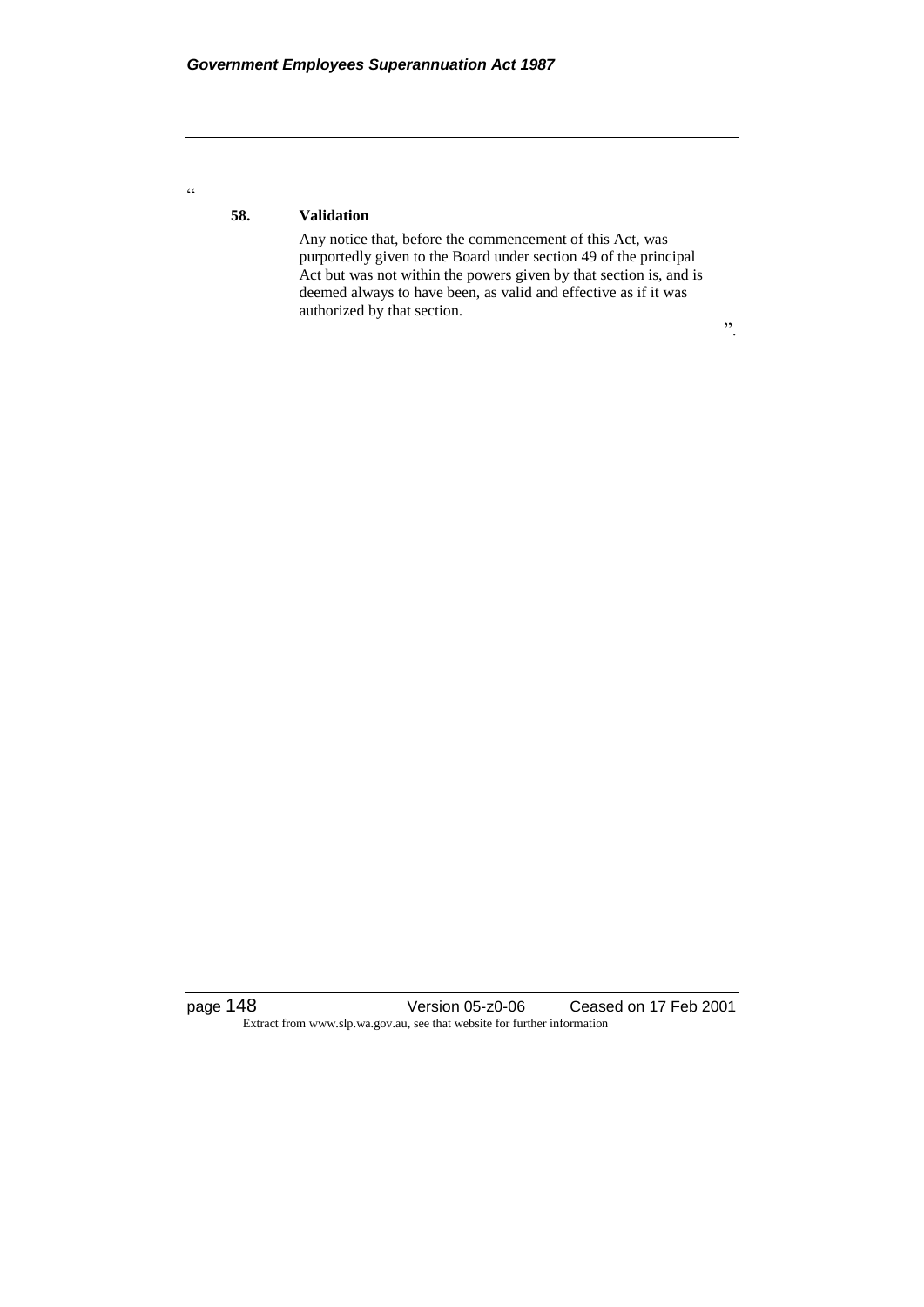# **Defined terms**

[This is a list of terms defined and the provisions where they are defined. The list is not part of the law.]

| <b>Defined term</b> | Provision(s) |
|---------------------|--------------|
|                     |              |
|                     |              |
|                     |              |
|                     |              |
|                     |              |
|                     |              |
|                     |              |
|                     |              |
|                     |              |
|                     |              |
|                     |              |
|                     |              |
|                     |              |
|                     |              |
|                     |              |
|                     |              |
|                     |              |
|                     |              |
|                     |              |
|                     |              |
|                     |              |
|                     |              |
|                     |              |
|                     |              |
|                     |              |
|                     |              |
|                     |              |
|                     |              |
|                     |              |
|                     |              |
|                     |              |
|                     |              |
|                     |              |
|                     |              |
|                     |              |
|                     |              |
|                     |              |
|                     |              |
|                     |              |

Ceased on 17 Feb 2001 Version 05-z0-06 Extract from www.slp.wa.gov.au, see that website for further information page 149